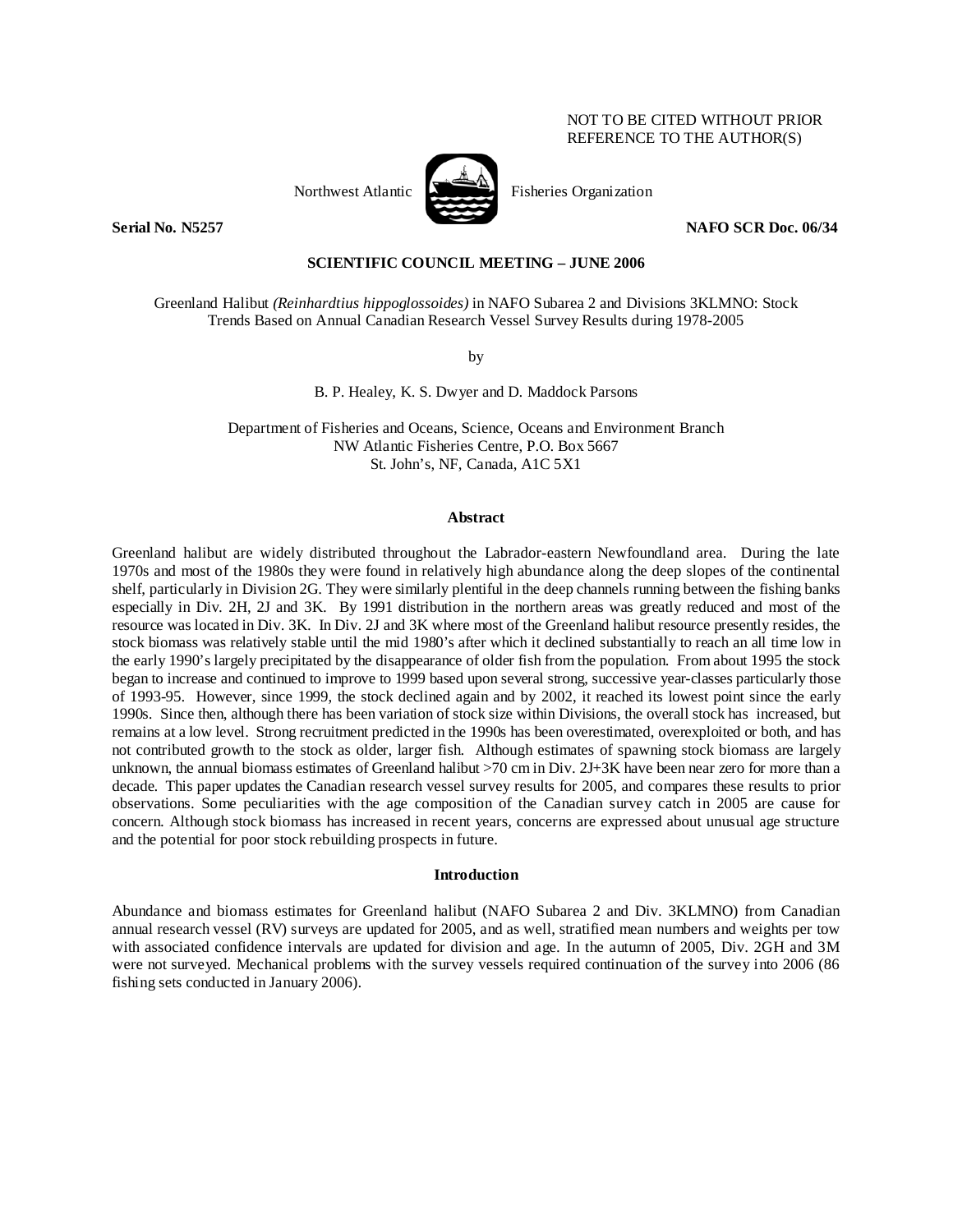## **Materials and Methods**

#### **Canadian Research Vessel Surveys**

#### *Subarea 2(2G, 2H, & 2J) and Division 3K*

Dwyer and Healey (2005) document the sampling design and sampling frequency in Subarea 2 and Div. 3K over 1978-2004. In 2005, Div. 2GH were not surveyed; however, all strata in Div. 2J and Div. 3K were completed. Note that beginning in 1996, inshore strata were added to the survey design in Div. 3K (and Div. 3L) and were surveyed in all years since except for 1999.

#### *Divisions 3L, 3M, 3N and 3O*

Surveys have been conducted by Canada in Div. 3LMNO for many years; however, prior to 1996 the maximum depth usually did not exceed 400 meters. Therefore, data collected on Greenland halibut were considered too minimal to adequately describe its distribution and abundance and were not used in the assessments of the resource. From 1996-2005, attempts were made to extend the surveys to depths of at least 730 meters and where possible to 1500 meters. Beginning in 1996, inshore strata were sampled in Div. 3L (and Div. 3K) and were surveyed in all years since except for 1999.

## *Fall Survey Coverage & Timing*

Due to mechanical problems with the survey vessels, the duration of the survey period has lengthened in recent years. The 2005 fall survey continued beyond the usual mid-December completion date, running into January 2006. This is the fourth consecutive year in which this survey was not completed on schedule. This likely affects survey estimates of Greenland halibut stock size, as it has been shown that the highest catch rates in the fishery have been in the early winter period (see Power, 2004). Healey and Dwyer (2005a) note that "*Variable survey timing adds another layer of uncertainty in assessing this stock*." An additional complicating factor is that vessel breakdowns have led to annual variations in the survey coverage by each vessel (e.g. *Teleost* surveying areas typically covered by the *Wilfred Templeman*). No adjustments for timing changes or vessel differences have been made. These sources of survey variation are discussed in greater detail by Brodie (2005).

In the autumn of 2004, the Canadian survey was not fully completed, leaving several areas without coverage (Brodie, 2005). Healey and Dwyer (2005a) discuss the utility of using the 2004 survey estimates of Greenland Halibut abundance and biomass in estimating stock size. Comparing the 2004 results to those of previous years, they conclude that it is inappropriate to compare the 2004 survey results in Div. 3L to other years in the time series since the area was not surveyed in 2004. As such, the input datasets for the 2005 assessment (see Healey and Dwyer, 2005b; Healey and Mahé, 2005) were accordingly adjusted.

#### **Comparative Fishing Exercises**

The Canadian autumn survey series has employed various survey vessels and gear types (Dwyer and Healey, 2005). In order to maintain consistency in the data time series with the introduction of the new research vessel *Teleost* (which replaced the *Gadus Atlantica*) and replacement of the standard *Engel 145'* High Rise survey trawls by the *Campelen 1800* Shrimp trawl, comparative-fishing trials were conducted. Data analysis and results of these exercises are presented in Warren (1996) and Warren *et. al.* (1997). Based upon conversion factors presented by Warren (1996) and Warren *et al*. (1997), all data presented in this paper are in *Campelen 1800* trawl catch equivalents.

Data conversions for the *Engel 145'* trawl used in surveys in Div. 3LMNO have not been conducted due to poor coverage of the depth zones where most Greenland halibut are encountered.

#### **Survey Coverage**

Autumn survey coverage details by NAFO Division and depth zone for the true *Campelen 1800* surveys from 1996-2005 are presented in Table A. Similar information for the 1996-2005 spring surveys are presented in Table B.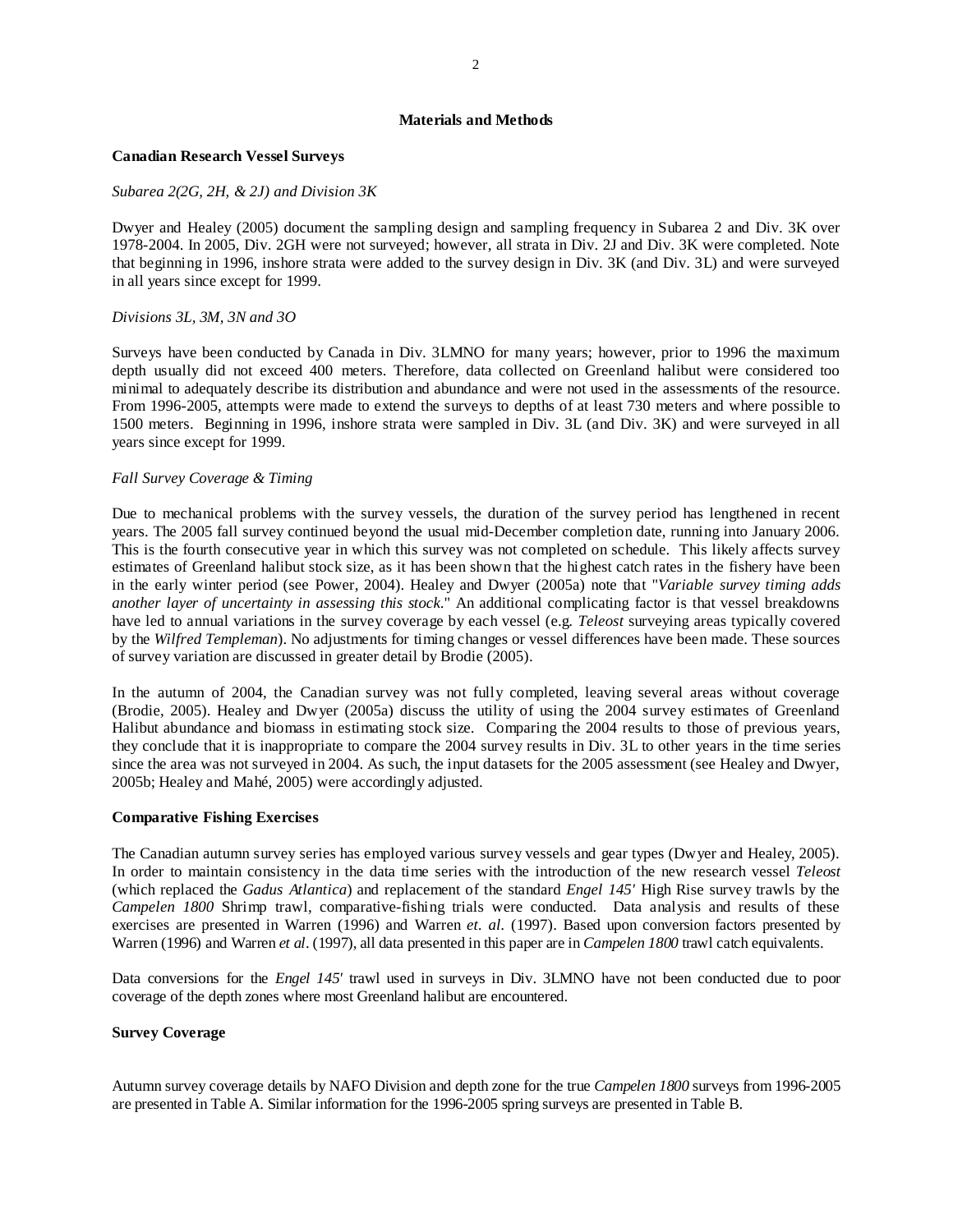## **Geographic Distribution**

To demonstrate the changing distribution patterns throughout the period 1978-2001, data from the autumn surveys in 1978, 1988, 1991, 2000 and 2001 were presented for illustration purposes in a previous review (Bowering, 2002). Figure 1 contains distribution plots for the most recent two fall surveys, 2004 and 2005, and distribution plots from 1991 (small catches throughout Div. 2J+3K) and 2001 (widespread distribution within Div. 2J+3K) for comparison.

#### **Trends in Stock Size**

Biomass and abundance indices for Div. 2G (by stratum) are presented in Tables 1 and 2, respectively; Tables 3 and 4 for Div. 2H; Tables 5 and 6 for Div. 2J; Tables 7 and 8 for Div. 3K; Tables 9 and 10 for Div. 3L fall; Tables 11 and 12 for Div. 3M; Tables 13 and 14 for Div. 3N fall; Tables 15 and 16 for Div. 3O fall; Table 17 for Div. 3L spring; Table 18 for Div. 3N spring; and Table 19 for Div. 3O spring.

Biomass indices are presented for selected size classes. These biomass values were computed applying the annual survey length-weight relationships (Table E) to the estimated Campelen (or equivalent) abundance at length.

For purposes of consistency, otolith numbers for age-length keys for Div. 2GH combined, Div. 2J+3KL combined, Div. 3MNO combined were applied to the respective individual divisions (Table C), in order to obtain estimates at age. This was done except in cases where more than one division was used (eg. Div. 2J+3K combined – otoliths were only used from Div. 2J and 3K) or when spring samples were used (see Table D).

## **Stratified Number and Weight (kg) Per Tow**

Estimated confidence intervals (95%) were used as the measure of variation in estimates of stratified mean number and weight per tow.

Estimates of mean biomass per tow are presented, by converting mean numbers at length per tow and transforming to biomass at length per tow using annual length-weight (L/W) equations (sexes combined) available for 1990-2004. These annual equations were calculated using a power model of weight against length. These equations are shown in Table E. For the years 1978-89, the 1990 L/W equation was applied. The  $R^2$  value was high for each relationship (Table E), but the equation in most years tended to underestimate weight for the longer fish in the population, indicating that the biomass is underestimated slightly in the very longest fish in the population.

#### **Results and Discussion**

## **Geographic Distribution**

The survey in 2003 did not cover Div. 2G. The fall survey of 2004, however, covered Div. 2H. Figure A shows the area covered by this survey and also the labels of some of the Greenland halibut fishing areas. In 2004 and 2005, there were some large catches in Hawke Channel and Cartwright Channel, but few larger catches otherwise, except in some of the deeper channels in Div. 3K (Fig. 1). However, abundance in the Flemish Pass (Div. 3LM deepwater) is relatively low, despite the concentration of fishing effort in this area.

Bowering (2002) describes the geographic distribution of Greenland Halibut observed in Canadian surveys beginning in 1978. Distribution plots exhibit the widespread distribution of the stock from 1978 to the late 1980s, the radical distribution changes of the early 1990's through to the increase of survey catches at the turn of the millenium, driven by the 1993-1995 cohorts.

Distribution patterns in 2004 and 2005 are quite similar to that in 2001, yet the average catch per set has declined. One notable distinction is that catches are now smaller along the entire slope edge (see 500 m, 1 000 m contours). In the autumn of 2004, no large catches were taken along the slope edge, although it should be noted that coverage of the Northeast slope in Div. 3L was incomplete. Stock distribution in 2005 was similar to that in 2004. Catches in Div. 3K were higher in 2005, especially throughout the Funk Island Deep. Despite increased catches in the 2005 survey, there are concerns about unusual patterns in the fall 2005 survey results.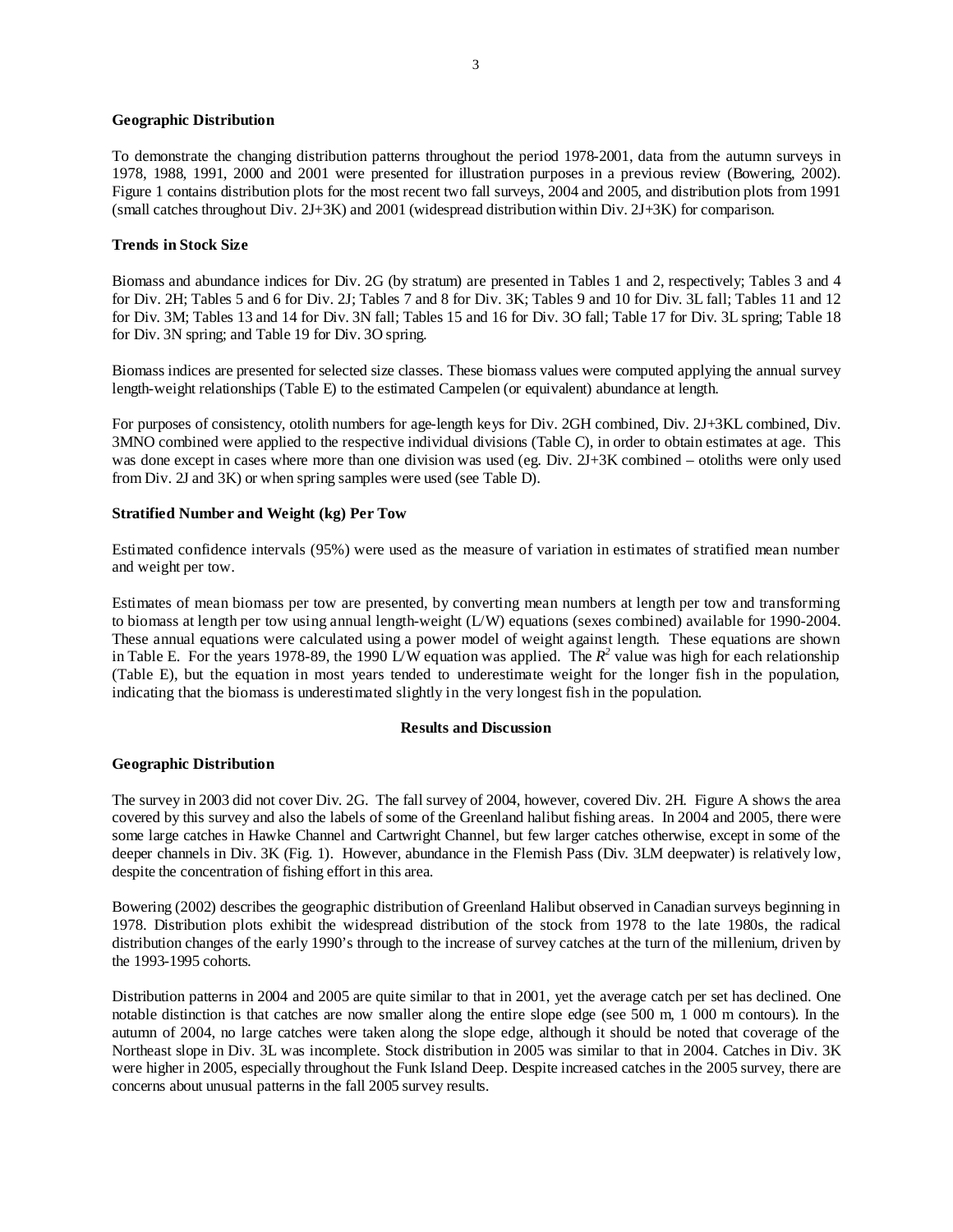## **Trends in Stock Size**

The biomass index for Div. 2G declined by nearly half from an average of about 50 000 tons during 1978, 1979 and 1981 to 23 000 tons during 1987-88 (Table 1). It subsequently declined by another 50% to an average of 13 000 tons during 1996-99. The 1999 value of 10 000 tons is among the lowest observed despite being one of the more complete years of survey coverage (Table 1). A similar trend was measured in Div. 2H (Table 3). The biomass index declined from an average of about 52 000 tons (excluding 1979 which was considered to be an anomaly) during 1978-81 to around 40 000 tons in 1987-88 and 34 000 tons during 1996-99. Both 2001 and 2004 (the two most recent surveys of Div. 2H) indicate a slightly higher biomass in recent years, with an estimated 48 000 tons for 2001 (Table 3). There are so many years throughout the series with no survey that it is difficult to determine when the various declining trends actually began. No survey was conducted in Div. 2GH during 2000 and only Div. 2H was surveyed in 2001 and again in 2004.

Unlike Div. 2G and 2H, the annual survey series is continuous over 1978-2005 for both Div. 2J and 3K. In Div. 2J the biomass index was generally stable from 1978-84 at an average level of about 115 000 tons (Table 5a and b). It then began to decline to reach a minimum in 1992 at about 18 000 tons and only increased marginally until 1995 after which it began to increase more rapidly. By 1999 it had reached a level of around 87 000 tons, the highest since 1986 but declined again in 2000 to 55 000 tons, the lowest since 1995 (Table 5a and b). The Div. 2J biomass index has remained stable at a level of about 60 000 tons from 2000-2005.

In Div. 3K there was a long period of apparent stability from 1978-89 at an average annual biomass estimate of 130 000 tons (Table 7a and b). It then declined to a low of 44 000 tons in 1992 with an average of 63 000 tons between 1991-94. After 1994 the biomass index increased rapidly and steadily until by 1999 it reached an estimate of 176 000 tons, the highest in the time series (Table 7a and b). Then, over 1999 to 2002, the biomass index decreased almost three-fold. From 2002 to 2005, the index has again increased, although this may be in part due to the survey continuing beyond the scheduled completion time (Brodie, 2005). Analyses of commercial data have shown that catch rates have been highest in early winter (e.g. Power, 2004). It is worth noting that the estimates from 1995-2005 represent actual *Campelen 1800* Shrimp trawl surveys and therefore any trends are not affected by data conversions.

The fall survey biomass indices for each of Div. 3L, 3M, 3N and 3O are shown in Tables 9, 11, 13 and 15, respectively. In 2004 and 2005, Div. 3M was not surveyed. The biomass index in Div. 3L has declined compared to relatively large values from the late 1990s (again, note that the 2004 survey in Div. 3L was incomplete). The 2005 survey estimate is larger than that in 2004, and is above the average over the past seven years. Survey coverage has varied from year to year in Div. 3MNO (Tables 11, 13 and 15, respectively; see also Brodie (2005)). Nevertheless, stock estimates for these divisions have been declining over the past number of years, but increases in Div. 3L and 3O were measured in 2005. It is difficult to compare the survey results from these divisions in 2004 fall because of the interannual variability in both survey timing and survey coverage. These issues discussed more fully in Healey and Dwyer (2005a). The overall combined biomass estimate for Div. 3LNO is low in proportion to the Subarea  $2 + Div.$  3 total (17% for 2005), ranging from about 12-25% (Table 20a).

Stock size estimates for the Div. 3L, 3N and 3O spring survey series are shown in Tables 17, 18 and 19, respectively. The time series of biomass indices are highly variable for these Divisions; each index reached a minimum in 2002. Values remained low through 2005.

## **Stratified Mean Number and Weight (kg) Per Tow by Division**

Mean weights and numbers per tow (MWPT and MNPT, respectively) by division are presented in Tables 21a-g and 22a-g, respectively. The respective trends in mean weight per tow by division are presented in Fig. 2, along with the corresponding values and confidence limits shown in Table 21. The mean weights per tow show similar trends to the annual swept area biomass series for all Divisions. Estimates were highest in the late 1970's for Div. 2G and 2H (Table 21a and 22a; Fig. 2a) then declined to the lowest value in the time series in 1991. Some improvement was observed in more recent surveys but these are still well below values of the early period.

For Div. 2J and 3K, MWPT are shown in Table 21 and 22b, as well as Fig. 2a. The MWPT index (Table 21b; Fig. 2a) declined from relatively high estimates of the early 1980s to reach an all time low in 1992. Over the next several years it increased to a peak in 1999 approaching the levels recorded in the early 1980s for Div. 3K, compared to about 50% of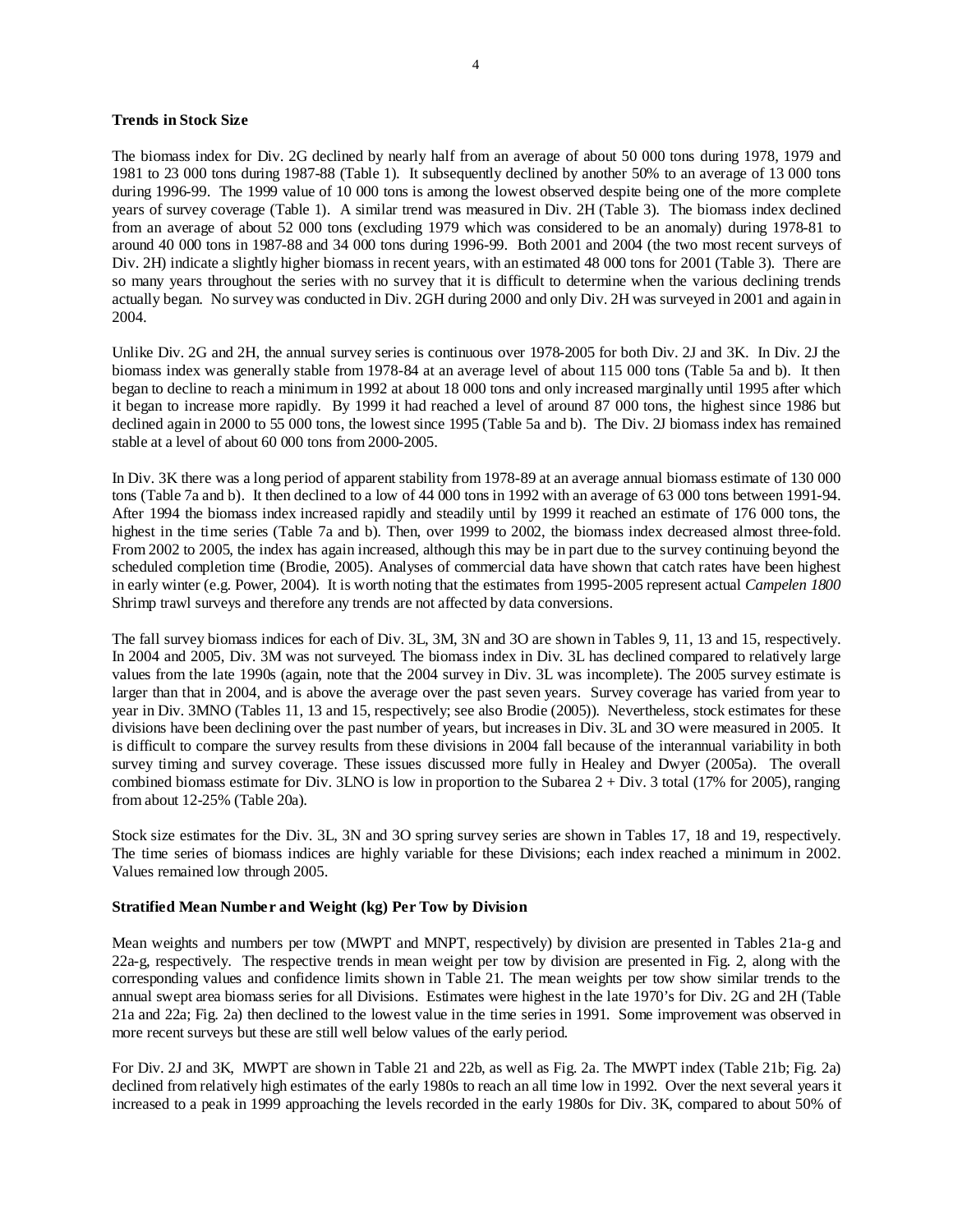the early 1980s level for Div. 2J. A decline in MWPT from 1999 to 2000 was measured in both Divs. 2J and 3K. Since then, however, has remained relatively stable in Div. 2J, while further declines were observed in Div. 3K to 2002. The Div. 3K MWPT index has increased in each of the past three years.

A comparison of mean weight per tow estimates between spring and fall surveys in Div. 3LNO during 1996-2005 (1995 for Div. 3L) is presented in Table 21c-e and Fig. 2b (mean number per tow found in Table 22 c-e). All series indicate an overall declining trend since the late 1990s. As noted by Healey and Dwyer (2005a), the mean number/weight per tow estimates from Div. 3LNO for fall 2004 are biased due to incomplete coverage.

Table 21 g and Fig. 2c shows a comparison of mean weight per tow in Div. 2J+3K and Div. 2J+3KL from 1995-2005 (for 2J+3KL, we re-iterate the proviso that the 2004 estimate is biased due to incomplete coverage). In general, each of these indices increased up until 1999, subsequently decreased to 2002, and have both increased since 2002. Div. 3L contributes little to the 2J+3KL index due to its lower proportion abundance compared to Div. 2J and 3K.

Similarly, Table 21g and 22g and Fig. 3 shows the mean weight and number per tow for Div. 2J and 3K combined for the entire time series. Mean weight per tow trends (Table 21g and Fig. 4) are of course similar to the separate Div. 2J and 3K series but because the area of Div. 3K is greatest, the combined index resemble trends from that Division more closely. For mean number per tow (Table 22h and Fig. 3), there was little trend in mean number per tow up until the early 1990s, after which, there was an increase in the index peaking with the highest level observed by 1996. The index subsequently declined, and the 2005 value is the lowest since 1992.

## **Trends in Mean Biomass Per Tow by Size Category**

Most of the stock biomass resides in Div. 2J and 3K combined (Tables 23a and 23b) and these divisions comprise the longest time series of annual survey data throughout the stock area. In order to illustrate the mean biomass per tow trends for important size categories from 1978-2005, the data were combined for Div. 2J and 3K (Fig. 4). Figure 4 shows trends in mean biomass per tow for Greenland halibut <30 cm, between 31-69 cm and >=70 cm. The value of 30 cm was chosen because it represents the minimum allowable size of Greenland halibut that can be retained in the commercial fishery. The value of 70 cm was chosen because it is considered to be an approximate knife-edge median size of Greenland halibut at maturity (*M50*).

The results presented in Fig. 4 indicate that the total stock (as represented by the Div. 2J+3K index) began to rebuild after 1995 and by 1999 approached near historic highs of the early 1980's. It declined again since then and by 2002 and 2003 was near the low level that it was during the early 1990s. Since then it is clear that any improvement in the stock has not come from the spawning stock biomass. The relatively strong 1993-1995 cohorts can be seen in the improved biomass trends in the <=30 cm class from 1995-1998, which translated to a substantial increase in the 30 cm-70 cm length class in the latter half of the 1990s. This increase was not sustained, and by 2002 the 30-70 cm class had returned to the levels of the early 1990s. It was anticipated that as the recruits from 1993-1995 year-classes added growth, the contributions to the stock biomass should shift back to the more usual size compositions assuming normal recruitment patterns. However, this is clearly not the case, suggesting that either the strong recruitment was overestimated, overexploited or both before contributing growth to the stock as older, larger fish. This figure also characterizes an unusual situation arising from the fall 2005 survey: a significant increase in the 30-70 cm class in 2005 which was not precipitated by any evidence of recruitment in the <30 cm length-class.

During the late 1970s and early 1980s Greenland halibut greater than 70 cm contributed about 20% to the estimated trawlable stock biomass. However, after 1982 this size category declined to the point that by 1991 virtually no Greenland halibut in this size range contributed to the estimates of stock biomass. Since 1991, this value continues to be at or near zero. Again, we emphasize that there has been no development in the 70+cm class resulting from the 1993- 1995 cohorts.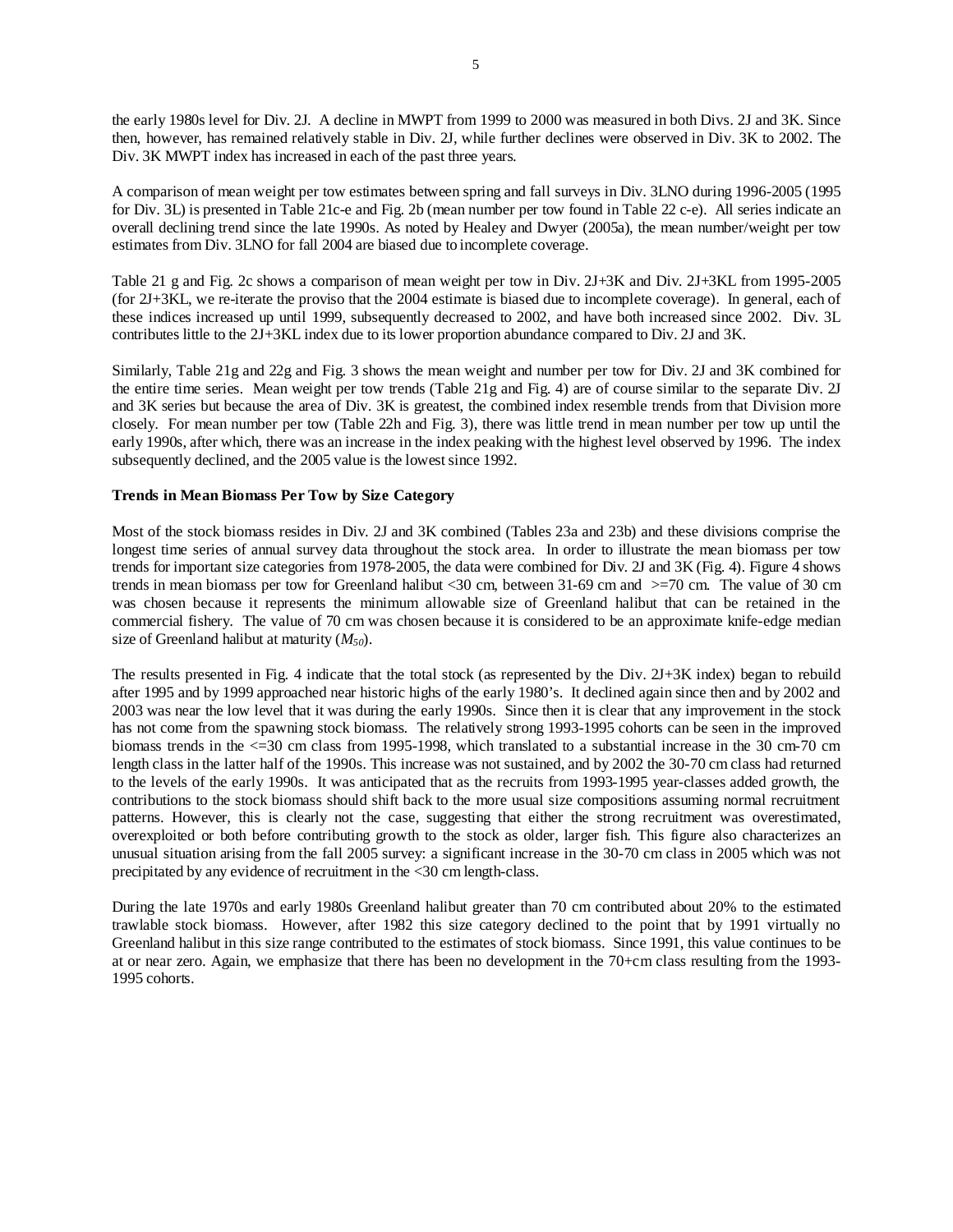#### **Age Composition**

Annual stratified mean number per tow at age compositions from the Div. 2J and 3K combined time series from 1978- 2005 are presented in Table 23 and Fig. 5. Although Greenland halibut were caught as old as 19 years, very few were ever caught older than 12 years with the age structure fairly consistent from about 1978-88 (Tables 23a and 23b). Since then the older ages began to disappear from the survey catches entirely and by 1995 none were caught older than 11 years. After 1995 some older fish again began to appear in the surveys at least up to 14 years old which continued into 2005 (Table 23b). For ages 1-4, the population abundance has increased considerably during the mid 1990s almost entirely driven by recruitment to the surveys of the 1993-95 year-classes (Table 23b; Fig. 5). The mean number of fish per tow peaked in 1996 then declined to 1993-95 levels by 1998-99. The increase in the youngest ages did not translate into substantial increases in ages 5+, and the abundance of ages 5+ (upon which most commercial fishing takes place) remained very low through to 2005 (Table 23). For the recruiting ages, the trend since then has been a gradual decline but has stablilized somewhat in recent years. The 2005 survey result for the recruiting ages is cause for considerable concern, as it has declined by over 40% from the previous year. This is coincident with a seemingly unexplained (i.e. not driven by earlier recruitment) increase in the 2005 age 5+ result. This is discussed in additional detail in the following sub-section. The MNPT trends are similar to the trends seen in mean biomass per tow by size category (Fig. 4).

The mean number per tow estimate from the fall surveys of Div. 2J+3KL is shown in Table 24. The 2005 mean number per tow is the lowest value in the time series of 1996-2005 and is only 43% of the peak value in 1996. As with the mean weight and number per set, the 2004 at-age composition of these indices for Div. 3LMNO are biased due to the missed survey coverage.

Age compositions (mean numbers per tow) of Greenland halibut by division from actual Campelen 1800 Shrimp trawl surveys during 1996-2005 are shown in Table 25a and 25b. The data are combined for Div. 2GH, Div. 2J+3K, Div. 3LM, and Div. 3NO as abundance at age (Fig. 6) to illustrate the dominance of Div. 2J+3K with respect to the overall stock size and percent at age (Fig. 7) to highlight the importance of the various year-classes to stock abundance. The 1993-95 year-classes are clearly dominant throughout the area over several years. The 2000, 2001 and 2002 year-classes appear to be about average, at least at very young ages. Subsequent year-classes appear to be poor. The age structure from the 2005 survey is atypical and is further discussed below.

Age compositions are also shown for the Div. 3LNO combined spring series (Fig. 8). The 1995 year-class is strong, as are the 1993 and 1994 year-classes. None of the subsequent year-classes appear as strong at similar ages.

A comparison of age distributions of the spring and fall surveys in Divisions 3LNO during 1996-2005 is shown in Figure 9. Few fish older than age 8 are caught, reflective of depth fished (Table B). The distributions are largely similar for surveys with similar coverage: when fall survey coverage included depths to 1500 m (e.g. 2002), the data are dominated proportionately by older fish than the shallower spring surveys (Fig. 9). In surveys covering only the shallow depths (e.g. 2004), the age compositions are similar to that from the spring survey and there are few older fish present.

## **Fall 2005 results in Divs. 2J+3K**

The majority of this resource is found in Divs. 2J3K, and some unusual trends in the 2005 survey warrant additional discussion. Recent values of MNPT and MWPT from this area (Figure 3) exhibit peculiar dynamics. Over the past three years, the MNPT has declined, and considerably so from 2004 to 2005. Yet, over the same time period, the MWPT has increased. Note that in 2004 and 2005, this increase is primarily due to increased MWPT in Div. 3K (see Table 21b).

Different survey trends in MNPT and MWPT are not at all uncommon. For example, consider the abundant 1993-1995 cohorts. The effect of these year-classes is apparent in the MNPT series before such changes are evident in the MWPT results. Conversely, under a recruitment failure, the MNPT index would indicate reductions in advance of MWPT declines. However, the fall 2005 results are somewhat more unusual, in that the length structure (and subsequently, age structure) is unlike anything observed in the Div. 2J+3K Campelen time series. We have alluded to this fact when discussing the biomass-at-length, MNPT-at-age and percent at age within Div. 2J+3K. In 2005, ages 6-8 appear relatively strong (Table 23b) despite not being characterized as such in any previous survey. This is demonstrated by the increase in the average 2005 biomass for the 30-70 cm length class in Figure 4, the increase in the 5+ MNPT for 2005 in Fig. 5, in the abundance at age presented in Fig. 6 (Div. 2J+3K 2005 panel), and most notably, in the 2005 percentage at age for Div. 2J+3K displayed in Fig. 7. In fact, the 2005 age 6 MNPT result is only slightly below the age 6 values for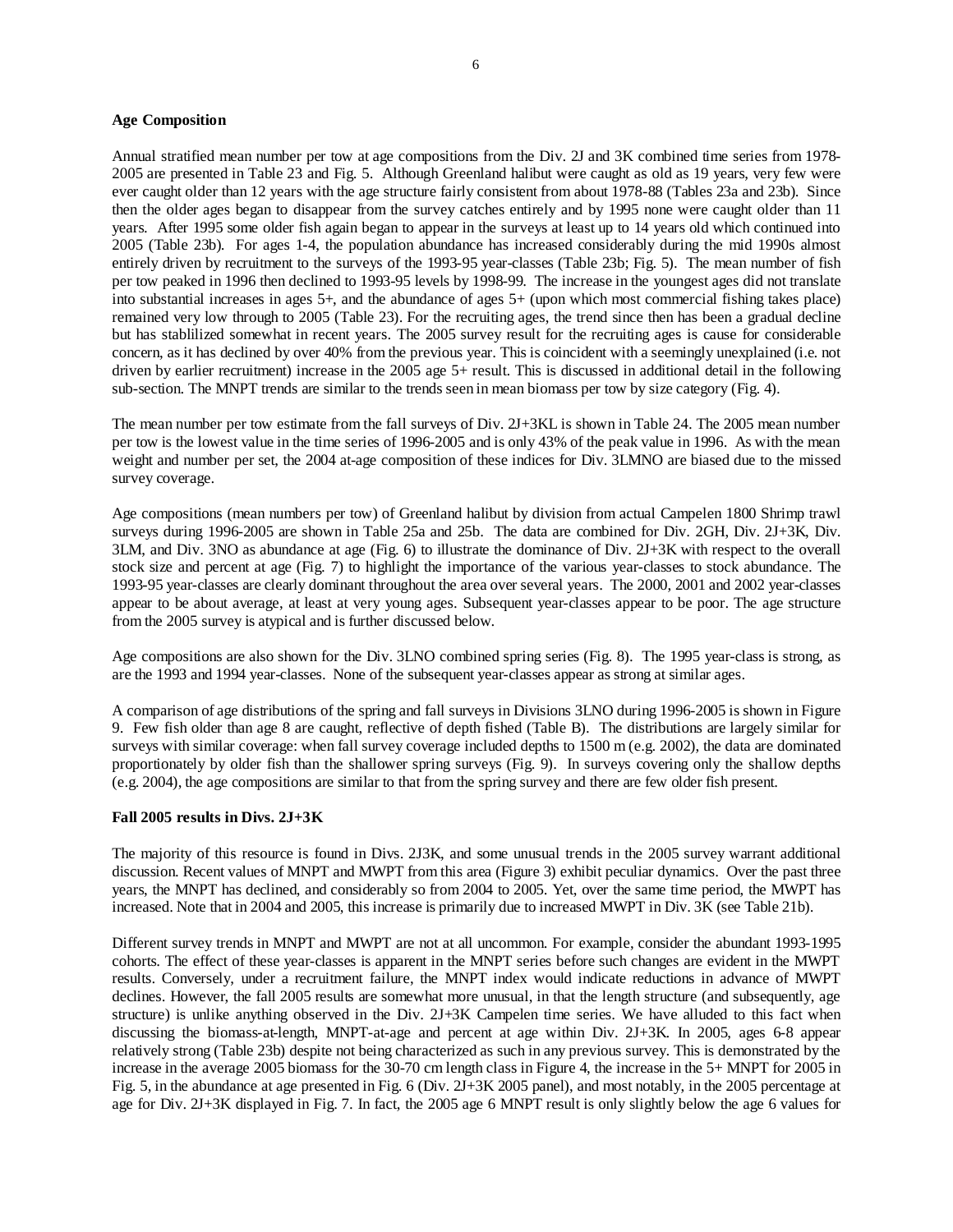the 1993-1995 cohorts, the 2005 age 7 is the largest age 7 MNPT for the Campelen time series, and at age 8, the 2005 value is the third largest in the Campelen time series.

Furthermore, there are relatively few fish at the youngest ages. Each of the age 1-3 MNPT values for 2005 are the smallest in the Campelen time series. This further skews the size composition of the 2005 survey catch (or age distribution), leading to an apparent paradox in the MNPT and MWPT. For both the EU survey in Div. 3M and the EU-Spain Div. 3NO survey, the age 1 value for 2005 is the lowest MNPT value in each time-series. In the 2005 Canadian spring survey, the age 2 MNPT value is the lowest in the series. If the survey observations of low abundance at the youngest age groups translates into poor recruitment into the exploitable and spawning stock biomass, then this stock will be at risk of collapse. The survey results for Div. 3L and in Div. 3NO (Fig. 7) have similar age distributions. However, within Div. 3LNO, these patterns have been observed in previous years, and are not a substantial abberation as in the case of the Div. 2J+3K results. In Div. 3NO for instance, the changing age structure is reflecting the variations in annual depth coverage.

We consider several factors which could account for the unexpected size distribution of the 2005 survey catches in Div. 2J+3K. Extended survey timing is one potential explanation: approximately half of the survey sets in the 2005 fall survey within Div. 3K were completed in January 2006. Yet, although this survey extensions add uncertainty to the survey results, the portion of Div. 3K covered in January 2006 has also been surveyed late in other years. For example, almost 100% of the survey sets in Div. 3K from the 2002 fall survey were sampled in January of 2003.

Another possible explanation is a sudden distribution shift. Examining the distribution of weight per set (Fig. 1) would indicate any shifting distribution of the 6-8 year olds, simply because these would be larger fish and contribute significantly to the biomass for each set. For ease of comparison, we present the biomass and abundance of Greenland Halibut within Div. 2J and 3K for 2004 and 2005 overlaid on a common plot (Fig. 11). This confirms that biomass distribution is quite similar, although with increased catches along the slope edge; as noted previously. Also, differences in the distribution of abundance within Div. 2J+3K are inconsequential. This figure also demonstrates that the 2005 survey results are not an artifact of having one or two tows with exceptionally large catches.

Age determination of Greenland Halibut is difficult, and is the topic of current study (Treble, 2005; Treble and Dwyer, 2006; Gregg *et al*., in press) . However, the increased abundance of age groups 6-8 in 2005 is not a product of age misspecification. We have previously discussed the MNPT/MWPT peculiarities, which are computed directly from the set by set results, without use of any age determinations. In addition, we have previously noted that the sudden increase in the abundance of the 30-70 cm length-class within Div. 2J and 3K in 2005 was not preceeded by increased abundance of recruiting length classes in previous years.

## **Mean Length and Weight at Age**

Both mean length and weight at age over time are shown in Fig. 10. Weight at age was calculated by applying the length/weight relationship for each year to the average length. Length at age seems stable over time, but weight at age appears to be declining slightly for older ages.

## **Conclusions**

The results from most Canadian surveys indicate that stock abundance has been declining since 1996, with a significant drop between 2001 and 2002. Survey estimates of biomass decreased from 1999 to 2002, with some improvement since then. Stock size estimates from 2005 are somewhat variable among Divisions and surveys although they remained relatively low. The strong year-classes of 1993-95 appear to be depleted and are not expected to contribute to the spawning stock size in the future. Results indicate that year-classes of the late 1990s are generally low. The most recent year-classes are at or below average levels, well below the strengths of the 1993- 1995 year-classes at similar ages. However, it is important to note that by the time year-classes reach age 5 and are recruited to the fishery, their apparent strength at earlier ages has greatly diminished. Although stock biomass has increased in recent years, concerns are expressed about unusual age structure and poor prospects for stock rebuilding in the future.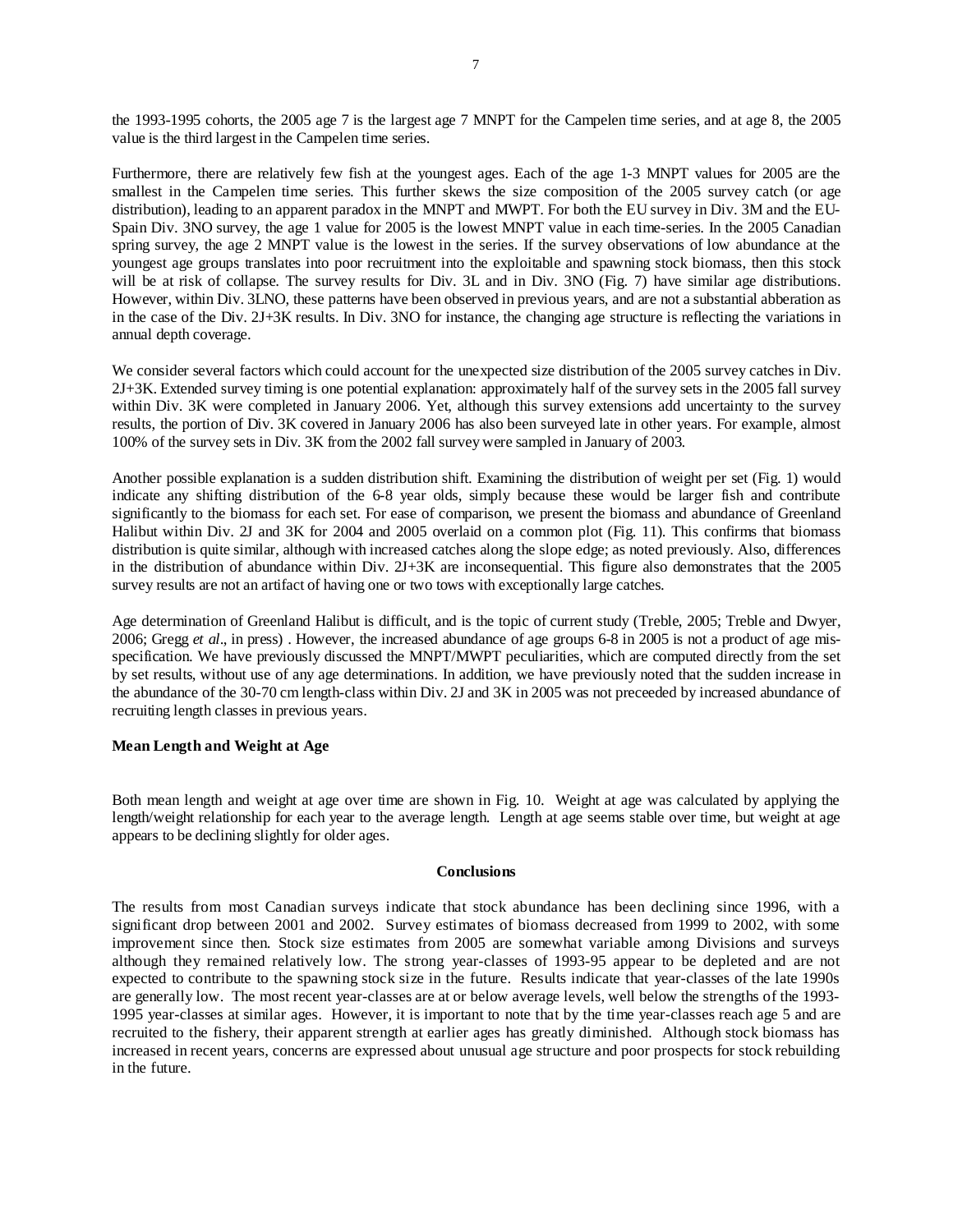#### **Acknowledgements**

Gus Cossitt (DFO, St. John's, NL) provided much technical assistance with spatial plotting, and prepared Fig. A and Fig. 11. We acknowledge insightful discussions with Ray Bowering regarding the 2005 survey results.

#### **References**

- Brodie, W.B. 2005. A description of the fall multispecies surveys in SA2 + Divisions 3KLMNO from 1995-2004. NAFO SCR Doc. 05/08, Ser. No. N5083.
- Bowering, W.R., W.B.Brodie, M.J.Morgan, D.Power, and D.Orr. 1996. The status of the Greenland halibut resource in the management area of NAFO Subarea 2 and Divisions 3KLMNO. NAFO SCR Doc. 96/73, Ser. No. N2748.
- Bowering. W.R. 2002. Greenland halibut *(Reinhardtius hippoglossoides)* in NAFO Subarea 2 and Divisions 3KLMNO: Stock Trends based on Canadian Research Vessel Survey Results during 1978-2002. NAFO SCR Doc. 02/24, Ser. No. N4630, 40p.
- Bowering. W.R. 2001. Population Trends in the Greenland halibut *(Reinhardtius hippoglossoides)* Resource in NAFO Subarea 2 and Divisions 3KLMNO from Canadian Research Vessel Surveys during 1978-2000. NAFO SCR Doc. 01/39, Ser. No. N4417, 43p.
- Bowering, W.R. 2000. Trends in Distribution, Biomass and Abundance of Greenland halibut *(Reinhardtius hippoglossoides)* in NAFO Subarea 2 and Divisions 3KLMNO from Canadian Research Vessel Surveys during 1978-99. NAFO SCR Doc. 00/12, Ser. No. N4234, 42p.
- Dwyer, K. S., and B. P. Healey. 2005. Greenland Halibut (Reinhardtius hippoglossoides) in NAFO Subarea 2 and Divisions 3KLMNO: Stock Trends Based on Annual Canadian Research Vessel Survey Results During 1978- 2004. NAFO SCR Doc. 05/64, Ser. No. N5150 .
- Gregg, J., D. Anderl and D. Kimura. (in press). Improving the precision of otolith-based age estimates for Greenland turbot, Reinhardtius hippoglossoides, found in Alaskan waters. Fisheries Bulletin.
- Healey, B.P. and K.S. Dwyer. 2005a. A Simple Examination of Canadian Autumn Survey Trends in NAFO Divisions 3LNO for Greenland Halibut and American Plaice: The Impact of Incomplete Coverage of this Survey in 2004. NAFO SCR Doc. 05/34. Ser. No. N5117.
- Healey, B.P. and K.S. Dwyer. 2005b Greenland Halibut (Reinhardtius hippoglossoides) in Subarea 2 and Divisions 3KLMNO: Trends in recruitment based upon research vessel survey data . NAFO SCR Doc. 05/65, Ser. No. N5151.
- Healey, B.P., and J.-C. Mahé 2005. Greenland halibut in Subarea 2 + Divisions 3KLMNO: an analytical assessment based upon XSA & ADAPT. NAFO SCR Doc. 05/63, Ser. No. N5149.
- Power, D. Standardized Catch Rate Indices for Greenland Halibut in SA2+3KLMNO. NAFO SCR Doc. 04/37, Ser. No. N4988.
- Treble, M.A., S.E. Campana, R.J. Wastle, C.M. Jones and J. Boje 2005. An assessment of age determination methods, with age validation of Greenland halibut from the Northwest Atlantic. NAFO SCR Doc. 05/43. Ser. No.N5125.
- Treble, M.A. and K.S. Dwyer. 2006. Report of the Greenland halibut (Reinhardtius hippoglossoides) age determination workshop. NAFO SCR Doc. 06/49 Ser. No. N5276.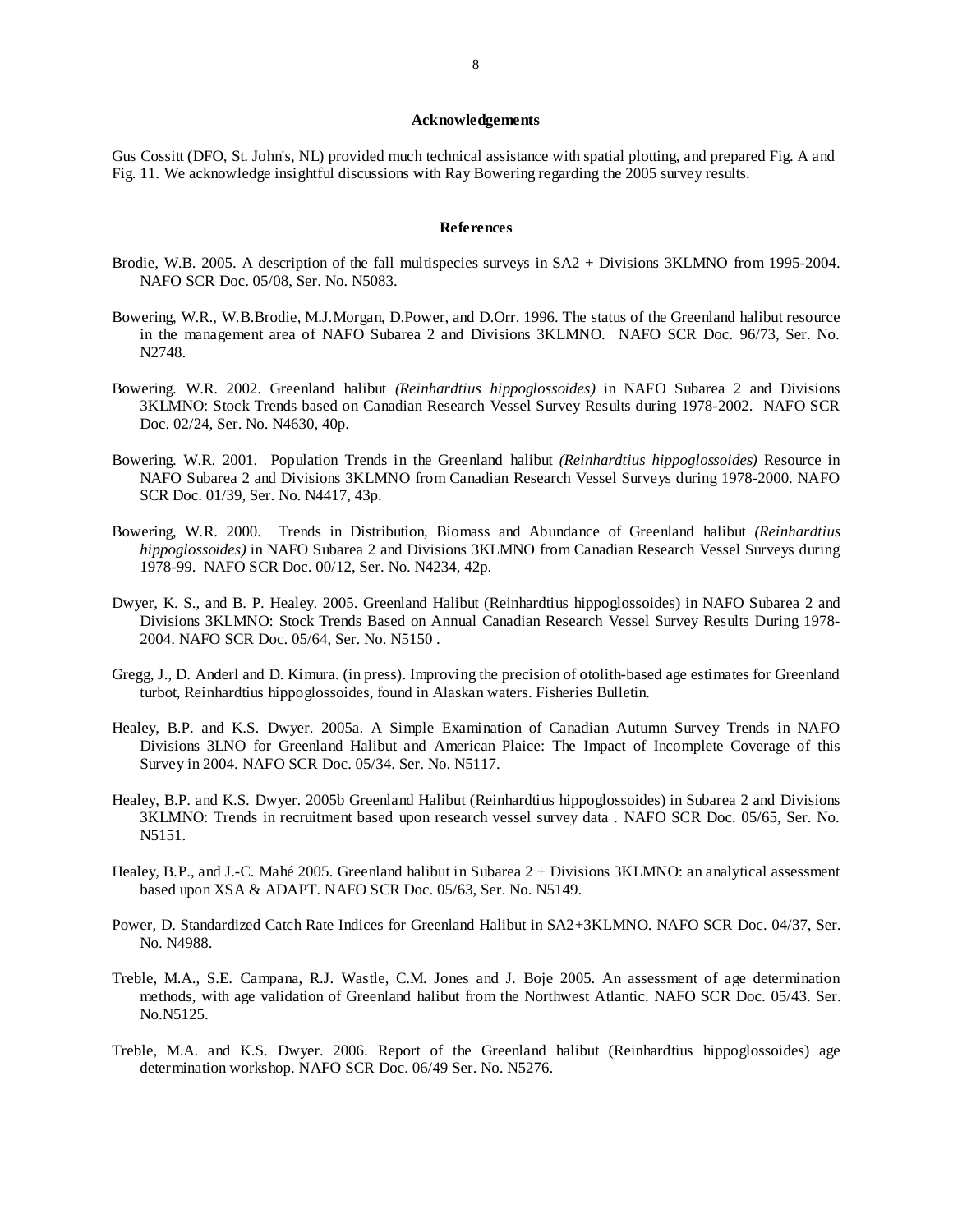- Warren, W.G. 1996. Report on the Comparative Fishing Trial between the *Gadus Atlantica* and *Teleost*. NAFO SCR Doc. 96/28, Ser. No. N2701.
- Warren, W., W. Brodie, D. Stansbury, S. Walsh, J. Morgan and D. Orr. 1997. Analysis of the 1996 Comparative Fishing Trial between the *Alfred Needler* with the *Engel 145'* Trawl and the *Wilfred Templeman* with the *Campelen 1800* Trawl. NAFO SCR Doc. 97/68, Ser. No. N2902.

Table A. Summary of successful sets in fall surveys in SA 2+3 in 1996 - 2005. Depth range is given in meters, numbers of sets appear in parentheses.

| Year | <b>Division</b> |                                          | Ship           |                |              | Year | <b>Division</b> |                                                        | Ship                 |              |                  |
|------|-----------------|------------------------------------------|----------------|----------------|--------------|------|-----------------|--------------------------------------------------------|----------------------|--------------|------------------|
|      |                 | Teleost                                  | W.Templeman    | A.Needler      | <b>Total</b> |      |                 | Teleost                                                | W.Templeman          | A.Needler    | <b>Total</b>     |
|      |                 |                                          |                |                |              |      |                 |                                                        |                      |              |                  |
| 1996 | 2G              | 127 - 1436 (47)                          |                |                | 47           | 2001 | 2G              | Not surveyed in 2001                                   |                      |              |                  |
|      | 2H              | 122 - 1415 (77)                          |                |                | 77           |      | 2H              | 999-1466(8)                                            |                      | 117-655(49)  | 57               |
|      | 2J              | 126 - 1410 (117)                         |                |                | 117          |      | 2J              | 120-1389(49)                                           |                      | 105-574(71)  | 120              |
|      | 3K              | 111 - 1368 (115)                         | 126 - 472 (60) |                | 175          |      | 3K              | 146-1479(106)                                          | 128-439(55)          | 170-252(4)   | 165              |
|      | 3L              | 805 - 1433 (31)                          | 51 - 671 (180) |                | 211          |      | 3L              | 146-1457(34)                                           | 38-702(169)          | 187-203(2)   | 205              |
|      | 3M              | 784 - 1400 (18)                          | 127 - 707 (68) |                | 86           |      | 3M              | 763-1407(26)                                           |                      |              | 26               |
|      | 3N              | 390 - 1147 (13)                          |                | $37 - 309(54)$ | 67           |      | 3N              | 739-1410(24)                                           | 45-660(70)           |              | 94               |
|      | 30              | $68 - 690(24)$                           | $65 - 139(19)$ | $63 - 304(15)$ | 58           |      | 30              | 803-1391(22)                                           | 67-703(75)           |              | 97               |
|      |                 | 1996 survey of Div 3M covered all strata |                |                | 838          |      |                 |                                                        |                      |              | 764              |
|      |                 |                                          |                |                |              |      |                 |                                                        |                      |              |                  |
| 1997 | 2G              | 201-1209 (69)                            |                |                | 69           | 2002 | 2G              | Not surveyed in 2002                                   |                      |              |                  |
|      | 2H              | 220-1382 (71)                            |                |                | 71           |      | 2H              | Not surveyed in 2002                                   |                      |              |                  |
|      | 2J              | 123-1488 (117)                           |                |                | 117          |      | 2J              | 102-1372 (98)                                          | 136-572 (19)         |              | 117              |
|      | 3K              | 143-1431 (155)                           | 117-421 (20)   |                | 175          |      | ЗK              | 156-1395 (64)                                          | 121-481 (111)        |              | 175              |
|      | 3L              | 161-1436 (71)                            | 35-714 (134)   |                | 205          |      | 3L              | 763-1431 (30)                                          | 35-670 (176)         |              | 206              |
|      | 3M              | 799-1379 (26)                            |                |                | 26           |      | 3M              | 818-1403 (26)                                          |                      |              | 26               |
|      | 3N              |                                          | 41-769 (74)    |                | 74           |      | 3N              | 811-1429 (24)                                          | 44-675 (70)          |              | 94               |
|      | 3O              |                                          | 62-611 (73)    |                | 73           |      | 30              | 775-1504 (24)                                          | 65-696 (75)          |              | 99               |
|      |                 |                                          |                |                | 810          |      |                 | 2002 fall survey extended into January 2003 (128 sets) |                      |              | $\overline{717}$ |
|      |                 |                                          |                |                |              |      |                 |                                                        |                      |              |                  |
| 1998 | 2G              | 143-1488 (34)                            |                |                | 34           | 2003 | 2G              |                                                        | Not surveyed in 2003 |              |                  |
|      | 2H              | 98-1473 (83)                             |                |                | 83           |      | 2H              |                                                        | Not surveyed in 2003 |              |                  |
|      | 2J              | 126-1398 (118)                           |                |                | 118          |      | 2J              | 123-1404 (116)                                         |                      |              | 116              |
|      | 3K              | 122-1415 (154)                           | 121-346 (17)   |                | 171          |      | 3K              | 151-1474 (118)                                         | 115-489 (50)         |              | 168              |
|      | 3L              | 691-1437 (32)                            | 34-675 (172)   |                | 204          |      | 3L              | 753-1446 (30)                                          | 32-702 (175)         |              | 205              |
|      | 3M              | 768-1436 (26)                            |                |                | 26           |      | 3M              | 795-1455 (26)                                          |                      |              | 26               |
|      | 3N              | 834-1447 (12)                            | 37-1079 (78)   |                | 90           |      | 3N              |                                                        | 43-727 (70)          |              | 70               |
|      | 30              |                                          | 82-1076 (87)   |                | 87           |      | 3O              |                                                        | 63-650 (75)          |              | 75               |
|      |                 |                                          |                |                | 813          |      |                 | 2003 fall survey extended into January 2004 (210 sets) |                      |              | 660              |
|      |                 |                                          |                |                |              |      |                 | 2003 excludes 8 sets done in Div. 3O > 731 m           |                      |              |                  |
| 1999 | 2G              | 142-1415(69)                             |                |                | 69           | 2004 | 2G              |                                                        | Not surveyed in 2004 |              |                  |
|      | 2H              | 104-1454(81)                             |                |                | 81           |      | 2H              | 109-1415 (87)                                          |                      |              | 87               |
|      | 2J              | 109-1375(115)                            |                |                | 115          |      | 2J              | 127-1365 (115)                                         |                      |              | 115              |
|      | 3K              | 146-1477(154)                            |                |                | 154          |      | 3K              | 112-1412 (135)                                         | 212-549 (16)         |              | 151              |
|      | 3L              | 1366(1)                                  | 63-1407 (169)  |                | 170          |      | 3L              | 151-522 (4)                                            | 44-653 (143)         |              | 147              |
|      | 3M              | 853-1403(12)                             |                |                | 12           |      | 3M              |                                                        | Not surveyed in 2004 |              |                  |
|      | 3N              |                                          | 39-664(68)     |                | 68           |      | 3N              |                                                        | 40-659 (69)          |              | 69               |
|      | 30              |                                          | 58-692(75)     |                | 75           |      | 30              |                                                        | 63-634 (76)          |              | 76               |
|      |                 |                                          |                |                | 744          |      |                 | 2004 fall survey extended into February 2005 (36 sets) |                      |              | 645              |
|      |                 |                                          |                |                |              |      |                 |                                                        |                      |              |                  |
| 2000 | 2G              | Not surveyed in 2000                     |                |                | $\pmb{0}$    | 2005 | 2G              |                                                        | Not surveyed in 2005 |              |                  |
|      | 2H              | Not surveyed in 2000                     |                |                | $\pmb{0}$    |      | 2H              |                                                        | Not surveyed in 2005 |              |                  |
|      | 2J              | 127-1400 (117)                           |                |                | 117          |      | 2J              | 118-1427 (108)                                         | 172-416 (9)          |              | 117              |
|      | 3K              | 113-1379 (159)                           |                |                | 159          |      | 3K              | 150-1334 (26)                                          | 136-669 (141)        |              | 167              |
|      | 3L              | 152-1430 (74)                            | 42-447 (102)   |                | 176          |      | 3L              | 803-1351 (7)                                           | 50-706 (120)         | 121-667 (57) | 184              |
|      | 3M              | 764-1401 (26)                            |                |                | 26           |      | 3M              |                                                        | Not surveyed in 2005 |              |                  |
|      | 3N              | 747-1419 (24)                            | 46-642 (70)    |                | 94           |      | 3N              | 776-1445 (17)                                          | 42-633 (69)          |              | 86               |
|      | 30              | 752-1424 (24)                            | 62-654 (76)    |                | 100          |      | 3O              | 754-1410 (24)                                          | 69-649 (75)          |              | 99               |
|      |                 |                                          |                |                | 672          |      |                 |                                                        |                      |              | 653              |
|      |                 |                                          |                |                |              |      |                 | 2005 fall survey extended into January 2006 (86 sets)  |                      |              |                  |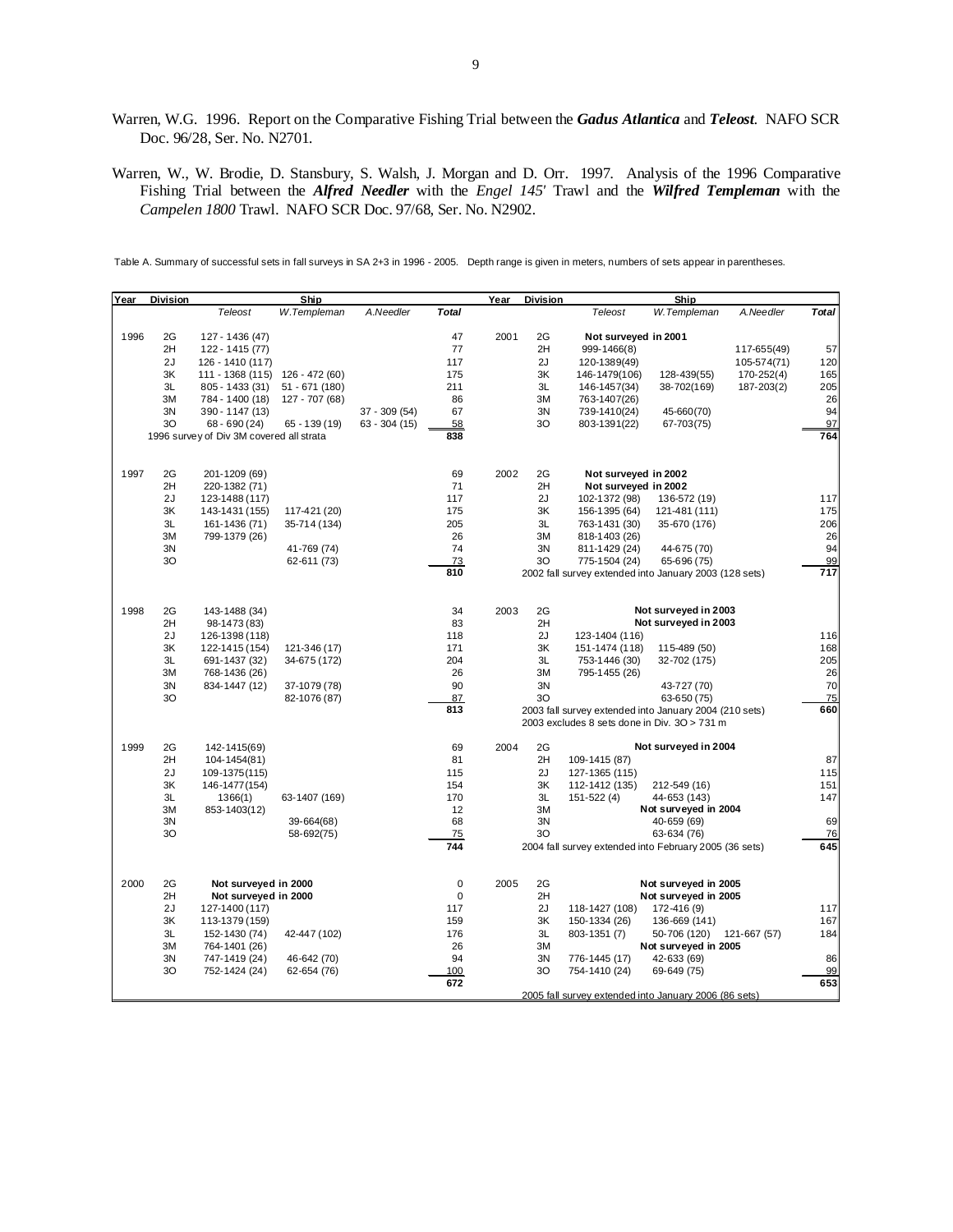| Year | <b>Division</b> | Ship        |              | Year | <b>Division</b> | Ship         |              |
|------|-----------------|-------------|--------------|------|-----------------|--------------|--------------|
|      |                 | W.Templeman | <b>Total</b> |      |                 | W.Templeman  | <b>Total</b> |
|      |                 |             |              |      |                 |              |              |
| 1996 | 3L              | 91-731(188) | 188          | 2001 | 3L              | 55-731(154)  | 154          |
|      | 3N              | 55-731(82)  | 82           |      | 3N              | 55-731(79)   | 79           |
|      | 30              | 91-731(86)  | 86           |      | 30              | 55-731(79)   | 79           |
|      |                 |             | 356          |      |                 |              | 312          |
|      |                 |             |              |      |                 |              |              |
| 1997 | 3L              | 91-731(158) | 158          | 2002 | 3L              | 55-731(146)  | 146          |
|      | 3N              | 55-731(71)  | 71           |      | 3N              | 55-731(79)   | 79           |
|      | 30              | 91-731(81)  | 81           |      | 30              | 91-731(79)   | 79           |
|      |                 |             | 310          |      |                 |              | 304          |
|      |                 |             |              |      |                 |              |              |
|      |                 |             |              |      |                 |              |              |
| 1998 | 3L              | 55-731(163) | 163          | 2003 | 3L              | 55-731 (156) | 156          |
|      | 3N              | 55-731(88)  | 88           |      | 3N              | 55-731 (79)  | 79           |
|      | 30              | 91-731(93)  | 93<br>344    |      | 30              | 55-731 (79)  | 79<br>314    |
|      |                 |             |              |      |                 |              |              |
|      |                 |             |              |      |                 |              |              |
| 1999 | 3L              | 55-731(177) | 177          | 2004 | 3L              | 55-731 (151) | 151          |
|      | 3N              | 55-731(82)  | 82           |      | 3N              | 55-731 (79)  | 79           |
|      | 30              | 91-731(86)  | 86           |      | 30              | 91-731 (79)  | 79           |
|      |                 |             | 345          |      |                 |              | 309          |
| 2000 | 3L              | 91-731(134) | 134          | 2005 | 3L              | 55-731 (133) | 133          |
|      | 3N              | 55-731(81)  | 81           |      | 3N              | 55-731 (78)  | 78           |
|      | 30              | 91-731(83)  | 83           |      | 30              | 91-731 (79)  | 79           |
|      |                 |             | 298          |      |                 |              | 290          |
|      |                 |             |              |      |                 |              |              |

Table B. Summary of successful sets in spring surveys in SA 2+3 in 1996 - 2005. Depth range given in metres, numbers of sets appear in parentheses.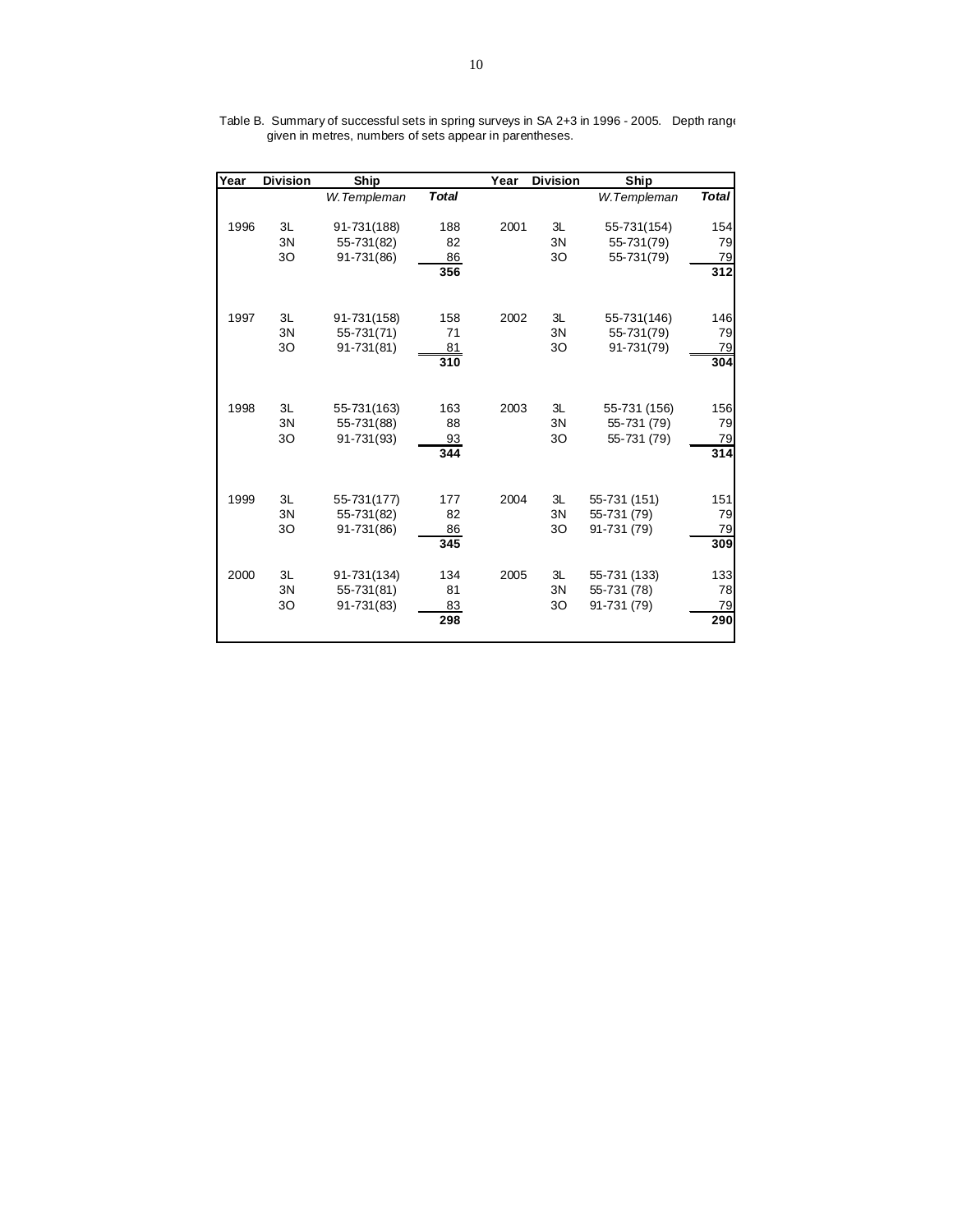|                   | Total          |            |     |     |                                                                                                                                                                                                                                     |                |            |     |      |      |      |      |      |      |      |      |      |      |      | $\cdot$ , , , g g $\frac{1}{2}$ $\frac{2}{3}$ $\frac{3}{2}$ $\frac{1}{3}$ $\frac{1}{2}$ $\frac{1}{4}$ $\frac{2}{3}$ $\frac{3}{4}$ $\frac{5}{4}$ $\frac{1}{2}$ $\frac{3}{4}$ $\frac{5}{4}$ $\frac{3}{4}$ $\frac{5}{4}$ $\frac{1}{2}$ $\frac{5}{4}$ $\frac{3}{4}$ $\frac{5}{4}$ $\frac{1}{2}$ $\frac{5}{4}$ $\frac{3}{$ |      |               |      |           |      |      |              |    |
|-------------------|----------------|------------|-----|-----|-------------------------------------------------------------------------------------------------------------------------------------------------------------------------------------------------------------------------------------|----------------|------------|-----|------|------|------|------|------|------|------|------|------|------|------|-----------------------------------------------------------------------------------------------------------------------------------------------------------------------------------------------------------------------------------------------------------------------------------------------------------------------|------|---------------|------|-----------|------|------|--------------|----|
|                   | SO             |            |     |     |                                                                                                                                                                                                                                     |                |            |     |      |      |      |      |      |      |      |      |      |      |      | $\cdot$ , $\frac{3}{2}$ $\frac{6}{5}$ $\frac{5}{4}$ $\frac{5}{5}$ $\frac{6}{5}$ $\frac{6}{5}$ $\frac{6}{5}$ $\frac{6}{5}$ $\frac{6}{5}$ $\frac{6}{5}$ $\frac{6}{5}$                                                                                                                                                   |      |               |      |           |      |      |              |    |
| Div. 3MNO         | $\frac{2}{3}$  |            |     |     |                                                                                                                                                                                                                                     |                |            |     |      |      |      |      |      |      |      |      |      |      |      |                                                                                                                                                                                                                                                                                                                       |      |               |      |           |      |      |              |    |
|                   | $\mathsf{M}$   |            |     |     |                                                                                                                                                                                                                                     |                |            |     |      |      |      |      |      |      |      |      |      |      |      | $\begin{array}{c} 187.4 \\ 24.4 \\ 25.4 \\ 26.4 \\ 27.4 \\ 28.4 \\ 29.4 \\ 20.4 \\ 21.4 \\ 23.4 \\ 24.4 \\ 25.4 \\ 26.4 \\ 27.4 \\ 28.4 \\ 29.4 \\ 20.4 \\ 21.4 \\ 23.4 \\ 24.4 \\ 25.4 \\ 26.4 \\ 27.4 \\ 28.4 \\ 29.4 \\ 29.4 \\ 20.4 \\ 20.4 \\ 27.4 \\ 28.4 \\ 29.4 \\ 29.4 \\ 20.4 \\ 20.4 \\ 20.4 \\ 2$         |      |               |      |           |      |      |              | 22 |
|                   | Total          |            |     |     |                                                                                                                                                                                                                                     |                |            |     |      |      |      |      |      |      |      |      |      |      |      |                                                                                                                                                                                                                                                                                                                       |      |               |      |           |      |      |              |    |
|                   | $\frac{1}{2}$  |            |     |     |                                                                                                                                                                                                                                     |                |            |     |      |      |      |      |      |      |      |      |      |      |      |                                                                                                                                                                                                                                                                                                                       |      |               |      |           |      |      |              |    |
| <b>Div. 2J3KI</b> | $\frac{1}{3}$  |            |     |     |                                                                                                                                                                                                                                     |                |            |     |      |      |      |      |      |      |      |      |      |      |      |                                                                                                                                                                                                                                                                                                                       |      |               |      |           |      |      |              |    |
|                   | 21             |            |     |     |                                                                                                                                                                                                                                     |                |            |     |      |      |      |      |      |      |      |      |      |      |      |                                                                                                                                                                                                                                                                                                                       |      |               |      |           |      |      |              |    |
|                   | Total          |            |     |     | 1<br>1970 - 1989 - 1980 - 1980 - 1980 - 1980 - 1980 - 1980 - 1980 - 1980 - 1980 - 1980 - 1980 - 1980 - 1980 - 1980<br>1980 - 1980 - 1980 - 1980 - 1980 - 1980 - 1980 - 1980 - 1980 - 1980 - 1980 - 1980 - 1980 - 1980 - 1980 - 1980 |                |            |     |      |      |      |      |      |      |      |      |      |      |      |                                                                                                                                                                                                                                                                                                                       |      |               |      |           |      |      |              |    |
|                   | $\overline{a}$ |            |     |     |                                                                                                                                                                                                                                     |                |            |     |      |      |      |      |      |      |      |      |      |      |      |                                                                                                                                                                                                                                                                                                                       |      |               |      |           |      |      |              |    |
| <b>Div. 2GH</b>   | 2G             | <b>220</b> | 756 |     | 756                                                                                                                                                                                                                                 |                |            |     |      |      | 783  | 680  |      |      | 65   |      |      |      |      | 370                                                                                                                                                                                                                                                                                                                   | 664  | $\frac{1}{3}$ | 488  | NO SURVEY |      |      | NO SURVEY    |    |
|                   | Year           | 978        | 979 | 980 | 1981                                                                                                                                                                                                                                | $\frac{88}{2}$ | <b>983</b> | 198 | 1985 | 1986 | 1987 | 1988 | 1989 | 1990 | 1991 | 1992 | 1993 | 1994 | 1995 | 1996                                                                                                                                                                                                                                                                                                                  | 1997 | 1998          | 1999 | 2000      | 2002 | 2003 | 2005<br>2005 |    |

Table C. Number of age samples available per division combinations used to develop fall age-length keys. Age-length keys for 2GH<br>combined, Div. 2J3KL combined and Div. 3MNO combined were applied to the respective individua Table C. Number of age samples available per division combinations used to develop fall age-length keys. Age-length keys for 2GH combined, Div. 2J3KL combined and Div. 3MNO combined were applied to the respective individual divisions.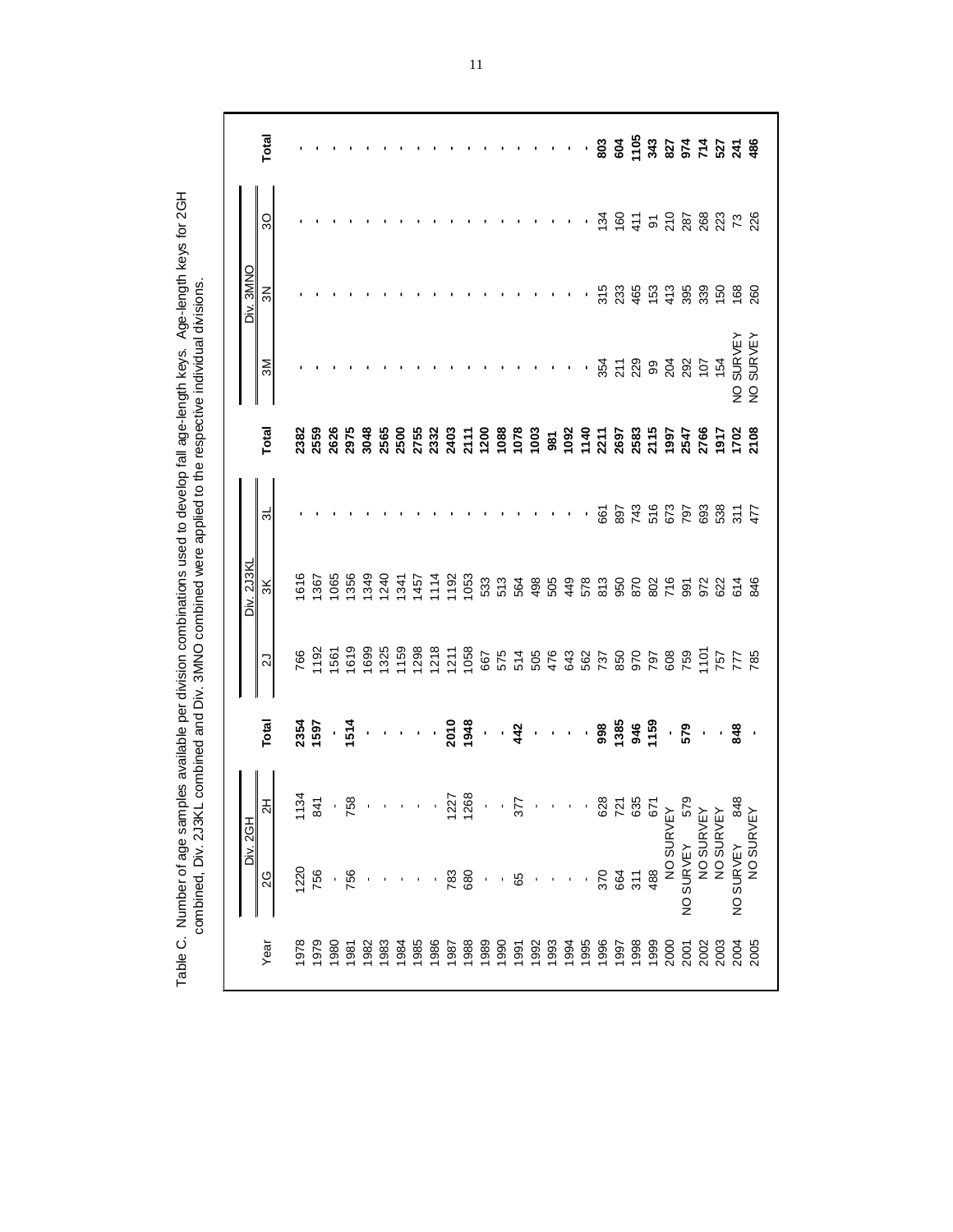|      |     | Div. 3LNO |     |       |
|------|-----|-----------|-----|-------|
| Year | 3L  | 3N        | 30  | Total |
|      |     |           |     |       |
| 1996 | 724 | 377       | 475 | 1576  |
| 1997 | 637 | 369       | 375 | 1381  |
| 1998 | 668 | 306       | 334 | 1308  |
| 1999 | 413 | 334       | 172 | 919   |
| 2000 | 358 | 230       | 75  | 663   |
| 2001 | 730 | 328       | 126 | 1184  |
| 2002 | 320 | 140       | 49  | 509   |
| 2003 | 321 | 180       | 65  | 566   |
| 2004 | 322 | 141       | 70  | 533   |
| 2005 | 316 | 83        | 118 | 517   |
|      |     |           |     |       |

Table D. Number of age samples available per division combinations used to develop spring age-length keys. Age-length keys for Div. 3LNO combined were applied to the respective individual divisions.

Table E. Length-weight relationships for Greenland halibut, for Division 2J3K, 1990-2005. W = round weight (kg) and L = total length (cm). From 1978-1989, the 1990 annual L/W equations were applied.

| Year | Sex | Length-Weight Equations                          | N    | $r^2$ |
|------|-----|--------------------------------------------------|------|-------|
|      |     |                                                  |      |       |
| 1990 | All | $W = 5.765 * 10^{-6} L^{3.118}$                  | 1067 | 0.978 |
| 1991 | All | $W = 1.088 * 10^{-5} L^{2.934}$                  | 1073 | 0.985 |
| 1992 | All | $W = 9.204 * 10^{-6} L^{2.975}$                  | 933  | 0.979 |
| 1993 | All | $W = 6.359 * 10^{-6} L^{3.077}$                  | 975  | 0.987 |
| 1994 | All | $W = 1.238 * 10^{-5} L^{2.894}$                  | 1088 | 0.981 |
| 1995 | All | $W = 8.677 * 10^{-6} L^{2.979}$                  | 1068 | 0.983 |
| 1996 | All | $W = 3.968 * 10^{-6} L^{3.193}$                  | 1421 | 0.989 |
| 1997 | All | $W = 5.390$ *10 <sup>-6</sup> L <sup>3.111</sup> | 1755 | 0.989 |
| 1998 | All | $W = 5.518 * 10^{-6} L^{3.105}$                  | 1796 | 0.988 |
| 1999 | All | $W = 5.004$ *10 <sup>-6</sup> L <sup>3.130</sup> | 1535 | 0.990 |
| 2000 | All | $W = 4.260$ *10 <sup>-6</sup> L <sup>3.178</sup> | 1283 | 0.988 |
| 2001 | All | $W = 5.062$ *10 <sup>-6</sup> L <sup>3.127</sup> | 1714 | 0.983 |
| 2002 | All | $W = 5.545 * 10^{-6} L^{3.104}$                  | 1916 | 0.990 |
| 2003 | All | $W = 5.485$ *10 <sup>-6</sup> L <sup>3.105</sup> | 1351 | 0.989 |
| 2004 | All | $W = 5.526 * 10^{-6} L^{3.111}$                  | 1374 | 0.991 |
| 2005 | All | $W = 4.609 * 10^{-6} L^{3.163}$                  | 1601 | 0.989 |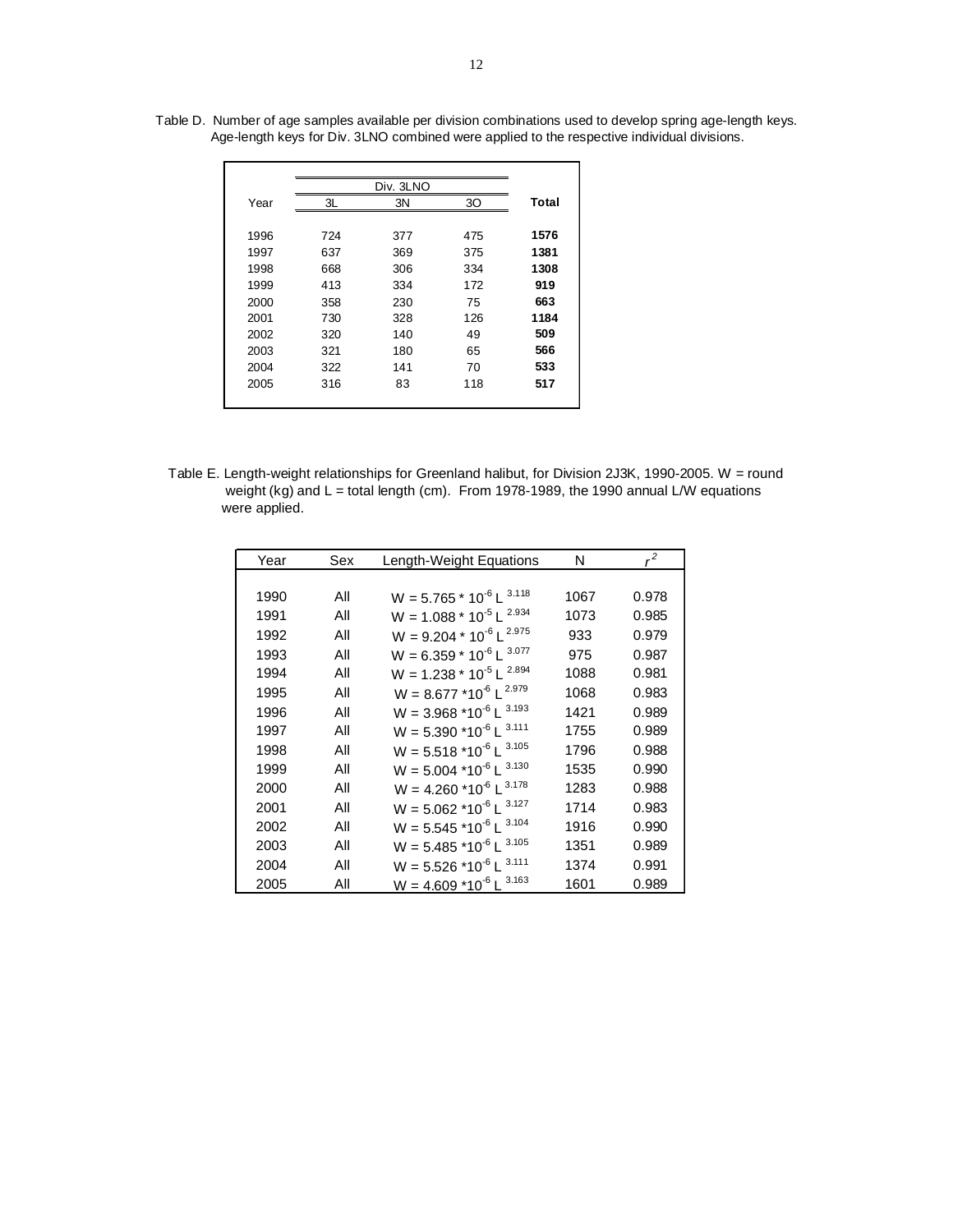| Depth Range (m) V1 Area V4 Area Stratum |              |              |            | 1978           | 1979         | 1981         | 1987  | 1988           | 1991 | 1996     | 1997  | 1998 | 1999      |
|-----------------------------------------|--------------|--------------|------------|----------------|--------------|--------------|-------|----------------|------|----------|-------|------|-----------|
|                                         |              |              |            |                |              |              |       |                |      |          |       |      |           |
| $=200$                                  | 2773         | 2773         | 909        | 7475           | 1547         | 2139         |       |                | 47   | 142      |       | 271  | 117       |
|                                         | 2339<br>1804 | 2339<br>1804 | 910<br>925 | 11062<br>10644 | 1788<br>3064 | 1890<br>2508 |       |                | 45   | 23<br>15 |       | 11   | 128<br>92 |
| $201 - 300$                             |              |              | 901        | 7714           |              |              |       |                |      |          |       |      |           |
|                                         | 1213         | 1213         |            |                | 7673         | 7143         | 2228  | 2823           | 623  | 517      | 853   |      | 1526      |
|                                         | 585          | 585          | 908        | 607            | 1960         | 393          | 396   | 139            | 86   | 606      | 587   | 451  | 300       |
|                                         | 692          | 692          | 911        | 599            | 879          | 585          | 456   | 29             | 110  | 241      | 975   | 525  | 209       |
|                                         | 756          | 756          | 924        | 765            | 1197         | 1596         | 556   | 198            |      | 225      | 815   |      | 384       |
|                                         | 433          | 433          | 926        |                |              |              |       | 592            |      | 426      | 443   |      | 301       |
| $301 - 400$                             | 120          | 120          | 902        |                |              |              | 287   | 41             |      | 312      | 253   | 67   | 106       |
|                                         | 73           | 73           | 912        |                |              |              | 112   | $\overline{2}$ |      |          | 227   | 87   | 64        |
|                                         | 186          | 186          | 923        | 5650           |              | 1357         | 97    | 317            |      | 200      | 195   |      | 77        |
|                                         | 832          | 832          | 927        |                |              |              | 2694  | 864            |      | 6729     | 1623  |      | 3342      |
| $401 - 500$                             | 80           | 80           | 903        |                | 832          | 526          | 120   | 123            | 30   |          | 112   | 123  | 95        |
|                                         | 62           | 62           | 913        |                |              |              | 181   | 170            |      |          | 34    | 37   | 19        |
|                                         | 186          | 186          | 922        | 5085           |              | 1591         |       |                |      |          | 273   |      | 195       |
|                                         | 783          | 783          | 928        |                |              |              | 4257  | 1061           |      | 6949     | 2957  |      | 1134      |
| $501 - 750$                             | 153          | 153          | 904        |                | 4025         | 1816         | 770   | 410            |      |          | 233   | 249  | 198       |
|                                         | 113          | 113          | 914        |                |              |              | 377   | 891            |      |          | 88    | 211  | 63        |
|                                         | 142          | 142          | 921        |                | 9314         |              | 209   | 260            |      |          | 470   |      | 127       |
|                                         | 1261         | 1261         | 929        |                | 18966        | 26440        | 6809  | 5045           |      | 5891     | 2706  |      |           |
| 751-1000                                | 164          | 164          | 905        |                |              |              |       | 3038           |      |          |       | 688  | 481       |
|                                         | 96           | 96           | 915        |                |              |              |       | 1835           |      |          |       |      |           |
|                                         | 172          | 172          | 920        |                |              |              | 4428  | 3283           |      |          |       |      |           |
| 1001 - 1250                             | 229          | 229          | 906        |                |              |              | 40    | 538            |      |          | 776   | 699  | 795       |
|                                         | 146          | 146          | 916        |                |              |              |       | 181            |      |          |       | 1092 |           |
|                                         | 316          | 316          | 919        |                |              |              |       | 579            |      |          | 1883  |      |           |
| 1251 - 1500                             | 360          | 360          | 907        |                |              |              |       |                |      |          |       |      | 773       |
|                                         | 165          | 165          | 917        |                |              |              |       |                |      |          |       |      |           |
|                                         | 515          | 515          | 918        |                |              |              |       |                |      |          |       |      |           |
| Total Biomass (t)                       |              |              |            | 49600          | 51244        | 47985        | 24016 | 22419          | 941  | 22275    | 15503 | 4511 | 10525     |

Table 1 Biomass estimates (tons) by depth stratum of Greenland halibut from various Canadian surveys in Division 2G during the period 1978-99 (No survey since then). Estimates are expressed in Campelen units or Campelen equivalents.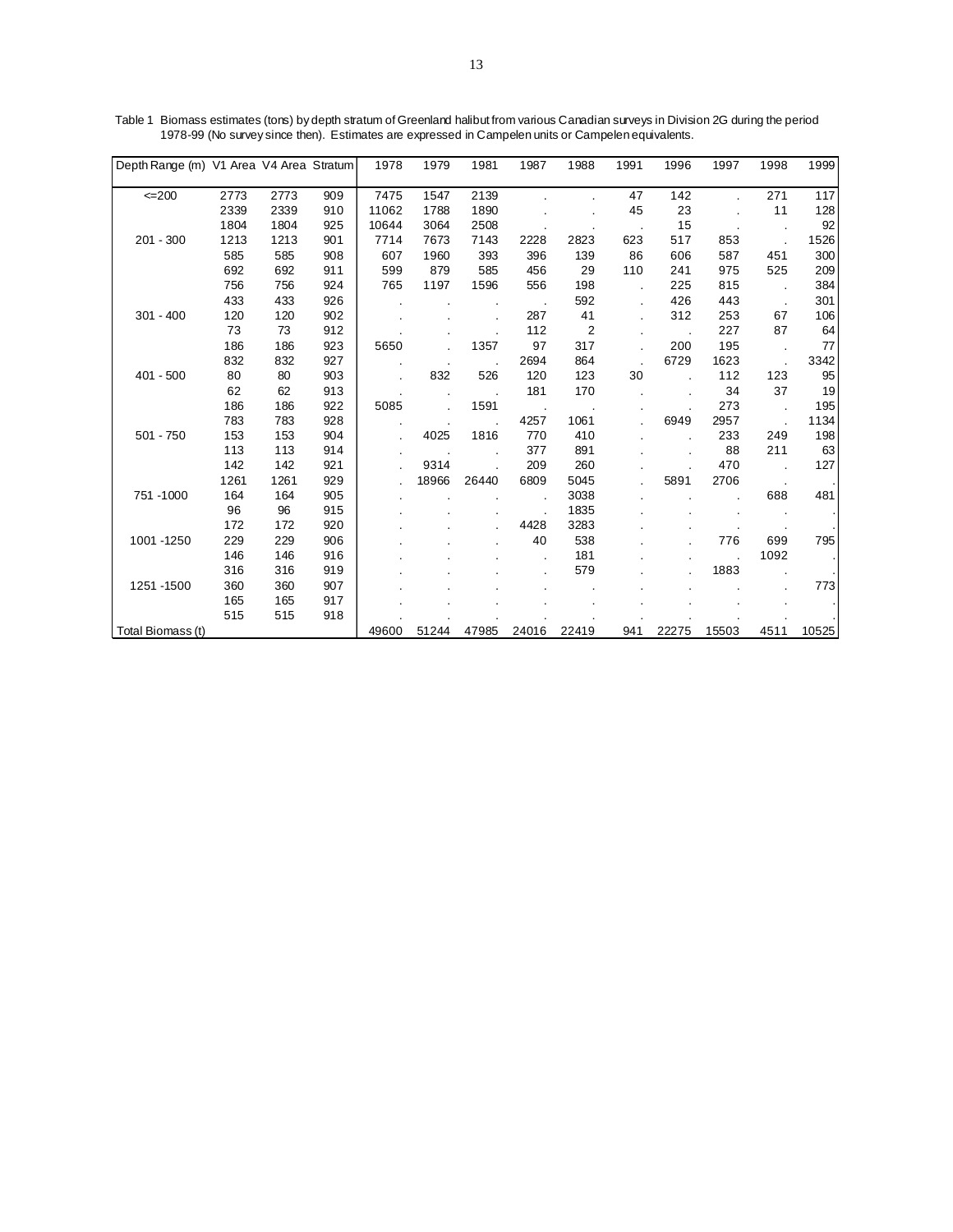| Depth Range (m) V1 Area V4 Area Stratum |      |      |     | 1978          | 1979  | 1981  | 1987         | 1988  | 1991                 | 1996  | 1997  | 1998  | 1999  |
|-----------------------------------------|------|------|-----|---------------|-------|-------|--------------|-------|----------------------|-------|-------|-------|-------|
|                                         |      |      |     |               |       |       |              |       |                      |       |       |       |       |
| $=200$                                  | 2773 | 2773 | 909 | 60505         | 13478 | 5054  |              |       | 496                  | 6379  |       | 8774  | 1730  |
|                                         | 2339 | 2339 | 910 | 34669         | 9371  | 4223  |              |       | 2413                 | 804   |       | 572   | 2181  |
|                                         | 1804 | 1804 | 925 | 17917         | 6080  | 4632  |              |       |                      | 358   |       |       | 1551  |
| $201 - 300$                             | 1213 | 1213 | 901 | 56325         | 25196 | 50893 | 42883        | 15018 | 5435                 | 14165 | 6213  |       | 13349 |
|                                         | 585  | 585  | 908 | 724           | 30794 | 241   | 20376        | 1288  | 1100                 | 9013  | 5195  | 3380  | 3139  |
|                                         | 692  | 692  | 911 | 1690          | 2546  | 3395  | 20593        | 190   | 238                  | 4760  | 12202 | 6886  | 2031  |
|                                         | 756  | 756  | 924 | 624           | 1040  | 2444  | 9308         | 3682  | $\ddot{\phantom{0}}$ | 4312  | 6397  |       | 6898  |
|                                         | 433  | 433  | 926 |               |       |       |              | 1866  |                      | 1387  | 1430  |       | 1162  |
| $301 - 400$                             | 120  | 120  | 902 |               |       |       | 435          | 66    |                      | 2330  | 998   | 206   | 388   |
|                                         | 73   | 73   | 912 |               |       |       | 110          | 10    |                      |       | 899   | 241   | 176   |
|                                         | 186  | 186  | 923 | 2699          |       | 793   | 90           | 563   |                      | 870   | 915   |       | 409   |
|                                         | 832  | 832  | 927 |               |       |       | 3411         | 7554  |                      | 15176 | 5778  |       | 9557  |
| $401 - 500$                             | 80   | 80   | 903 |               | 820   | 259   | 138          | 171   | 99                   |       | 619   | 314   | 286   |
|                                         | 62   | 62   | 913 |               |       |       | 230          | 158   |                      |       | 171   | 132   | 47    |
|                                         | 186  | 186  | 922 | 2162          |       | 806   |              |       |                      |       | 819   |       | 422   |
|                                         | 783  | 783  | 928 |               |       |       | 2693         | 969   |                      | 14756 | 7827  |       | 2908  |
| $501 - 750$                             | 153  | 153  | 904 |               | 2498  | 663   | 659          | 442   |                      |       | 968   | 579   | 582   |
|                                         | 113  | 113  | 914 |               |       |       | 326          | 847   |                      |       | 315   | 567   | 241   |
|                                         | 142  | 142  | 921 |               | 5792  |       | 166          | 244   |                      |       | 1391  |       | 498   |
|                                         | 1261 | 1261 | 929 |               | 7849  | 11391 | 4718         | 3556  |                      | 23379 | 7056  |       |       |
| 751-1000                                | 164  | 164  | 905 |               |       |       |              | 2267  |                      |       |       | 1027  | 699   |
|                                         | 96   | 96   | 915 |               |       |       |              | 1373  |                      |       |       |       |       |
|                                         | 172  | 172  | 920 |               |       |       | 2904         | 3005  |                      |       |       |       |       |
| 1001-1250                               | 229  | 229  | 906 |               |       |       | 63           | 252   |                      |       | 973   | 630   | 740   |
|                                         | 146  | 146  | 916 |               |       |       |              | 40    |                      |       |       | 1306  |       |
|                                         | 316  | 316  | 919 |               |       |       |              | 283   |                      |       | 2360  |       |       |
| 1251-1500                               | 360  | 360  | 907 |               |       |       |              |       |                      |       |       |       | 371   |
|                                         | 165  | 165  | 917 |               |       |       |              |       |                      |       |       |       |       |
|                                         | 515  | 515  | 918 |               |       |       |              |       |                      |       |       |       |       |
| Abundance (000s)                        |      |      |     | 177315 105464 |       |       | 84795 109103 | 43844 | 9781                 | 97689 | 62525 | 24612 | 49365 |

Table 2 Abundance estimates (000s) by depth stratum of Greenland halibut from various Canadian surveys in Division 2G during the period 1978-99 (No survey since then). Estimates are expressed in Campelen units or Campelen equivalents.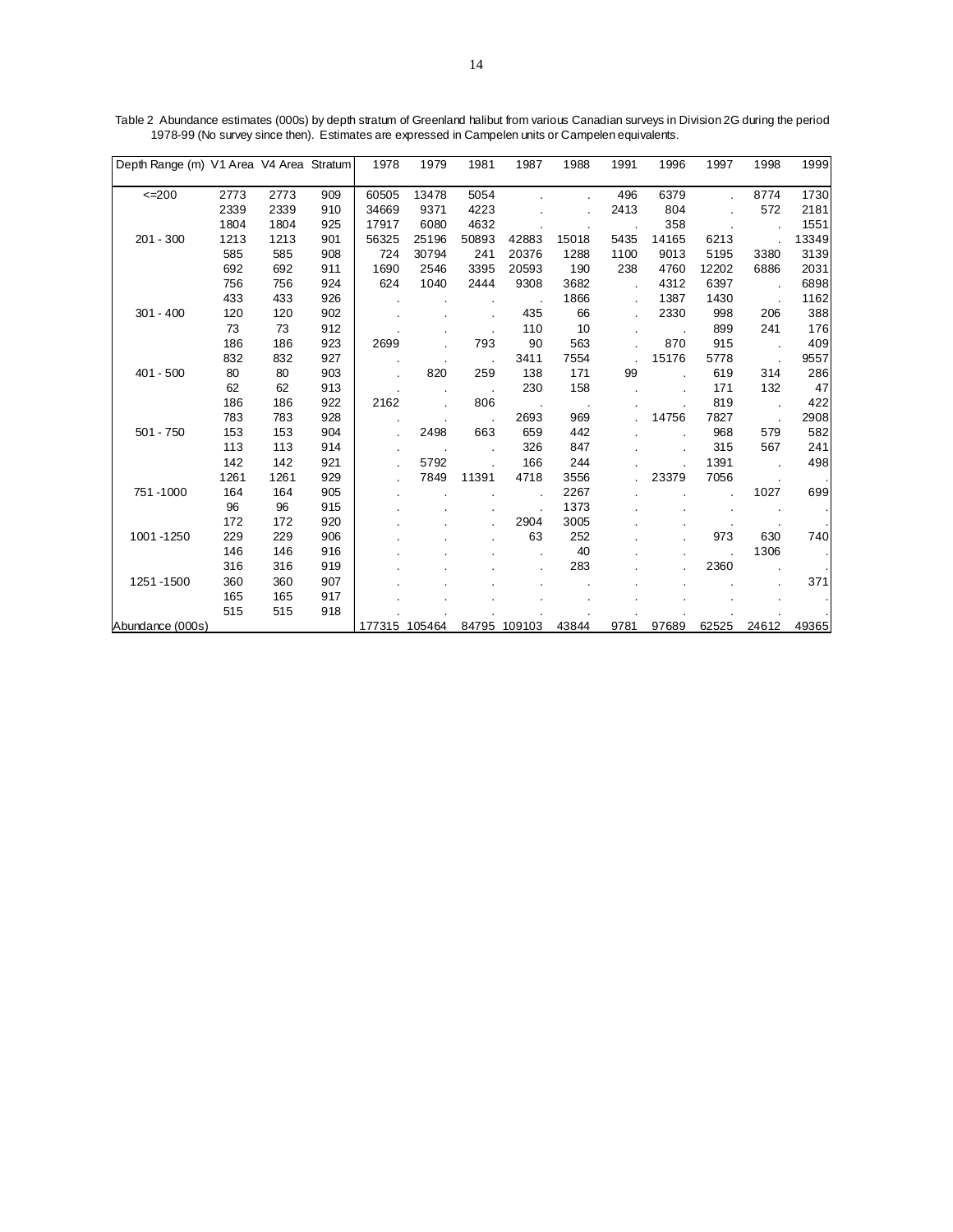|                                                                                                                                                                                            | 2004            |      | 798<br>361 |               |                       |                      |     |     |                      |      | e cada de conseguente de conseguente de la conseguencia de la conseguencia de la conseguencia de la conseguenc<br>de conseguencia de la conseguencia de la conseguencia de la conseguencia de la conseguencia de la conseguencia |             |      |      |                                                 |      |            |                                           |      |                                                                         |      | 1951<br>221<br>149 |                                                                                           | 443         | 6806<br>3372 |                        | 474                                                                            |          |              | 58<br>58<br>59<br>59 | 320                  | 497<br>1122 |                | 292       | 582             | 466    | 48222             |
|--------------------------------------------------------------------------------------------------------------------------------------------------------------------------------------------|-----------------|------|------------|---------------|-----------------------|----------------------|-----|-----|----------------------|------|----------------------------------------------------------------------------------------------------------------------------------------------------------------------------------------------------------------------------------|-------------|------|------|-------------------------------------------------|------|------------|-------------------------------------------|------|-------------------------------------------------------------------------|------|--------------------|-------------------------------------------------------------------------------------------|-------------|--------------|------------------------|--------------------------------------------------------------------------------|----------|--------------|----------------------|----------------------|-------------|----------------|-----------|-----------------|--------|-------------------|
|                                                                                                                                                                                            | 2003            |      |            |               |                       |                      |     |     |                      |      |                                                                                                                                                                                                                                  | No Survey   |      |      |                                                 |      |            |                                           |      |                                                                         |      |                    |                                                                                           |             |              |                        |                                                                                |          |              |                      |                      |             |                |           |                 |        |                   |
|                                                                                                                                                                                            | 2002<br>2001    |      |            |               |                       |                      |     | 465 | 224                  | 127  | 202                                                                                                                                                                                                                              | νο χιιιλελ  |      | 783  | 2045                                            | 543  |            | 187                                       | 7920 | 4112                                                                    | 1462 | 232                |                                                                                           | 666<br>9549 |              | 4532                   | $32^{4}$                                                                       |          |              |                      | 1383                 |             |                | 57        | $\frac{5}{170}$ |        |                   |
|                                                                                                                                                                                            |                 |      |            |               |                       |                      |     |     |                      |      |                                                                                                                                                                                                                                  |             |      |      |                                                 |      |            |                                           |      |                                                                         |      |                    |                                                                                           |             |              |                        |                                                                                |          |              |                      |                      |             |                |           |                 |        | 37682             |
|                                                                                                                                                                                            | 2000<br>1999    |      | 168        | $\frac{8}{3}$ | $\frac{3}{2}$         |                      |     |     | 531<br>531<br>588    | 27'  | 277<br>105<br>3205                                                                                                                                                                                                               | No Survey   |      |      | 3017                                            | 175  |            | 948                                       | 2892 |                                                                         |      |                    |                                                                                           |             |              |                        | $3487878777848878748878488$                                                    |          |              |                      |                      | 692<br>1258 |                |           | 837             | 362    |                   |
|                                                                                                                                                                                            |                 |      |            |               |                       |                      |     |     |                      |      |                                                                                                                                                                                                                                  |             |      |      |                                                 |      |            |                                           |      |                                                                         |      |                    |                                                                                           |             |              |                        |                                                                                |          |              |                      |                      |             |                |           |                 |        | 30730             |
|                                                                                                                                                                                            | 1998            |      |            |               |                       | <b>알 와 하 없 호 츙</b>   |     |     |                      |      |                                                                                                                                                                                                                                  | 6           | 2276 |      | 884<br>884<br>885                               |      |            |                                           |      | 1310<br>10034                                                           |      |                    |                                                                                           |             |              |                        | 86<br>876<br>882<br>882<br>882<br>882<br>882                                   |          | 492          | 1119                 | 883                  |             | 224<br>224     |           |                 | .<br>그 | 38988             |
|                                                                                                                                                                                            | 1997            |      |            |               |                       | <u>r</u>             |     |     | 22<br>24<br>25<br>28 |      | 391<br>286<br>2918                                                                                                                                                                                                               |             |      |      |                                                 |      |            |                                           |      | 8<br>8 5 8 5 8 5 8 5 8 7 8 9 5 9 7 8<br>8 5 8 5 8 9 8 5 8 5 9 5 9 6 7 8 |      |                    |                                                                                           |             |              |                        |                                                                                | 478      | 658          | 922                  | 486                  |             | ខ្លួននិង       |           |                 | 815    | 38628             |
|                                                                                                                                                                                            | 1996            | 152  | စ်         |               |                       | $588877$<br>$598877$ |     |     |                      |      | 1800                                                                                                                                                                                                                             |             |      | 3985 | 337                                             |      |            | $\frac{1}{2}$ $\frac{5}{2}$ $\frac{2}{2}$ |      | 1302<br>3234<br>1629                                                    |      |                    | ခ် ဗွိ အ                                                                                  |             |              | 4680<br>2002<br>285    |                                                                                |          | 268          | 884                  |                      | 832<br>IO23 |                |           | 447             | 826    | 26062             |
|                                                                                                                                                                                            | 1991            | 343  |            | 98 G          |                       | 200                  | ဍ   |     | 347                  |      | 2833                                                                                                                                                                                                                             |             |      |      | $\tilde{\Sigma}$ $\mathcal{D}$ $\tilde{\Sigma}$ |      |            | 8                                         | 265  |                                                                         | ಹಿ ಇ |                    |                                                                                           |             |              |                        |                                                                                |          |              |                      |                      |             |                |           |                 |        | 4946              |
|                                                                                                                                                                                            | 1988            |      | 98<br>348  |               |                       | 457<br>578<br>578    |     |     |                      |      | ទី ២ ១ ១ ១<br>កំពុង ១ ១                                                                                                                                                                                                          |             |      |      | 909<br>252<br>282<br>282                        |      |            |                                           |      |                                                                         |      |                    | 1692<br>1927<br>1927<br>195                                                               |             |              | 6206                   | 880                                                                            |          | $481$<br>360 |                      | 1810<br>1854<br>1848 |             |                |           |                 |        | 41694             |
|                                                                                                                                                                                            | 987             |      |            |               |                       | ខនិន្ន័ទ្នឌ្ល        |     |     | 1115                 | 243  | $rac{8}{28}$                                                                                                                                                                                                                     |             |      |      | 875<br>298                                      |      |            | 61<br>2583                                |      |                                                                         |      |                    | $\begin{array}{l} 1828 \\ 206 \\ 207 \\ 208 \\ 109 \\ 209 \\ 109 \\ 209 \\ 1 \end{array}$ |             |              | 6266                   | 666                                                                            | 457      | $rac{1}{4}$  |                      | 2884                 |             |                |           |                 |        | 39539             |
| Estimates are expressed in Campelen units or Campelen equivalents.                                                                                                                         | 981             |      |            |               |                       | <b>2882722</b>       |     |     | 2984                 | 311  |                                                                                                                                                                                                                                  |             | 8446 |      | 1697                                            | 948  |            | 1002<br>6684                              |      |                                                                         | 2253 | 569                |                                                                                           |             | 3063         | 2539                   | 1888                                                                           |          |              |                      |                      |             |                |           |                 |        | 47835             |
|                                                                                                                                                                                            | 1979            |      |            |               | ಥ ತ್ವ ಜ್ಞ<br>ಇತ್ವ ಜ್ಞ | 88                   |     |     | 940                  | 1062 | 487                                                                                                                                                                                                                              |             | 5420 |      | 4345                                            | 1817 |            | 1562<br>4164                              |      |                                                                         |      | 8478<br>4767       | 5019                                                                                      |             |              | 57014<br>16477<br>6300 |                                                                                |          |              |                      |                      |             |                |           |                 |        | 130030            |
|                                                                                                                                                                                            | 1978            |      | 315<br>583 | 1020          | 3183                  | 560                  | 822 |     | 11257                | 630  |                                                                                                                                                                                                                                  |             | 4747 |      |                                                 |      |            |                                           |      |                                                                         | 2027 |                    |                                                                                           |             | 31158        |                        |                                                                                |          |              |                      |                      |             |                |           |                 |        | 56300             |
|                                                                                                                                                                                            | Stratum         | 930  | 954        | 956           | 957                   | <u>ର</u>             | 943 | 950 | 953                  | 955  | 8824<br>882                                                                                                                                                                                                                      |             |      | 949  | 952                                             |      | 959<br>933 | 942                                       | 945  | 948                                                                     | 951  | 960                | 934                                                                                       | 346         |              | 276                    | <u>යි</u>                                                                      | 935      | 940          | 962                  | 936                  | 939         | 963            | 937       | 938             | 964    |                   |
|                                                                                                                                                                                            | V4 Area         | 1028 | 971        | 1051          | 1371                  | 276<br>354           |     | 261 | 291                  |      |                                                                                                                                                                                                                                  |             |      |      |                                                 |      |            |                                           |      |                                                                         |      |                    |                                                                                           |             |              |                        | 88 3 5 8 9 5 5 5 9 5 9 4 3 5 6 9 5 5 7 5 9 9 4 7 6 9 7 6 7 6 9 7 7 7 8 9 7 7 7 |          |              |                      |                      |             | $283\n4$       |           | 191             | 342    |                   |
|                                                                                                                                                                                            | V1 Area         | 1028 | 971        | 1051          | 1371                  |                      |     |     | 254<br>255<br>297    |      |                                                                                                                                                                                                                                  |             |      |      |                                                 |      |            |                                           |      |                                                                         |      |                    |                                                                                           |             |              |                        | 3346887778548777887275852                                                      |          |              |                      | 78                   |             | $130$<br>$265$ |           | $\frac{5}{4}$   | 342    |                   |
| Table 3 Biomass estimates (tons) by depth stratum of Greenland halibut from various Canadian surveys in Division 2H during the period<br>1978-2004 (No survey in 2000, 2002, 2003 or 2005) | Depth Range (m) | 500  |            |               |                       | 201 - 300            |     |     |                      |      |                                                                                                                                                                                                                                  | $301 - 400$ |      |      |                                                 |      | 401 - 500  |                                           |      |                                                                         |      |                    | 501 - 750                                                                                 |             |              |                        |                                                                                | 751-1000 |              |                      | 1001-1250            |             |                | 1251-1500 |                 |        | Total Biomass (t) |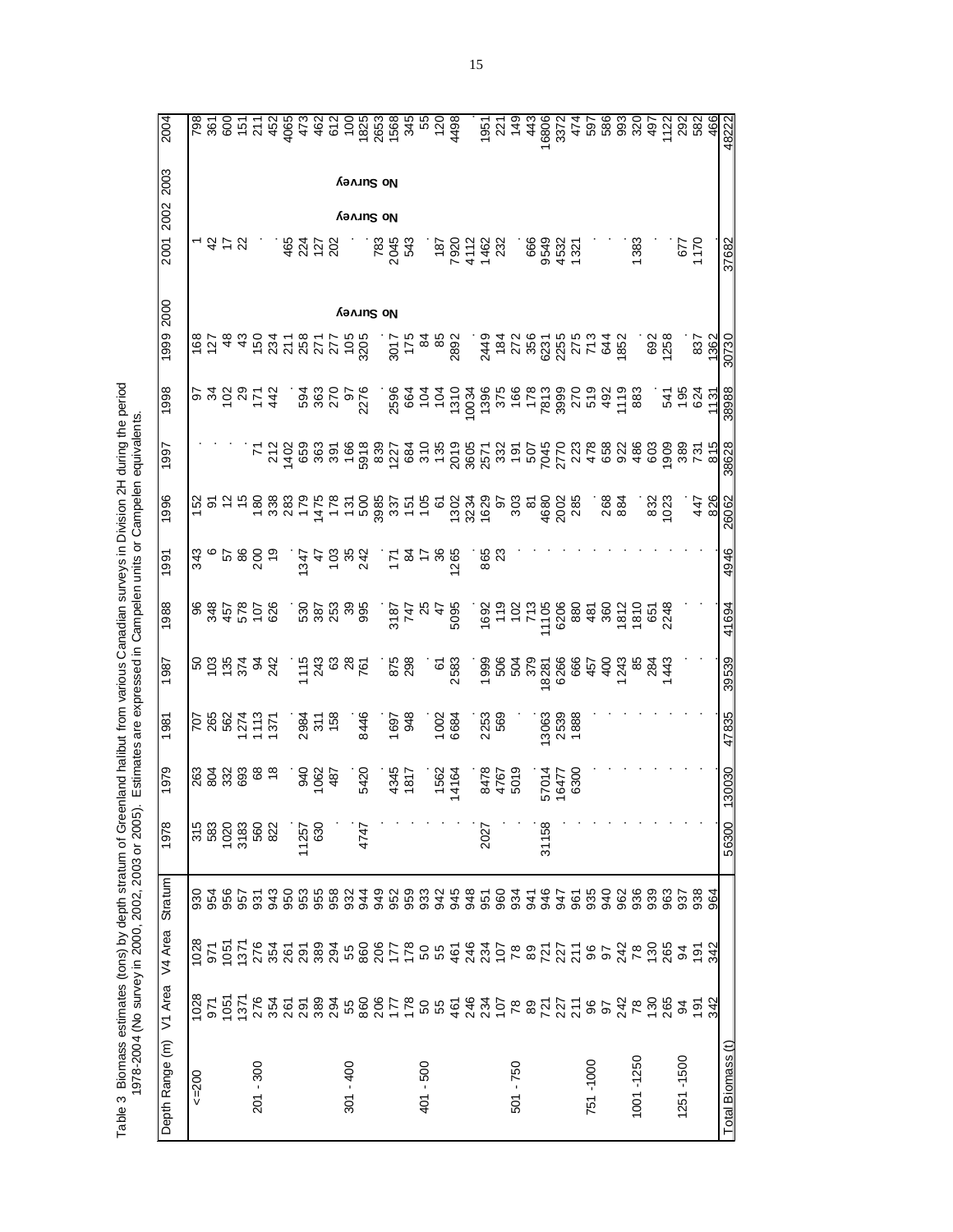| 2004                    |     |      |             |                                                                                                                                                                                                                                  |                                                     |  |             |                     |                       |  |           |                                 |             |                                      |           |       |                        |          |  |           |                                                 |                  |                              |                  |
|-------------------------|-----|------|-------------|----------------------------------------------------------------------------------------------------------------------------------------------------------------------------------------------------------------------------------|-----------------------------------------------------|--|-------------|---------------------|-----------------------|--|-----------|---------------------------------|-------------|--------------------------------------|-----------|-------|------------------------|----------|--|-----------|-------------------------------------------------|------------------|------------------------------|------------------|
| 2001                    |     | さきだい |             |                                                                                                                                                                                                                                  | $\begin{array}{c} 8846 \\ 8866 \\ 8866 \end{array}$ |  |             |                     | 4846<br>14098<br>5539 |  |           |                                 |             | 602<br>6025<br>60363<br>6364<br>6364 |           |       | 007<br>007378<br>00828 |          |  | 181       |                                                 | $rac{600}{1337}$ |                              | 203855           |
| 2000                    |     |      |             |                                                                                                                                                                                                                                  |                                                     |  | No Survey   |                     |                       |  |           |                                 |             |                                      |           |       |                        |          |  |           |                                                 |                  |                              |                  |
| 1999                    |     |      |             |                                                                                                                                                                                                                                  |                                                     |  |             |                     |                       |  |           |                                 |             |                                      |           |       |                        |          |  |           |                                                 |                  | 749<br>041<br>0410<br>140410 |                  |
| 1998                    |     |      |             |                                                                                                                                                                                                                                  |                                                     |  |             |                     |                       |  |           |                                 |             |                                      |           |       |                        |          |  |           | $\frac{35}{34}$ $\frac{35}{14}$ $\frac{30}{14}$ |                  |                              | 168649           |
| 1997                    |     |      |             |                                                                                                                                                                                                                                  |                                                     |  |             |                     |                       |  |           |                                 |             |                                      |           |       |                        |          |  |           |                                                 |                  |                              |                  |
| 1996                    |     |      |             |                                                                                                                                                                                                                                  |                                                     |  |             |                     |                       |  |           |                                 |             |                                      |           |       |                        |          |  |           |                                                 |                  | ୍ରୁ ଶୁ                       | 217026           |
| 1991                    |     |      |             | 9300<br>2157<br>2015<br>2016<br>2016<br>2016<br>2016                                                                                                                                                                             |                                                     |  |             |                     |                       |  |           |                                 |             |                                      |           |       |                        |          |  |           |                                                 |                  |                              | 42392            |
| 1988                    |     |      |             | 1968<br>19684<br>1973<br>2059<br>2059<br>2059                                                                                                                                                                                    |                                                     |  |             |                     |                       |  |           |                                 |             |                                      |           |       |                        |          |  |           |                                                 |                  |                              | 373163           |
| 1987                    |     |      |             | 3708<br>12367<br>12567<br>1256<br>1256                                                                                                                                                                                           |                                                     |  |             |                     |                       |  |           |                                 |             |                                      |           |       |                        |          |  |           |                                                 |                  |                              | 322194           |
| 1981                    |     |      |             | 3272<br>288<br>288<br>1182<br>1182                                                                                                                                                                                               | $13410$<br>$178$<br>$61$<br>$61$                    |  |             | 5744<br>3555<br>392 |                       |  |           |                                 |             | 367<br>19617<br>2702<br>1995         |           |       | 7768<br>5574<br>677    |          |  |           |                                                 |                  |                              | 93601            |
| 1979                    |     |      |             | 662<br>9272<br>9280<br>6765<br>6767                                                                                                                                                                                              | $\frac{4310}{25043}$                                |  |             |                     |                       |  |           | 25369<br>17519<br>1730<br>86739 |             | 27506<br>2569<br>1540                |           |       | 17728<br>33053<br>3261 |          |  |           |                                                 |                  |                              | 366466           |
| 978                     |     |      |             | 7813<br>11300<br>1688<br>3113<br>2654<br>2654                                                                                                                                                                                    | 100676<br>1231                                      |  |             | 13151               |                       |  |           |                                 | <b>S712</b> |                                      |           | 32110 |                        |          |  |           |                                                 |                  |                              | 232902           |
| Stratum                 |     |      |             |                                                                                                                                                                                                                                  |                                                     |  |             |                     |                       |  |           |                                 |             |                                      |           |       |                        |          |  |           |                                                 |                  |                              |                  |
| V4 Area                 |     |      |             | ន្ត្រី ក្នុង ម៉ូង ម៉ូង ម៉ូន ម៉ូង ម៉ូន ម៉ូង ម៉ូង ម៉ូង ម៉ូ ដូន អូង ម៉ូង ម៉ូង ម៉ូង ម៉ូង ម៉ូង ម៉ូង ម៉ូង                                                                                                                              |                                                     |  |             |                     |                       |  |           |                                 |             |                                      |           |       |                        |          |  |           |                                                 |                  |                              |                  |
|                         |     |      |             | ន្ត្រី ក្នុង ម៉ូតូ ម៉ូនូ ម៉ូនូ ម៉ូតូ ម៉ូនូ ម៉ូ ម៉ូ ម៉ូនូ ម៉ូនូ ម៉ូនូ ម៉ូ ម៉ូនូ ម៉ូ ម៉ូនូ ម៉ូនូ ម៉ូនូ ម៉ូនូ ម៉ូ<br>តូន ម៉ូតូ ម៉ូនូ ម៉ូនូ ម៉ូនូ ម៉ូនូ ម៉ូនូ ម៉ូនូ ម៉ូនូ ម៉ូនូ ម៉ូនូ ម៉ូនូ ម៉ូនូ ម៉ូនូ ម៉ូនូ ម៉ូនូ ម៉ូនូ ម៉ូនូ ម៉ូន |                                                     |  |             |                     |                       |  |           |                                 |             |                                      |           |       |                        |          |  |           |                                                 |                  |                              |                  |
| Depth Range (m) V1 Area | 500 |      | $201 - 300$ |                                                                                                                                                                                                                                  |                                                     |  | $301 - 400$ |                     |                       |  | 401 - 500 |                                 |             |                                      | 501 - 750 |       |                        | 751-1000 |  | 1001-1250 |                                                 | 1251-1500        |                              | Abundance (000s) |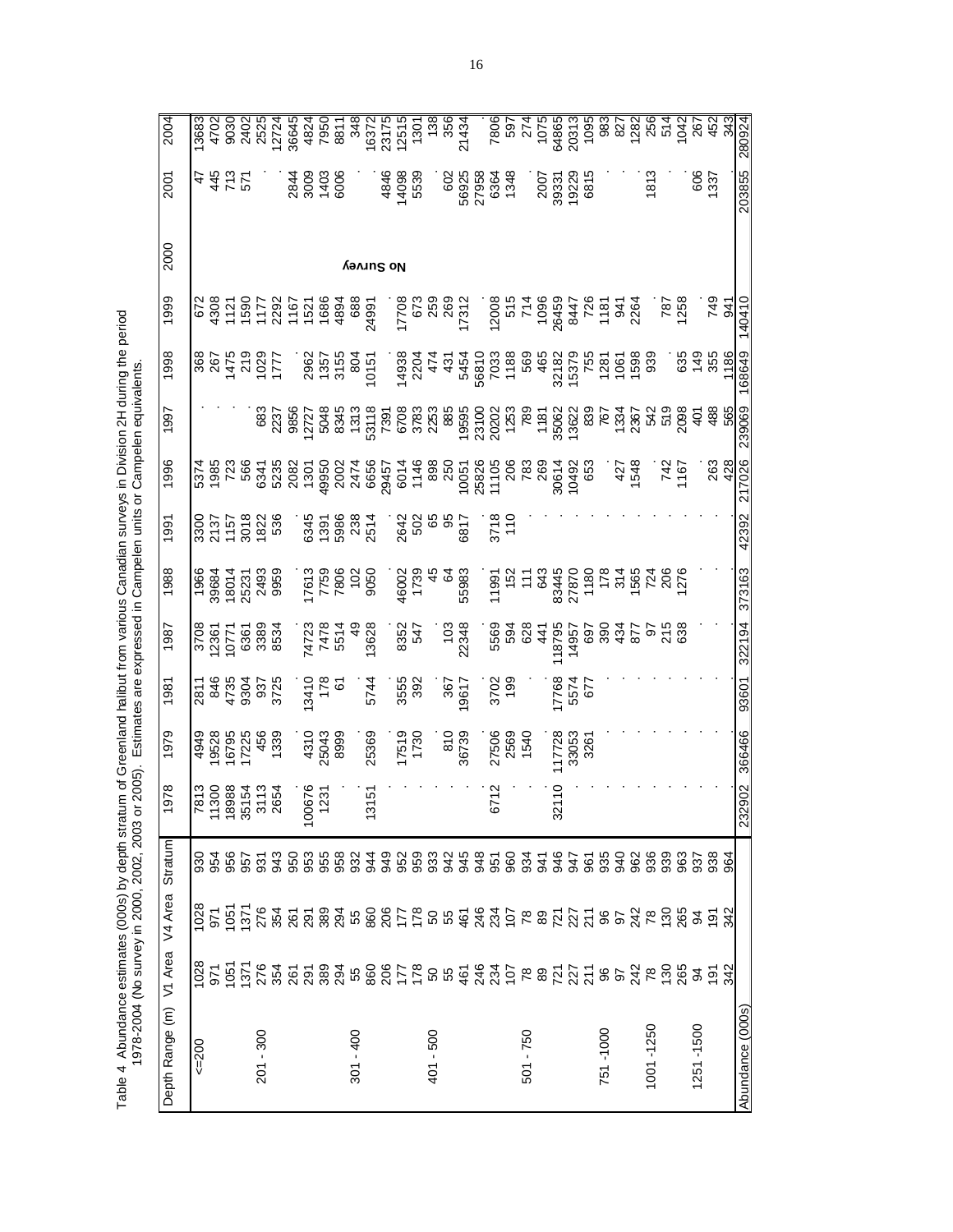Table 5a Biomass (tons) by stratum (converted to Campelen units from 1978-94) from Canadian fall surveys in Division 2J from 1978-1992. Table 5a Biomass (tons) by stratum (converted to Campelen units from 1978-94) from Canadian fall surveys in Division 2J from 1978-1992.

| Depth Range (m)   | V1 Area                | V4 Area                                                                                               | Stratum                     | 1978               | 1979                                                                                                                                                                                                                                                                                                                                                                                      | 1980                              | 1981                          | 1982                         | 1983                         | 1984                                                                                         | 1985                             | 1986                                                                                                                                                                                                                                                                       | 1987                          | 1988                   | 1989                                                                                                                                                                                                                                                                                                        | 1990                         | 1991               | 1992                             |
|-------------------|------------------------|-------------------------------------------------------------------------------------------------------|-----------------------------|--------------------|-------------------------------------------------------------------------------------------------------------------------------------------------------------------------------------------------------------------------------------------------------------------------------------------------------------------------------------------------------------------------------------------|-----------------------------------|-------------------------------|------------------------------|------------------------------|----------------------------------------------------------------------------------------------|----------------------------------|----------------------------------------------------------------------------------------------------------------------------------------------------------------------------------------------------------------------------------------------------------------------------|-------------------------------|------------------------|-------------------------------------------------------------------------------------------------------------------------------------------------------------------------------------------------------------------------------------------------------------------------------------------------------------|------------------------------|--------------------|----------------------------------|
| $101 - 200$       | 1427                   | 633                                                                                                   |                             |                    |                                                                                                                                                                                                                                                                                                                                                                                           |                                   |                               |                              |                              |                                                                                              |                                  |                                                                                                                                                                                                                                                                            |                               |                        |                                                                                                                                                                                                                                                                                                             |                              |                    |                                  |
|                   | 1823                   | 594                                                                                                   | <u>ន</u><br>ខេ              | 1753<br>1753       |                                                                                                                                                                                                                                                                                                                                                                                           | $486$<br>$1007$<br>$215$<br>$215$ |                               | 1620<br>4878<br>5703<br>2601 | 524<br>2748<br>1921          | 913<br>1521<br>1526                                                                          | ត ខ្ល<br>ភូមិ ខ្លួ               | នី ខ្លួ ខ្លួ ខ្លួ<br>ខ្លួ ខ្លួ ខ្លួ                                                                                                                                                                                                                                        | 4588                          | <u>ភ ខ ទូ ន</u>        | 5 2 2 4<br>2 2 4                                                                                                                                                                                                                                                                                            | င္မွ ေ ဗွ ေ                  | ಸ ಕ್ಷ ೪ ೦          | $\circ$ $\tilde{\circ}$ $\kappa$ |
|                   | 2582<br>2246           | 1870                                                                                                  |                             |                    |                                                                                                                                                                                                                                                                                                                                                                                           |                                   |                               |                              |                              |                                                                                              |                                  |                                                                                                                                                                                                                                                                            |                               |                        |                                                                                                                                                                                                                                                                                                             |                              |                    |                                  |
|                   |                        | 2264                                                                                                  | នី និ និ                    | ೫<br>ಜಾ            | ត ឌូ<br>និង និង<br>ស្គរ                                                                                                                                                                                                                                                                                                                                                                   |                                   | $439$<br>2597<br>9697<br>4177 |                              |                              |                                                                                              |                                  |                                                                                                                                                                                                                                                                            |                               |                        |                                                                                                                                                                                                                                                                                                             |                              |                    |                                  |
|                   |                        |                                                                                                       |                             |                    |                                                                                                                                                                                                                                                                                                                                                                                           |                                   |                               |                              |                              |                                                                                              |                                  |                                                                                                                                                                                                                                                                            |                               |                        |                                                                                                                                                                                                                                                                                                             |                              |                    |                                  |
|                   | $\epsilon \rightarrow$ | 733<br>778                                                                                            | 238                         |                    |                                                                                                                                                                                                                                                                                                                                                                                           |                                   |                               |                              |                              |                                                                                              |                                  |                                                                                                                                                                                                                                                                            |                               |                        |                                                                                                                                                                                                                                                                                                             |                              |                    |                                  |
| $201 - 300$       | 440                    |                                                                                                       |                             |                    |                                                                                                                                                                                                                                                                                                                                                                                           |                                   |                               |                              |                              |                                                                                              |                                  |                                                                                                                                                                                                                                                                            |                               |                        |                                                                                                                                                                                                                                                                                                             |                              |                    |                                  |
|                   |                        |                                                                                                       | ន្ត ខ្លួ ឌុ<br>ន ន ភ        |                    | $\begin{array}{l} \Xi\, \stackrel{.6}{\cong}\, 8\, \stackrel{.6}{\cong}\, 8\, \stackrel{.6}{\cong}\, 8\, \stackrel{.6}{\cong}\, 8\, \stackrel{.6}{\cong}\, 8\, \stackrel{.6}{\cong}\, 8\, \stackrel{.6}{\cong}\, 8\, \stackrel{.6}{\cong}\, 8\, \stackrel{.6}{\cong}\, 8\, \stackrel{.6}{\cong}\, 8\, \stackrel{.6}{\cong}\, 8\, \stackrel{.6}{\cong}\, 8\, \stackrel{.6}{\cong}\, 8\, \$ |                                   |                               |                              |                              | ទី និង មី ដូច ទី ដូច ទី និង<br>ក្នុង មី ដូច ទី ដូច ទី និង និង<br>ក្នុង ដូច ទី ដូច ទី និង និង |                                  | $\begin{array}{l} 4\  \  8\  \  8\  \  4\  \  8\  \  7\  \  2\  \  8\  \  8\  \  8\  \  8\  \  8\  \  8\  \  9\  \  8\  \  9\  \  9\  \  9\  \  9\  \  9\  \  9\  \  9\  \  9\  \  9\  \  9\  \  9\  \  9\  \  9\  \  9\  \  9\  \  9\  \  9\  \  9\  \  9\  \  9\  \  9\$ |                               |                        | $\begin{array}{l} 82675 \\ 83675 \\ 8475 \\ 85675 \\ 8675 \\ 8767 \\ 88875 \\ 8767 \\ 8767 \\ 8875 \\ 8767 \\ 8767 \\ 8767 \\ 8875 \\ 8987 \\ 8975 \\ 8975 \\ 8987 \\ 8975 \\ 8987 \\ 8975 \\ 8987 \\ 8987 \\ 8987 \\ 8987 \\ 8987 \\ 8987 \\ 8987 \\ 8987 \\ 8987 \\ 8987 \\ 8987 \\ 8987 \\ 8987 \\ 8987$ | $748888837588885$            |                    |                                  |
|                   |                        |                                                                                                       |                             |                    |                                                                                                                                                                                                                                                                                                                                                                                           |                                   |                               |                              |                              |                                                                                              |                                  |                                                                                                                                                                                                                                                                            |                               |                        |                                                                                                                                                                                                                                                                                                             |                              |                    |                                  |
|                   |                        |                                                                                                       |                             |                    |                                                                                                                                                                                                                                                                                                                                                                                           |                                   |                               |                              |                              |                                                                                              |                                  |                                                                                                                                                                                                                                                                            |                               |                        |                                                                                                                                                                                                                                                                                                             |                              |                    |                                  |
|                   |                        |                                                                                                       |                             |                    |                                                                                                                                                                                                                                                                                                                                                                                           |                                   |                               |                              |                              |                                                                                              |                                  |                                                                                                                                                                                                                                                                            |                               |                        |                                                                                                                                                                                                                                                                                                             |                              |                    |                                  |
|                   |                        |                                                                                                       |                             |                    |                                                                                                                                                                                                                                                                                                                                                                                           |                                   |                               |                              |                              |                                                                                              |                                  |                                                                                                                                                                                                                                                                            |                               |                        |                                                                                                                                                                                                                                                                                                             |                              |                    |                                  |
|                   | 1428                   |                                                                                                       |                             |                    |                                                                                                                                                                                                                                                                                                                                                                                           |                                   |                               |                              |                              |                                                                                              |                                  |                                                                                                                                                                                                                                                                            |                               |                        |                                                                                                                                                                                                                                                                                                             |                              |                    |                                  |
|                   |                        |                                                                                                       |                             |                    |                                                                                                                                                                                                                                                                                                                                                                                           |                                   |                               |                              |                              |                                                                                              |                                  |                                                                                                                                                                                                                                                                            |                               |                        |                                                                                                                                                                                                                                                                                                             |                              |                    |                                  |
| $301 - 400$       |                        |                                                                                                       |                             |                    |                                                                                                                                                                                                                                                                                                                                                                                           |                                   |                               |                              |                              |                                                                                              |                                  |                                                                                                                                                                                                                                                                            |                               |                        |                                                                                                                                                                                                                                                                                                             |                              |                    |                                  |
|                   |                        |                                                                                                       |                             |                    |                                                                                                                                                                                                                                                                                                                                                                                           |                                   |                               |                              |                              |                                                                                              |                                  |                                                                                                                                                                                                                                                                            |                               |                        |                                                                                                                                                                                                                                                                                                             |                              |                    |                                  |
|                   |                        |                                                                                                       |                             |                    |                                                                                                                                                                                                                                                                                                                                                                                           |                                   |                               |                              |                              |                                                                                              |                                  |                                                                                                                                                                                                                                                                            |                               |                        |                                                                                                                                                                                                                                                                                                             |                              |                    |                                  |
|                   |                        |                                                                                                       |                             |                    |                                                                                                                                                                                                                                                                                                                                                                                           |                                   |                               |                              |                              |                                                                                              |                                  |                                                                                                                                                                                                                                                                            |                               |                        |                                                                                                                                                                                                                                                                                                             |                              |                    |                                  |
|                   |                        |                                                                                                       |                             |                    |                                                                                                                                                                                                                                                                                                                                                                                           |                                   |                               |                              |                              |                                                                                              |                                  |                                                                                                                                                                                                                                                                            |                               |                        |                                                                                                                                                                                                                                                                                                             |                              |                    |                                  |
|                   |                        |                                                                                                       |                             |                    |                                                                                                                                                                                                                                                                                                                                                                                           | 3729<br>1464                      |                               |                              |                              |                                                                                              |                                  |                                                                                                                                                                                                                                                                            |                               |                        |                                                                                                                                                                                                                                                                                                             |                              |                    |                                  |
| 401-500           |                        |                                                                                                       |                             |                    |                                                                                                                                                                                                                                                                                                                                                                                           |                                   |                               |                              |                              |                                                                                              |                                  |                                                                                                                                                                                                                                                                            |                               |                        |                                                                                                                                                                                                                                                                                                             |                              |                    |                                  |
|                   |                        |                                                                                                       |                             |                    |                                                                                                                                                                                                                                                                                                                                                                                           |                                   |                               |                              |                              |                                                                                              |                                  |                                                                                                                                                                                                                                                                            |                               |                        |                                                                                                                                                                                                                                                                                                             |                              |                    |                                  |
|                   |                        |                                                                                                       |                             |                    |                                                                                                                                                                                                                                                                                                                                                                                           |                                   |                               |                              |                              | ್ರ 88<br>೧೯೮೧<br>೧೯೮೩                                                                        |                                  |                                                                                                                                                                                                                                                                            |                               |                        |                                                                                                                                                                                                                                                                                                             | $4885828828$<br>$483282828$  |                    |                                  |
|                   |                        |                                                                                                       |                             |                    |                                                                                                                                                                                                                                                                                                                                                                                           |                                   |                               |                              |                              |                                                                                              |                                  |                                                                                                                                                                                                                                                                            |                               |                        |                                                                                                                                                                                                                                                                                                             |                              |                    |                                  |
|                   |                        | 5 8 5 6 5 5 5 6 5 6 5 6 7 8 7 8 7 8 7 8 7 8 7 8 7 8 8 7 8 8 8 7 8 8 8 8 8 8 8 8 8 8 8 8 8 8 8 8 8 8 8 | $7587887878878878887838778$ |                    |                                                                                                                                                                                                                                                                                                                                                                                           | 3767<br>2623<br>5935<br>5923      |                               |                              |                              |                                                                                              |                                  |                                                                                                                                                                                                                                                                            |                               |                        |                                                                                                                                                                                                                                                                                                             |                              |                    |                                  |
|                   |                        |                                                                                                       |                             |                    |                                                                                                                                                                                                                                                                                                                                                                                           |                                   |                               |                              |                              |                                                                                              |                                  |                                                                                                                                                                                                                                                                            |                               |                        |                                                                                                                                                                                                                                                                                                             |                              |                    |                                  |
| $501 - 750$       | . 84<br>84             |                                                                                                       |                             | <br> 1338<br> 1403 | 15580                                                                                                                                                                                                                                                                                                                                                                                     |                                   |                               |                              |                              | 4609                                                                                         |                                  | .<br>23242<br>37                                                                                                                                                                                                                                                           |                               |                        | 2937<br>859                                                                                                                                                                                                                                                                                                 |                              |                    |                                  |
|                   |                        |                                                                                                       |                             |                    |                                                                                                                                                                                                                                                                                                                                                                                           |                                   |                               |                              |                              |                                                                                              |                                  |                                                                                                                                                                                                                                                                            |                               |                        |                                                                                                                                                                                                                                                                                                             |                              |                    |                                  |
|                   | 270<br>237             |                                                                                                       |                             | 2250<br>21 24      | 3012                                                                                                                                                                                                                                                                                                                                                                                      | 7520<br>523<br>40167<br>4016      | 9579<br>6388<br>1823<br>1823  | 9423<br>1767<br>182<br>769   | 3113<br>1695<br>1438<br>2452 | 1167<br>629                                                                                  | $720$<br>$746$<br>$766$<br>$766$ | 5782<br>2386                                                                                                                                                                                                                                                               | 21891<br>2308<br>1554<br>1369 | - 4953<br>2513<br>1273 | 89<br>1063                                                                                                                                                                                                                                                                                                  | - 88<br>2077<br>1268<br>1268 |                    | 83 년<br>19 년<br>19 년             |
|                   |                        |                                                                                                       | ង ន ន ន<br>ន ន ន ន          |                    |                                                                                                                                                                                                                                                                                                                                                                                           |                                   |                               |                              |                              |                                                                                              |                                  |                                                                                                                                                                                                                                                                            |                               |                        |                                                                                                                                                                                                                                                                                                             |                              |                    |                                  |
|                   |                        |                                                                                                       |                             |                    |                                                                                                                                                                                                                                                                                                                                                                                           |                                   |                               |                              |                              |                                                                                              |                                  |                                                                                                                                                                                                                                                                            |                               |                        |                                                                                                                                                                                                                                                                                                             |                              |                    |                                  |
| 751-1000          | .<br>21 8 21<br>22     |                                                                                                       |                             |                    |                                                                                                                                                                                                                                                                                                                                                                                           |                                   | 1005                          |                              | 2120<br>1117<br>1287         |                                                                                              | 1664<br>2372<br>1113             | 82 58<br>08<br>98<br>98                                                                                                                                                                                                                                                    | $\frac{15}{25}$               | 1104                   | $\overline{5}$                                                                                                                                                                                                                                                                                              | 2015<br>2131<br>1390         | 293<br>574<br>1501 | <u>ដូ ន</u><br>ដូ                |
|                   |                        |                                                                                                       | $\frac{25}{236}$            | 2634               |                                                                                                                                                                                                                                                                                                                                                                                           | 326                               |                               | 1805<br>346                  |                              | 1842<br>718                                                                                  |                                  |                                                                                                                                                                                                                                                                            |                               | 2975<br>182            |                                                                                                                                                                                                                                                                                                             |                              |                    |                                  |
|                   |                        | <u>ទី ទី 3</u>                                                                                        |                             |                    |                                                                                                                                                                                                                                                                                                                                                                                           |                                   | 640                           |                              |                              |                                                                                              |                                  |                                                                                                                                                                                                                                                                            |                               |                        |                                                                                                                                                                                                                                                                                                             |                              |                    |                                  |
| 1001-1250         | 324                    |                                                                                                       | 220                         | 1571               |                                                                                                                                                                                                                                                                                                                                                                                           |                                   |                               |                              |                              |                                                                                              |                                  |                                                                                                                                                                                                                                                                            |                               |                        |                                                                                                                                                                                                                                                                                                             |                              |                    |                                  |
|                   | 177                    | 195                                                                                                   | 225                         |                    |                                                                                                                                                                                                                                                                                                                                                                                           |                                   |                               |                              |                              |                                                                                              |                                  |                                                                                                                                                                                                                                                                            |                               |                        |                                                                                                                                                                                                                                                                                                             |                              |                    |                                  |
|                   | 236                    | 228                                                                                                   | 232                         | 870                |                                                                                                                                                                                                                                                                                                                                                                                           |                                   |                               |                              |                              |                                                                                              |                                  |                                                                                                                                                                                                                                                                            |                               |                        |                                                                                                                                                                                                                                                                                                             |                              |                    |                                  |
| 1251-1500         | 286                    | $\frac{8}{2}$                                                                                         | 21                          |                    |                                                                                                                                                                                                                                                                                                                                                                                           |                                   |                               |                              |                              |                                                                                              |                                  |                                                                                                                                                                                                                                                                            |                               |                        |                                                                                                                                                                                                                                                                                                             |                              |                    |                                  |
|                   | $^{180}$               | 201                                                                                                   | 226                         | 8                  |                                                                                                                                                                                                                                                                                                                                                                                           |                                   |                               |                              |                              |                                                                                              |                                  |                                                                                                                                                                                                                                                                            |                               |                        |                                                                                                                                                                                                                                                                                                             |                              |                    |                                  |
|                   | 180                    | 237                                                                                                   |                             |                    |                                                                                                                                                                                                                                                                                                                                                                                           |                                   |                               |                              |                              |                                                                                              |                                  |                                                                                                                                                                                                                                                                            |                               |                        |                                                                                                                                                                                                                                                                                                             |                              |                    |                                  |
| Total Biomass (t) |                        |                                                                                                       |                             | 129254             | 99533                                                                                                                                                                                                                                                                                                                                                                                     | 102747                            | 107311                        | 142873                       | 110193                       | 112208                                                                                       | 86927                            | 101716                                                                                                                                                                                                                                                                     | 69422                         | 49917                  | 61433                                                                                                                                                                                                                                                                                                       | 60215                        | 20968              | 18121                            |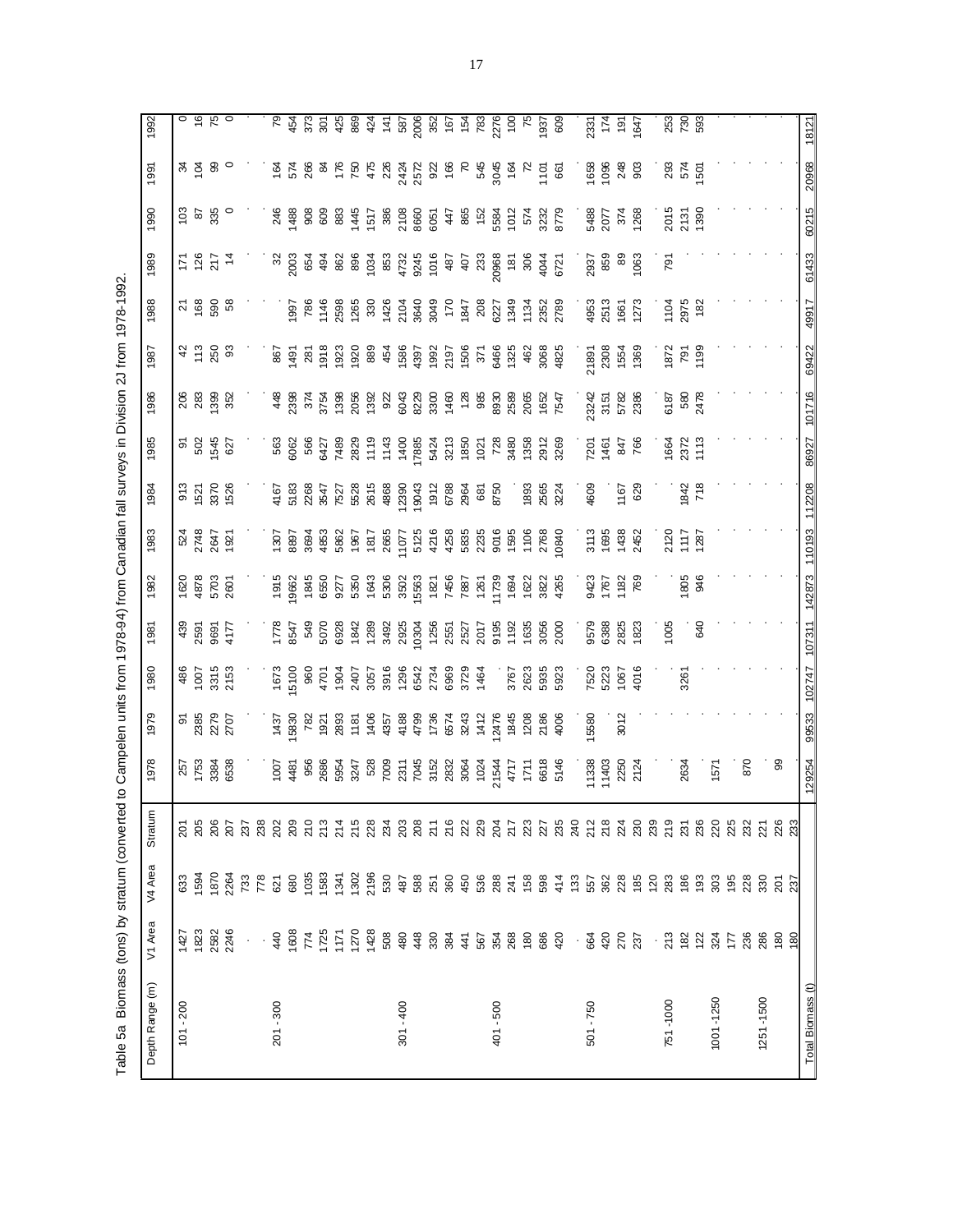Table 5b Biomass (tons) by stratum (converted to Campelen units from 1978-94) from Canadian fall surveys<br>in Division 2J from 1993-2005. Table 5b Biomass (tons) by stratum (converted to Campelen units from 1978-94) from Canadian fall surveys in Division 2J from 1993-2005.

 $\overline{\mathbf{a}}$ 

| Depth Range (m)   | V1 Area              | ω<br>V4 Area | Stratum          | 1993                                    | 1994                                 | 1995           | 1996          | 1997       | 1998           | 1999             | 2000              | 2001             | 2002            | 2003          | 2004                     | 2005                  |
|-------------------|----------------------|--------------|------------------|-----------------------------------------|--------------------------------------|----------------|---------------|------------|----------------|------------------|-------------------|------------------|-----------------|---------------|--------------------------|-----------------------|
| $101 - 200$       | 1427                 | 633          |                  |                                         |                                      |                | 82            |            | ଚ              |                  |                   | $\overline{z}$   | 133             | £.            | 135                      | 5C                    |
|                   | 1823                 | 1594         | $\frac{25}{205}$ | ဖေဖ                                     |                                      |                | 514           | ង ង ទ្ទី ក |                | 532              | 65<br>281         | 863              | 754<br>1586     | 706           | 1055                     |                       |
|                   | 2582                 | 1870         | 206<br>207       | $^{28}$                                 |                                      | 399            | 1120          |            | 50<br>34       | 403              | 357               | 367              |                 | 890           | 813                      | 990<br>1079           |
|                   | 2246                 | 2264         |                  |                                         |                                      |                |               |            | $\overline{7}$ | $\frac{92}{320}$ |                   | 208              |                 | $\frac{5}{2}$ | 118                      | ွင                    |
|                   |                      | 733          | 237              |                                         |                                      |                |               |            | ္              |                  |                   |                  |                 |               |                          | $\tilde{\varepsilon}$ |
|                   |                      | 778          | 238              |                                         |                                      |                |               |            | ဇ              |                  | යි                | 27               |                 | Ŀ,            | <u>ა</u>                 |                       |
| $201 - 300$       | 440                  | 621          | 202              |                                         | 307                                  | 86             | 8             | 157        | 593            | 1685             | 574               | 2215             | 491             | 871           | 2260                     | 898                   |
|                   | 1608                 | 680          | 209              | 384                                     | 123                                  | 360            | 1059          | 424        | 282            | 2204             | 694               | 291              | 1061            | 1475          | 811                      | 379                   |
|                   | 774                  | 1035         | $\frac{1}{2}$    | 589                                     | $\frac{5}{2}$                        | 2708           | 3904          | 893        | 1047           | 673              | 661               | 1140             | 3314            | 1861          | 626                      | 285                   |
|                   | 1725                 | 1583         | 213              | 302                                     | 422                                  | 236            | 1338          | 1146       | 1962           | 1426             | 893               | 2332             | 1336            | 1950          | 1163                     | 1325                  |
|                   | 1171                 | 1341         | 214              | 1064                                    | 507<br>855                           | 327            | 4057          | 1258       | 1502           | 1883             | $\frac{8}{2}$     | 1930             | 485             | 133           | <b>2500</b>              | 2520                  |
|                   | 1270                 | 1302         | 215              | 1349                                    |                                      | 1370           | 1247          | 1448       | 1889           | 1986             | 1139              | 1967             | 3499            | 1360          | 1592                     | 3091                  |
|                   | 1428                 | 2196         | 228              | 967                                     | 2749                                 | 2219           | 5478          | 3666       | 4356           | 2566             | 2870              | 2803             | 1850            | 1175          | 2858                     | 3626                  |
|                   | 508                  | 530          | 234              | 895                                     | $\frac{5}{2}$                        |                | 163           | 753        | 352            | $311$<br>$2553$  | $\frac{22}{2}$    | 349              | $\overline{75}$ | 1237          | $\frac{5}{4}$            | 1367                  |
| $301 - 400$       | 480                  | 487          | 203              | 1856                                    | 1404                                 | 387            | 946           | 2233       | 3303           |                  | 2200              | 4090             | 1134            | 2846          | 6523                     | 1792                  |
|                   | 448                  | 588          | 208              | 1025                                    | 1820                                 | 4799           | 3707          | 2593       | 6479           | 1101             | 9423              | 5230             | 7812            | 2894          | 8453                     | 550C                  |
|                   | 330                  | 251          | $\overline{21}$  | 1628                                    |                                      | 1400           | 1343          | 1875       | 870            | 3541             | 840<br>103<br>108 | 2964             | 2336            | 2016          | 2414                     | 5397                  |
|                   | $rac{4}{3}$          | 360          | 216              |                                         |                                      | $\mathcal{Q}$  |               | 1090       | 1631           |                  |                   | $1076$<br>$1151$ |                 |               | 697                      |                       |
|                   |                      | 450          | 222              | $\begin{array}{c} 35 \\ 70 \end{array}$ |                                      | $^{122}$       | 506<br>1672   | 930        | 382            | 751<br>751       |                   |                  | 1086<br>1086    | 5<br>322      | 371                      | 641<br>164            |
|                   |                      | 536          | 229              | 246                                     |                                      | 1799           | 3900          | 1940       | 2514           | 1206<br>3707     | 1639              | 1591             | 1123            | 2336          | 439                      | 728                   |
| 401 - 500         | 567<br>354<br>268    | 288          | 204              | 2512                                    |                                      | 1437           | 3823          | 7941       | 6171           |                  | 4652              | 5240             | 1762            | 7283          | 8250                     | 8979                  |
|                   |                      | 241          | 717              | 270                                     | 5 3 5 3 4 5 5 6<br>5 6 7 7 8 9 9 9 0 | 131            | 932           | 676        | $\tilde{8}$    | $\overline{5}$   | 628               | 1983             | 458             | 395           | 433                      | 1027                  |
|                   | 180                  | 158          | 223              | $rac{6}{2}$                             |                                      | 162            | 438           | 425        | 598            | 505              |                   | 346              | 419             | 179           | 699                      | 424                   |
|                   |                      | 598          | 27               | 1648                                    | 2009                                 | 909            | 5850          | 9244       | 1793           | 13071            |                   | 4226             | 1316            | 5852          |                          | 6381                  |
|                   | 686<br>420           | 414          | 235              | $\frac{6}{10}$                          | $1042$<br>118                        | 3895           | 4373          | 8365       | 3256           | 4183             | 3628<br>3929      | 4170             | 4733<br>552     | 5739          | $1300$<br>$190$<br>$194$ | 2852                  |
|                   | $\cdot$              | 133          | 240              | 85                                      |                                      | 632            | 537           | 501        | 251            | 643              | 204               | 413              |                 | 178           |                          | 186                   |
| 501 - 750         | 664<br>420           | 557          | 212              | 5048                                    | 1485                                 | 5499           | 4940          | 10735      | 4375           | 1447             | 4366              | 3802             | 7126            | 4898          | 3595                     | 4086                  |
|                   |                      | 362          | 218              | 248                                     | 136                                  | 693            | 1783          | 1207       | 1319           |                  | 690               | 1413             | 732             | 456           | 844                      | 661                   |
|                   | 270                  | 228          | 224              | 85                                      | 309                                  | 214            | 702           | 625        | $\frac{5}{3}$  | 1019<br>293      | $\overline{5}$    | 360              | 130             | 205           | 356                      | 538                   |
|                   | 237                  | 185          | 230              | 135                                     | 379                                  | 652            | 1350          | 1589       | 547            | 2230             | 786               | 569              | 560             | 383           | 356                      | 242                   |
|                   |                      | 120          | 239              | 1917                                    | $\frac{1}{4}$                        | 1676           | 2586          | 2725       | 4867           | 4064             | 1959              | 1945             | 867             | 3470          | 3389                     | 776                   |
| 751-1000          | $\cdot \frac{8}{21}$ | 283          | 219              | 639                                     | 579                                  | 2021           | $405$<br>1013 | 1727       | 2249           | 1402<br>1744     | 1731              | 1297             | 621             | 1248          | 1156                     | 374                   |
|                   | 182                  | 186          | 231              | 613                                     | <u>ଟ</u> ୍ରୁ                         | 376            |               | 651        | 1635           |                  | 2828              | 2820             | 1603            | 432           | 720                      | 612                   |
|                   | 122                  | 193          | 236              | 886                                     |                                      | $\overline{8}$ | 698           | 381        | 725            | 1107             | 592               | 937              | 88              | 53            | 344                      | 468                   |
| 1001-1250         | 324                  | 303          | 20               |                                         |                                      |                | 1296          | 503        | 1196           |                  | 568               | 786              | 749             | 1480          | 1116                     | 871                   |
|                   | 177                  | 195          | 25               |                                         |                                      |                | 717<br>268    | 693        | 655            | 478              | 175               | $\frac{27}{2}$   | 65              | ξ             | $\frac{2}{11}$           | 481                   |
|                   | 236                  | 228          | 232              |                                         |                                      |                |               | 935        | 627            | 1787             | 1063              | 1146             | 626             | S,            | 714                      | 502                   |
| 1251-1500         | 286                  | 330          | 221              |                                         |                                      |                | $\frac{5}{2}$ | 1246       | 692            | 567              | $\frac{5}{4}$     | 268<br>368       | 654             |               | 166                      | 249                   |
|                   | 180                  | 201          | 226              |                                         |                                      |                | 277           | 407        | 1313           | 626              | $rac{6}{4}$       |                  | 243             | 756           | 217                      | 217                   |
|                   | 180                  | 237          | 23               |                                         |                                      |                | 889           | 596        | 542            | 418              | 628               | 844              | 938             | 438           | 195                      | 233                   |
| Total Biomass (t) |                      |              |                  | 25880                                   | 27786                                | 35591          | 64772         | 82095      | 62111          | 87147            | 54858             | 65777            | 53591           | 59769         | 59135                    | 61078                 |

ചച

 $\overline{\sigma}$ ᠷ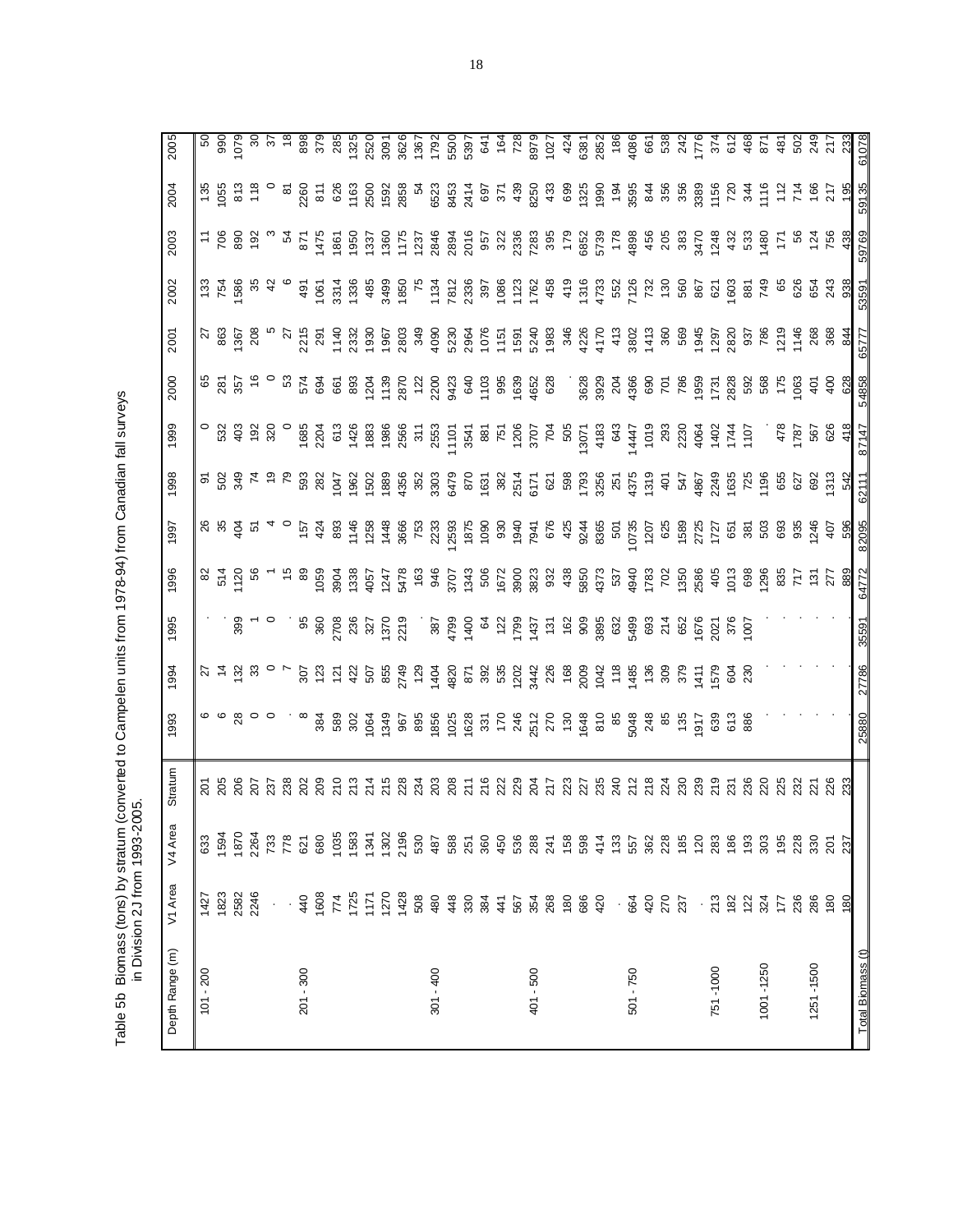Table 6a Abundance (000s) by stratum (converted to Campelen units from 1978-94) from Canadian fall surveys in Division 2J from 1978-1992. Table 6a Abundance (000s) by stratum (converted to Campelen units from 1978-94) from Canadian fall surveys in Division 2J from 1978-1992.

| 143801               | 107390               | 169218                                                                                                                                                                                                                                                                                                                                           | 175753                    | 104242            | 145374             | 161466                                                                                                                                                                                                                                                                                          | 226308                                                                                                                                                                                                                                                                                                                    | 177961                                          | 132178                      | 217059                                                                                                                 | 313166                   | 138197                       | 277137         | 332313       |             |                |                        | Total No. (000s) |
|----------------------|----------------------|--------------------------------------------------------------------------------------------------------------------------------------------------------------------------------------------------------------------------------------------------------------------------------------------------------------------------------------------------|---------------------------|-------------------|--------------------|-------------------------------------------------------------------------------------------------------------------------------------------------------------------------------------------------------------------------------------------------------------------------------------------------|---------------------------------------------------------------------------------------------------------------------------------------------------------------------------------------------------------------------------------------------------------------------------------------------------------------------------|-------------------------------------------------|-----------------------------|------------------------------------------------------------------------------------------------------------------------|--------------------------|------------------------------|----------------|--------------|-------------|----------------|------------------------|------------------|
|                      |                      |                                                                                                                                                                                                                                                                                                                                                  |                           |                   |                    |                                                                                                                                                                                                                                                                                                 |                                                                                                                                                                                                                                                                                                                           |                                                 |                             |                                                                                                                        |                          |                              |                |              | 233         | 237            | 180                    |                  |
|                      |                      |                                                                                                                                                                                                                                                                                                                                                  |                           |                   |                    |                                                                                                                                                                                                                                                                                                 |                                                                                                                                                                                                                                                                                                                           |                                                 |                             |                                                                                                                        |                          |                              |                | SO           | 226         | $\overline{5}$ | $\frac{80}{2}$         |                  |
|                      |                      |                                                                                                                                                                                                                                                                                                                                                  |                           |                   |                    |                                                                                                                                                                                                                                                                                                 |                                                                                                                                                                                                                                                                                                                           |                                                 |                             |                                                                                                                        |                          |                              |                | 325          |             | 28<br>330      | 236<br>286             | 1251-1500        |
|                      |                      |                                                                                                                                                                                                                                                                                                                                                  |                           |                   |                    |                                                                                                                                                                                                                                                                                                 |                                                                                                                                                                                                                                                                                                                           |                                                 |                             |                                                                                                                        |                          |                              |                |              |             |                |                        |                  |
|                      |                      |                                                                                                                                                                                                                                                                                                                                                  |                           |                   |                    |                                                                                                                                                                                                                                                                                                 |                                                                                                                                                                                                                                                                                                                           |                                                 |                             |                                                                                                                        |                          |                              |                | 513          |             | 88<br>195      |                        | 1001-1250        |
|                      |                      |                                                                                                                                                                                                                                                                                                                                                  |                           |                   |                    |                                                                                                                                                                                                                                                                                                 | 638                                                                                                                                                                                                                                                                                                                       | 260                                             |                             |                                                                                                                        | 227                      |                              |                |              |             |                |                        |                  |
| 1392<br>1252<br>1133 | <u>ង ឆ្ង ខ្ល</u> ី   | 1494<br>1377<br>1983                                                                                                                                                                                                                                                                                                                             |                           | 557<br>2153<br>76 | 588<br>613         | 5538<br>351<br>1418                                                                                                                                                                                                                                                                             | 1452                                                                                                                                                                                                                                                                                                                      | 239                                             | <b>8888</b>                 | <b>b</b><br>83<br>4                                                                                                    |                          | 1527                         |                | 964          |             |                |                        |                  |
|                      |                      |                                                                                                                                                                                                                                                                                                                                                  | 674                       |                   | 967                |                                                                                                                                                                                                                                                                                                 | $\frac{40}{5}$                                                                                                                                                                                                                                                                                                            |                                                 |                             |                                                                                                                        | 234                      |                              |                |              |             |                | ៈ ឌូ ឌូ ឌូ ឌូ ≿        | 751-1000         |
|                      |                      |                                                                                                                                                                                                                                                                                                                                                  |                           |                   |                    |                                                                                                                                                                                                                                                                                                 |                                                                                                                                                                                                                                                                                                                           |                                                 |                             |                                                                                                                        |                          |                              |                |              |             |                |                        |                  |
|                      |                      |                                                                                                                                                                                                                                                                                                                                                  |                           |                   |                    | $1857$<br>913                                                                                                                                                                                                                                                                                   |                                                                                                                                                                                                                                                                                                                           |                                                 |                             |                                                                                                                        |                          |                              |                | 636          |             |                |                        |                  |
| $404$<br>316<br>3912 |                      | 594<br>1206                                                                                                                                                                                                                                                                                                                                      |                           | <b>884</b>        | 761<br>864         |                                                                                                                                                                                                                                                                                                 |                                                                                                                                                                                                                                                                                                                           | $\frac{1}{18}$                                  |                             | $371$<br>$261$                                                                                                         |                          |                              | $\overline{8}$ | 650          |             |                | 270<br>237             |                  |
|                      |                      |                                                                                                                                                                                                                                                                                                                                                  |                           | 1184              | 1531               |                                                                                                                                                                                                                                                                                                 |                                                                                                                                                                                                                                                                                                                           |                                                 |                             | $rac{4}{3}$                                                                                                            |                          |                              |                | 3958         |             |                |                        |                  |
| 6303                 | 9014<br>1473<br>1744 | 8586<br>3987                                                                                                                                                                                                                                                                                                                                     | 3928<br>867<br>815<br>815 | 7307              | 20894              | 25088<br>1156                                                                                                                                                                                                                                                                                   | 7627<br>65 S 34                                                                                                                                                                                                                                                                                                           | 4110                                            | 1738<br>833<br>1757<br>1757 | 6376                                                                                                                   | 88<br>1271<br>129<br>189 | 8632<br>1156<br>1368         | 21648          | 17446        |             |                | $-684$                 | $-750$<br>501    |
|                      |                      |                                                                                                                                                                                                                                                                                                                                                  |                           |                   |                    |                                                                                                                                                                                                                                                                                                 |                                                                                                                                                                                                                                                                                                                           |                                                 |                             |                                                                                                                        |                          |                              |                |              |             |                |                        |                  |
|                      |                      |                                                                                                                                                                                                                                                                                                                                                  |                           |                   |                    |                                                                                                                                                                                                                                                                                                 | $1700$<br>$1062$<br>$888$<br>$896$<br>$435$<br>$874$<br>$89$<br>$75$<br>$75$                                                                                                                                                                                                                                              | . 88<br>88<br>9월 10                             |                             | $\begin{array}{l} 2747 \\ 3074 \\ 366 \\ 966 \\ 966 \\ 963 \\ 963 \\ 239 \\ 141 \\ 284 \\ 182 \\ 394 \\ 1 \end{array}$ |                          |                              |                | 5143<br>7511 |             |                |                        |                  |
|                      |                      |                                                                                                                                                                                                                                                                                                                                                  |                           |                   |                    |                                                                                                                                                                                                                                                                                                 |                                                                                                                                                                                                                                                                                                                           |                                                 |                             |                                                                                                                        |                          |                              |                |              |             |                |                        |                  |
|                      |                      |                                                                                                                                                                                                                                                                                                                                                  |                           |                   |                    |                                                                                                                                                                                                                                                                                                 |                                                                                                                                                                                                                                                                                                                           |                                                 |                             |                                                                                                                        |                          |                              |                |              |             |                |                        |                  |
|                      |                      |                                                                                                                                                                                                                                                                                                                                                  |                           |                   |                    |                                                                                                                                                                                                                                                                                                 |                                                                                                                                                                                                                                                                                                                           |                                                 |                             |                                                                                                                        |                          |                              |                |              |             |                |                        |                  |
|                      |                      |                                                                                                                                                                                                                                                                                                                                                  |                           |                   |                    |                                                                                                                                                                                                                                                                                                 |                                                                                                                                                                                                                                                                                                                           |                                                 |                             |                                                                                                                        |                          |                              |                |              |             |                |                        | 401 - 500        |
|                      |                      |                                                                                                                                                                                                                                                                                                                                                  |                           |                   |                    |                                                                                                                                                                                                                                                                                                 |                                                                                                                                                                                                                                                                                                                           |                                                 |                             |                                                                                                                        |                          |                              |                |              |             |                |                        |                  |
|                      |                      |                                                                                                                                                                                                                                                                                                                                                  |                           |                   |                    |                                                                                                                                                                                                                                                                                                 |                                                                                                                                                                                                                                                                                                                           |                                                 |                             |                                                                                                                        |                          |                              |                |              |             |                |                        |                  |
|                      |                      |                                                                                                                                                                                                                                                                                                                                                  |                           |                   |                    |                                                                                                                                                                                                                                                                                                 |                                                                                                                                                                                                                                                                                                                           |                                                 |                             |                                                                                                                        |                          |                              |                |              |             |                |                        |                  |
|                      |                      |                                                                                                                                                                                                                                                                                                                                                  |                           |                   |                    |                                                                                                                                                                                                                                                                                                 |                                                                                                                                                                                                                                                                                                                           |                                                 |                             |                                                                                                                        |                          |                              |                |              |             |                |                        |                  |
|                      |                      |                                                                                                                                                                                                                                                                                                                                                  |                           |                   |                    |                                                                                                                                                                                                                                                                                                 |                                                                                                                                                                                                                                                                                                                           |                                                 |                             |                                                                                                                        |                          |                              |                |              |             |                |                        |                  |
|                      |                      | $\begin{array}{l} 88 \hskip 18pt 89 \hskip 18pt 89 \hskip 18pt 87 \hskip 18pt 88 \hskip 18pt 87 \hskip 18pt 88 \hskip 18pt 87 \hskip 18pt 88 \hskip 18pt 87 \hskip 18pt 88 \hskip 18pt 87 \hskip 18pt 88 \hskip 18pt 89 \hskip 18pt 89 \hskip 18pt 85 \hskip 18pt 87 \hskip 18pt 89 \hskip 18pt 89 \hskip 18pt 89 \hskip 18pt 89 \hskip 18pt 89$ |                           |                   |                    | $\begin{array}{l} 7.68 \pm 0.0000 \\ 2.69 \pm 0.0000 \\ 2.60 \pm 0.0000 \\ 2.60 \pm 0.0000 \\ 2.60 \pm 0.0000 \\ 2.60 \pm 0.0000 \\ 2.60 \pm 0.0000 \\ 2.60 \pm 0.0000 \\ 2.60 \pm 0.0000 \\ 2.60 \pm 0.0000 \\ 2.60 \pm 0.0000 \\ 2.60 \pm 0.0000 \\ 2.60 \pm 0.0000 \\ 2.60 \pm 0.0000 \\ 2.$ | $\begin{array}{l} 6234 \\ 12160 \\ 2205 \\ 2305 \\ 2430 \\ 2505 \\ 265 \\ 275 \\ 285 \\ 295 \\ 205 \\ 243 \\ 250 \\ 274 \\ 282 \\ 274 \\ 283 \\ 295 \\ 204 \\ 205 \\ 214 \\ 238 \\ 274 \\ 283 \\ 295 \\ 204 \\ 215 \\ 225 \\ 236 \\ 249 \\ 258 \\ 275 \\ 289 \\ 295 \\ 295 \\ 214 \\ 225 \\ 236 \\ 249 \\ 258 \\ 275 \\ $ | 7687<br>70783<br>16456<br>286<br>17093<br>17093 |                             |                                                                                                                        |                          |                              |                |              |             |                |                        | $301 - 400$      |
|                      |                      |                                                                                                                                                                                                                                                                                                                                                  |                           |                   |                    |                                                                                                                                                                                                                                                                                                 |                                                                                                                                                                                                                                                                                                                           |                                                 |                             |                                                                                                                        |                          |                              |                |              |             |                |                        |                  |
|                      |                      |                                                                                                                                                                                                                                                                                                                                                  |                           |                   |                    |                                                                                                                                                                                                                                                                                                 |                                                                                                                                                                                                                                                                                                                           | 5638<br>10366<br>2301                           |                             |                                                                                                                        |                          |                              |                |              |             |                |                        |                  |
|                      |                      |                                                                                                                                                                                                                                                                                                                                                  |                           |                   |                    |                                                                                                                                                                                                                                                                                                 |                                                                                                                                                                                                                                                                                                                           |                                                 |                             |                                                                                                                        |                          |                              |                |              |             |                |                        |                  |
|                      |                      |                                                                                                                                                                                                                                                                                                                                                  |                           |                   |                    |                                                                                                                                                                                                                                                                                                 |                                                                                                                                                                                                                                                                                                                           |                                                 |                             |                                                                                                                        |                          |                              |                |              |             |                |                        |                  |
|                      |                      |                                                                                                                                                                                                                                                                                                                                                  |                           |                   |                    |                                                                                                                                                                                                                                                                                                 |                                                                                                                                                                                                                                                                                                                           |                                                 |                             |                                                                                                                        |                          |                              |                |              |             |                |                        |                  |
| $48898$<br>$44898$   |                      |                                                                                                                                                                                                                                                                                                                                                  |                           |                   |                    |                                                                                                                                                                                                                                                                                                 |                                                                                                                                                                                                                                                                                                                           |                                                 |                             |                                                                                                                        |                          |                              |                |              |             |                |                        |                  |
|                      |                      |                                                                                                                                                                                                                                                                                                                                                  |                           |                   |                    |                                                                                                                                                                                                                                                                                                 |                                                                                                                                                                                                                                                                                                                           |                                                 |                             |                                                                                                                        |                          |                              |                |              |             |                |                        |                  |
|                      |                      |                                                                                                                                                                                                                                                                                                                                                  |                           |                   |                    |                                                                                                                                                                                                                                                                                                 |                                                                                                                                                                                                                                                                                                                           |                                                 |                             |                                                                                                                        |                          |                              |                |              |             |                | 440                    | $-300$<br>201    |
|                      |                      |                                                                                                                                                                                                                                                                                                                                                  |                           |                   |                    |                                                                                                                                                                                                                                                                                                 |                                                                                                                                                                                                                                                                                                                           |                                                 |                             |                                                                                                                        |                          |                              |                |              |             |                | $\epsilon \rightarrow$ |                  |
|                      |                      |                                                                                                                                                                                                                                                                                                                                                  |                           |                   |                    |                                                                                                                                                                                                                                                                                                 |                                                                                                                                                                                                                                                                                                                           |                                                 |                             |                                                                                                                        |                          |                              |                |              |             |                |                        |                  |
|                      |                      |                                                                                                                                                                                                                                                                                                                                                  | ೫ ಕ್ಷ<br>ಸಿ ಕ್ಷ<br>ಸಿ ಕ್ಷ | 4212<br>2692      | 4262<br>225        | 18<br>1988<br>1945                                                                                                                                                                                                                                                                              | $\begin{array}{r} 1832 \\ 18275 \\ 23036 \\ 7011 \end{array}$                                                                                                                                                                                                                                                             | 1324                                            | 4105                        | 4820                                                                                                                   | 5287                     | 1570<br>6457<br>6451<br>4202 | 20201<br>6921  | 16838        | 207         |                | 246                    |                  |
| 3694                 |                      | 1808                                                                                                                                                                                                                                                                                                                                             |                           |                   |                    |                                                                                                                                                                                                                                                                                                 |                                                                                                                                                                                                                                                                                                                           | 4133                                            | 4186                        | 9314                                                                                                                   | 71327                    |                              |                | 21666        | 206         |                | 2582                   |                  |
| $rac{1}{63}$         | 916<br>752<br>6097   | 39<br>65                                                                                                                                                                                                                                                                                                                                         |                           | 418               | $\frac{196}{1304}$ |                                                                                                                                                                                                                                                                                                 |                                                                                                                                                                                                                                                                                                                           | 2487<br>2382                                    | 523<br>2987                 | 1865<br>23615                                                                                                          | 4515<br>11159            |                              | 1669<br>7147   | 8777         | 205<br>205  | 633<br>1594    | 1427<br>1823           |                  |
|                      |                      |                                                                                                                                                                                                                                                                                                                                                  |                           | 1080              |                    |                                                                                                                                                                                                                                                                                                 |                                                                                                                                                                                                                                                                                                                           |                                                 |                             |                                                                                                                        |                          |                              |                | 654          |             |                |                        | $-200$<br>101    |
| 1992                 | 1991                 | 1990                                                                                                                                                                                                                                                                                                                                             | 1989                      | 1988              | 1987               | 1986                                                                                                                                                                                                                                                                                            | 1985                                                                                                                                                                                                                                                                                                                      | 1984                                            | 1983                        | 1982                                                                                                                   | 1981                     | 1980                         | 1979           | 1978         | ε<br>Stratu | V4 Area        | V1 Area                | Depth Range (m)  |
|                      |                      |                                                                                                                                                                                                                                                                                                                                                  |                           |                   |                    |                                                                                                                                                                                                                                                                                                 |                                                                                                                                                                                                                                                                                                                           |                                                 |                             |                                                                                                                        |                          |                              |                |              |             |                |                        |                  |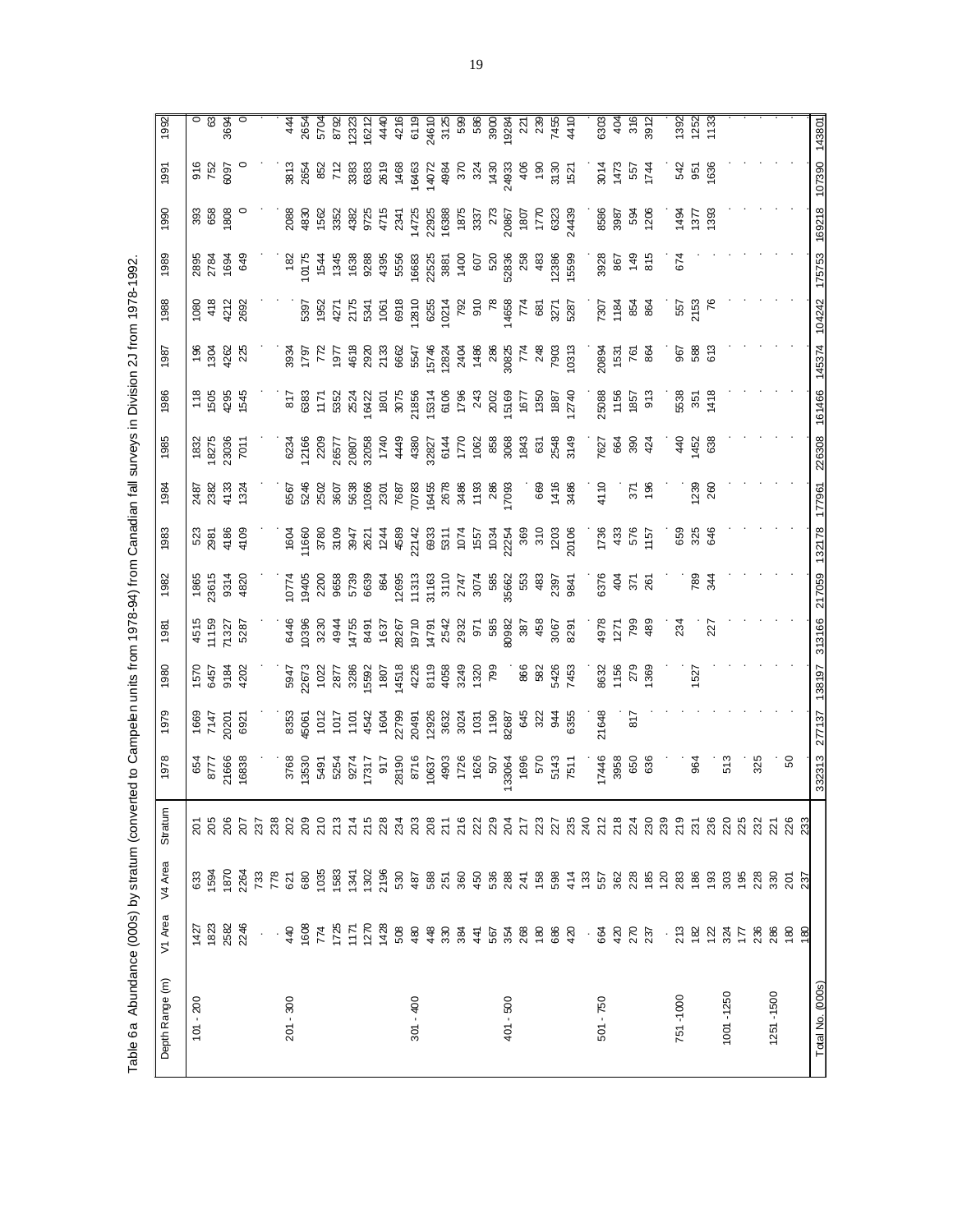Table 6b. Abundance (000s) by stratum (converted to Campelen units from 1978-94) from<br>Canadian fall surveys in Division 2J from 1993-2005. Table 6b. Abundance (000s) by stratum (converted to Campelen units from 1978-94) from Canadian fall surveys in Division 2J from 1993-2005.

| 0624<br>9015<br>1077<br>್<br>೧೯೨<br>958<br>1759<br>1541 :<br>$\frac{8}{3}$<br>4276<br>5548<br>2790<br>$7.43\%$ $7.83\%$ $8.8\%$ $8.8\%$ $8.8\%$ $8.8\%$ $8.8\%$ $8.8\%$ $8.8\%$ $8.8\%$ $8.8\%$ $8.8\%$ $8.8\%$ $8.8\%$ $8.8\%$ $8.8\%$ $8.8\%$ $8.8\%$ $8.8\%$ $8.8\%$ $8.8\%$ $8.8\%$ $8.8\%$ $8.8\%$ $8.8\%$ $8.8\%$ $8.8\%$ $8.$<br>$2772$<br>4116 |
|--------------------------------------------------------------------------------------------------------------------------------------------------------------------------------------------------------------------------------------------------------------------------------------------------------------------------------------------------------|
|                                                                                                                                                                                                                                                                                                                                                        |
|                                                                                                                                                                                                                                                                                                                                                        |
|                                                                                                                                                                                                                                                                                                                                                        |
| $\begin{array}{r} 2235 \\ 16190 \\ 2257 \\ 142 \\ 101 \\ 108 \\ \end{array}$<br>732<br>3555<br>4609<br>4609<br>17525                                                                                                                                                                                                                                   |
| $\begin{array}{c} 214 \\ 2557 \\ 5944 \\ 8347 \\ 8347 \\ 21657 \end{array}$                                                                                                                                                                                                                                                                            |
| ឌូ ខ្លួ ខ្លួ <del>។</del> មុន ។ ឌូ<br>សូ ខ្លួ ភូ ភូ ភូ សូ សូ សូ សូ                                                                                                                                                                                                                                                                                     |
|                                                                                                                                                                                                                                                                                                                                                        |
| $1725$<br>$1171$<br>774                                                                                                                                                                                                                                                                                                                                |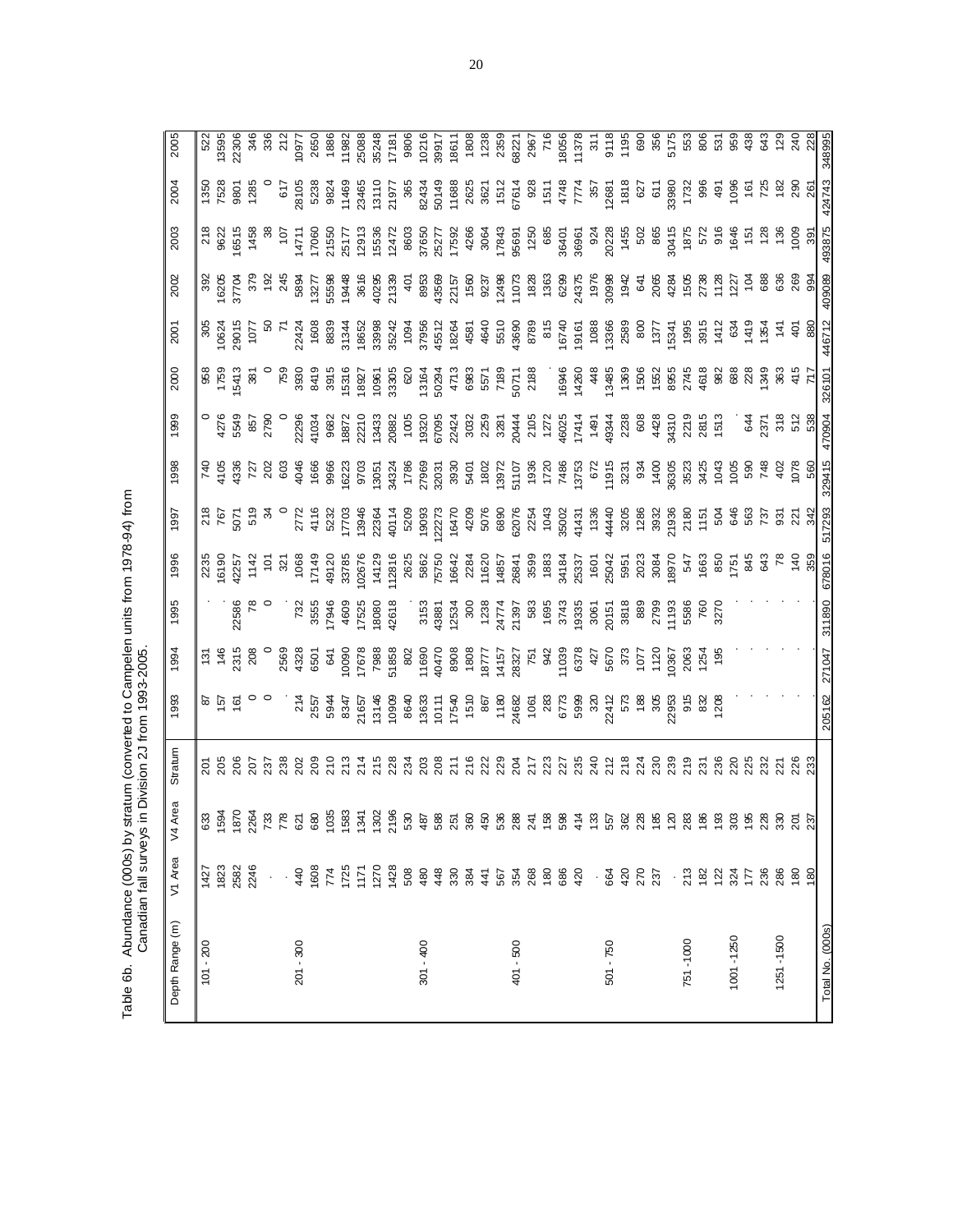Table 7a Biomass (tons) by stratum (converted to Campelen units from 1978-94) from Canadian fall surveys in Division 3K from 1978-1992. Table 7a Biomass (tons) by stratum (converted to Campelen units from 1978-94) from Canadian fall surveys in Division 3K from 1978-1992.

| Depth Range (m)   | V1 Area                             | Area<br>$\sqrt{4}$ | Stratum                          | 1978                                                                                       | 1979                         | 1980                               | 1981                                                                                                                                                                                                                                                                                                                                                                                                           | 1982                               | 1983                                   | 1984                           | 1985                                                                     | 1986                         | 1987                                                         | 1988                                                               | 1989                          | 1990                     | 1991                   | 1992                                        |
|-------------------|-------------------------------------|--------------------|----------------------------------|--------------------------------------------------------------------------------------------|------------------------------|------------------------------------|----------------------------------------------------------------------------------------------------------------------------------------------------------------------------------------------------------------------------------------------------------------------------------------------------------------------------------------------------------------------------------------------------------------|------------------------------------|----------------------------------------|--------------------------------|--------------------------------------------------------------------------|------------------------------|--------------------------------------------------------------|--------------------------------------------------------------------|-------------------------------|--------------------------|------------------------|---------------------------------------------|
| $101 - 200$       |                                     |                    |                                  |                                                                                            |                              |                                    |                                                                                                                                                                                                                                                                                                                                                                                                                |                                    |                                        |                                |                                                                          |                              |                                                              |                                                                    |                               |                          |                        |                                             |
|                   |                                     |                    |                                  |                                                                                            |                              |                                    |                                                                                                                                                                                                                                                                                                                                                                                                                |                                    |                                        |                                |                                                                          |                              |                                                              |                                                                    |                               |                          |                        |                                             |
|                   |                                     |                    |                                  |                                                                                            |                              |                                    |                                                                                                                                                                                                                                                                                                                                                                                                                |                                    |                                        |                                |                                                                          |                              |                                                              |                                                                    |                               |                          |                        |                                             |
|                   | 1455                                |                    |                                  |                                                                                            |                              |                                    |                                                                                                                                                                                                                                                                                                                                                                                                                |                                    |                                        |                                | 87<br>40                                                                 |                              |                                                              | $\frac{5}{26}$                                                     | 78                            |                          |                        |                                             |
|                   | 1588                                |                    |                                  |                                                                                            |                              |                                    |                                                                                                                                                                                                                                                                                                                                                                                                                |                                    |                                        | 263<br>685                     |                                                                          | 99                           | ここ                                                           |                                                                    |                               |                          |                        |                                             |
| $201 - 300$       |                                     |                    | 609                              |                                                                                            |                              |                                    |                                                                                                                                                                                                                                                                                                                                                                                                                |                                    |                                        |                                |                                                                          |                              |                                                              |                                                                    |                               |                          |                        |                                             |
|                   |                                     |                    | 611                              |                                                                                            |                              |                                    |                                                                                                                                                                                                                                                                                                                                                                                                                |                                    |                                        |                                |                                                                          |                              |                                                              |                                                                    |                               |                          |                        |                                             |
|                   |                                     |                    | 615                              |                                                                                            |                              |                                    |                                                                                                                                                                                                                                                                                                                                                                                                                |                                    |                                        |                                |                                                                          |                              |                                                              |                                                                    |                               |                          |                        |                                             |
|                   |                                     |                    | 620                              |                                                                                            | 9129<br>36475                | 9090<br>15203                      |                                                                                                                                                                                                                                                                                                                                                                                                                |                                    |                                        |                                |                                                                          |                              |                                                              |                                                                    |                               |                          |                        |                                             |
|                   | 2709<br>2859<br>368<br>47           |                    | 621                              |                                                                                            |                              |                                    |                                                                                                                                                                                                                                                                                                                                                                                                                |                                    |                                        | 4074<br>6600                   |                                                                          |                              |                                                              |                                                                    |                               |                          |                        |                                             |
|                   |                                     |                    | 624<br>632                       |                                                                                            | 878<br>147                   | 491                                |                                                                                                                                                                                                                                                                                                                                                                                                                |                                    |                                        | 527                            |                                                                          |                              |                                                              |                                                                    |                               |                          |                        |                                             |
|                   |                                     |                    |                                  |                                                                                            |                              |                                    |                                                                                                                                                                                                                                                                                                                                                                                                                |                                    |                                        |                                |                                                                          |                              |                                                              |                                                                    |                               |                          |                        |                                             |
|                   | 1618<br>1274                        |                    |                                  |                                                                                            | 1819<br>960                  |                                    |                                                                                                                                                                                                                                                                                                                                                                                                                | 75<br>2007<br>2008<br>2009<br>2009 |                                        |                                |                                                                          |                              |                                                              | 음식 후 음<br>동안 음성 등 15                                               |                               |                          |                        |                                             |
|                   |                                     |                    |                                  |                                                                                            |                              |                                    |                                                                                                                                                                                                                                                                                                                                                                                                                |                                    |                                        |                                |                                                                          |                              |                                                              |                                                                    |                               |                          |                        |                                             |
|                   | 1455<br>1132                        |                    | 33<br>33<br>33<br>37             | $\begin{array}{r} 18712 \\ 41597 \\ 837 \\ 1824 \\ 1482 \\ 1650 \\ 160 \\ 723 \end{array}$ | 872<br>575                   | 620<br>1966<br>1967<br>2155<br>907 | $\begin{array}{@{}c@{\hspace{1em}}c@{\hspace{1em}}c@{\hspace{1em}}c@{\hspace{1em}}c@{\hspace{1em}}c@{\hspace{1em}}c@{\hspace{1em}}c@{\hspace{1em}}c@{\hspace{1em}}c@{\hspace{1em}}c@{\hspace{1em}}c@{\hspace{1em}}c@{\hspace{1em}}c@{\hspace{1em}}c@{\hspace{1em}}c@{\hspace{1em}}c@{\hspace{1em}}c@{\hspace{1em}}c@{\hspace{1em}}c@{\hspace{1em}}c@{\hspace{1em}}c@{\hspace{1em}}c@{\hspace{1em}}c@{\hspace{$ | 3642<br>1366                       |                                        | ි <u>අ</u> සි සි සි සි පි      | $\begin{array}{c} 688 \\ 688 \\ 288 \\ 384 \\ 57 \\ 68 \\ 7 \end{array}$ | $4888527$<br>$258875287$     | $2448$ $653$ $653$<br>$253$ $653$<br>$653$<br>$653$<br>$653$ | 852<br>700                                                         |                               | <b>FB</b> 88 26 26 26 26 | 85.5858438             | $784088824$<br>$784088824$                  |
|                   |                                     |                    |                                  |                                                                                            |                              |                                    |                                                                                                                                                                                                                                                                                                                                                                                                                |                                    |                                        |                                |                                                                          |                              |                                                              |                                                                    |                               |                          |                        |                                             |
| $301 - 400$       |                                     |                    |                                  |                                                                                            |                              |                                    |                                                                                                                                                                                                                                                                                                                                                                                                                |                                    |                                        |                                |                                                                          |                              |                                                              |                                                                    |                               |                          |                        |                                             |
|                   | $\epsilon = 1$                      |                    |                                  |                                                                                            |                              |                                    |                                                                                                                                                                                                                                                                                                                                                                                                                |                                    |                                        |                                |                                                                          |                              |                                                              |                                                                    |                               |                          |                        |                                             |
|                   | $\cdot$                             |                    |                                  |                                                                                            |                              |                                    |                                                                                                                                                                                                                                                                                                                                                                                                                |                                    |                                        |                                |                                                                          |                              |                                                              |                                                                    |                               |                          |                        |                                             |
|                   |                                     |                    | 825<br>826<br>828                | 1992<br>1915 4700<br>4700 532<br>4700 4198<br>4193 4193                                    | 888<br>1387<br>1387<br>14783 | 9646<br>1530<br>15400<br>8400      | 9<br>0 3 3 3 3 3 4 5 4 5 6<br>0 3 3 6 7 8 9 5 7 8 9 9 9                                                                                                                                                                                                                                                                                                                                                        | 6038                               | 24364<br>5794<br>51302<br>5126<br>3706 | 39298<br>3856<br>20810<br>4652 | 886<br>886 886 886 887<br>886 886 887 887                                | 1986<br>1987<br>1988<br>1988 | $\frac{4251}{5773}$<br>5773<br>5858                          | 17661<br>3204<br>3205<br>638<br>538<br>431<br>3057<br>3057<br>3053 | 11384<br>147<br>11682<br>4150 |                          | 5417<br>2176<br>3698   | 2598<br>484                                 |
|                   |                                     |                    |                                  |                                                                                            |                              |                                    |                                                                                                                                                                                                                                                                                                                                                                                                                | 822<br>11576<br>1967<br>4063       |                                        |                                |                                                                          |                              |                                                              |                                                                    |                               |                          |                        |                                             |
|                   |                                     |                    |                                  |                                                                                            |                              |                                    |                                                                                                                                                                                                                                                                                                                                                                                                                |                                    |                                        |                                |                                                                          |                              |                                                              |                                                                    |                               |                          |                        |                                             |
|                   |                                     |                    |                                  |                                                                                            |                              |                                    |                                                                                                                                                                                                                                                                                                                                                                                                                |                                    |                                        |                                |                                                                          |                              |                                                              |                                                                    |                               |                          |                        |                                             |
|                   |                                     |                    | 629                              |                                                                                            | 834<br>800<br>2472           | 1790                               |                                                                                                                                                                                                                                                                                                                                                                                                                |                                    |                                        | 1779                           |                                                                          |                              | 5191<br>436<br>5532<br>703                                   |                                                                    | 4634<br>90542<br>9072<br>9071 |                          |                        | 5003<br>590<br>1058<br>2813<br>2625<br>1175 |
|                   |                                     |                    | 633<br>633                       |                                                                                            |                              | 1368<br>4271                       |                                                                                                                                                                                                                                                                                                                                                                                                                |                                    | 4258<br>3115                           | 485                            |                                                                          |                              |                                                              |                                                                    |                               |                          |                        |                                             |
|                   |                                     |                    |                                  |                                                                                            |                              |                                    |                                                                                                                                                                                                                                                                                                                                                                                                                | 2296                               |                                        | 3219<br>2922                   |                                                                          | $4888$<br>$788$              |                                                              |                                                                    |                               |                          |                        |                                             |
|                   |                                     |                    |                                  |                                                                                            | 3427<br>1254                 | 2615<br>1385                       |                                                                                                                                                                                                                                                                                                                                                                                                                | 4801<br>3321                       | 4371<br>2174                           |                                |                                                                          |                              |                                                              |                                                                    |                               |                          |                        |                                             |
|                   |                                     |                    |                                  |                                                                                            |                              |                                    |                                                                                                                                                                                                                                                                                                                                                                                                                |                                    |                                        | 436                            |                                                                          |                              |                                                              |                                                                    |                               |                          |                        |                                             |
| $401 - 500$       |                                     |                    |                                  |                                                                                            |                              |                                    |                                                                                                                                                                                                                                                                                                                                                                                                                |                                    |                                        |                                |                                                                          |                              |                                                              |                                                                    |                               |                          |                        |                                             |
|                   |                                     |                    | 622                              |                                                                                            | 8517                         |                                    |                                                                                                                                                                                                                                                                                                                                                                                                                |                                    |                                        |                                |                                                                          |                              |                                                              |                                                                    | 13695<br>37862                |                          |                        |                                             |
|                   |                                     |                    |                                  |                                                                                            | 5878<br>3909                 |                                    |                                                                                                                                                                                                                                                                                                                                                                                                                | 7914<br>16903<br>5115              | 14953<br>27637<br>8693                 | 8922<br>38222<br>12698         | 4742<br>18219<br>9456                                                    | 36448<br>33516<br>8334       | 12755<br>21372<br>15010                                      | 17950<br>21502<br>11317                                            |                               | 30531<br>18637<br>4993   | 6256<br>10870<br>16791 |                                             |
|                   | $-83.888$<br>$-82.888$<br>$-83.88$  |                    |                                  | 16724<br>11452<br>8523<br>8535                                                             |                              | 948<br>9820<br>9717<br>988         | 10766<br>24040<br>8787<br>534                                                                                                                                                                                                                                                                                                                                                                                  |                                    |                                        |                                |                                                                          |                              |                                                              |                                                                    | 17190                         |                          |                        | 4326<br>4355<br>130<br>130<br>213           |
|                   |                                     |                    |                                  |                                                                                            |                              |                                    |                                                                                                                                                                                                                                                                                                                                                                                                                | 531<br>434                         |                                        | 1157<br>44                     | 398<br>1055                                                              | 28                           | $417$<br>613                                                 | ខែ ភូ                                                              | 225                           | 367<br>460               | $\frac{310}{103}$      |                                             |
|                   |                                     |                    | $637$<br>$6345$<br>$645$<br>$65$ |                                                                                            |                              |                                    |                                                                                                                                                                                                                                                                                                                                                                                                                |                                    | 50                                     |                                |                                                                          |                              |                                                              |                                                                    | $\approx$                     |                          |                        |                                             |
|                   | $\ddot{\phantom{0}}$                |                    |                                  |                                                                                            |                              |                                    |                                                                                                                                                                                                                                                                                                                                                                                                                |                                    |                                        |                                |                                                                          |                              |                                                              |                                                                    |                               |                          |                        |                                             |
| $501 - 750$       | 584<br>333                          |                    | 641                              | 776<br>2231                                                                                | 1647<br>3156                 | 2245<br>1852                       | 1521<br>2656                                                                                                                                                                                                                                                                                                                                                                                                   | $1622$<br>590                      | 3609<br>2959                           | 3924<br>3167                   | 1384<br>2337                                                             |                              | 1367<br>1143                                                 |                                                                    |                               | 2661                     | 651<br>1083            | 440<br>375                                  |
|                   |                                     |                    | 646                              |                                                                                            |                              |                                    |                                                                                                                                                                                                                                                                                                                                                                                                                |                                    |                                        |                                |                                                                          |                              |                                                              |                                                                    |                               | 449                      |                        |                                             |
|                   |                                     |                    | 651                              |                                                                                            |                              |                                    |                                                                                                                                                                                                                                                                                                                                                                                                                |                                    |                                        |                                |                                                                          |                              |                                                              |                                                                    |                               |                          |                        |                                             |
| 751-1000          | $\cdot$ $\frac{5}{9}$ $\frac{8}{9}$ |                    | 647<br>647                       | 2417<br>7096                                                                               |                              | 3824<br>3855                       | 1134<br>3634                                                                                                                                                                                                                                                                                                                                                                                                   | 3305<br>1817                       |                                        | 8496                           | 3279<br>4473                                                             |                              | 2722                                                         |                                                                    |                               | 4475<br>3857             | 1197<br>197            | 9225<br>655                                 |
|                   |                                     |                    |                                  |                                                                                            | 2019                         |                                    |                                                                                                                                                                                                                                                                                                                                                                                                                |                                    |                                        |                                |                                                                          |                              |                                                              |                                                                    |                               |                          |                        |                                             |
|                   |                                     |                    | 652                              |                                                                                            |                              |                                    |                                                                                                                                                                                                                                                                                                                                                                                                                |                                    |                                        |                                |                                                                          |                              |                                                              |                                                                    |                               |                          |                        |                                             |
| 1001-1250         | 1266<br>232                         |                    | 643                              | 1254                                                                                       | 1364                         |                                    |                                                                                                                                                                                                                                                                                                                                                                                                                |                                    |                                        |                                |                                                                          |                              |                                                              |                                                                    |                               |                          |                        |                                             |
|                   |                                     |                    | 648                              | 406                                                                                        |                              |                                    |                                                                                                                                                                                                                                                                                                                                                                                                                |                                    |                                        |                                |                                                                          |                              |                                                              |                                                                    |                               |                          |                        |                                             |
|                   |                                     |                    | 653                              |                                                                                            |                              |                                    |                                                                                                                                                                                                                                                                                                                                                                                                                |                                    |                                        |                                |                                                                          |                              |                                                              |                                                                    |                               |                          |                        |                                             |
| 1251-1500         | 954<br>263                          |                    | e 4<br>4<br>4<br>9               | 1890<br>366                                                                                | 783                          |                                    |                                                                                                                                                                                                                                                                                                                                                                                                                |                                    |                                        |                                |                                                                          |                              |                                                              |                                                                    |                               |                          |                        |                                             |
|                   |                                     |                    |                                  |                                                                                            |                              |                                    |                                                                                                                                                                                                                                                                                                                                                                                                                |                                    |                                        |                                |                                                                          |                              |                                                              |                                                                    |                               |                          |                        |                                             |
|                   |                                     |                    |                                  |                                                                                            |                              |                                    |                                                                                                                                                                                                                                                                                                                                                                                                                |                                    |                                        |                                |                                                                          |                              |                                                              |                                                                    |                               |                          |                        |                                             |
| Total biomass (t) |                                     |                    |                                  | 162396 100851                                                                              |                              | 109450 122269                      |                                                                                                                                                                                                                                                                                                                                                                                                                | 108737                             | 146777                                 | 160510 120223 155137           |                                                                          |                              |                                                              | 122493 120451 122490 100699                                        |                               |                          | 66310                  | 44458                                       |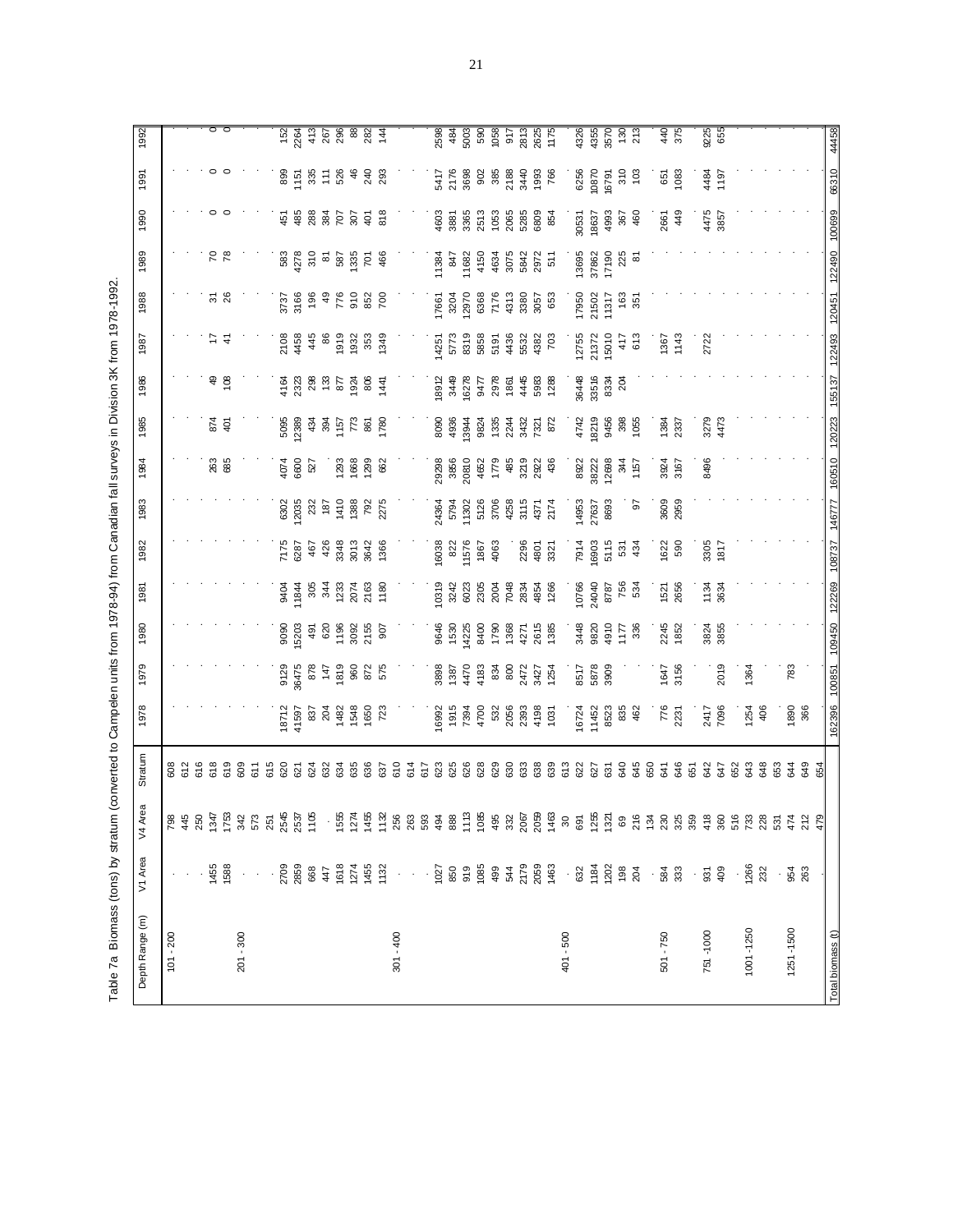Table 7b Biomass (tons) by stratum (converted to Campelen units from 1978-94) from Canadian fall surveys<br>in Division 3K from 1993-2005. Table 7b Biomass (tons) by stratum (converted to Campelen units from 1978-94) from Canadian fall surveys in Division 3K from 1993-2005.

| Depth Range (m)  | V1 Area          | V4 Area | Stratum                  | 1993                 | 1994                                                                                                                                                                                                                                                                                                                                                                                                           | 1995                                     | 1996                                            | 1997                                                                                                                                                                                                                                                                 | 1998                         | 1999                        | 2000                                            | 2001                                                                                 | 2002                                                                                        | 2003                                                                                                                                                                                                                           | 2004                                                      | 2005                                                                                                                                                                                                      |
|------------------|------------------|---------|--------------------------|----------------------|----------------------------------------------------------------------------------------------------------------------------------------------------------------------------------------------------------------------------------------------------------------------------------------------------------------------------------------------------------------------------------------------------------------|------------------------------------------|-------------------------------------------------|----------------------------------------------------------------------------------------------------------------------------------------------------------------------------------------------------------------------------------------------------------------------|------------------------------|-----------------------------|-------------------------------------------------|--------------------------------------------------------------------------------------|---------------------------------------------------------------------------------------------|--------------------------------------------------------------------------------------------------------------------------------------------------------------------------------------------------------------------------------|-----------------------------------------------------------|-----------------------------------------------------------------------------------------------------------------------------------------------------------------------------------------------------------|
| $101 - 200$      |                  |         |                          |                      |                                                                                                                                                                                                                                                                                                                                                                                                                |                                          |                                                 | $\frac{1}{3}$                                                                                                                                                                                                                                                        |                              |                             | $\circ$ $\sim$                                  |                                                                                      |                                                                                             |                                                                                                                                                                                                                                |                                                           |                                                                                                                                                                                                           |
|                  |                  |         |                          |                      |                                                                                                                                                                                                                                                                                                                                                                                                                |                                          |                                                 |                                                                                                                                                                                                                                                                      |                              |                             |                                                 |                                                                                      |                                                                                             |                                                                                                                                                                                                                                |                                                           |                                                                                                                                                                                                           |
|                  |                  |         |                          |                      |                                                                                                                                                                                                                                                                                                                                                                                                                |                                          |                                                 |                                                                                                                                                                                                                                                                      |                              |                             |                                                 |                                                                                      |                                                                                             |                                                                                                                                                                                                                                |                                                           |                                                                                                                                                                                                           |
|                  | 1455<br>1588     |         |                          |                      |                                                                                                                                                                                                                                                                                                                                                                                                                | 286<br>18                                |                                                 |                                                                                                                                                                                                                                                                      | $23 - 6$                     |                             |                                                 |                                                                                      |                                                                                             |                                                                                                                                                                                                                                |                                                           |                                                                                                                                                                                                           |
|                  |                  |         |                          |                      |                                                                                                                                                                                                                                                                                                                                                                                                                |                                          |                                                 |                                                                                                                                                                                                                                                                      |                              |                             |                                                 | $\circ \circ \circ \circ \circ \circ$                                                | $\begin{array}{cccccccccc} \n4 & 8 & 0 & 3 & 8 & \infty \n\end{array}$                      |                                                                                                                                                                                                                                |                                                           |                                                                                                                                                                                                           |
| $201 - 300$      |                  |         |                          |                      |                                                                                                                                                                                                                                                                                                                                                                                                                |                                          |                                                 |                                                                                                                                                                                                                                                                      |                              |                             |                                                 |                                                                                      |                                                                                             |                                                                                                                                                                                                                                |                                                           |                                                                                                                                                                                                           |
|                  |                  |         |                          |                      |                                                                                                                                                                                                                                                                                                                                                                                                                |                                          | 113                                             | $\frac{5}{2}$ 5 $\frac{8}{2}$ 8 $\frac{8}{2}$ 6 $\frac{5}{2}$                                                                                                                                                                                                        | <b>202</b><br>1171<br>1171   |                             |                                                 |                                                                                      | $\frac{1}{2}$ o                                                                             |                                                                                                                                                                                                                                | $\circ$ $% \circ$ $\circ$ $\circ$ $\circ$ $\circ$ $\circ$ |                                                                                                                                                                                                           |
|                  |                  |         |                          |                      |                                                                                                                                                                                                                                                                                                                                                                                                                |                                          |                                                 |                                                                                                                                                                                                                                                                      |                              |                             |                                                 |                                                                                      |                                                                                             |                                                                                                                                                                                                                                |                                                           |                                                                                                                                                                                                           |
|                  |                  |         |                          |                      |                                                                                                                                                                                                                                                                                                                                                                                                                | <b>D62</b>                               | 213                                             |                                                                                                                                                                                                                                                                      |                              |                             |                                                 |                                                                                      |                                                                                             | 594                                                                                                                                                                                                                            |                                                           |                                                                                                                                                                                                           |
|                  | $3.708884814581$ |         |                          | 53<br>972<br>1017    | $113$<br>$-254$<br>754                                                                                                                                                                                                                                                                                                                                                                                         | 1068                                     | 3967<br>2516                                    | 1320                                                                                                                                                                                                                                                                 | 2524<br>1 <i>7</i> 52        | 136<br>88<br>136            | ុ<br>១ ២ ជា ភ្នំ ដូច ដូច<br>១ ២ ជា ភ្នំ ដូច ដូច | 488.788                                                                              | 1280<br>1149                                                                                | 870<br>258                                                                                                                                                                                                                     | 1012<br>1856<br>1950                                      | $\begin{array}{cccccc}\n\text{a} & \text{a} & \text{a} & \text{b} & \text{c} & \text{c} & \text{d} \\ \text{c} & \text{d} & \text{d} & \text{d} & \text{e} & \text{c} & \text{d} & \text{c}\n\end{array}$ |
|                  |                  |         |                          |                      |                                                                                                                                                                                                                                                                                                                                                                                                                | 508                                      |                                                 |                                                                                                                                                                                                                                                                      |                              |                             |                                                 |                                                                                      | 1027                                                                                        |                                                                                                                                                                                                                                |                                                           |                                                                                                                                                                                                           |
|                  |                  |         |                          |                      |                                                                                                                                                                                                                                                                                                                                                                                                                |                                          |                                                 |                                                                                                                                                                                                                                                                      |                              |                             |                                                 |                                                                                      |                                                                                             |                                                                                                                                                                                                                                |                                                           |                                                                                                                                                                                                           |
|                  |                  |         | 3885537                  | 88<br>06             | $rac{2}{4}$                                                                                                                                                                                                                                                                                                                                                                                                    | $727$<br>128                             | 237<br>238<br>239<br>272                        |                                                                                                                                                                                                                                                                      | 1321<br>1266<br>1054<br>1638 | 1933<br>971<br>1002<br>1145 | 1197<br>491                                     | 215<br>215<br>215<br>2024<br>215<br>215<br>215<br>21                                 | $1493$<br>125                                                                               | $455$<br>167                                                                                                                                                                                                                   | 497                                                       | 1930                                                                                                                                                                                                      |
|                  |                  |         |                          |                      |                                                                                                                                                                                                                                                                                                                                                                                                                |                                          |                                                 |                                                                                                                                                                                                                                                                      |                              |                             |                                                 |                                                                                      |                                                                                             |                                                                                                                                                                                                                                |                                                           |                                                                                                                                                                                                           |
|                  |                  |         |                          | 829<br>435           | $398$<br>$19$                                                                                                                                                                                                                                                                                                                                                                                                  | 1393                                     |                                                 |                                                                                                                                                                                                                                                                      |                              |                             | 1015                                            |                                                                                      | 8<br>8<br>8<br>9<br>1<br>8<br>1                                                             | $303$<br>$408$<br>$796$                                                                                                                                                                                                        |                                                           | <u>1383</u><br>ទី និង                                                                                                                                                                                     |
|                  |                  |         |                          |                      |                                                                                                                                                                                                                                                                                                                                                                                                                | 179                                      |                                                 |                                                                                                                                                                                                                                                                      |                              |                             |                                                 |                                                                                      |                                                                                             |                                                                                                                                                                                                                                |                                                           |                                                                                                                                                                                                           |
| $301 - 400$      |                  |         |                          |                      |                                                                                                                                                                                                                                                                                                                                                                                                                |                                          | र्भ                                             |                                                                                                                                                                                                                                                                      |                              |                             | 1000                                            |                                                                                      |                                                                                             |                                                                                                                                                                                                                                |                                                           |                                                                                                                                                                                                           |
|                  |                  |         |                          |                      |                                                                                                                                                                                                                                                                                                                                                                                                                |                                          | $\frac{154}{5}$                                 | 399                                                                                                                                                                                                                                                                  |                              |                             |                                                 |                                                                                      | $\ddot{z}$                                                                                  |                                                                                                                                                                                                                                |                                                           |                                                                                                                                                                                                           |
|                  |                  |         |                          |                      | 2993                                                                                                                                                                                                                                                                                                                                                                                                           | 3844<br>308                              |                                                 |                                                                                                                                                                                                                                                                      |                              |                             |                                                 | $rac{16}{287}$                                                                       |                                                                                             |                                                                                                                                                                                                                                |                                                           | 274<br>2680                                                                                                                                                                                               |
|                  |                  |         |                          |                      | 1931                                                                                                                                                                                                                                                                                                                                                                                                           |                                          | 2464<br>3588                                    |                                                                                                                                                                                                                                                                      |                              |                             |                                                 | 5040                                                                                 | 1476<br>3698                                                                                |                                                                                                                                                                                                                                |                                                           |                                                                                                                                                                                                           |
|                  |                  |         | ន នី នី នី               |                      | 2385                                                                                                                                                                                                                                                                                                                                                                                                           | 1437                                     | 4381                                            |                                                                                                                                                                                                                                                                      |                              |                             |                                                 |                                                                                      |                                                                                             |                                                                                                                                                                                                                                |                                                           | 1152<br>3701<br>401 9                                                                                                                                                                                     |
|                  |                  |         |                          |                      | 4263                                                                                                                                                                                                                                                                                                                                                                                                           |                                          | 5453<br>1799                                    |                                                                                                                                                                                                                                                                      |                              |                             |                                                 |                                                                                      |                                                                                             |                                                                                                                                                                                                                                |                                                           |                                                                                                                                                                                                           |
|                  |                  |         |                          |                      | 1372                                                                                                                                                                                                                                                                                                                                                                                                           |                                          |                                                 |                                                                                                                                                                                                                                                                      |                              |                             |                                                 |                                                                                      |                                                                                             |                                                                                                                                                                                                                                |                                                           |                                                                                                                                                                                                           |
|                  |                  |         |                          |                      |                                                                                                                                                                                                                                                                                                                                                                                                                |                                          |                                                 |                                                                                                                                                                                                                                                                      |                              |                             |                                                 |                                                                                      |                                                                                             |                                                                                                                                                                                                                                |                                                           |                                                                                                                                                                                                           |
|                  |                  |         |                          |                      |                                                                                                                                                                                                                                                                                                                                                                                                                |                                          |                                                 |                                                                                                                                                                                                                                                                      |                              |                             |                                                 |                                                                                      |                                                                                             |                                                                                                                                                                                                                                |                                                           |                                                                                                                                                                                                           |
|                  |                  |         |                          |                      | $\begin{array}{@{}c@{\hspace{1em}}c@{\hspace{1em}}c@{\hspace{1em}}c@{\hspace{1em}}c@{\hspace{1em}}c@{\hspace{1em}}c@{\hspace{1em}}c@{\hspace{1em}}c@{\hspace{1em}}c@{\hspace{1em}}c@{\hspace{1em}}c@{\hspace{1em}}c@{\hspace{1em}}c@{\hspace{1em}}c@{\hspace{1em}}c@{\hspace{1em}}c@{\hspace{1em}}c@{\hspace{1em}}c@{\hspace{1em}}c@{\hspace{1em}}c@{\hspace{1em}}c@{\hspace{1em}}c@{\hspace{1em}}c@{\hspace{$ | 1962<br>528 858<br>528 859<br>520<br>520 | 88<br>88<br>88<br>88<br>88<br>88<br>88          |                                                                                                                                                                                                                                                                      |                              |                             |                                                 | 8<br>2 5 6 7 5 4 6 7 7<br>2 7 5 7 7 8 7                                              |                                                                                             |                                                                                                                                                                                                                                |                                                           | $3370$<br>$358$<br>$353$<br>$35$<br>$35$                                                                                                                                                                  |
|                  |                  |         |                          |                      |                                                                                                                                                                                                                                                                                                                                                                                                                |                                          |                                                 |                                                                                                                                                                                                                                                                      |                              |                             |                                                 |                                                                                      |                                                                                             |                                                                                                                                                                                                                                |                                                           |                                                                                                                                                                                                           |
|                  |                  |         |                          |                      |                                                                                                                                                                                                                                                                                                                                                                                                                |                                          |                                                 |                                                                                                                                                                                                                                                                      |                              |                             |                                                 |                                                                                      |                                                                                             |                                                                                                                                                                                                                                |                                                           |                                                                                                                                                                                                           |
| $401 - 500$      |                  |         |                          |                      |                                                                                                                                                                                                                                                                                                                                                                                                                |                                          | 51                                              |                                                                                                                                                                                                                                                                      |                              |                             |                                                 |                                                                                      |                                                                                             |                                                                                                                                                                                                                                |                                                           | $\frac{43}{5}$                                                                                                                                                                                            |
|                  |                  |         | ន្តិ និន្តិ និន្តិ និង្គ | 6993<br>31882        | 3921<br>7308<br>9453                                                                                                                                                                                                                                                                                                                                                                                           |                                          |                                                 |                                                                                                                                                                                                                                                                      |                              |                             |                                                 |                                                                                      | 6<br>4285<br>1721<br>15856                                                                  |                                                                                                                                                                                                                                |                                                           | 7972<br>22914<br>17899                                                                                                                                                                                    |
|                  |                  |         |                          |                      |                                                                                                                                                                                                                                                                                                                                                                                                                |                                          |                                                 |                                                                                                                                                                                                                                                                      |                              |                             |                                                 |                                                                                      |                                                                                             |                                                                                                                                                                                                                                |                                                           |                                                                                                                                                                                                           |
|                  |                  |         |                          | 9779                 |                                                                                                                                                                                                                                                                                                                                                                                                                |                                          |                                                 | $\begin{array}{l} 4\,94\\ 9\,95\\ 0\,96\\ 0\,2\,8\\ 0\,96\\ 0\,2\,8\\ 0\,86\\ 0\,87\\ 0\,76\\ 0\,96\\ 0\,97\\ 0\,98\\ 0\,97\\ 0\,99\\ 0\,99\\ 0\,99\\ 0\,99\\ 0\,99\\ 0\,99\\ 0\,99\\ 0\,99\\ 0\,99\\ 0\,99\\ 0\,99\\ 0\,99\\ 0\,99\\ 0\,99\\ 0\,99\\ 0\,99\\ 0\,99$ |                              |                             |                                                 | $\begin{array}{r} 6 \\ 9 \\ 11 \\ 20 \\ 11 \\ 20 \\ 30 \\ 10 \\ 25 \\ 3 \end{array}$ |                                                                                             | $18758888888581582885856$                                                                                                                                                                                                      |                                                           |                                                                                                                                                                                                           |
|                  |                  |         |                          | $\overline{7}$       |                                                                                                                                                                                                                                                                                                                                                                                                                |                                          |                                                 |                                                                                                                                                                                                                                                                      |                              |                             |                                                 |                                                                                      |                                                                                             |                                                                                                                                                                                                                                |                                                           |                                                                                                                                                                                                           |
|                  |                  |         |                          |                      |                                                                                                                                                                                                                                                                                                                                                                                                                |                                          |                                                 |                                                                                                                                                                                                                                                                      |                              |                             |                                                 |                                                                                      | $4\frac{5}{9}$                                                                              |                                                                                                                                                                                                                                |                                                           |                                                                                                                                                                                                           |
|                  |                  |         |                          |                      |                                                                                                                                                                                                                                                                                                                                                                                                                |                                          |                                                 |                                                                                                                                                                                                                                                                      |                              |                             |                                                 | $\approx$                                                                            |                                                                                             |                                                                                                                                                                                                                                |                                                           |                                                                                                                                                                                                           |
| $501 - 750$      |                  |         |                          | 58704                | $E 880$<br>$E 848$                                                                                                                                                                                                                                                                                                                                                                                             |                                          |                                                 |                                                                                                                                                                                                                                                                      |                              |                             |                                                 | 55<br>567 588 565<br>568 566 567 568                                                 | 62                                                                                          | $0.334$ $0.45$ $0.89$ $0.89$ $0.89$ $0.89$ $0.89$ $0.89$ $0.89$ $0.89$ $0.89$ $0.89$ $0.89$ $0.89$ $0.89$ $0.89$ $0.89$ $0.89$ $0.89$ $0.89$ $0.89$ $0.89$ $0.89$ $0.89$ $0.89$ $0.89$ $0.89$ $0.89$ $0.89$ $0.89$ $0.89$ $0.$ |                                                           | 88 88 98 98                                                                                                                                                                                               |
|                  |                  |         |                          |                      |                                                                                                                                                                                                                                                                                                                                                                                                                |                                          |                                                 |                                                                                                                                                                                                                                                                      |                              |                             | 436                                             |                                                                                      |                                                                                             |                                                                                                                                                                                                                                |                                                           |                                                                                                                                                                                                           |
|                  |                  |         |                          |                      |                                                                                                                                                                                                                                                                                                                                                                                                                |                                          |                                                 |                                                                                                                                                                                                                                                                      |                              |                             |                                                 |                                                                                      |                                                                                             |                                                                                                                                                                                                                                |                                                           |                                                                                                                                                                                                           |
| 751-1000         |                  |         |                          |                      |                                                                                                                                                                                                                                                                                                                                                                                                                |                                          |                                                 |                                                                                                                                                                                                                                                                      |                              |                             |                                                 |                                                                                      |                                                                                             |                                                                                                                                                                                                                                |                                                           | 4877                                                                                                                                                                                                      |
|                  |                  |         |                          | 1547<br>2473<br>2242 | 2356<br>1829<br>145                                                                                                                                                                                                                                                                                                                                                                                            | 1087                                     |                                                 |                                                                                                                                                                                                                                                                      |                              |                             |                                                 |                                                                                      |                                                                                             |                                                                                                                                                                                                                                |                                                           |                                                                                                                                                                                                           |
|                  |                  |         |                          |                      |                                                                                                                                                                                                                                                                                                                                                                                                                | 2366                                     |                                                 |                                                                                                                                                                                                                                                                      |                              |                             |                                                 |                                                                                      |                                                                                             |                                                                                                                                                                                                                                |                                                           | 4436<br>3554                                                                                                                                                                                              |
| 1001-1250        | $-88.2$          |         |                          |                      |                                                                                                                                                                                                                                                                                                                                                                                                                | 1487                                     |                                                 | 2036<br>2025<br>8830                                                                                                                                                                                                                                                 |                              |                             |                                                 |                                                                                      | $\frac{89}{89}$<br>$\frac{83}{89}$<br>$\frac{55}{89}$<br>$\frac{66}{89}$<br>$\frac{66}{89}$ |                                                                                                                                                                                                                                |                                                           | 2469                                                                                                                                                                                                      |
|                  |                  |         |                          |                      |                                                                                                                                                                                                                                                                                                                                                                                                                |                                          |                                                 | 158                                                                                                                                                                                                                                                                  |                              |                             |                                                 |                                                                                      |                                                                                             |                                                                                                                                                                                                                                |                                                           | 186                                                                                                                                                                                                       |
|                  |                  |         |                          | 1718                 |                                                                                                                                                                                                                                                                                                                                                                                                                | 1583<br>688                              |                                                 |                                                                                                                                                                                                                                                                      |                              |                             |                                                 |                                                                                      | 477                                                                                         |                                                                                                                                                                                                                                | 668                                                       | 542                                                                                                                                                                                                       |
| 1251-1500        | . ಕ್ಷ್ರೆ ಜಿ      |         |                          |                      |                                                                                                                                                                                                                                                                                                                                                                                                                |                                          | ទី ក្នុង ក្នុង ក្នុង<br>ក្នុង ក្នុង ក្នុង ក្នុង | 2036<br>1083                                                                                                                                                                                                                                                         |                              |                             | ភ្នំ អូន និង<br>ដូង ដូច និង មិន និង             | 2084<br>908                                                                          | 137                                                                                         | 87.3881                                                                                                                                                                                                                        | 760                                                       | 1082                                                                                                                                                                                                      |
|                  |                  |         |                          |                      |                                                                                                                                                                                                                                                                                                                                                                                                                |                                          |                                                 |                                                                                                                                                                                                                                                                      |                              |                             |                                                 |                                                                                      | 174<br>252                                                                                  |                                                                                                                                                                                                                                |                                                           | 437                                                                                                                                                                                                       |
|                  |                  |         |                          |                      |                                                                                                                                                                                                                                                                                                                                                                                                                | 1376                                     | 1016                                            | 3612                                                                                                                                                                                                                                                                 | 4808                         | 3358                        | 287                                             |                                                                                      |                                                                                             | 973                                                                                                                                                                                                                            | 981                                                       | 1241                                                                                                                                                                                                      |
| otal biomass (t) |                  |         |                          | 89603                | 53988                                                                                                                                                                                                                                                                                                                                                                                                          | 69206                                    | 120336                                          | 130547                                                                                                                                                                                                                                                               | 42196                        | 75632                       | 143329                                          | 2872                                                                                 | 67000                                                                                       | 71453                                                                                                                                                                                                                          | 90509                                                     | 11258                                                                                                                                                                                                     |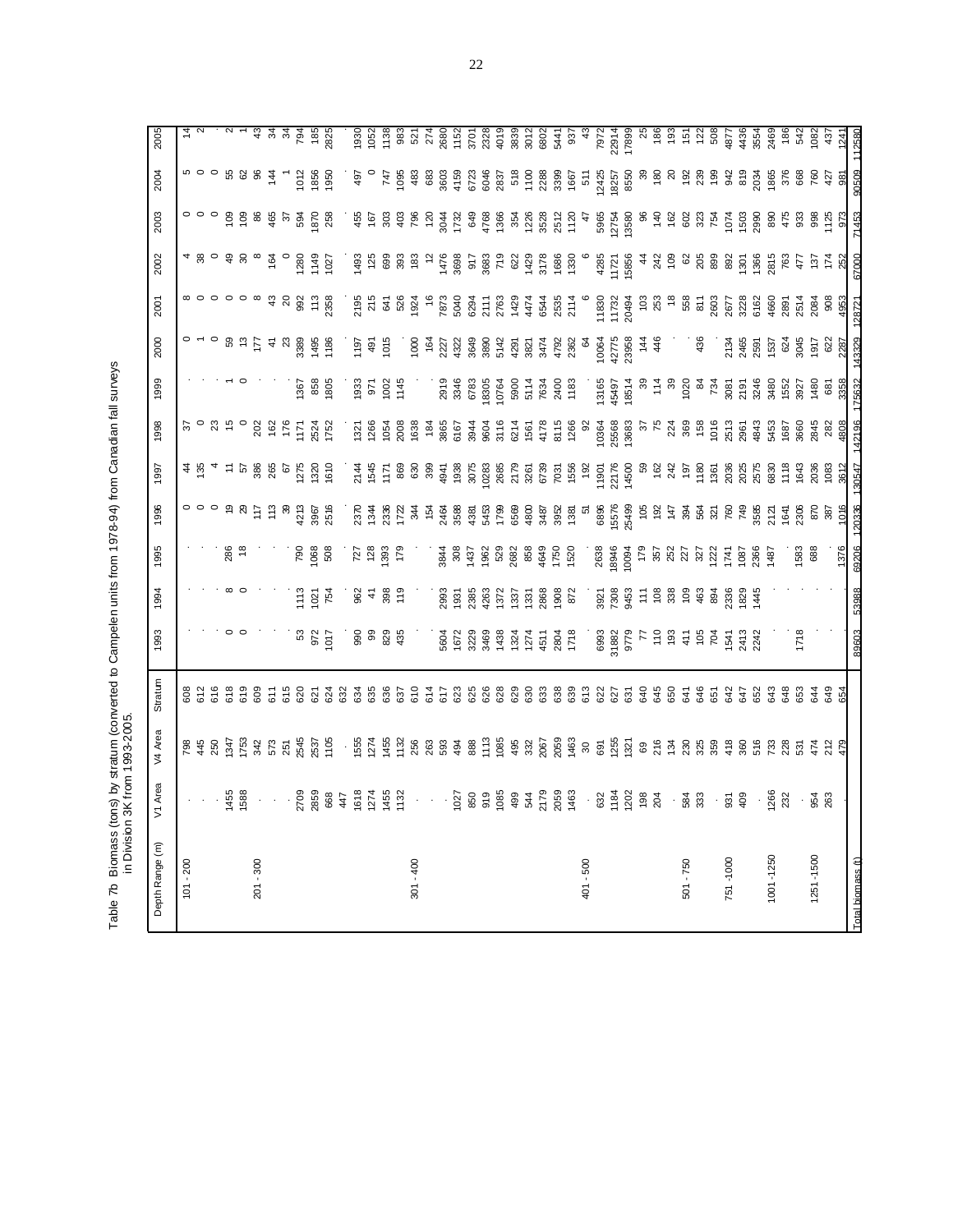Table 8a Abundance (000s) by stratum (converted to Campelen units from 1978-94) from Canadan fall surveys in Division 3K from 1978-1992. Table 8a Abundance (000s) by stratum (converted to Campelen units from 1978-94) from Canadian fall surveys in Division 3K from 1978-1992.

| Depth Range (m)  | V1 Area                                                                                                                                                                                                                                                                                                                                                                                                                                     | V4 Area                                                                                                                                                                                                                                                                                                                                                                                                                                                                                                                                                                        | tratum<br>w | 1978              | 1979                 | 1980                 | 1981          | 1982           | 1983          | 1984          | 1985         | 1986           | 1987                  | 1988                 | 1989                  | 1990                   | 1991                 | 1992                          |
|------------------|---------------------------------------------------------------------------------------------------------------------------------------------------------------------------------------------------------------------------------------------------------------------------------------------------------------------------------------------------------------------------------------------------------------------------------------------|--------------------------------------------------------------------------------------------------------------------------------------------------------------------------------------------------------------------------------------------------------------------------------------------------------------------------------------------------------------------------------------------------------------------------------------------------------------------------------------------------------------------------------------------------------------------------------|-------------|-------------------|----------------------|----------------------|---------------|----------------|---------------|---------------|--------------|----------------|-----------------------|----------------------|-----------------------|------------------------|----------------------|-------------------------------|
| $101 - 200$      |                                                                                                                                                                                                                                                                                                                                                                                                                                             |                                                                                                                                                                                                                                                                                                                                                                                                                                                                                                                                                                                | 608         |                   |                      |                      |               |                |               |               |              |                |                       |                      |                       |                        |                      |                               |
|                  |                                                                                                                                                                                                                                                                                                                                                                                                                                             | 798<br>445<br>250                                                                                                                                                                                                                                                                                                                                                                                                                                                                                                                                                              | 612<br>616  |                   |                      |                      |               |                |               |               |              |                |                       |                      |                       |                        |                      |                               |
|                  |                                                                                                                                                                                                                                                                                                                                                                                                                                             |                                                                                                                                                                                                                                                                                                                                                                                                                                                                                                                                                                                |             |                   |                      |                      |               |                |               |               |              |                |                       |                      |                       |                        |                      |                               |
|                  | 1455                                                                                                                                                                                                                                                                                                                                                                                                                                        | 1347                                                                                                                                                                                                                                                                                                                                                                                                                                                                                                                                                                           | 618         |                   |                      |                      |               |                |               |               | 5437         |                |                       |                      | 1426                  | 0                      |                      |                               |
|                  | 1588                                                                                                                                                                                                                                                                                                                                                                                                                                        |                                                                                                                                                                                                                                                                                                                                                                                                                                                                                                                                                                                | 619         |                   |                      |                      |               |                |               | 1451<br>18849 | 28835        | 560<br>7471    | $131$<br>$15$         | 1134<br>1623         | 3195                  |                        |                      | $\circ$ $\circ$               |
| $201 - 300$      |                                                                                                                                                                                                                                                                                                                                                                                                                                             |                                                                                                                                                                                                                                                                                                                                                                                                                                                                                                                                                                                | 609         |                   |                      |                      |               |                |               |               |              |                |                       |                      |                       |                        |                      |                               |
|                  | $\bar{z}$                                                                                                                                                                                                                                                                                                                                                                                                                                   |                                                                                                                                                                                                                                                                                                                                                                                                                                                                                                                                                                                | 611         |                   |                      |                      |               |                |               |               |              |                |                       |                      |                       |                        |                      |                               |
|                  |                                                                                                                                                                                                                                                                                                                                                                                                                                             | 1753<br>573<br>575<br>251                                                                                                                                                                                                                                                                                                                                                                                                                                                                                                                                                      | 615         |                   |                      |                      |               |                |               |               |              |                |                       |                      |                       |                        |                      |                               |
|                  |                                                                                                                                                                                                                                                                                                                                                                                                                                             |                                                                                                                                                                                                                                                                                                                                                                                                                                                                                                                                                                                | 620         | 79313             | 26011                |                      | 15352         | 21324          | 9900          | 10750         | 22838        | 22690          | 4773                  | 82669                |                       | 2691                   |                      | 870                           |
|                  | 2709<br>2859<br>368<br>4455<br>450<br>450<br>450<br>450<br>1132                                                                                                                                                                                                                                                                                                                                                                             | 2545<br>2537<br>1105                                                                                                                                                                                                                                                                                                                                                                                                                                                                                                                                                           | 621         | 163739            | 93030                | 22483<br>31584       | 74868         | 31379          | 15130         | 23738         | 93419        | 30733          | 41918                 | 22142<br>1409        | 5143<br>41850<br>1562 | 5435                   | 6734<br>8102<br>1470 | 39198<br>6065<br>5475<br>5475 |
|                  |                                                                                                                                                                                                                                                                                                                                                                                                                                             |                                                                                                                                                                                                                                                                                                                                                                                                                                                                                                                                                                                | 624         | 2704              | 1424                 | 1999                 | 781           | 391            | 758           |               | 1723         | 459            | 1378                  |                      |                       | 735                    |                      |                               |
|                  |                                                                                                                                                                                                                                                                                                                                                                                                                                             |                                                                                                                                                                                                                                                                                                                                                                                                                                                                                                                                                                                | 632         | 228               | 261                  | 307                  | 154           | 207            | 512           |               | 380<br>3809  | 154            | 307                   | $\frac{1}{2}$        | 123                   | 2552                   | 498                  |                               |
|                  |                                                                                                                                                                                                                                                                                                                                                                                                                                             |                                                                                                                                                                                                                                                                                                                                                                                                                                                                                                                                                                                | 634         | 5911              | 2281                 | 2798                 | 3180          | 13334          | 2048          | 1812          |              | 5564           | 8964                  | 3079                 | 3466                  | 3021                   | 2822                 |                               |
|                  |                                                                                                                                                                                                                                                                                                                                                                                                                                             |                                                                                                                                                                                                                                                                                                                                                                                                                                                                                                                                                                                | 635         | 9561              |                      |                      | 6239          | 9674           | 4352          |               | 2479         | 10077          |                       |                      |                       | 1227                   |                      | 818                           |
|                  |                                                                                                                                                                                                                                                                                                                                                                                                                                             | $\begin{array}{c} \begin{array}{c} \bullet \end{array} \end{array} \begin{array}{c} \begin{array}{c} \bullet \end{array} \end{array} \begin{array}{c} \begin{array}{c} \bullet \end{array} \end{array} \end{array} \begin{array}{c} \begin{array}{c} \bullet \end{array} \end{array} \begin{array}{c} \begin{array}{c} \bullet \end{array} \end{array} \end{array} \begin{array}{c} \begin{array}{c} \bullet \end{array} \end{array} \begin{array}{c} \begin{array}{c} \bullet \end{array} \end{array} \begin{array}{c} \begin{array}{c} \bullet \end{array} \end{array} \end$ | 636         | 11409             | 2256<br>1544<br>3070 | 6630<br>3374<br>2492 | 5071          | 9267<br>3404   | 2102<br>5357  | $rac{36}{65}$ | 1451<br>2558 | 6355           | 12852<br>2488<br>3659 | 7150<br>3603<br>6443 | 7035<br>2522<br>1308  | 1658                   | 307<br>1401<br>2388  | 7939<br>1038                  |
|                  |                                                                                                                                                                                                                                                                                                                                                                                                                                             |                                                                                                                                                                                                                                                                                                                                                                                                                                                                                                                                                                                | 637         | 3841              |                      |                      | 3140          |                |               |               |              | 8409           |                       |                      |                       | 2336                   |                      |                               |
| $301 - 400$      | $\tau \rightarrow$                                                                                                                                                                                                                                                                                                                                                                                                                          |                                                                                                                                                                                                                                                                                                                                                                                                                                                                                                                                                                                | 610         |                   |                      |                      |               |                |               |               |              |                |                       |                      |                       |                        |                      |                               |
|                  |                                                                                                                                                                                                                                                                                                                                                                                                                                             |                                                                                                                                                                                                                                                                                                                                                                                                                                                                                                                                                                                | 614         |                   |                      |                      |               |                |               |               |              |                |                       |                      |                       |                        |                      |                               |
|                  |                                                                                                                                                                                                                                                                                                                                                                                                                                             |                                                                                                                                                                                                                                                                                                                                                                                                                                                                                                                                                                                | 617         |                   |                      |                      |               |                |               |               |              |                |                       |                      |                       |                        |                      |                               |
|                  |                                                                                                                                                                                                                                                                                                                                                                                                                                             |                                                                                                                                                                                                                                                                                                                                                                                                                                                                                                                                                                                | 623         | 62444             | 0278                 | 8366                 | 10758         | 31561          | 51095         | 52359         | 26654        | 56934          | 33624<br>27390        | 79255                | 55309                 | 18620                  | 33247                | 34895                         |
|                  |                                                                                                                                                                                                                                                                                                                                                                                                                                             |                                                                                                                                                                                                                                                                                                                                                                                                                                                                                                                                                                                | 625         | 3079<br>37167     | 6595                 | 3410                 | 7308<br>15903 | 877            | 8692          | 4888          | 11482        | 10835<br>67065 |                       | 14996                | 4151                  | 16077                  | 16643                | 7912                          |
|                  |                                                                                                                                                                                                                                                                                                                                                                                                                                             |                                                                                                                                                                                                                                                                                                                                                                                                                                                                                                                                                                                | 626         |                   | 10366                | 35220                |               | 19924          | 35302         | 45005         | 47205        |                | 46497                 | 58431                | 48166                 | 20891                  | 21491                | 58068                         |
|                  |                                                                                                                                                                                                                                                                                                                                                                                                                                             |                                                                                                                                                                                                                                                                                                                                                                                                                                                                                                                                                                                | 628         | 13497             | 7582                 | 15672                | 5572          | 4702           | 14851         | 10426         | 30622        | 30448          | 19493                 | 30328                | 12649                 | 7731                   | 4826                 | 7562                          |
|                  |                                                                                                                                                                                                                                                                                                                                                                                                                                             |                                                                                                                                                                                                                                                                                                                                                                                                                                                                                                                                                                                | 629         | 2826              | 2025                 | 3062<br>3405         | 5858          | 9644           | 8763          | 3569          | 4256         | 9930           | 19586                 | 42181                | 27663                 | 3398<br>8905           | 1853                 | 6384                          |
|                  |                                                                                                                                                                                                                                                                                                                                                                                                                                             |                                                                                                                                                                                                                                                                                                                                                                                                                                                                                                                                                                                | 630         | 10514             | 2114                 |                      | 12684         |                | 9429<br>3122  | 798           | 6511         | 6960           | 21053<br>25233        | 17311                | 14143                 |                        | 1000                 | 6486                          |
|                  |                                                                                                                                                                                                                                                                                                                                                                                                                                             |                                                                                                                                                                                                                                                                                                                                                                                                                                                                                                                                                                                | 633         | 2864              | 4167                 | 4286                 | 4871          | 5824           |               | 3717          | 3322         | 14238          |                       | 5733                 | 18794                 | 19347                  | 13644                | 18848                         |
|                  |                                                                                                                                                                                                                                                                                                                                                                                                                                             |                                                                                                                                                                                                                                                                                                                                                                                                                                                                                                                                                                                | 638         | 9099              | 5161                 | 4123                 | 9772          | 9800           | 11124         | 4504          | 6531         | 12958          | 9234                  | 5877                 | 6669                  | 16365                  | 4724<br>21 47        | 22625                         |
|                  |                                                                                                                                                                                                                                                                                                                                                                                                                                             |                                                                                                                                                                                                                                                                                                                                                                                                                                                                                                                                                                                | 639         | 1096              | 956                  | 1174                 | 1409          | 6118           | 1294          | 453           | 1258         | 6876           | 1093                  | 973                  | 1509                  | 2300                   |                      | 10739                         |
| 401 - 500        |                                                                                                                                                                                                                                                                                                                                                                                                                                             |                                                                                                                                                                                                                                                                                                                                                                                                                                                                                                                                                                                | 613         |                   |                      |                      |               |                |               |               |              |                |                       |                      |                       |                        |                      |                               |
|                  |                                                                                                                                                                                                                                                                                                                                                                                                                                             |                                                                                                                                                                                                                                                                                                                                                                                                                                                                                                                                                                                | 622         | 146318            | 18866                | 6781                 | 41426         | 10201          | 19822         | 17431         | 22691        | 126974         | 33182                 | 74999                | 78998                 | 26018                  | 4426                 | 65813                         |
|                  |                                                                                                                                                                                                                                                                                                                                                                                                                                             |                                                                                                                                                                                                                                                                                                                                                                                                                                                                                                                                                                                | 627         | 64905             | 20088                | 26874                | 44410         | 46628          | 17016         | 75267         | 48629        | 106258         | 115015                | 63455                | 166401                | 77527                  | 55702                | 68189                         |
|                  | $\begin{array}{cccccccccc} . & . & . & . & . & . & . & . & . & . \\ 0. & . & . & . & . & . & . & . & . & . \\ 0. & . & . & . & . & . & . & . & . & . \\ 0. & . & . & . & . & . & . & . & . \\ 0. & . & . & . & . & . & . & . & . \\ 0. & . & . & . & . & . & . & . \\ 0. & . & . & . & . & . & . & . \\ 0. & . & . & . & . & . & . & . \\ 0. & . & . & . & . & . & . & . \\ 0. & . & . & . & . & . & . \\ 0. & . & . & . & . & . & . \\ 0.$ |                                                                                                                                                                                                                                                                                                                                                                                                                                                                                                                                                                                | 631         | 60931             | 15102                | 11574                | 15311         | 6945           | 14881         | 13459         | 32503        | 21537          | 62006                 | 34558                | 74737                 | 17747                  | 65120                | 23920                         |
|                  |                                                                                                                                                                                                                                                                                                                                                                                                                                             |                                                                                                                                                                                                                                                                                                                                                                                                                                                                                                                                                                                | 640         | $\frac{912}{255}$ |                      | 586<br>112           | 272           | 300            |               | 150           | 254<br>318   | 123            | 381                   | 85                   | 259                   | 558                    | 763                  | 436                           |
|                  |                                                                                                                                                                                                                                                                                                                                                                                                                                             |                                                                                                                                                                                                                                                                                                                                                                                                                                                                                                                                                                                | 645         |                   |                      |                      | 196           | $\frac{5}{13}$ | 182           | 449           |              |                | 463                   | 225                  | 126                   | 814                    | 206                  | 767                           |
|                  |                                                                                                                                                                                                                                                                                                                                                                                                                                             |                                                                                                                                                                                                                                                                                                                                                                                                                                                                                                                                                                                | 650         |                   |                      |                      |               |                |               |               |              |                |                       |                      |                       |                        |                      |                               |
| 501 - 750        | . 88<br>58<br>58                                                                                                                                                                                                                                                                                                                                                                                                                            |                                                                                                                                                                                                                                                                                                                                                                                                                                                                                                                                                                                | 641         | 362<br>527        | $1125$<br>$1031$     | 1366                 | 803<br>962    | 964<br>137     | 2116<br>802   | 2330          | 864<br>1619  |                | 1044                  |                      |                       | 3615<br>$\overline{3}$ | 924<br>2046          | 924<br>687                    |
|                  |                                                                                                                                                                                                                                                                                                                                                                                                                                             |                                                                                                                                                                                                                                                                                                                                                                                                                                                                                                                                                                                | 646         |                   |                      | 618                  |               |                |               | 1145          |              |                | 321                   |                      |                       |                        |                      |                               |
|                  | $\frac{5}{6}$ $\frac{5}{6}$                                                                                                                                                                                                                                                                                                                                                                                                                 |                                                                                                                                                                                                                                                                                                                                                                                                                                                                                                                                                                                | 651         |                   |                      |                      |               |                |               |               |              |                |                       |                      |                       |                        |                      |                               |
| 751-1000         |                                                                                                                                                                                                                                                                                                                                                                                                                                             |                                                                                                                                                                                                                                                                                                                                                                                                                                                                                                                                                                                | 642         | 1217              |                      | 1921<br>1688         | 768<br>1210   | 2412<br>816    |               | 4120          | 2433         |                | 1614                  |                      |                       | 4184                   | 5635<br>1500         | 16265<br>1107                 |
|                  |                                                                                                                                                                                                                                                                                                                                                                                                                                             |                                                                                                                                                                                                                                                                                                                                                                                                                                                                                                                                                                                | 647         | 3516              | 703                  |                      |               |                |               |               | 2082         |                |                       |                      |                       | 3207                   |                      |                               |
|                  |                                                                                                                                                                                                                                                                                                                                                                                                                                             | 516<br>733                                                                                                                                                                                                                                                                                                                                                                                                                                                                                                                                                                     | 652         |                   |                      |                      |               |                |               |               |              |                |                       |                      |                       |                        |                      |                               |
| 1001-1250        | 1266<br>232                                                                                                                                                                                                                                                                                                                                                                                                                                 |                                                                                                                                                                                                                                                                                                                                                                                                                                                                                                                                                                                | 643<br>648  | 522<br>8          | 348                  |                      |               |                |               |               |              |                |                       |                      |                       |                        |                      |                               |
|                  |                                                                                                                                                                                                                                                                                                                                                                                                                                             | 228<br>531                                                                                                                                                                                                                                                                                                                                                                                                                                                                                                                                                                     | 653         |                   |                      |                      |               |                |               |               |              |                |                       |                      |                       |                        |                      |                               |
| 1251-1500        |                                                                                                                                                                                                                                                                                                                                                                                                                                             | 474                                                                                                                                                                                                                                                                                                                                                                                                                                                                                                                                                                            | 644         | 394               | 328                  |                      |               |                |               |               |              |                |                       |                      |                       |                        |                      |                               |
|                  | 954<br>263                                                                                                                                                                                                                                                                                                                                                                                                                                  | 212                                                                                                                                                                                                                                                                                                                                                                                                                                                                                                                                                                            | 649         | 145               |                      |                      |               |                |               |               |              |                |                       |                      |                       |                        |                      |                               |
|                  |                                                                                                                                                                                                                                                                                                                                                                                                                                             | 479                                                                                                                                                                                                                                                                                                                                                                                                                                                                                                                                                                            | 654         |                   |                      |                      |               |                |               |               |              |                |                       |                      |                       |                        |                      |                               |
| Total No. (000s) |                                                                                                                                                                                                                                                                                                                                                                                                                                             |                                                                                                                                                                                                                                                                                                                                                                                                                                                                                                                                                                                |             | 699361            | 236713               | 211905               | 348277        | 246062         | 308649 314629 |               | 422171       | 563608         | 504993                | 507699               | 577204                | 367279                 | 309619               | 416037                        |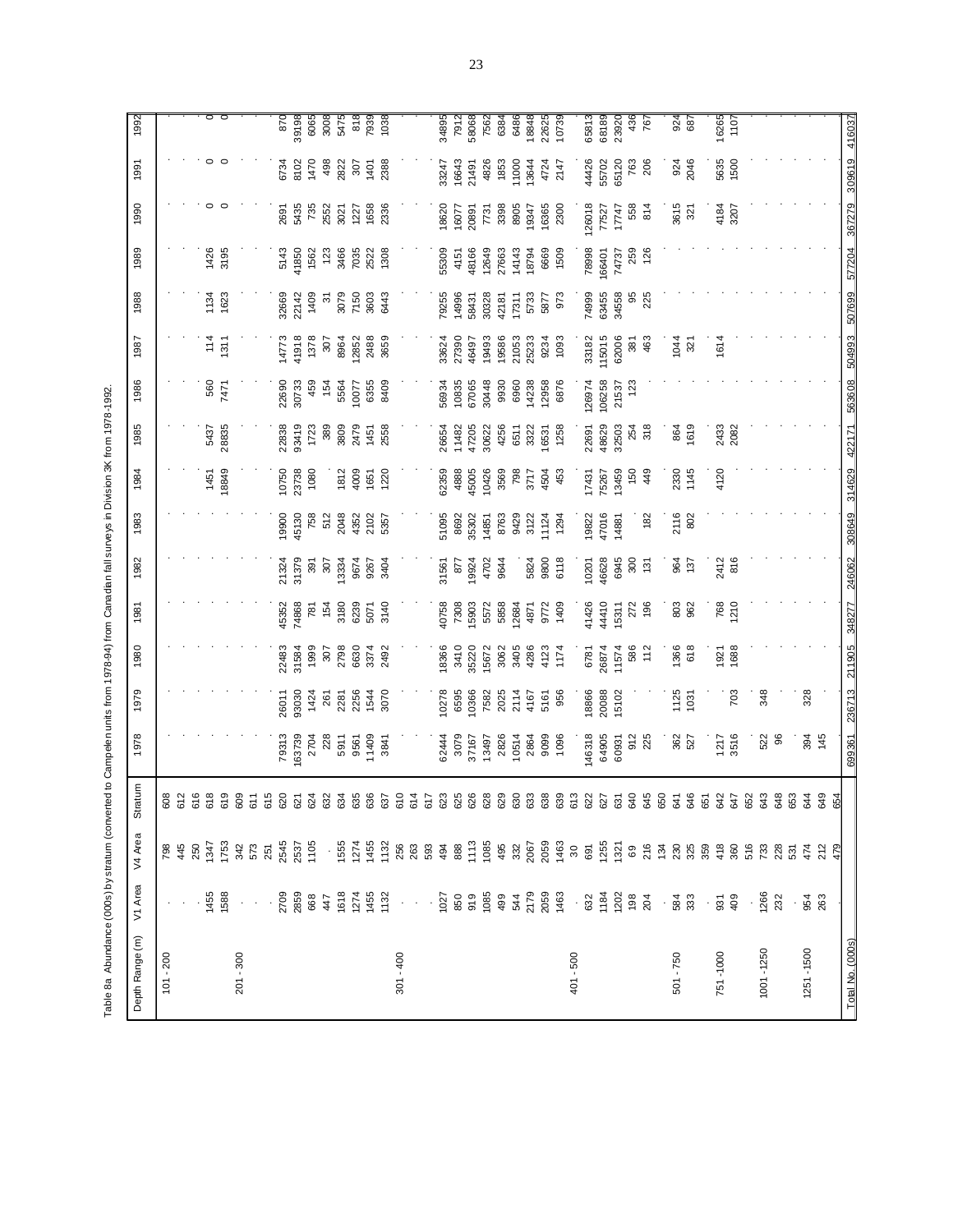Table 8b Abundance (000s) by stratum (converted to Campelen units from 1978-94) from Canadian fall surveys in Division 3K<br>from 1993-2005. Table 8b Abundance (000s) by stratum (converted to Campelen units from 1978-94) from Canadian fall surveys in Division 3K from 1993-2005.

| Depth Range (m)  | V1 Area                                                  | V4 Area                              | Stratum        | 1993           | 1994           | 1995           | 1996           | 1997           | 1998                   | 1999                        | 2000         | 2001            | 2002         | 2003                   | 2004                  | 2005           |
|------------------|----------------------------------------------------------|--------------------------------------|----------------|----------------|----------------|----------------|----------------|----------------|------------------------|-----------------------------|--------------|-----------------|--------------|------------------------|-----------------------|----------------|
| $101 - 200$      |                                                          | 798                                  |                |                |                |                |                |                | 110                    |                             |              |                 |              |                        |                       | 3              |
|                  |                                                          | 445                                  | 608<br>612     |                |                |                |                | 857            |                        |                             |              |                 |              |                        |                       | న              |
|                  |                                                          | 250                                  | 616            |                |                |                |                |                | $\frac{5}{2}$          |                             |              |                 |              |                        |                       |                |
|                  | Ю<br>145                                                 | 347                                  | 618<br>619     |                | ន              | 3330           | 226            | සි             | 139                    | $\frac{5}{2}$ $\frac{5}{2}$ | ଌ            |                 | 803          | 1805                   | 834                   | 226            |
|                  | 158                                                      | I753                                 |                |                |                | $\overline{8}$ | 425            | 448            |                        |                             | 8            | ž               | 208          | 1160                   | 543                   | $\frac{8}{2}$  |
| $201 - 300$      | $\cdot$                                                  | 342                                  | 609            |                |                |                | 839            | 1506<br>1340   | 602                    |                             | 349          | 47              | 47           | 528                    | 753                   | 107            |
|                  | $\cdot$                                                  | 573                                  | $\overline{5}$ |                |                |                | 465            |                | 586                    |                             | 8            | 109             | 709          | 2102                   | 828                   | 158            |
|                  |                                                          | 251                                  | 615            |                |                |                | 236            | 432            | 784                    |                             | 138          | 200             |              | $\frac{1}{2}$          |                       | 104            |
|                  | 285<br>270                                               | 2545                                 | 620            | 233            | 7702           | 8286           | 50340          | 10662          | 8370                   | 8816                        | 36955        | 7433            | 15989        | 9484                   | 0722                  | 4119           |
|                  |                                                          | 2537                                 | 621            | 8531<br>  4571 | 12044<br>20622 | 7351           | 10571          | 14182          | 4778                   | 3966                        | 10239        | 2169            | 9935         | 6293                   | 9500                  | 2334           |
|                  | 668                                                      | 1105                                 | 624            |                |                | 9987           | 41839          | 15930          | 17967                  | 14677                       | 10519        | 34688           | 14508        | 3557                   | 3984                  | 14927          |
|                  | $\frac{4}{4}$                                            |                                      | 332            |                |                |                |                |                |                        |                             |              |                 |              |                        |                       |                |
|                  | $\frac{6}{16}$                                           |                                      | 634            | 10642          | 10321          | 2468           | 28382          | 18641          | 11979                  | 10390                       | 6369         | 26367           | 2868         | 3893                   | 3102                  | 9334           |
|                  | 127<br>145                                               | $1555$<br>$1274$<br>$1455$<br>$1132$ | 635<br>636     | 13810<br>643   | 8406<br>131    | 1057<br>9987   | 26446<br>11407 | 17490<br>9607  | 5504<br>1602           | 6975<br>5504                | 6829<br>4431 | 846<br>5296     | 6635<br>řξ   | 2273<br>1297           |                       | 4881<br>4248   |
|                  | 113                                                      |                                      | 637            | 3737           | 8743           | 3512           | 11087          | 6167           | 10713                  | 5025                        |              | 5853            | 2685         | 2647                   | 5204<br>7762          | 5083           |
| $301 - 400$      | $\boldsymbol{\cdot}$                                     | 256                                  | 610            |                |                |                | 2195           | 4560           | 7343                   |                             | 9191         | 1171            | 1461         | 6061                   | 4349                  | 3504           |
|                  | $\epsilon$                                               |                                      | 614            |                |                |                | 1369           | 3021           | $\tilde{8}$            |                             | 1318         | 326             | 247          | 724                    | 2098                  | 1194           |
|                  |                                                          | 263<br>593                           | 517            | 60446          |                | 64933          | 45872          | 39808          | 22113                  | 17998                       | 14955        |                 | 5541         |                        |                       | 12236          |
|                  | $-2.858$ $-2.8$                                          | 494                                  | 623            | 21321          | 45722<br>19594 | 3228           | 51938          | 23445          | 32102                  | 22561                       | 28065        | 52343<br>381 76 | 67140        | 23140<br>49177         | 28823<br>37036        | 8087           |
|                  |                                                          | 888                                  | 625            | 41573          | 11980          | 18861          | 69363          | 28279          | 37542                  | 28615                       | 22904        | 43640           | 9725         | 4611                   | 50480                 | 21499          |
|                  |                                                          | 113                                  | 326            | 36745          | 39756          | 15421          | 61923          | 132559         | 64794                  | 84650                       | 35409        | 34372           | 41059        | 71470                  | 32497                 | 9282           |
|                  |                                                          | 1085                                 | 328            | 13980          | 8557           | 3974           | 11330          | 26358          | 12955                  | 30657                       | 32507        | 15530           | 5048         | 8969                   | 20482                 | 14746          |
|                  | $344$<br>$247$                                           | 495                                  | 529            | 9964           | 9976           | 23208          | 55189<br>31901 | 18794          | 37008                  | 35306                       | 25834        | 8677            | 3329         | 2928<br>8837           | 3419                  | 11474          |
|                  |                                                          | 332                                  | 530            | 14310          | 9286           | 9215           |                | 32380          | 12240                  | 25141                       | 29679        | 27676           | 12240        |                        | 4362                  | 11354          |
|                  |                                                          | 2067                                 | 533            | 53772          | 35827          | 54535          | 31687          | 47011          | 16523                  | 37329                       | 13147        | 39049           | 22404        | 27928<br>20505<br>6105 | 16270                 | 17349          |
|                  | 205<br>146                                               | 2059<br>1463                         | 538            | 24967<br>17173 | 33314<br>16628 | 26066<br>22428 | 44481          | 46671          | 38835                  | 9072<br>3815                | 14615        | 16777<br>10546  | 12103        |                        |                       | 16840          |
|                  |                                                          |                                      | 639            |                |                |                | 9276           | 9224           | 4595                   |                             | 11347        |                 | 11770        |                        | 16218<br>9258<br>2795 | 3211           |
| 401 - 500        |                                                          | $\rm 30$                             | 513            |                |                |                | 448            | 1577           | 549                    |                             | 586          |                 |              | 279                    |                       | 273            |
|                  |                                                          | 691                                  | 322            | 56296          | 72546          | 39289          | 132742         | 104560         | 64289                  | 73410                       | 52914        | 6268            | 41540        | 1447                   | 6633                  | 32181          |
|                  |                                                          | 1255                                 | 27             | 358859         | 96592          | 225916         | 16359          | 206365         | 158172                 | 60052                       | 51814        | 69006           | 78084        | 70512                  | 98534<br>43794        | 68017          |
|                  | $\cdot$ 13 $\frac{3}{2}$ 8 $\frac{3}{2}$ 8 $\frac{3}{2}$ | $\frac{5}{2}$ & $\frac{8}{2}$        | යි             | 103337         | 11802          | 128176         | 162295         | 96509          | 65419                  | 78684                       | 100559       | 84520           | 82638        | 65215                  |                       | 48446          |
|                  |                                                          |                                      | 640            | 326            | 494            | 1429           | 377            | $\frac{42}{5}$ | $\overline{9}$         |                             | 242          | 218             | 152          | 380                    | 8                     | $\overline{5}$ |
|                  |                                                          | 134                                  | 545<br>650     | 436<br>1057    | 396<br>2258    | 1590<br>2120   | 624<br>654     | 393<br>69      | 479<br>$\overline{21}$ | 178<br>$\frac{8}{2}$        | 1040         | 465             | 475<br>र्ट्स | 461<br>54              | 267<br>$\mathcal{E}$  | 330<br>328     |
| 501 - 750        |                                                          | 230                                  | 541            | 1371           | 475            | 886            | 1076           | 348            |                        | 1951                        |              | 1076            | 99           | 1535                   | 316                   | 323            |
|                  | . ಜೆ ಜೆ                                                  | 325                                  | 646            |                | 137'           | 1185           | 1321           | 2347           | <b>985</b>             | $\overline{20}$             | 700          | 1140            | 492          | 827                    | 536                   | $\frac{2}{10}$ |
|                  |                                                          | 359                                  | යි             | 343<br>2799    | 4309           | 5778           | 840            | 2609           | 2692                   | 1449                        |              | 4628            | 1834         | 2321                   | $\overline{3}$        | $\overline{7}$ |
| 751-1000         | $\cdot$ $\overleftarrow{g}$                              | 418                                  | 342            | 3872           | 6383           | 3364           | 1178           | 3179           | 4284                   | 4773                        | 3092         | 3524            | 294          | 1827                   | 1179                  | 7073           |
|                  | $rac{6}{5}$                                              | 360                                  | 742            | 2806           | 3797           | 2649           | 1411           | 3417           | 5497                   | 3615                        | 2894         | 4383            | 1931         | 2674                   | 1358                  | 5769           |
|                  |                                                          | 516                                  | 652            | 6246           | 427            | 4969           | 6637           | 4969           | 0470                   | 4933                        | 3336         | 8239            | 1810         | 5324                   | 2910                  | 4401           |
| 1001-1250        | 126                                                      | 733                                  | S43            |                |                | 2252           | 2252           | 9109           | 8470                   | 4403                        | 1888         | 5411            | 1045         | 1255                   | 1837                  | 3798           |
|                  | 232                                                      | 228                                  | 848            |                |                |                | 1786           | 1555           | 2368                   | 2478                        | 737          | 3595            | 958          | 596                    | 470                   | 157            |
|                  |                                                          | ន៍                                   | 653            | 1437           |                | 2264           | 2849           | 2131           | 6063                   | 5750                        | 4325         | 2854            | 621          | 88                     | 840                   | 657            |
| 1251-1500        | 95 <sup>2</sup>                                          | 474                                  | 54             |                |                | 565            | 587            | 1891           | 2706                   | 1695                        | 2013         | 2237            | 163          | 1369                   |                       | 1108           |
|                  | 26                                                       | 212                                  | 849            |                |                |                | 160            | 1094           | 204                    | 619                         | 617          | 802             | 167          | 183                    | 423                   | 42             |
|                  |                                                          |                                      | Ř              |                |                | 1120           | $\frac{98}{9}$ | 4155           | 6109                   | 3594                        | 2519         | 572             | ଅ            |                        |                       | 1263           |
| Total No. (000s) |                                                          |                                      |                | 885602 633361  |                | 742239 1063373 |                | 956834         | 709549                 | 698691                      | 644371       | 649233          | 484453       | 478268                 | 512769                | 351981         |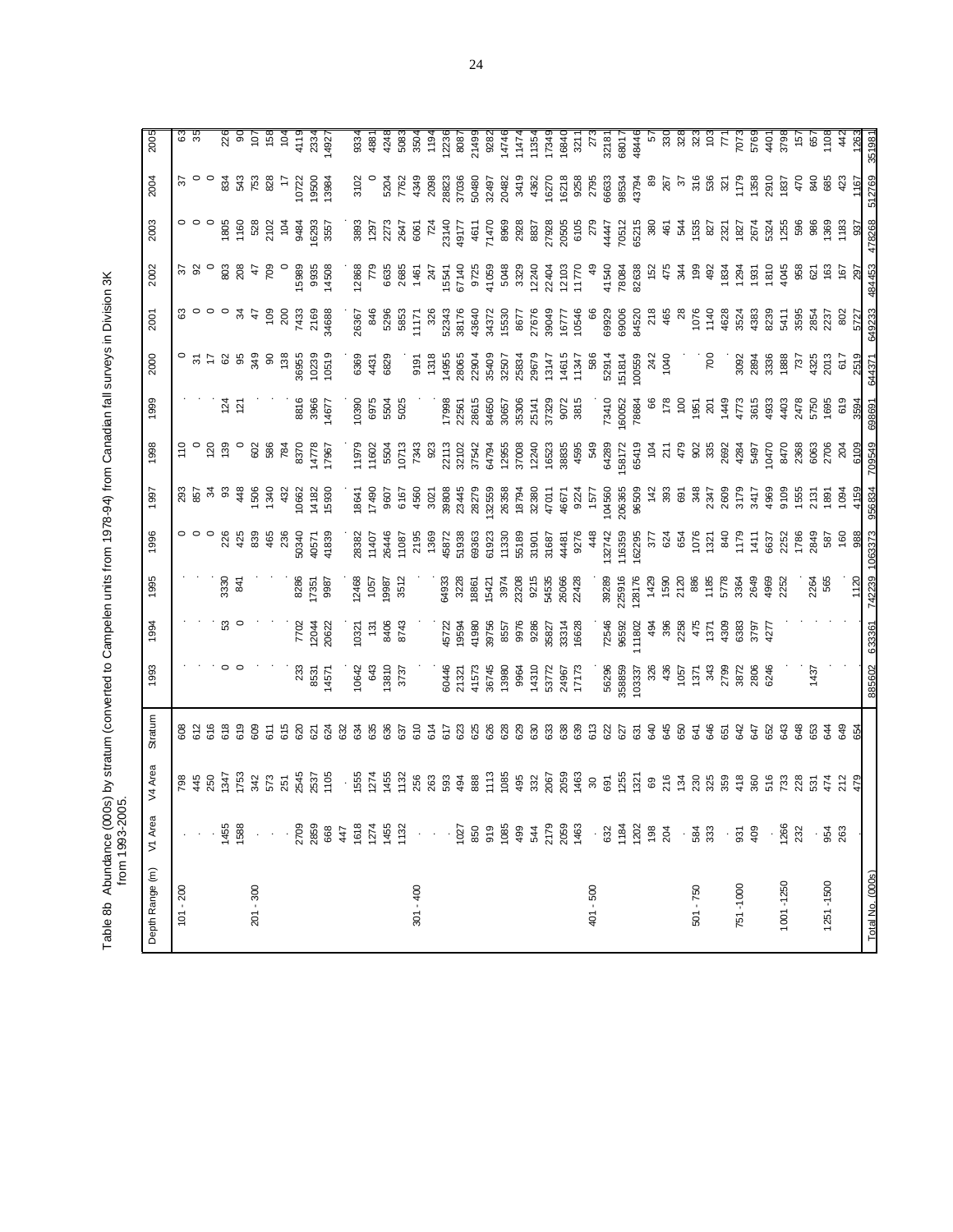| Depth Range (m)   |               | V1 Area V4 Area Stratum |            | 1995              | 1996                | 1997         | 1998         | 1999        | 2000        | 2001         | 2002        | 2003           | 2004       | 2005         |
|-------------------|---------------|-------------------------|------------|-------------------|---------------------|--------------|--------------|-------------|-------------|--------------|-------------|----------------|------------|--------------|
| $30 - 56$         |               | 268                     | 784        |                   | 0                   | 0            | $\mathsf 0$  |             | 0           | 0            | $\mathsf 0$ | $\pmb{0}$      | 0          | $\mathbf 0$  |
| $57 - 92$         | 2071          | 2071                    | 350        | $\mathbf{1}$      | 0                   | 0            | 0            | $\mathbf 0$ | 0           | 0            | 0           | 1              | 0          | 0            |
|                   | 1780          | 1780                    | 363        | 0                 | 0                   | 0            | 0            | 0           | 0           | 0            | 0           | 0              | 0          | $\Omega$     |
|                   | 1121<br>2460  | 1121<br>2460            | 371<br>372 | 0<br>0            | 3<br>0              | 0<br>0       | 0<br>0       | 24<br>0     | 0<br>0      | 0<br>0       | 0<br>0      | 0<br>0         | 0<br>0     | 0<br>0       |
|                   | 1120          | 1120                    | 384        | 0                 | 0                   | 0            | 0            | 0           | 0           | 0            | 0           | 0              | 0          | 0            |
|                   | $\sim$        | 465                     | 785        |                   | 0                   | 0            | 0            |             | 0           | 0            | 0           | 0              | 0          | 0            |
| 93 - 183          | 1519          | 1519                    | 328        | 0                 | 1                   | 6            | 1            | 11          | 18          | 0            | $\mathbf 1$ | 0              | 0          | 2            |
|                   | 1574          | 1574                    | 341        | 0                 | 2                   | 249          | 184          | 0           | 6           | 0            | 13          | 0              | 22         | 0            |
|                   | 585           | 585                     | 342        | 0                 | 1                   | 85           | 16           | 0           | 6           | 0            | 0           | 0              | 4          | 28           |
|                   | 525           | 525                     | 343        | 0                 | 0                   | 34           | 45           | 0           | 1           | 0            | 0           | $\mathbf 0$    | 43         | $\mathsf{C}$ |
|                   | 2120          | 2120                    | 348        | 0                 | $\overline{2}$      | 129          | 177          | 216         | 22          | 2            | 23          | 0              | 162        | 427          |
|                   | 2114<br>2817  | 2114<br>2817            | 349<br>364 | 4<br>$\mathbf{1}$ | $\overline{2}$<br>0 | 60<br>103    | 252<br>414   | 416<br>30   | 0<br>0      | 0<br>1       | 0<br>6      | 2<br>0         | 47<br>56   | 182<br>64    |
|                   | 1041          | 1041                    | 365        | 17                | 0                   | 169          | 140          | 55          |             | 0            | 0           | 0              |            | 444          |
|                   | 1320          | 1320                    | 370        | 0                 | 14                  | 48           | 871          | 555         | 19          | 1            | 55          | 23             |            | 0            |
|                   | 2356          | 2356                    | 385        | 73                | 64                  | 502          | 334          | 253         | 29          | 47           | 190         | 69             | 348        | 273          |
|                   | 1481          | 1481                    | 390        | 43                | 67                  | 200          | 625          | 310         | 69          | 497          | 222         | 13             | 193        | 332          |
|                   | $\cdot$       | 84                      | 786        |                   | 67                  | 2            | 4            |             | 0           | 0            | 0           | 0              | 0          |              |
|                   |               | 613                     | 787        |                   | 1                   | 86           | 0            |             | 0           | 0            | 0           | 0              | 59         | 0            |
|                   |               | 261                     | 788        |                   | 0                   | 45           | 31           |             | 0           | 0            | 0           | 0              | 0          |              |
|                   |               | 89                      | 790        |                   | 0                   | 6            | 6            |             | 25          | 0            | 0           | 0              | 29         | 14           |
|                   |               | 72<br>216               | 793<br>794 |                   | 0<br>0              | 4<br>15      | 4<br>4       |             | $\mathbf 0$ | 0<br>0       | 5<br>0      | 0<br>0         | 0<br>0     | 53<br>32     |
|                   |               | 98                      | 797        |                   | 0                   | 3            | 14           |             | 0           | 0            | 0           | 0              | 23         | $\mathbf 0$  |
|                   |               | 72                      | 799        |                   | 0                   | 0            | 4            |             | 0           | 0            | 0           | 0              | 0          | 6            |
| 184 - 274         | 1494          | 1582                    | 344        | 16                | 11                  | 96           | 885          | 181         | 42          | 0            | 7           | 17             | 918        | 761          |
|                   | 983           | 983                     | 347        | 2                 | 0                   | 37           | 1021         | 297         | 160         | 88           | 28          | 0              | 476        | 338          |
|                   | 1394          | 1394                    | 366        | 204               | 338                 | 878          | 2172         | 2108        | 62          | 265          | 689         | 119            |            | 2545         |
|                   | 961           | 961                     | 369        | 72                | 108                 | 888          | 2347         | 719         | 85          | 296          | 55          | 278            |            | 3319         |
|                   | 983           | 983                     | 386        | 126               | 447                 | 1010         | 1683         | 1129        | 473         | 337          | 998         | 453            |            | 3491         |
|                   | 821<br>282    | 821<br>282              | 389<br>391 | 71<br>177         | 900<br>344          | 875<br>892   | 474<br>257   | 673<br>135  | 727         | 1143<br>89   | 531<br>135  | 563<br>448     | 706<br>144 | 244<br>192   |
|                   |               | 164                     | 795        |                   | 5                   | 35           | 6            |             | 379<br>11   | 8            | 0           | 0              | 664        | 58           |
|                   |               | 72                      | 789        |                   | $\mathbf 0$         | 14           | 10           |             | 12          | 1            | 0           | 1              | 67         | 18           |
|                   |               | 227                     | 791        |                   | 66                  | 193          | 151          |             | 201         | 2            | 10          | 12             | 81         | 182          |
|                   |               | 100                     | 798        |                   | 76                  | 108          | 152          |             | 226         | 19           | 50          | 38             | 806        | 1096         |
| 275 - 366         | 1432          | 1432                    | 345        | 937               | 3747                | 1775         | 4359         | 1665        | 2659        | 1249         | 2344        | 2052           | 3998       | 2282         |
|                   | 865           | 865                     | 346        | 2237              | 5483                | 2378         | 2062         | 1312        | 1021        | 1224         | 1045        | 4602           | 3555       | 3908         |
|                   | 334           | 334                     | 368        | 385               | 690                 | 338          | 2272         | 860         | 857         | 871          | 1829        | 1059           |            | 1106         |
|                   | 718           | 718                     | 387        | 1546<br>310       | 1765                | 1614         | 1609<br>380  | 5284        | 4897<br>704 | 4503<br>993  | 661         | 1147<br>554    |            | 586          |
|                   | 361<br>145    | 361<br>145              | 388<br>392 | 69                | 711<br>500          | 814<br>618   | 215          | 270<br>170  | 234         | 116          | 309<br>53   | 266            | 431<br>165 | 317<br>137   |
|                   | $\cdot$       | 175                     | 796        | $\cdot$           | 37                  | 355          | 289          |             | 154         | 96           | 41          | $\overline{2}$ | 318        | 385          |
|                   |               | 81                      | 800        |                   |                     | 313          | 517          |             | 233         | 191          | 215         | 52             | 636        | 725          |
| 367 - 549         | 186           | 186                     | 729        | 215               | 648                 | 496          | 242          | 239         | 1002        | 438          | 100         | 218            | 139        | 13           |
|                   | 216           | 216                     | 731        | 242               |                     | 713          | 305          | 1795        | 891         | 407          | 318         | 306            | 262        | 151          |
|                   | 468           | 468                     | 733        | 501               | 706                 | 752          | 2535         | 1511        | 1321        | 906          | 312         | 949            | 364        | 1215         |
|                   | 272           | 272                     | 735        | 526               | 1111                | 938          | 2093         | 2465        | 728         | 1504         | 1177        | 412            |            | 808          |
| 550 - 731         | 170           | 50<br>170               | 792<br>730 | 140               | 186<br>37           | 349<br>330   | 608<br>44    | 224         | 316         | 69<br>627    | 31<br>200   | 200<br>183     | 1021<br>74 | 602<br>32    |
|                   | 231           | 231                     | 732        | 83                | 463                 | 590          | 705          | 519         | 125<br>858  | 319          | 152         | 430            | 130        | 226          |
|                   | 228           | 228                     | 734        | 280               | 642                 | 604          | 515          | 184         | 554         | 671          | 214         | 124            |            | 34           |
|                   | 175           | 175                     | 736        | 271               | 1117                | 951          | 1285         | 498         | 4028        | 1038         | 910         | 214            |            | 195          |
| 732 - 914         | $\mathcal{L}$ | 227                     | 737        | 1244              | 2198                | 1981         | 4765         | 1472        | 1522        | 1689         | 1433        | 1041           |            | 2097         |
|                   |               | 223                     | 741        |                   | 867                 | 3224         | 5059         | 961         | 444         | 1653         | 1337        | 661            |            |              |
|                   |               | 348                     | 745        |                   | 1075                | 1722         | 1299         | 358         | 364         | 680          | 267         | 971            |            |              |
|                   |               | 159                     | 748        |                   | 429                 | 287          | 166          | 255         | 390         | 458          | 26          | -74            |            |              |
| 915 - 1097        |               | 221<br>206              | 738<br>742 | 1490              | 1906<br>567         | 1439<br>901  | 769<br>918   | 548<br>628  | 903<br>451  | 857<br>579   | 571<br>982  | 750<br>2183    |            |              |
|                   |               | 392                     | 746        |                   | 783                 | 992          | 531          | 1231        | 363         | 1126         | 132         | 39             |            |              |
|                   |               | 126                     | 749        |                   | 125                 | 377          | 135          |             | 185         | 17           | 50          | 6              |            |              |
| 1098 - 1280       |               | 254                     | 739        |                   | 1227                | 2248         | 1784         | 245         | 515         | 329          | 227         | 918            |            | 459          |
|                   |               | 211                     | 743        |                   | 931                 | 2820         | 472          | 2427        | 861         | 671          | 1527        | 358            |            |              |
|                   |               | 724                     | 747        |                   | 438                 | 1446         | 570          | 284         | 622         | 37           | 204         | 110            |            |              |
|                   |               | 556                     | 750        |                   | 586                 | 3947         | 1750         | 1100        | 1872        | 348          | 581         | 119            |            |              |
| 1281 - 1463       |               | 264                     | 740        |                   | 981                 | 2604         | 1013         | 337         | 1109        | 1068         | 946         | 456            |            | 738          |
|                   |               | 280<br>229              | 744<br>751 |                   | 2961<br>1207        | 1101<br>2810 | 1746<br>2633 |             | 698<br>711  | 1295<br>1061 | 957<br>206  | 3571<br>59     |            |              |
| Total Biomass (t) |               |                         |            | 11282             | 36642               | 48596        | 55927        | 33955       | 34161       | 29886        | 22377       | 26123          | 15940      | 30123        |

Table 9 Biomass estimates (t) of Greenland halibut from Canadian fall surveys in Div. 3L using a Campelen trawl during 1995-2005.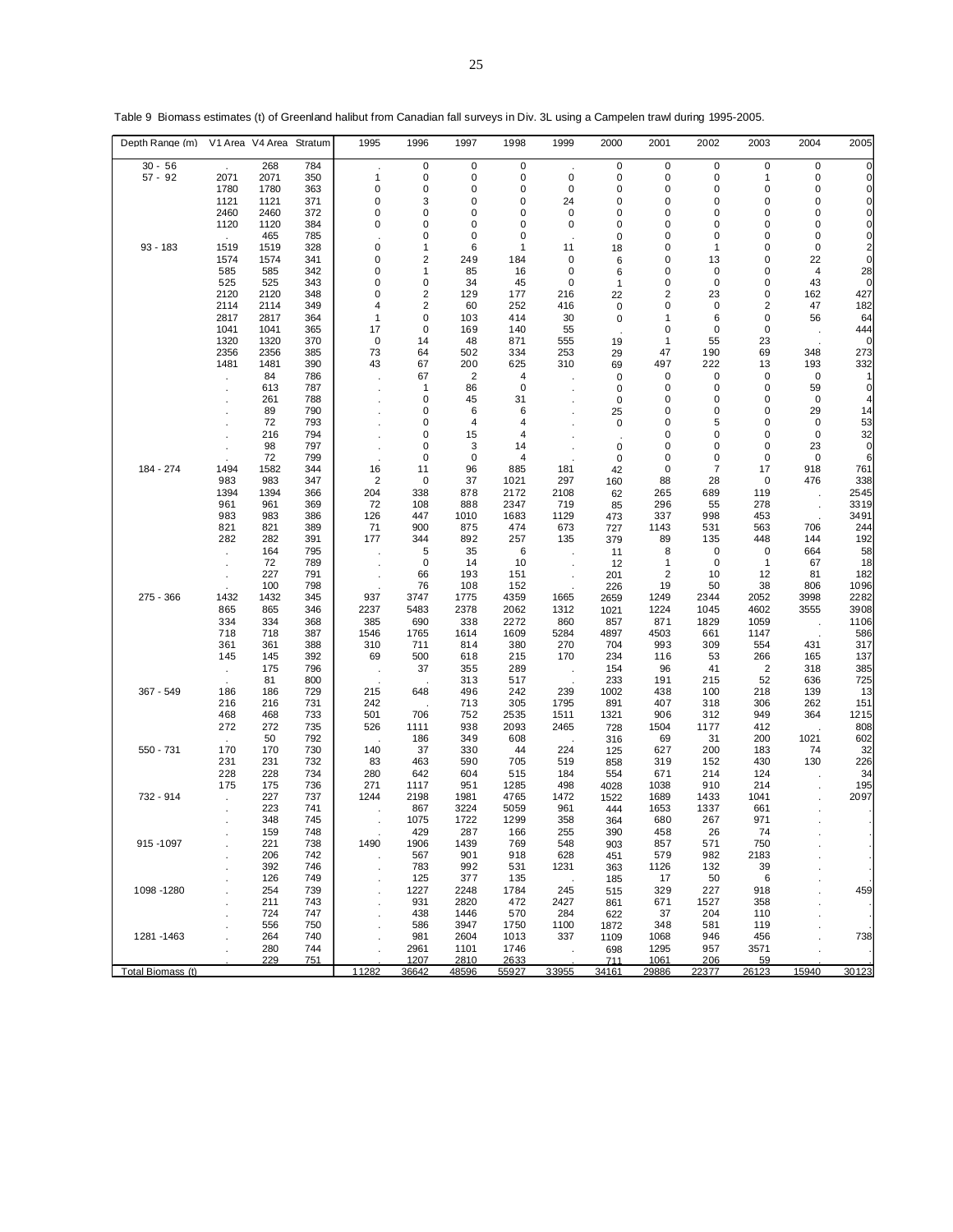| Depth Range (m)  |               | V1 Area V4 Area | Stratum    | 1995        | 1996        | 1997         | 1998        | 1999         | 2000         | 2001        | 2002        | 2003         | 2004        | 2005         |
|------------------|---------------|-----------------|------------|-------------|-------------|--------------|-------------|--------------|--------------|-------------|-------------|--------------|-------------|--------------|
| $30 - 56$        | $\sim$        | 268             | 784        |             | 0           | 0            | $\mathsf 0$ |              | 0            | 0           | $\mathsf 0$ | $\pmb{0}$    | $\mathbf 0$ | $\mathbf 0$  |
| $57 - 92$        | 2071          | 2071            | 350        | 71          | 0           | 0            | 0           | 0            | 0            | 0           | 0           | 41           | $\mathbf 0$ | 0            |
|                  | 1780          | 1780            | 363        | 0           | 0           | 0            | 0           | 0            | 0            | 0           | 0           | 0            | 41          | 0            |
|                  | 1121          | 1121            | 371        | 0           | 39          | 0            | 0           | 39           | 0            | 0           | 0           | 0            | 0           | 0            |
|                  | 2460          | 2460            | 372        | 0           | 0           | 42           | 0           | 0            | 0            | 0           | 0           | 0            | 0           | 0            |
|                  | 1120          | 1120            | 384        | 31          | 0           | 0            | 0           | 0            | 0            | 0           | 0           | 0            | 0           | 39           |
| 93 - 183         | $\mathcal{L}$ | 465             | 785        | $\pmb{0}$   | 0<br>42     | 0<br>42      | 0<br>42     |              | 0<br>84      | 0           | 0<br>42     | 0<br>0       | 0           | 0            |
|                  | 1519<br>1574  | 1519<br>1574    | 328<br>341 | 0           | 72          | 595          | 650         | 125<br>43    | 173          | 0<br>0      | 38          | 0            | 48<br>62    | 48<br>0      |
|                  | 585           | 585             | 342        | 0           | 40          | 201          | 80          | 0            | 201          | 0           | 0           | 0            | 40          | 64           |
|                  | 525           | 525             | 343        | 0           | 0           | 96           | 132         | 0            | 36           | 0           | 0           | 0            | 72          | 0            |
|                  | 2120          | 2120            | 348        | 0           | 83          | 458          | 622         | 311          | 73           | 83          | 79          | 0            | 357         | 708          |
|                  | 2114          | 2114            | 349        | 144         | 125         | 208          | 686         | 914          | 0            | 0           | 0           | 42           | 184         | 337          |
|                  | 2817          | 2817            | 364        | 86          | 0           | 517          | 1287        | 43           | 0            | 172         | 43          | 0            | 129         | 178          |
|                  | 1041          | 1041            | 365        | 179         | 0           | 668          | 382         | 143          |              | 95          | 0           | 48           |             | 716          |
|                  | 1320          | 1320            | 370        | 73          | 227         | 227          | 2623        | 986          | 171          | 227         | 136         | 52           |             | 0            |
|                  | 2356          | 2356            | 385        | 1577        | 540         | 3110         | 1058        | 770          | 36           | 203         | 648         | 243          | 1273        | 486          |
|                  | 1481          | 1481            | 390        | 272         | 204         | 815          | 1892        | 693          | 149          | 1580        | 1100        | 81           | 477         | 774          |
|                  | $\epsilon$    | 84              | 786        |             | 331         | 12           | 12          |              | 0            | 0           | 0           | 6            | 0           | 6            |
|                  |               | 613             | 787        |             | 42<br>0     | 295          | 0           |              | 0<br>0       | 0<br>0      | 0<br>0      | 0<br>0       | 126<br>0    | $\mathbf 0$  |
|                  |               | 261<br>89       | 788<br>790 |             | 0           | 180<br>6     | 90<br>18    |              | 37           | 0           | 0           | 0            | 41          | 24<br>12     |
|                  |               | 72              | 793        |             | 0           | 5            | 10          |              | 0            | 5           | 10          | 0            | 0           | 74           |
|                  |               | 216             | 794        |             | 0           | 40           | 15          |              |              | 0           | 0           | 0            | 0           | 49           |
|                  |               | 98              | 797        |             | 0           | 13           | 34          |              | 0            | 0           | 0           | 0            | 31          | 0            |
|                  |               | 72              | 799        |             | 0           | 0            | 9           |              | 0            | 0           | 0           | 0            | 0           | 10           |
| 184 - 274        | 1494          | 1582            | 344        | 73          | 69          | 696          | 3096        | 392          | 64           | 0           | 44          | 87           | 2497        | 1312         |
|                  | 983           | 983             | 347        | 120         | 0           | 180          | 3200        | 541          | 456          | 45          | 90          | 45           | 1871        | 631          |
|                  | 1394          | 1394            | 366        | 2246        | 2732        | 6673         | 7278        | 4913         | 192          | 2923        | 6286        | 682          |             | 5787         |
|                  | 961           | 961             | 369        | 338         | 1124        | 4451         | 7193        | 1880         | 595          | 2071        | 813         | 1807         |             | 13969        |
|                  | 983           | 983             | 386        | 1758        | 2524        | 7437         | 5980        | 4958         | 1037         | 1017        | 6641        | 3316         |             | 12613        |
|                  | 821           | 821             | 389        | 753         | 8019        | 7680         | 2146        | 3338         | 2485         | 7943        | 3179        | 3802         | 4480        | 652          |
|                  | 282           | 282             | 391        | 886         | 3369        | 6459         | 969         | 601          | 3491         | 369         | 1410        | 2289         | 834         | 1060         |
|                  |               | 164<br>72       | 795<br>789 |             | 21<br>0     | 104<br>50    | 23<br>25    |              | 20<br>35     | 34<br>15    | 0<br>5      | 15<br>15     | 1523<br>144 | 103<br>38    |
|                  |               | 227             | 791        |             | 127         | 487          | 375         |              | 283          | 28          | 21          | 16           | 250         | 331          |
|                  |               | 100             | 798        |             | 261         | 281          | 468         |              | 309          | 55          | 78          | 99           | 1842        | 1731         |
| 275 - 366        | 1432          | 1432            | 345        | 4671        | 18723       | 12712        | 22231       | 6457         | 24864        | 7192        | 10703       | 10046        | 20558       | 6624         |
|                  | 865           | 865             | 346        | 23203       | 40360       | 16064        | 7913        | 3490         | 5421         | 9162        | 7972        | 25821        | 16698       | 9963         |
|                  | 334           | 334             | 368        | 3630        | 8664        | 1815         | 7305        | 1940         | 1447         | 3045        | 4411        | 4847         |             | 2924         |
|                  | 718           | 718             | 387        | 16297       | 13169       | 8214         | 5004        | 10310        | 11803        | 12922       | 1778        | 8758         |             | 1462         |
|                  | 361           | 361             | 388        | 1639        | 2657        | 6605         | 894         | 472          | 1788         | 4569        | 1018        | 2226         | 1539        | 670          |
|                  | 145           | 145             | 392        | 537         | 4317        | 4149         | 568         | 459          | 559          | 436         | 239         | 1116         | 973         | 559          |
|                  | $\mathcal{L}$ | 175             | 796        | $\sim$      | 72          | 1071         | 975         | $\Delta$     | 1061         | 542         | 235         | 36           | 746         | 903          |
|                  |               | 81              | 800        |             |             | 1839         | 1821        |              |              | 936         | 584         | 145          | 1788        | 1677         |
| 367 - 549        | 186           | 186             | 729        | 587         | 1797        | 1241         | 461         | 486          | 1689         | 819         | 273         | 537          | 316         | 32           |
|                  | 216<br>468    | 216<br>468      | 731<br>733 | 604<br>1610 | 2694        | 2333<br>3058 | 517<br>5991 | 2791<br>2414 | 1501<br>2437 | 728<br>2015 | 700<br>601  | 782          | 458<br>554  | 198          |
|                  | 272           | 272             | 735        | 2301        | 3511        | 3592         | 4808        | 4457         | 1154         | 3031        | 2611        | 2439<br>1310 |             | 2110<br>1219 |
|                  |               | 50              | 792        |             | 1494        | 1510         | 1861        |              | 517          | 277         | 137         | 957          | 2486        | 1247         |
| 550 - 731        | 170           | 170             | 730        | 342         | 84          | 503          | 52          | 366          | 164          | 1050        | 412         | 322          | 104         | 43           |
|                  | 231           | 231             | 732        | 374         | 607         | 1414         | 1176        | 763          | 1128         | 632         | 234         | 1198         | 226         | 254          |
|                  | 228           | 228             | 734        | 668         | 1854        | 1812         | 929         | 298          | 795          | 1129        | 394         | 248          |             | 48           |
|                  | 175           | 175             | 736        | 706         | 2848        | 2696         | 3045        | 867          | 6644         | 2195        | 1626        | 535          |             | 277          |
| 732 - 914        | $\mathcal{L}$ | 227             | 737        | 3170        | 4965        | 4216         | 9306        | 2014         | 1936         | 2264        | 2123        | 2077         |             | 3138         |
|                  |               | 223             | 741        |             | 1917        | 8083         | 10239       | 1363         | 506          | 1810        | 2163        | 1210         |             |              |
|                  |               | 348             | 745        |             | 1891        | 3064         | 1987        | 404          | 438          | 814         | 407         | 1963         |             |              |
|                  |               | 159             | 748        |             | 853         | 711          | 264         | 400          | 427          | 667         | 25          | 55           |             |              |
| 915 - 1097       |               | 221             | 738        | 2919        | 3283        | 2003         | 1176        | 725          | 1094         | 1125        | 775         | 1094         |             |              |
|                  |               | 206<br>392      | 742<br>746 |             | 808<br>1267 | 2706<br>1845 | 1204<br>674 | 867<br>770   | 468<br>351   | 652<br>1159 | 1474<br>129 | 3245<br>67   |             |              |
|                  |               | 126             | 749        |             | 121         | 841          | 186         |              | 121          | 19          | 61          | 9            |             |              |
| 1098 - 1280      |               | 254             | 739        |             | 1655        | 3127         | 2568        | 349          | 472          | 360         | 332         | 1136         |             | 472          |
|                  |               | 211             | 743        |             | 1205        | 2245         | 493         | 3316         | 1055         | 697         | 1901        | 566          |             |              |
|                  |               | 724             | 747        |             | 498         | 1029         | 498         | 299          | 697          | 50          | 199         | 199          |             |              |
|                  |               | 556             | 750        |             | 841         | 4245         | 1874        | 814          | 2027         | 153         | 497         | 191          |             |              |
| 1281 - 1463      |               | 264             | 740        |             | 1543        | 2978         | 1217        | 436          | 1180         | 908         | 946         | 617          |             | 817          |
|                  |               | 280             | 744        |             | 2773        | 1213         | 2140        |              | 757          | 1266        | 770         | 4452         |             |              |
|                  |               | 229             | 751        |             | 1040        | 2991         | 3103        |              | 929          | 971         | 221         | 54           |             |              |
| Abundance (000s) |               |                 |            | 71863       | 147500      | 153954       | 142871      | 68018        | 85354        | 80458       | 66613       | 90941        | 62770       | 76390        |

Table 10 Abundance estimates (000s) of Greenland halibut from Canadian fall surveys in Div. 3L using a Campelen trawl during 1995-2005.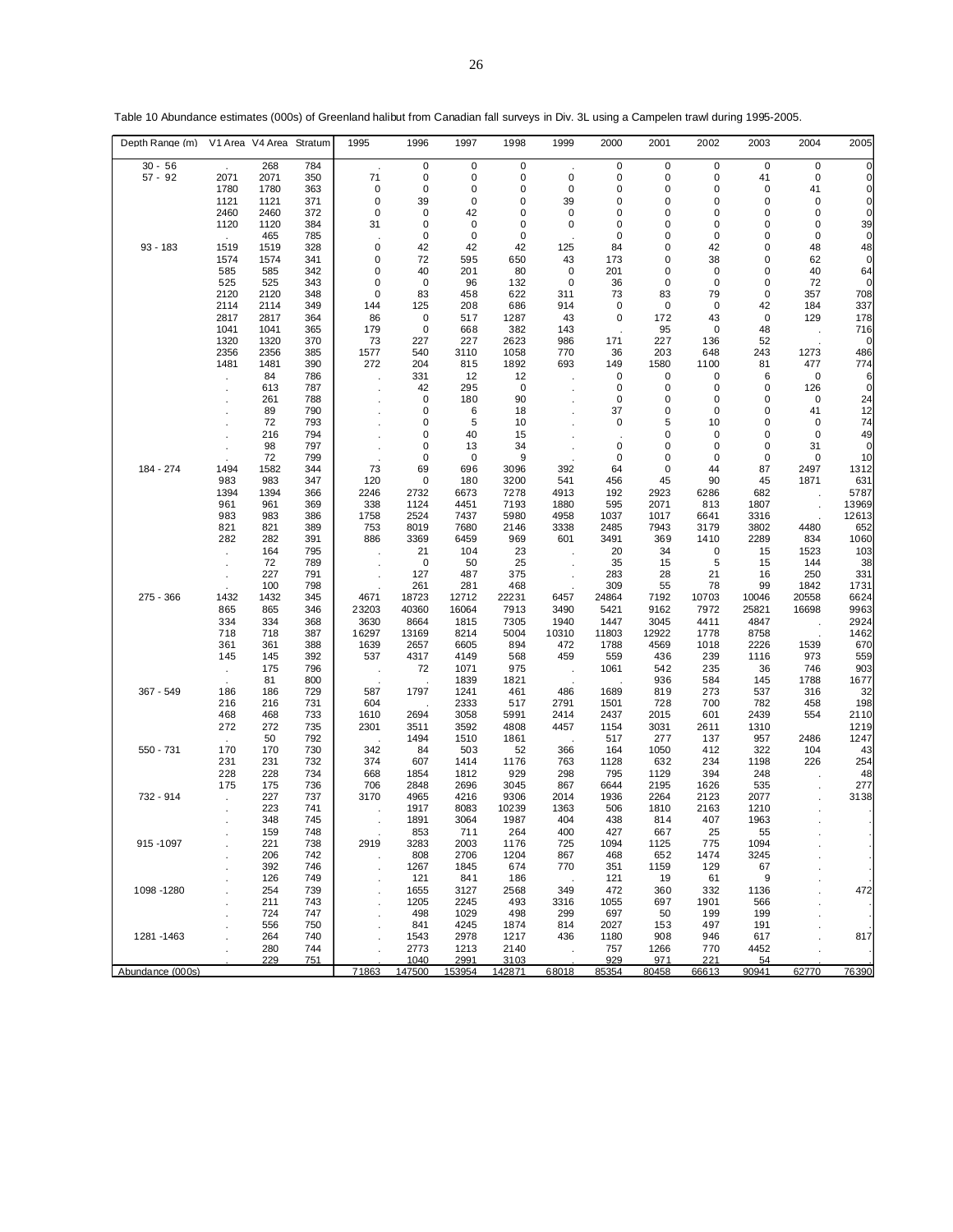2005 Depth Range Area Area V1 Area V1 Area V1 Area V1 Area V1 Area V1 Area V1 Area V1 Area V1 Area V1 Area V1 Area **No Survey**2004 **No Survey** 1127<br>119 2003 639<br>185 821<br>256<br>576  $\frac{387}{202}$ . 1134 530 3769 1587 1506 1111 1285 958 162 1127 4306 128 - 146 342 342 501 0 . . . . . . .  $18.838$   $18.838$   $18.838$   $18.838$   $18.838$   $18.838$   $18.838$   $18.838$   $18.838$   $18.838$   $18.838$   $18.838$   $18.838$   $18.838$   $18.838$   $18.838$   $18.838$   $18.838$   $18.838$   $18.838$   $18.838$   $18.838$   $18.838$   $18.838$   $18.8$ 185 - 256 628 628 503 91 . . . . . . . 348 348 504 0 . . . . . . . 703 703 505 12 . . . . . . . 496 496 506 33 . . . . . . .  $257-257$   $257-257$   $257-257$   $257-257$   $257-257$   $257-257$   $257-257$   $257-257$   $257-257$   $257-257$   $257-257$   $257-257$ 646 646 508 230 . . . . . . . 314 314 509 56 . . . . . . . 951 951 510 271 . . . . . . . 806 806 511 316 . . . . . . .  $267 - 549$  512  $267 - 549$  525  $260 - 512$   $260 - 529$   $260 - 529$   $260 - 529$  $224$   $24$   $24$   $24$   $24$   $24$   $24$   $25$   $27$   $28$   $27$ 602 602 514 171 . . . . . . . 666 666 515 434 . . . . . . . . 102 537 . . . . . . . . 550 - 731 - 732 - 733 - 734 - 734 516 517 - 734 517 - 734 517 - 735 - 735 - 735 - 735 - 735 - 735 - 735 - 735 - 735 - 735 - 735 - 735 - 735 - 735 - 735 - 735 - 735 - 735 - 735 - 735 - 735 - 735 - 735 - 735 - 735 - 735 - 73 216 216 517 77 . . . . . . . 21 22 22 22 23 23 24 24 25 25 26 27 27 28 27 28 27 28 27 28 27 28 27 28 27 28 27 28 27 28 27 28 27 28 27 28 27 414 414 519 581 . . . . . . . . 194 538 . . . . . . . . 732 - 914 . 525 520 . . . . . . . . . 253  $253$   $274$   $274$   $274$   $274$   $274$   $274$   $274$   $274$   $274$   $274$   $274$   $274$   $274$   $274$   $274$   $274$   $274$   $274$   $274$   $274$   $274$   $274$   $274$   $274$   $274$   $274$   $274$   $274$   $274$   $274$   $274$   $274$   $274$   $274$   $274$ . 530 528 279 1580 2297 . 950 1142 922 639 . 98 533 59 270 77 . 119 78 56 185 . 133 539 . . . . . . . . 915 -1097 . 517 521 ........ . 226  $200$   $200$   $200$   $200$ . 238 532 938 466 524 398 124 278 114 256 . 486 534 814 2026 1466 . 1437 1020 471 576  $100071000710007$  .  $10007100007$  .  $10007100007$  .  $10007100007$  .  $10007100007$ . 177 526 . . . . . . . . . 92 535 235 434 434 . 720 720 90 165 165 .  $281 - 1281 - 1281 - 1281 - 1281 - 1281 - 1281 - 1281 - 1281 - 1281 - 1281 - 1281 - 1281 - 1281 - 1281 - 1281 - 1281 - 1281 - 1281 - 1281 - 1281 - 1281 - 1281 - 1281 - 1281 - 1281 - 1281 - 1281 - 1281 - 1281 - 1281 - 1281 - 1281 - 1281 - 1281 - 1281 - 1281 -$ . 171 527 . . . . . . . . . 112 536 202 385 296 . 219 218 34 202 Total Biomass (t) 10175 10175 6966 6966 7776 2525 5511 5511 5260 5260 525 . 488 529 72 218 667 562 508 1233 602 821 . 203 531 346 216 508 337 149 302 0 381 2002  $\circ$   $\frac{9}{4}$ 922<br>56 602<br>171<br>471 162<br>165 2001 1142<br>78 1233<br>278<br>1020 958  $302$ <br> $218$ 5260 2000 950<br>119 508<br>124<br>1437 1285<br>720  $149$ <br> $219$ 5511 1999 337 562<br>398  $1111$ 2408 1998 2297<br>77 667<br>524<br>1466 1506<br>434 508<br>296 776 218<br>466<br>2026 1587<br>218 **216**<br>385 1580<br>270 1997 6966 1996 3769<br>235 346 ぶとき 路 279<br>59 72<br>938<br>814 10175 Stratum W4 Area V1 Area  $3.8888888888887558888888$ ុង មុខ <del>។</del><br>ខេត្ត មក Depth Range (m) Total Biomass (t) 128 - 146<br>147 - 184<br>185 - 256 1098-1280 1281-1463  $367 - 549$  $732 - 914$ 915-1097 257 - 366 550 - 731

Table 11 Biomass estimates (t) of Greenland halibut from Canadian fall surveys in Div. 3M using a Campelen trawl during 1996-2005. Table 11 Biomass estimates (t) of Greenland halibut from Canadian fall surveys in Div. 3M using a Campelen trawl during 1996-2005. Division 3M was not surveyed in 2004 or 2005. Division 3M was not surveyed in 2004 or 2005.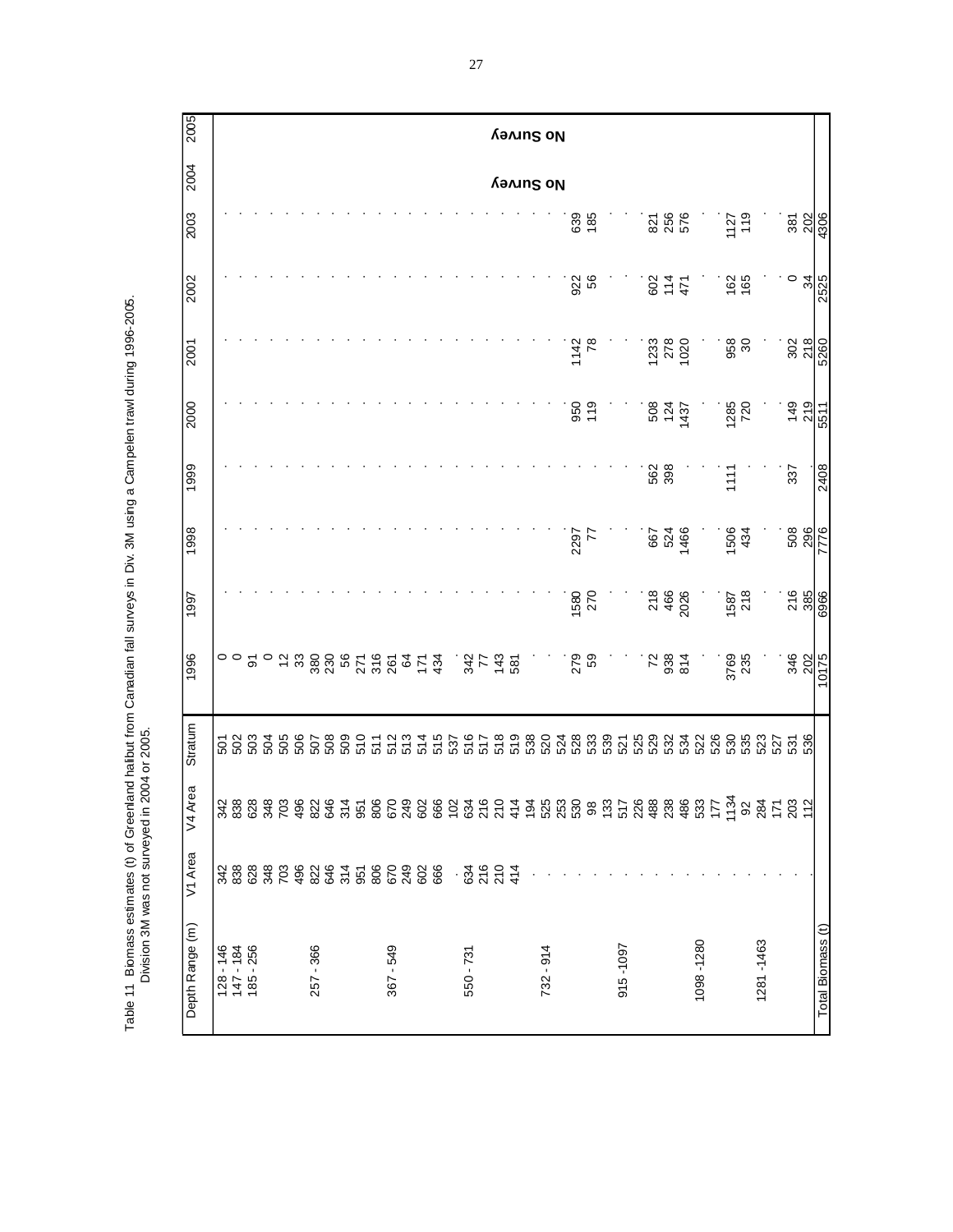2005 0000 2000 2000 2000 2000 2000 2000 3000 2000 2000 2000 2000 2005 1999 1999 1999 1999 2000 2002 2009 2007 2004 2 **No Survey**2004 **No Survey** 2003  $\frac{6}{94}$ 962<br>4957<br>557 1025<br>70  $rac{207}{69}$  $1284787$   $128478$   $128478$   $128478$   $128478$   $128478$   $128478$   $128478$   $128478$   $128478$   $128478$   $128478$   $128478$   $128478$   $128478$   $128478$   $128478$   $128478$   $128478$   $128478$   $128478$   $128478$   $128478$   $128478$   $128$  $18.838$   $18.838$   $18.838$   $18.838$   $18.838$   $18.838$   $18.838$   $18.838$   $18.838$   $18.838$   $18.838$   $18.838$   $18.838$   $18.838$   $18.838$   $18.838$   $18.838$   $18.838$   $18.838$   $18.838$   $18.838$   $18.838$   $18.838$   $18.838$   $18.8$ 185 - 256 - 256 - 256 - 256 - 256 - 256 - 256 - 257 - 258 - 258 - 259 - 259 - 259 - 259 - 259 - 259 - 259 - 25 348 348 504 0 . . . . . . . 703 703 505 58 . . . . . . .  $487$   $-800$   $-800$   $-800$   $-800$   $-800$ 257 - 366 822 822 507 1427 ....... 646 646 508 1595 ....... 314 314 509 65 . . . . . . . 951 951 952 952 952 952 953 954 952 954 952 954 952 954 952 954 952 954 952 954 952 954 952 952 953 954 952 95  $800$  806  $80$  806  $80$  906  $80$  906  $80$  906  $80$  906  $80$  906  $80$  906  $80$  906  $80$  906  $80$  906  $80$  906  $80$  906  $80$  906  $80$  906  $80$  906  $80$  906  $80$  906  $80$  906  $80$  906  $80$  906  $80$  906  $80$  906  $80$  906  $80$ 367 - 549 - 549 - 549 - 549 - 549 - 549 - 549 - 549 - 549 - 549 - 549 - 549 - 549 - 549 - 549 - 549 - 540 - 54  $272$   $272$   $272$   $272$   $272$   $272$   $272$   $272$   $272$   $272$   $272$   $272$   $272$   $272$ 602 602 514 180 . . . . . . . 666 666 515 489 . . . . . . . . 102 537 . . . . . . . . 550 - 731 - 732 516 516 516 517 - 734 516 516 517 - 734 516 516 517 - 734 517 518 517 - 734 517 518 518 518 51 216 216 517 131 . . . . . . . 210 210 518 176 . . . . . . .  $\frac{4}{4}$  519  $\frac{4}{4}$  519  $\frac{4}{4}$  519  $\frac{4}{4}$  519  $\frac{4}{4}$  519  $\frac{4}{4}$  519  $\frac{4}{4}$  519  $\frac{4}{4}$  519  $\frac{4}{4}$  519  $\frac{4}{4}$  519  $\frac{4}{4}$  519  $\frac{4}{4}$  519  $\frac{4}{4}$  519  $\frac{4}{4}$  519  $\frac{4}{4}$  519  $\frac{4}{4}$  5 . 194 538 . . . . . . . .  $225 - 275 - 275 - 275 - 275$ . 253 524 . . . . . . . . . 530 528 292 1977 3297 . 1094 1361 923 778 . 98 533 94 351 120 . 173 74 61 94 . 133 539 . . . . . . . . 915 -1097 . 517 521 . ....... . 226  $200$   $200$   $200$   $200$ . 488 529 110 224 614 537 470 1188 470 962 . 238 532 1408 557 688 557 141 327 126 405 . 486 534 735 2674 1790 . 1872 938 532 557  $\frac{1}{280}$  .  $\frac{1}{280}$  .  $\frac{1}{280}$  .  $\frac{1}{280}$  .  $\frac{1}{280}$  .  $\frac{1}{280}$  .  $\frac{1}{280}$  .  $\frac{1}{280}$  .  $\frac{1}{280}$  .  $\frac{1}{280}$  .  $\frac{1}{280}$  .  $\frac{1}{280}$  .  $\frac{1}{280}$  .  $\frac{1}{280}$  .  $\frac{1}{280}$  .  $\frac{1}{280}$ . 177 526 . . . . . . . . . 1134 530 4619 1524 1595 1248 1181 884 201 1025 . 92 535 1653 1653 1653 1653 1653 1653 1654 1655 1656 1656 1656 1656 1657 1658 1659 1659 1659 1659 1659 1659 1 1281 -1281 -1284 -1284 -1284 -1284 -1284 -1284 -1284 -1284 -1284 -1284 -1284 -1284 -1284 -1284 -1284 -1284 -12 . 171 527 . . . . . . . . . 203 531 182 73 517 293 140 115 0 307 . 112 536 74 216 265 . 216 123 35 69 Abundance (000s) 15841 7841 9258 2635 5672 5045 2452 4267  $1267$ 2002 923  $728$ <br>532  $\frac{35}{3}$  $\frac{201}{104}$ 2452  $115$ <br> $123$ <br> $5045$ 1361<br>74 1188<br>327<br>938 884<br>34 2001 2000 1094<br>173 1181<br>386 140<br>216  $470$ <br> $141$ <br> $1872$ 5672 1999 1248 293 537<br>557 2635 1998 3297<br>120 588<br>588<br>59 1595<br>373 517<br>265 9258 **73**<br>216 1977<br>351 1524<br>247 224<br>557<br>2674 1997 -841 1996  $735$ <br> $735$ 4619<br>165 350<br>251<br>658  $182$ <br>74 292<br>94 15841 Stratum  $\begin{array}{l} \Gamma \; \Delta \; \Omega \; \Omega \; \Delta \; \Omega \; \Delta \; \Omega \; \Delta \; \Omega \; \Delta \; \Omega \; \Delta \; \Gamma \; \Delta \; \Omega \; \Delta \; \Gamma \; \Delta \; \Gamma \; \Delta \; \Gamma \; \Delta \; \Gamma \; \Delta \; \Gamma \; \Delta \; \Gamma \; \Delta \; \Gamma \; \Delta \; \Gamma \; \Delta \; \Gamma \; \Delta \; \Gamma \; \Delta \; \Gamma \; \Delta \; \Gamma \; \Delta \; \Gamma \; \Delta \; \Gamma \; \Delta \; \Gamma \; \Delta \; \Gamma \; \Delta \; \Gamma \; \Delta \; \Gamma \; \Delta \; \$ V4 Area V1 Area . ដូ ដូ ដូ ដូ<br>- ដូ ដូ ដូ ដូ Depth Range (m) Abundance (000s) 1098-1280 1281-1463 128 - 146<br>147 - 184<br>185 - 256 915-1097 257 - 366  $367 - 549$  $732 - 914$  $550 - 731$ 

Table 12 Abundance estimates (000s) of Greenland halibut from Canadian fall surveys in Div. 3M using a Campelen trawl during 1996-2005. Table 12 Abundance estimates (000s) of Greenland halibut from Canadian fall surveys in Div. 3M using a Campelen trawl during 1996-2005.<br>Division 3M was not surveyed in 2004 or 2005. Division 3M was not surveyed in 2004 or 2005.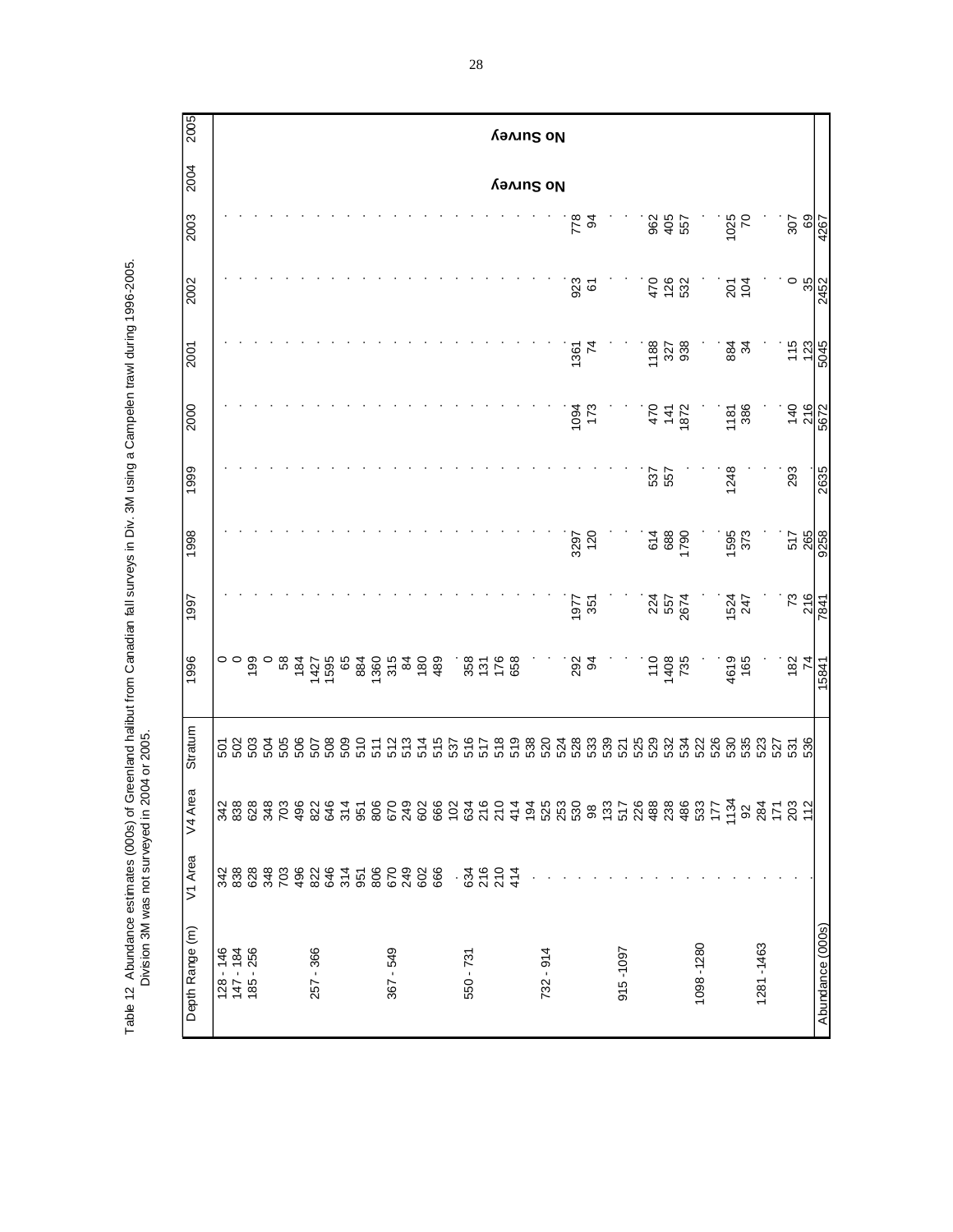| 3253             | 2885               | 1057         | 5705        | 7155           |        | 2738                      | 14788         | 6448       | 5079                                                                                                           |                   |         |         | Total Biomass (t) |
|------------------|--------------------|--------------|-------------|----------------|--------|---------------------------|---------------|------------|----------------------------------------------------------------------------------------------------------------|-------------------|---------|---------|-------------------|
| 286              |                    |              | $\tilde{t}$ |                | 2135   |                           |               |            |                                                                                                                |                   |         |         |                   |
| 85               |                    |              |             |                |        |                           |               |            |                                                                                                                |                   |         |         |                   |
|                  |                    |              |             |                |        |                           | 658<br>165    |            |                                                                                                                |                   |         |         | 1281-1463         |
|                  |                    |              |             |                |        |                           |               |            |                                                                                                                |                   |         |         |                   |
| $\frac{26}{23}$  |                    |              |             |                |        |                           |               |            |                                                                                                                |                   |         |         |                   |
|                  |                    |              |             |                |        |                           |               |            |                                                                                                                |                   |         |         | 1098-1280         |
|                  |                    |              |             |                |        |                           |               |            |                                                                                                                |                   |         |         |                   |
| 8<br>8<br>8<br>8 |                    |              |             |                |        |                           |               |            |                                                                                                                |                   |         |         |                   |
|                  |                    |              |             |                |        |                           |               |            |                                                                                                                |                   |         |         | 915-1097          |
|                  |                    |              |             |                |        |                           |               |            |                                                                                                                |                   |         |         |                   |
| 250<br>167       |                    |              |             |                |        |                           |               |            |                                                                                                                |                   |         |         |                   |
|                  |                    |              |             |                |        |                           |               |            |                                                                                                                |                   |         |         | 732 - 914         |
|                  |                    | . ಕೆ.<br>291 |             |                |        |                           |               |            |                                                                                                                |                   |         |         |                   |
|                  |                    |              |             |                |        |                           |               |            |                                                                                                                |                   |         |         |                   |
|                  |                    |              |             |                |        |                           |               |            |                                                                                                                |                   |         |         | 550 - 731         |
| 4088849948       | $32880$<br>$72884$ | $^{42}_{20}$ |             |                |        | 3878888585                |               |            |                                                                                                                |                   |         |         |                   |
|                  |                    |              |             |                |        |                           |               |            |                                                                                                                |                   |         |         |                   |
|                  |                    |              |             |                |        |                           |               |            |                                                                                                                |                   |         |         | 367 - 549         |
|                  | 5778887            |              |             |                |        |                           |               |            |                                                                                                                | 380<br>725<br>725 |         |         |                   |
|                  |                    |              |             |                |        |                           |               |            |                                                                                                                |                   |         |         |                   |
|                  |                    |              |             | $\infty$       |        |                           |               |            |                                                                                                                | 85<br>85<br>85    |         |         | 275 - 366         |
|                  |                    |              |             | $488$<br>$758$ |        |                           |               |            |                                                                                                                |                   |         |         |                   |
|                  |                    |              |             |                |        |                           |               |            |                                                                                                                |                   |         |         |                   |
|                  |                    |              |             |                |        |                           |               |            |                                                                                                                |                   |         |         | 184 - 274         |
| $rac{1}{68}$     |                    |              | 8           |                |        |                           |               |            |                                                                                                                |                   |         |         |                   |
|                  |                    |              |             |                | ಿ ಇ ಇ  | ុតនាំង១នាំ                |               | 6642882848 | o o o o 4 o <del>3</del> 5 5 8 4 8 5 5 6 6 6 6 6 6 6 6<br>o o o o 4 o <del>3</del> 5 6 7 8 7 6 7 6 7 6 7 6 7 8 |                   |         |         |                   |
|                  |                    |              |             | ౚ              |        |                           |               |            |                                                                                                                |                   |         |         | $93 - 183$        |
|                  |                    |              |             |                |        |                           |               |            |                                                                                                                |                   |         |         |                   |
|                  |                    |              |             |                |        |                           |               |            |                                                                                                                |                   |         |         |                   |
|                  |                    |              |             |                |        |                           |               |            |                                                                                                                |                   |         |         |                   |
|                  |                    |              |             |                |        |                           |               |            |                                                                                                                |                   |         |         |                   |
|                  |                    |              |             |                |        |                           |               |            |                                                                                                                |                   |         |         |                   |
|                  |                    |              |             |                |        |                           |               |            |                                                                                                                |                   |         |         | $57 - 92$         |
| ေ ၀<br>က         |                    |              |             |                | ၀ ၀ ဖွ | $\circ$ $\circ$ $\dot{4}$ | $\frac{5}{6}$ | ီ          | $\begin{array}{c}\n0 \\ 0 \\ \frac{4}{7}\n\end{array}$                                                         |                   | 1499    |         |                   |
|                  |                    |              |             |                |        |                           |               |            |                                                                                                                |                   | 1593    |         | $56 = 56$         |
| 2005             | 2004               | 2003         | 2002        | 2001           | 2000   | 1999                      | 1998          | 1997       | 1996                                                                                                           | tratum<br>ഗ       | V4 Area | V1 Area | Depth Range (m)   |
|                  |                    |              |             |                |        |                           |               |            |                                                                                                                |                   |         |         |                   |

Table 13 Biomass estimates (t) of Greenland halibut from Canadian fall surveys in Div. 3N using a Campelen trawl during 1996-2005. Table 13 Biomass estimates (t) of Greenland halibut from Canadian fall surveys in Div. 3N using a Campelen trawl during 1996-2005.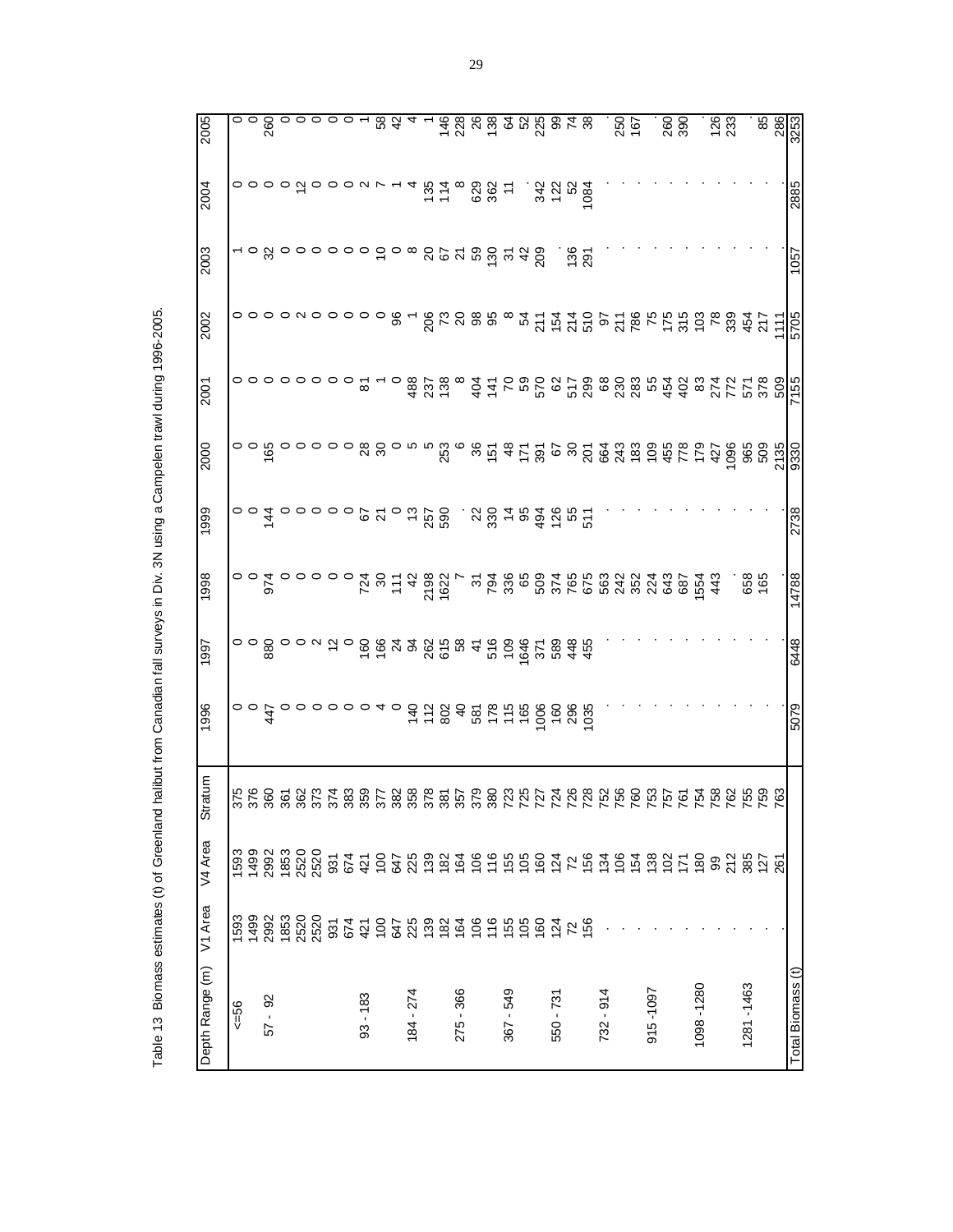| 6581               | 10461                                             | 4663        |                                              | 12740 |                 | 7536                 | 40002                      | 35487                         | 48959         |         |                                    |         |
|--------------------|---------------------------------------------------|-------------|----------------------------------------------|-------|-----------------|----------------------|----------------------------|-------------------------------|---------------|---------|------------------------------------|---------|
| $\frac{96}{42}$    |                                                   |             | $9888737$<br>$64730$<br>$-19237$<br>$-19237$ |       |                 |                      |                            |                               |               |         | 5545682588846555654755555555555555 |         |
|                    |                                                   |             |                                              |       |                 |                      | <b>183</b>                 |                               |               |         |                                    |         |
|                    |                                                   |             |                                              |       |                 |                      |                            |                               |               |         |                                    |         |
| $\frac{28}{335}$   |                                                   |             |                                              |       |                 |                      |                            |                               |               |         |                                    |         |
|                    |                                                   |             |                                              |       |                 |                      |                            |                               |               |         |                                    |         |
| 365                |                                                   |             | $2.5683688338728372975$                      |       |                 |                      |                            |                               |               |         |                                    |         |
|                    |                                                   |             |                                              |       |                 |                      |                            |                               |               |         |                                    |         |
|                    |                                                   |             |                                              |       |                 |                      |                            |                               |               |         |                                    |         |
| $459$<br>$197$     |                                                   |             |                                              |       |                 |                      |                            |                               |               |         |                                    |         |
|                    |                                                   |             |                                              |       |                 |                      |                            |                               |               |         |                                    |         |
|                    |                                                   |             |                                              |       |                 |                      |                            |                               |               |         |                                    |         |
|                    |                                                   | 584<br>975  |                                              |       |                 |                      |                            |                               |               |         |                                    |         |
|                    |                                                   |             |                                              |       |                 |                      |                            |                               |               |         |                                    |         |
|                    | $757$<br>415<br>408<br>168<br>2997                |             |                                              |       |                 |                      |                            |                               |               |         |                                    |         |
|                    |                                                   |             |                                              |       |                 |                      |                            |                               |               |         |                                    |         |
|                    |                                                   |             |                                              |       |                 |                      |                            |                               |               |         |                                    |         |
|                    |                                                   | 22888888    |                                              |       |                 | $38877972794$        |                            |                               |               |         |                                    |         |
|                    |                                                   |             |                                              |       |                 |                      |                            |                               |               |         |                                    |         |
|                    |                                                   |             |                                              |       |                 |                      |                            |                               |               |         |                                    |         |
| 000888896886868668 | $\frac{888}{280}$ $\frac{83}{20}$ $\frac{84}{20}$ |             |                                              |       |                 | SS<br>SS<br>27<br>SS |                            |                               |               |         |                                    |         |
|                    |                                                   | $rac{8}{6}$ |                                              |       |                 |                      |                            |                               |               |         |                                    |         |
|                    |                                                   |             |                                              |       | $\circ$ 4       |                      |                            |                               |               |         |                                    |         |
|                    |                                                   |             |                                              |       |                 |                      |                            |                               |               |         |                                    |         |
|                    |                                                   |             |                                              |       |                 | 87<br>55             |                            |                               |               |         |                                    |         |
|                    | ଅ                                                 |             |                                              | 290   |                 |                      |                            |                               |               |         |                                    |         |
|                    |                                                   |             |                                              |       |                 |                      |                            |                               |               |         |                                    |         |
|                    |                                                   |             |                                              |       |                 |                      |                            |                               |               |         |                                    |         |
|                    |                                                   |             |                                              |       |                 |                      |                            |                               |               |         |                                    |         |
|                    |                                                   |             | ន                                            |       |                 |                      |                            |                               |               |         |                                    |         |
| ၁ ၀ ဂ္ဂဇ ဝ<br>အ    |                                                   |             |                                              |       |                 |                      |                            |                               |               |         |                                    |         |
|                    |                                                   | ိ ဒ္ဗိ      |                                              |       |                 |                      |                            |                               |               |         |                                    | 2992    |
|                    | ०००० ००००                                         |             |                                              |       | $\frac{55}{25}$ | ្ល<br>ស្ថ            | ာ<br>၁<br>၁<br>၁<br>၁<br>၁ | $\frac{5}{2}$ 0 $\frac{6}{2}$ | ၀၀ ဗ္တ ဝ<br>က |         | 1499                               | 1499    |
|                    |                                                   |             |                                              |       |                 |                      |                            |                               |               |         | 1593                               | 593     |
| 2005               | 2004                                              | 2003        | 2002                                         | 2001  | 2000            | 1999                 | 1998                       | 1997                          | 1996          | Stratum | V4 Area                            | V1 Area |
|                    |                                                   |             |                                              |       |                 |                      |                            |                               |               |         |                                    |         |

Table 14 Abundance estimates (000s) of Greenland halibut from Canadian fall surveys in Div. 3N using a Campelen trawl during 1996-2005. Table 14 Abundance estimates (000s) of Greenland halibut from Canadian fall surveys in Div. 3N using a Campelen trawl during 1996-2005.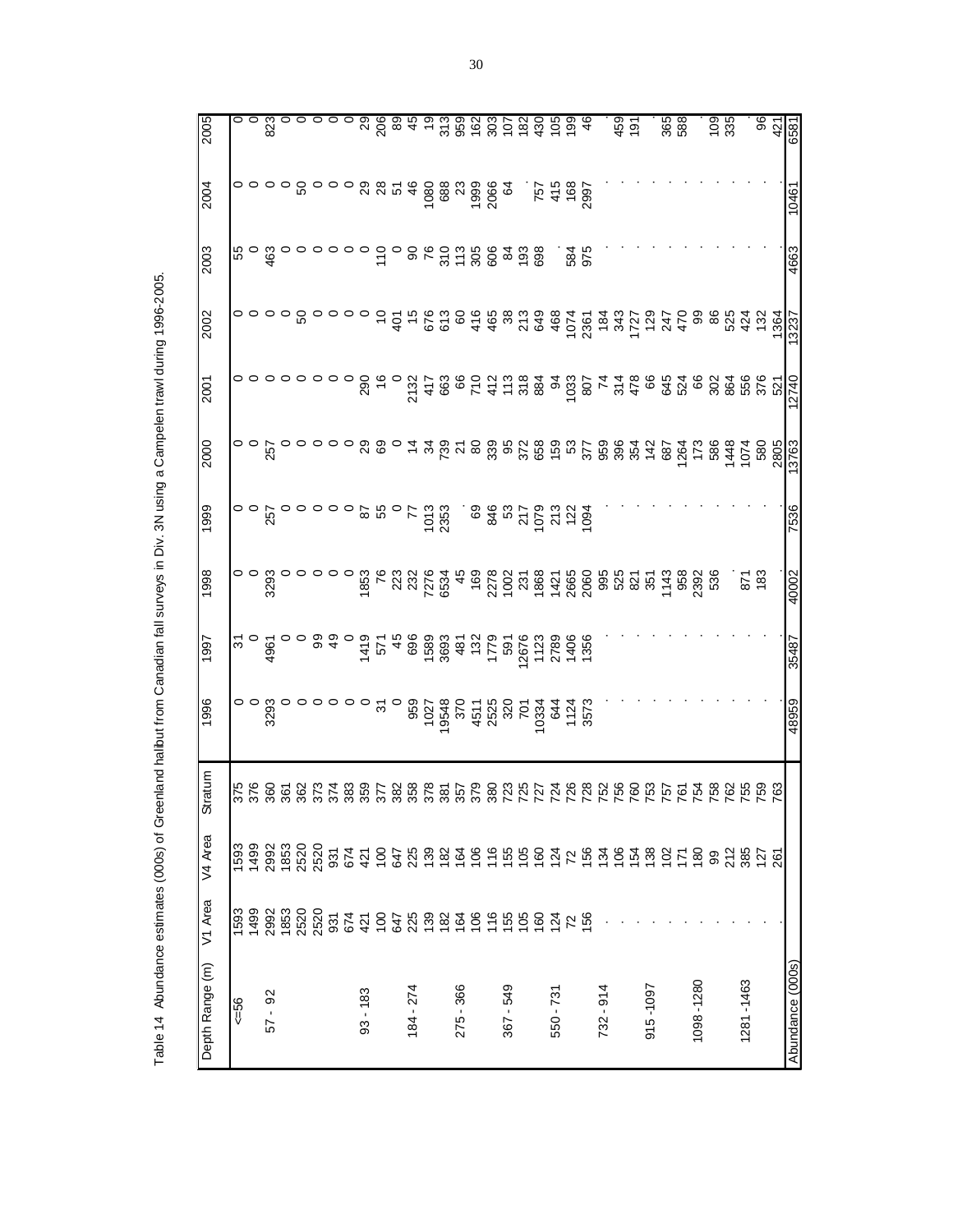|                                                                                                               | 2003    |
|---------------------------------------------------------------------------------------------------------------|---------|
|                                                                                                               | န်      |
|                                                                                                               |         |
|                                                                                                               | န်      |
|                                                                                                               | J.      |
|                                                                                                               |         |
|                                                                                                               | 5       |
| nates (t) of Greenland halibut from Canadian fall surveys in Div. 3O using a Campelen trawl during 1996-2005. |         |
|                                                                                                               | Stratim |
|                                                                                                               |         |
|                                                                                                               | rea,    |
| ٤                                                                                                             |         |

| 2005            |           |     |  |  |            |            |                                                 |                                                                                                                                                       |           |  |           |  |                                 |  |           |       |             |               |          |     |           |     |           |             |                   |
|-----------------|-----------|-----|--|--|------------|------------|-------------------------------------------------|-------------------------------------------------------------------------------------------------------------------------------------------------------|-----------|--|-----------|--|---------------------------------|--|-----------|-------|-------------|---------------|----------|-----|-----------|-----|-----------|-------------|-------------------|
| 2004            |           |     |  |  |            |            |                                                 | o o て o o o 8 o 8 o o 8 n n 8 o o u r 2 o 8 h 3                                                                                                       |           |  |           |  |                                 |  |           |       |             |               |          |     |           |     |           |             | 407               |
| 2003            |           |     |  |  |            |            |                                                 |                                                                                                                                                       |           |  |           |  |                                 |  |           |       |             | $\frac{5}{2}$ |          | 526 |           | 480 |           | 290<br>2589 |                   |
| 2002            |           |     |  |  |            |            |                                                 |                                                                                                                                                       |           |  |           |  |                                 |  |           |       |             |               |          |     |           |     |           |             |                   |
| 2001            |           |     |  |  | 0000040000 |            |                                                 | $rac{6}{7}$                                                                                                                                           |           |  |           |  |                                 |  |           |       |             |               |          |     |           |     |           |             | 4546              |
| 2000            |           |     |  |  |            |            |                                                 |                                                                                                                                                       |           |  |           |  |                                 |  |           |       |             |               |          |     |           |     |           |             |                   |
| 1999            |           |     |  |  |            |            | $\frac{3}{9}$ o $\frac{8}{9}$ o o $\frac{2}{9}$ | 1094<br>1                                                                                                                                             |           |  |           |  |                                 |  |           |       |             |               |          |     |           |     |           |             | 1905              |
| 1998            |           |     |  |  |            |            |                                                 | o t woowd t t t w wowwoowy t d woowd b t d w<br>o t woowd t t t w wowwoowy t t w wd So t w woo<br>o t woowd t d t w wowwoowy t t w w d o d w w o      |           |  |           |  |                                 |  |           |       |             |               |          |     |           |     |           |             | 5402              |
| 1997            |           |     |  |  |            |            |                                                 | o o po o o o po su segne o una que se                                                                                                                 |           |  |           |  |                                 |  |           | 490   |             |               |          |     |           |     |           |             | 2058              |
| 1996            |           |     |  |  |            |            |                                                 | $\circ \circ \omega \circ \circ \omega$ $\stackrel{\leftrightarrow}{\sim} \omega$ $\stackrel{\leftrightarrow}{\sim} \omega \circ \omega \circ \omega$ |           |  |           |  | $. \times \infty$ . $\approx$ 8 |  |           | . ಜ ದ |             |               |          |     |           |     |           |             | 1026              |
| atum<br>ශි      |           |     |  |  |            |            |                                                 |                                                                                                                                                       |           |  |           |  |                                 |  |           |       |             |               |          |     |           |     |           |             |                   |
| W4 Area         | 2089      | 456 |  |  |            |            |                                                 |                                                                                                                                                       |           |  |           |  |                                 |  |           |       |             |               |          |     |           |     |           |             |                   |
| V1 Area         | 2089      | 456 |  |  |            |            |                                                 |                                                                                                                                                       |           |  |           |  |                                 |  |           |       |             |               |          |     |           |     |           |             |                   |
| Depth Range (m) | 8<br>- 19 |     |  |  |            | $93 - 183$ |                                                 |                                                                                                                                                       | 184 - 274 |  | 275 - 366 |  | 367 - 549                       |  | 550 - 731 |       | $732 - 914$ |               | 915-1097 |     | 1098-1280 |     | 1281-1463 |             | Total Biomass (t) |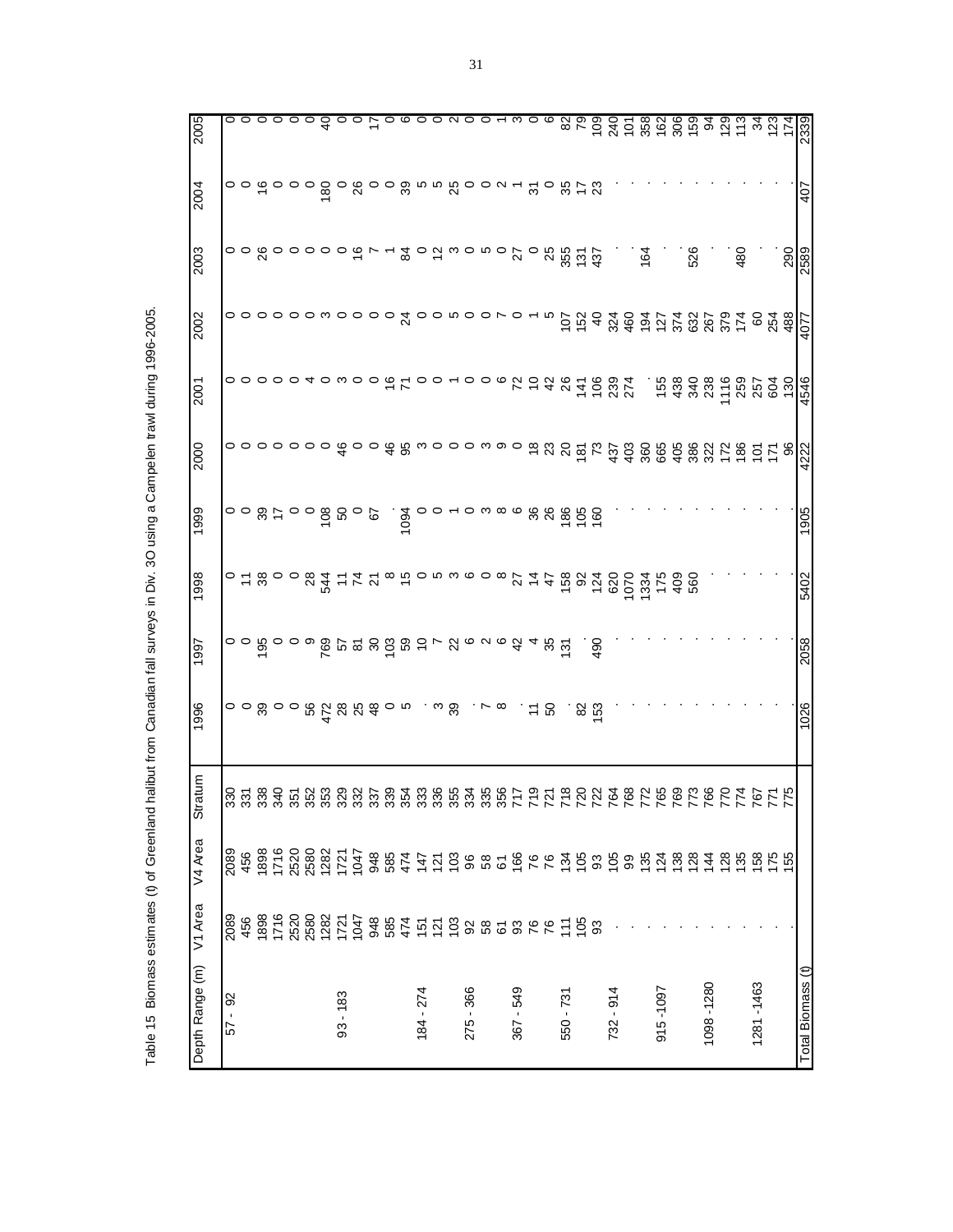Table 16 Abundance estimates (000s) of Greenland halibut from Canadian fall surveys in Div. 3O using a Campelen trawl during 1996-2005. Table 16 Abundance estimates (000s) of Greenland halibut from Canadian fall surveys in Div. 3O using a Campelen trawl during 1996-2005.

| 2005            |             |     |                                             |  |  |            |  |                                                                                                               |           |           |                        |               |  |           |  |           |                            |           |               |     |          |     |           |     |           |                                                                                                                                                                      |                    |                  |
|-----------------|-------------|-----|---------------------------------------------|--|--|------------|--|---------------------------------------------------------------------------------------------------------------|-----------|-----------|------------------------|---------------|--|-----------|--|-----------|----------------------------|-----------|---------------|-----|----------|-----|-----------|-----|-----------|----------------------------------------------------------------------------------------------------------------------------------------------------------------------|--------------------|------------------|
| 2004            |             |     |                                             |  |  |            |  |                                                                                                               |           |           |                        |               |  |           |  |           | <u>ជ</u> ី ដូ និ           |           |               |     |          |     |           |     |           |                                                                                                                                                                      |                    | 2362             |
| 2003            |             |     | 008000<br>2                                 |  |  |            |  |                                                                                                               |           |           |                        |               |  |           |  |           |                            |           |               | 248 |          | 537 |           | 244 |           |                                                                                                                                                                      | $\frac{192}{5144}$ |                  |
| 2002            |             |     |                                             |  |  |            |  |                                                                                                               |           |           |                        |               |  |           |  |           |                            |           |               |     |          |     |           |     |           |                                                                                                                                                                      |                    |                  |
| 2001            |             |     |                                             |  |  |            |  |                                                                                                               |           |           |                        |               |  |           |  |           |                            |           |               |     |          |     |           |     |           | $\frac{18}{2}$ $\frac{18}{2}$ $\frac{18}{2}$ $\frac{18}{2}$ $\frac{18}{2}$ $\frac{18}{2}$ $\frac{18}{2}$ $\frac{18}{2}$ $\frac{18}{2}$ $\frac{18}{2}$ $\frac{18}{2}$ |                    |                  |
| 2000            |             |     | $\circ \circ \circ \circ \circ \circ \circ$ |  |  |            |  |                                                                                                               |           |           |                        |               |  |           |  |           |                            |           |               |     |          |     |           |     |           |                                                                                                                                                                      |                    |                  |
| 1999            |             |     |                                             |  |  |            |  |                                                                                                               | -<br>2005 |           |                        |               |  |           |  |           | 70 821482782               |           |               |     |          |     |           |     |           |                                                                                                                                                                      |                    | 4754             |
| 1998            |             |     |                                             |  |  |            |  |                                                                                                               |           |           |                        |               |  |           |  |           |                            |           |               |     |          |     |           |     |           |                                                                                                                                                                      |                    | 1099             |
| 1997            |             |     |                                             |  |  |            |  |                                                                                                               |           |           |                        |               |  |           |  |           |                            | .<br>2900 |               |     |          |     |           |     |           |                                                                                                                                                                      |                    | 14482            |
| 1996            |             |     |                                             |  |  |            |  | $\frac{25}{20}$                                                                                               |           |           | $58\frac{4}{9}$ . $55$ |               |  |           |  |           | ូន<br>និង<br>ស្រុក<br>ស្រុ |           |               |     |          |     |           |     |           |                                                                                                                                                                      |                    | 9309             |
| Stratum         |             |     |                                             |  |  |            |  |                                                                                                               |           |           |                        |               |  |           |  |           |                            |           |               |     |          |     |           |     |           |                                                                                                                                                                      |                    |                  |
| V4 Area         | 2089<br>456 |     |                                             |  |  |            |  | 8 1 1 2 3 3 3 4 5 6 8 5 4 5 6 6 8 6 6 6 6 6 7 6 9 6 9 6 9 6 7 8 9 6 7 8 9 6 7 8 9 7 8 7 8 9 7 8 9 7 8 9 7 8 9 |           |           |                        |               |  |           |  |           |                            |           |               |     |          |     |           |     |           |                                                                                                                                                                      |                    |                  |
| V1 Area         | 2089        | 456 |                                             |  |  |            |  |                                                                                                               |           |           |                        |               |  |           |  |           |                            |           |               |     |          |     |           |     |           |                                                                                                                                                                      |                    |                  |
| Depth Range (m) | 92<br>57    |     |                                             |  |  | $93 - 183$ |  |                                                                                                               |           | 184 - 274 |                        | $-366$<br>275 |  | 367 - 549 |  | 550 - 731 |                            |           | $-914$<br>732 |     | 915-1097 |     | 1098-1280 |     | 1281-1463 |                                                                                                                                                                      |                    | Abundance (000s) |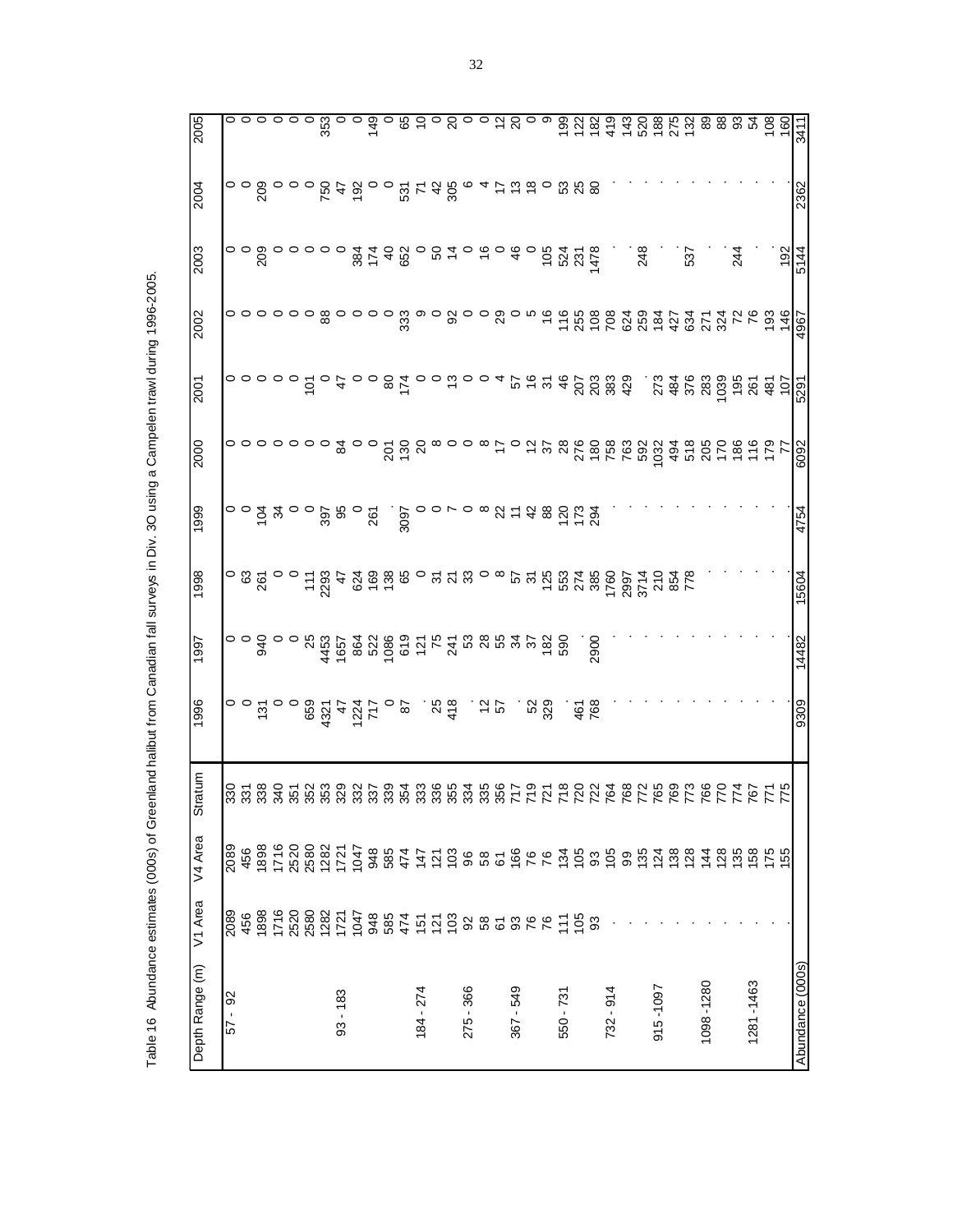| Depth Range (m)   | V <sub>1</sub> Area  | V4 Area      | Stratum    | 1995                       | 1996                          | 1997                   | 1998             | 1999             | 2000              | 2001                       | 2002                       | 2003                   | 2004                     | 2005             |
|-------------------|----------------------|--------------|------------|----------------------------|-------------------------------|------------------------|------------------|------------------|-------------------|----------------------------|----------------------------|------------------------|--------------------------|------------------|
| $30 - 56$         |                      | 268          | 784        |                            |                               |                        | 0                | $\mathbf 0$      |                   | 0                          | 0                          |                        | 0                        |                  |
| $57 - 92$         | 2071<br>1780         | 2071<br>1780 | 350<br>363 | $\pmb{0}$                  | 0                             | 0                      | 0                | 0                | 0                 | 0                          | 0                          | $\pmb{0}$<br>$\pmb{0}$ | $\mathsf 0$<br>$\pmb{0}$ | $\mathbf 0$<br>0 |
|                   | 1121                 | 1121         | 371        | $\mathbf 0$<br>$\mathbf 0$ | $\mathbf 0$<br>0              | $\mathbf 0$<br>0       | $\mathbf 0$<br>0 | 0<br>0           | $\mathbf 0$<br>0  | 0<br>0                     | $\mathbf 0$<br>0           | 0                      | 0                        | 0                |
|                   | 2460                 | 2460         | 372        | $\pmb{0}$                  | $\mathbf 0$                   | $\mathbf 0$            | $\mathbf 0$      | 0                | 0                 | $\mathbf 0$                | $\mathsf 0$                | 0                      | $\mathbf 0$              | 0                |
|                   | 1120                 | 1120         | 384        | 0                          | 0                             | 0                      | 0                | 0                | 0                 | 0                          | 0                          | 0                      | 0                        | 0                |
|                   |                      | 465          | 785        |                            |                               |                        | $\mathbf 0$      | 0                |                   | 0                          | 0                          |                        | $\pmb{0}$                |                  |
| $93 - 183$        | 1519                 | 1519         | 328        | $\overline{2}$             | $\mathbf 0$                   | 0                      | $\mathbf 0$      | 0                | 18                | 0                          | 0                          | $\pmb{0}$              | 1                        | 13               |
|                   | 1574<br>585          | 1574<br>585  | 341<br>342 | $\pmb{0}$<br>$\mathbf 0$   | $\overline{2}$<br>$\mathbf 0$ | 0<br>0                 | 14<br>5          | 0<br>0           | 26<br>$\mathbf 0$ | $\mathbf 0$<br>$\mathbf 0$ | $\mathbf 0$<br>$\mathbf 0$ | 0<br>0                 | 0<br>0                   | $\mathbf 0$<br>0 |
|                   | 525                  | 525          | 343        | $\pmb{0}$                  | $\mathbf 0$                   | $\mathbf 0$            | $\overline{2}$   | 0                | 0                 | $\mathbf 0$                | 0                          | 0                      | $\mathbf 0$              | 30               |
|                   | 2120                 | 2120         | 348        | 0                          | 1                             | 9                      | $\pmb{0}$        | 0                | 0                 | 0                          | 0                          | 0                      | $\mathbf 0$              | $\mathbf 0$      |
|                   | 2114                 | 2114         | 349        | 0                          | 1                             | $\mathbf 0$            | 11               | 0                | 14                | $\overline{2}$             | 0                          | 0                      | $\pmb{0}$                | 5                |
|                   | 2817                 | 2817         | 364        | 0                          | 0                             | 6                      | $\mathbf 0$      | 0                | 0                 | 1                          | 0                          | 1                      | 0                        | $\pmb{0}$        |
|                   | 1041                 | 1041         | 365<br>370 | $\pmb{0}$                  | 1                             | $\mathbf 0$            | $\mathbf 0$      | 14               | 0                 | $\mathbf 0$                | $\mathbf 0$                | 0<br>0                 | $\mathbf 0$<br>0         | 45<br>0          |
|                   | 1320<br>2356         | 1320<br>2356 | 385        | 0<br>0                     | 0<br>0                        | $\pmb{0}$<br>$\pmb{0}$ | 0<br>0           | 0<br>$\mathbf 0$ | 0<br>0            | 0<br>0                     | 0<br>0                     | $\pmb{0}$              | 12                       | 0                |
|                   | 1481                 | 1481         | 390        | 0                          | 0                             | 24                     | 0                | 0                | 6                 | 0                          | 0                          | 0                      | $\pmb{0}$                | 9                |
|                   | $\ddot{\phantom{a}}$ | 84           | 786        |                            |                               |                        | $\mathbf 0$      | 0                |                   | 0                          |                            |                        | 0                        |                  |
|                   |                      | 613          | 787        |                            |                               |                        | 0                | 0                |                   | 0                          |                            |                        | 0                        |                  |
|                   |                      | 261          | 788        |                            |                               |                        |                  | $\Omega$         |                   |                            |                            |                        |                          |                  |
|                   |                      | 89<br>72     | 790<br>793 |                            |                               |                        |                  | 10<br>3          |                   |                            |                            |                        |                          |                  |
|                   |                      | 216          | 794        |                            |                               |                        |                  | 0                |                   |                            |                            | 0                      |                          |                  |
|                   |                      | 98           | 797        |                            |                               |                        |                  | 0                |                   |                            |                            | 0                      |                          |                  |
|                   |                      | 72           | 799        |                            |                               |                        |                  |                  |                   |                            |                            |                        | 0                        |                  |
| 184 - 274         | 1494                 | 1582         | 344        | $\mathbf 0$                | 3                             | 59                     | $\mathbf 0$      | 21               | 24                | 3                          | $\pmb{0}$                  | 31                     | 34                       | 23               |
|                   | 983                  | 983          | 347        | $\bf 0$                    | 1                             | 5                      | $\mathbf 0$      | $\mathbf 0$      | -1                | 0                          | $\pmb{0}$                  | $\pmb{0}$              | 0                        | 32               |
|                   | 1394<br>961          | 1394<br>961  | 366<br>369 | 90<br>0                    | 6<br>1                        | 169<br>$\overline{2}$  | 10<br>79         | 30<br>17         | 0<br>0            | 1<br>1                     | 48<br>0                    | 148<br>464             | 255<br>$\bf 0$           | 236<br>199       |
|                   | 983                  | 983          | 386        | 10                         | 1                             | 84                     | 11               | 633              | 0                 | 0                          | 0                          | $\mathbf 0$            | 115                      | 494              |
|                   | 821                  | 821          | 389        | 142                        | 38                            | 435                    | 122              | 435              | 1070              | 143                        | 3                          | $\overline{2}$         | 36                       | 994              |
|                   | 282                  | 282          | 391        | 54                         | 9                             | 3                      | 43               | $\mathbf 0$      | $\overline{4}$    | 3                          | 16                         | 58                     | $\mathsf 0$              | 238              |
|                   |                      | 164          | 795        |                            |                               |                        |                  | $\mathbf 0$      |                   |                            |                            | $\mathbf 0$            |                          |                  |
|                   |                      | 72<br>227    | 789<br>791 |                            |                               |                        |                  | 18               |                   |                            |                            |                        | $\pmb{0}$                |                  |
|                   |                      | 100          | 798        |                            |                               |                        |                  | 113<br>23        |                   |                            |                            | $\mathbf 0$            |                          |                  |
| 275 - 366         | 1432                 | 1432         | 345        | 122                        | 335                           | 892                    | 302              | 926              | 891               | 495                        | 566                        | 441                    | 1953                     | 429              |
|                   | 865                  | 865          | 346        | 123                        | 354                           | 1372                   | 639              | 338              | 366               | 513                        | 245                        | 307                    | 469                      | 789              |
|                   | 334                  | 334          | 368        | 30                         | 137                           | 216                    | 263              | 228              | 456               | 311                        | 327                        | 703                    | 241                      | 362              |
|                   | 718                  | 718          | 387        | 391                        | 208                           | 2514                   | 2585             | 2026             | 4356              | 439                        | 97                         | 359                    | 724                      | 2967             |
|                   | 361<br>145           | 361<br>145   | 388<br>392 | 163<br>51                  | 304<br>288                    | 382<br>117             | 1404<br>464      | 464<br>100       | 482<br>143        | 220<br>85                  | 223<br>74                  | 608<br>248             | 989<br>111               | 332<br>356       |
|                   | $\cdot$              | 175          | 796        |                            |                               |                        |                  | $\overline{7}$   |                   |                            |                            | $\mathbf 0$            |                          |                  |
|                   |                      | 81           | 800        |                            |                               |                        |                  | 210              |                   |                            |                            |                        |                          |                  |
| 367 - 549         | 186                  | 186          | 729        | 136                        | 803                           | 236                    | 3921             | 1351             | 1286              | 555                        | 407                        | 589                    | 724                      | 292              |
|                   | 216                  | 216          | 731        | 456                        | 897                           | 299                    | 3531             | 1284             | 1725              | 664                        | 217                        | 1336                   | 496                      | 288              |
|                   | 468<br>272           | 468<br>272   | 733<br>735 | 582<br>1063                | 3016<br>302                   | 3003<br>4063           | 7556<br>5100     | 3311<br>4332     | 2290<br>4656      | 1139<br>2186               | 847<br>939                 | 3444<br>598            | 1138<br>1207             | 2315<br>1685     |
|                   |                      | 50           | 792        |                            |                               |                        |                  | 533              |                   | 903                        |                            | 148                    |                          |                  |
| 550 - 731         | 170                  | 170          | 730        | 86                         | 245                           | $\mathbf 0$            | 1693             | 292              | 745               | 772                        | 177                        | 53                     | 54                       | 129              |
|                   | 231                  | 231          | 732        | 291                        | 462                           | 1420                   | 3220             | 1219             | 996               | 1173                       | 533                        | 465                    | 560                      | 354              |
|                   | 228                  | 228          | 734        | 583                        | 1327                          | 1361                   | 4169             | 1324             | 2887              | 621                        | 362                        | 367                    | 592                      | 459              |
| 732 - 914         | 175                  | 175<br>227   | 736<br>737 | 449                        | 791                           | 1793                   | 5037             | 3463             | 4372              | 2804                       | 1378                       | 1747                   | 259                      | 1923             |
|                   | $\cdot$              | 223          | 741        |                            |                               |                        |                  |                  |                   |                            |                            |                        |                          |                  |
|                   |                      | 348          | 745        |                            |                               |                        |                  |                  |                   |                            |                            |                        |                          |                  |
|                   |                      | 159          | 748        |                            |                               |                        |                  |                  |                   |                            |                            |                        |                          |                  |
| 915 - 1097        |                      | 221          | 738        |                            |                               |                        |                  |                  |                   |                            |                            |                        |                          |                  |
|                   |                      | 206<br>392   | 742<br>746 |                            |                               |                        |                  |                  |                   |                            |                            |                        |                          |                  |
|                   |                      | 126          | 749        |                            |                               |                        |                  |                  |                   |                            |                            |                        |                          |                  |
| 1098-1280         |                      | 254          | 739        |                            |                               |                        |                  |                  |                   |                            |                            |                        |                          |                  |
|                   |                      | 211          | 743        |                            |                               |                        |                  |                  |                   |                            |                            |                        |                          |                  |
|                   |                      | 724          | 747        |                            |                               |                        |                  |                  |                   |                            |                            |                        |                          |                  |
|                   |                      | 556          | 750        |                            |                               |                        |                  |                  |                   |                            |                            |                        |                          |                  |
| 1281-1463         |                      | 264<br>280   | 740<br>744 |                            |                               |                        |                  |                  |                   |                            |                            |                        |                          |                  |
|                   |                      | 229          | 751        |                            |                               |                        |                  |                  |                   |                            |                            |                        |                          |                  |
| Total Biomass (t) |                      |              |            | 4826                       | 9533                          | 18467                  | 40182            | 22724            | 26815             | 13035                      | 6459                       | 12118                  | 9973                     | 14997            |

Table 17a Biomass estimates (t) of Greenland halibut from Canadian spring surveys in Div. 3L using a Campelen trawl during 1995-2005.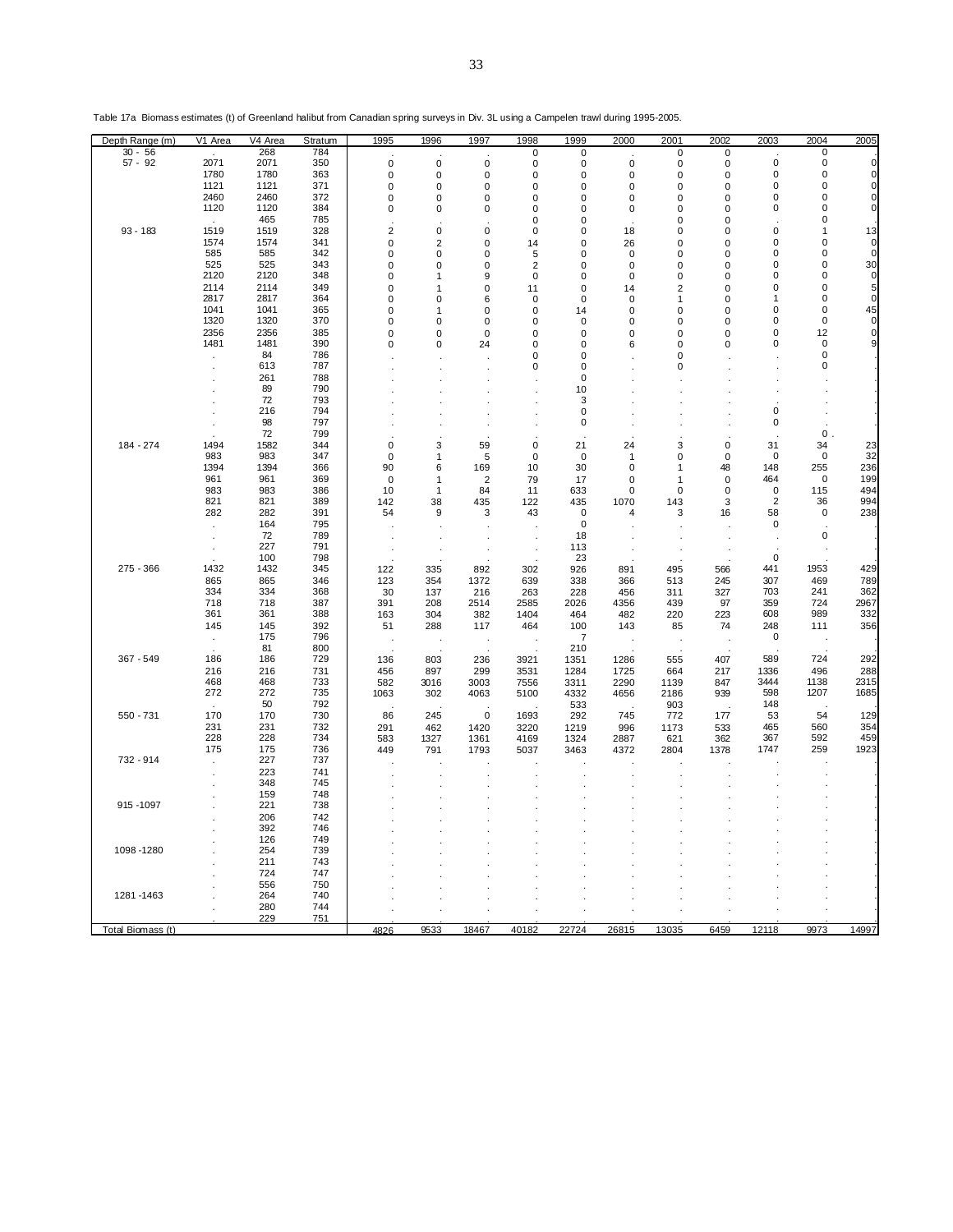| Depth Range (m)   | V1 Area      | V4 Area      | Stratum    | 1995                 | 1996         | 1997         | 1998           | 1999              | 2000                 | 2001         | 2002         | 2003         | 2004               | 2005         |
|-------------------|--------------|--------------|------------|----------------------|--------------|--------------|----------------|-------------------|----------------------|--------------|--------------|--------------|--------------------|--------------|
| $30 - 56$         |              | 268          | 784        |                      |              |              | $\pmb{0}$      | 0                 |                      | $\pmb{0}$    | $\pmb{0}$    |              | $\pmb{0}$          |              |
| $57 - 92$         | 2071         | 2071         | 350        | 0                    | 0            | $\mathbf 0$  | 0              | 0                 | $\mathbf 0$          | 0            | 0            | $\mathbf 0$  | 0                  | $\Omega$     |
|                   | 1780         | 1780         | 363        | 0                    | $\mathbf 0$  | 0            | 0              | $\mathbf 0$       | $\mathbf 0$          | 0            | 0            | 0            | 41                 |              |
|                   | 1121         | 1121         | 371        | 0                    | $\mathbf 0$  | 0            | 0              | 0                 | 0                    | 0            | 0            | 0            | $\mathbf 0$        |              |
|                   | 2460<br>1120 | 2460<br>1120 | 372<br>384 | 0<br>0               | 0<br>0       | 0<br>0       | 0<br>0         | 0<br>0            | 0<br>0               | 0<br>0       | 0            | 0<br>0       | 0<br>$\mathbf 0$   | 0            |
|                   |              | 465          | 785        |                      |              |              | 0              | 0                 |                      | 0            | 0<br>0       |              | $\mathbf 0$        |              |
| $93 - 183$        | 1519         | 1519         | 328        | 15                   | 30           | 0            | 0              | 0                 | 84                   | 42           | 0            | 0            | 42                 | 104          |
|                   | 1574         | 1574         | 341        | 0                    | 31           | 0            | 87             | 0                 | 130                  | $\mathbf 0$  | 0            | 0            | $\mathbf 0$        | $\Omega$     |
|                   | 585          | 585          | 342        | 0                    | 0            | 0            | 40             | 0                 | 0                    | 0            | 0            | 0            | 0                  | 0            |
|                   | 525          | 525          | 343        | 0                    | $\mathbf 0$  | $\mathbf 0$  | 36             | 0                 | 0                    | 0            | 0            | 0            | 0                  | 32           |
|                   | 2120         | 2120         | 348        | 0                    | 29           | 32           | $\mathbf 0$    | 0                 | $\mathbf 0$          | 0            | 0            | 0            | 0                  | $\mathbf 0$  |
|                   | 2114         | 2114         | 349        | 0                    | 65           | 0            | 73             | 0                 | 36                   | 42           | 0            | 0            | 0                  | 48           |
|                   | 2817         | 2817         | 364        | 0                    | 30           | 43           | 0              | $\mathbf 0$       | 39                   | 86           | 0            | 129          | 0                  | $\Omega$     |
|                   | 1041         | 1041         | 365        | 0<br>0               | 29           | 0<br>0       | 0              | 32<br>$\mathbf 0$ | 0<br>0               | 0            | $\mathbf 0$  | 0            | 0<br>$\mathbf 0$   | 143<br>οl    |
|                   | 1320<br>2356 | 1320<br>2356 | 370<br>385 | 0                    | 30<br>0      | 0            | 0<br>0         | $\mathbf 0$       | 0                    | 0<br>0       | 0<br>0       | 0<br>0       | 41                 |              |
|                   | 1481         | 1481         | 390        | 0                    | 0            | 102          | 0              | 0                 | 407                  | 0            | 0            | 41           | $\mathbf 0$        | 73           |
|                   |              | 84           | 786        |                      |              |              | 0              | $\overline{7}$    |                      | 6            |              |              | 0                  |              |
|                   |              | 613          | 787        |                      |              |              | 0              | 0                 |                      | 0            |              |              | 0                  |              |
|                   |              | 261          | 788        |                      |              |              |                | 0                 |                      |              |              |              |                    |              |
|                   |              | 89           | 790        |                      |              |              |                | 24                |                      |              |              |              |                    |              |
|                   |              | 72           | 793        |                      |              |              |                | 5                 |                      |              |              |              |                    |              |
|                   |              | 216          | 794        |                      |              |              |                | 0                 |                      |              |              | 0            |                    |              |
|                   |              | 98           | 797        |                      |              |              |                | 0                 |                      |              |              | 0            |                    |              |
| 184 - 274         | 1494         | 72<br>1582   | 799<br>344 | 0                    | 62           | 261          | 36             | 39                |                      | 87           | 0            | 44           | $\mathbf 0$<br>435 | 87           |
|                   | 983          | 983          | 347        | 0                    | 34           | 68           | 0              | 0                 | 163<br>85            | 0            | 0            | 0            | 0                  | 90           |
|                   | 1394         | 1394         | 366        | 341                  | 38           | 1406         | 146            | 170               | 0                    | 38           | 1364         | 1304         | 1283               | 805          |
|                   | 961          | 961          | 369        | 0                    | 33           | 59           | 397            | 78                | 0                    | 44           | 0            | 3746         | 0                  | 1425         |
|                   | 983          | 983          | 386        | 30                   | 68           | 781          | 68             | 2710              | 0                    | $\mathbf 0$  | 0            | $\mathbf 0$  | 481                | 1412         |
|                   | 821          | 821          | 389        | 715                  | 791          | 5141         | 979            | 1694              | 4574                 | 866          | 142          | 75           | 264                | 2711         |
|                   | 282          | 282          | 391        | 414                  | 388          | 52           | 282            | $\mathbf 0$       | 188                  | 155          | 116          | 407          | $\mathbf 0$        | 892          |
|                   |              | 164          | 795        |                      |              |              |                | 0                 |                      |              |              | 0            |                    |              |
|                   |              | 72           | 789        |                      |              |              |                | 65                |                      |              |              |              | 0                  |              |
|                   |              | 227<br>100   | 791<br>798 |                      |              |              |                | 208               |                      |              |              | 0            |                    |              |
| 275 - 366         | 1432         | 1432         | 345        | 834                  | 4268         | 7958         | 3400           | 61<br>4062        | 3758                 | 4478         | 2872         | 3034         | 13951              | 1646         |
|                   | 865          | 865          | 346        | 582                  | 8673         | 16262        | 3094           | 1728              | 1988                 | 4447         | 3587         | 3512         | 3411               | 2102         |
|                   | 334          | 334          | 368        | 204                  | 1501         | 2413         | 1718           | 1066              | 1437                 | 791          | 1362         | 4628         | 1133               | 1195         |
|                   | 718          | 718          | 387        | 1844                 | 5461         | 24347        | 13689          | 8520              | 17334                | 1800         | 658          | 2321         | 2853               | 11452        |
|                   | 361          | 361          | 388        | 607                  | 4247         | 1962         | 7824           | 1837              | 2008                 | 1192         | 1363         | 3327         | 3487               | 971          |
|                   | 145          | 145          | 392        | 253                  | 3551         | 1127         | 2753           | 509               | 355                  | 509          | 329          | 1935         | 888                | 1427         |
|                   | $\cdot$      | 175          | 796        | $\ddot{\phantom{1}}$ |              | $\cdot$      |                | 43                | $\ddot{\phantom{a}}$ |              | $\cdot$      | 36           |                    |              |
|                   |              | 81           | 800        |                      |              |              |                | 456               |                      |              |              |              |                    |              |
| 367 - 549         | 186<br>216   | 186<br>216   | 729<br>731 | 637<br>1301          | 3774<br>4958 | 1076<br>1530 | 20763<br>13617 | 3416<br>4115      | 2890<br>4558         | 1621<br>1598 | 1720<br>1000 | 2887<br>4632 | 2623<br>1638       | 721<br>647   |
|                   | 468          | 468          | 733        | 2361                 | 18551        | 13680        | 23219          | 10880             | 6152                 | 4178         | 3122         | 17443        | 3813               | 6695         |
|                   | 272          | 272          | 735        | 3210                 | 1949         | 18286        | 17174          | 11726             | 10063                | 5355         | 3645         | 2736         | 4141               | 3749         |
|                   |              | 50           | 792        |                      |              |              |                | 1220              |                      | 1401         |              | 404          |                    |              |
| 550 - 731         | 170          | 170          | 730        | 208                  | 531          | $\mathbf 0$  | 4022           | 608               | 1668                 | 1287         | 608          | 118          | 159                | 180          |
|                   | 231          | 231          | 732        | 713                  | 1657         | 4435         | 9612           | 2955              | 1729                 | 2599         | 1624         | 1321         | 1285               | 706          |
|                   | 228          | 228          | 734        | 1763                 | 5504         | 3980         | 11277          | 3288              | 4767                 | 1469         | 1267         | 937          | 2107               | 1073<br>3723 |
| 732 - 914         | 175          | 175          | 736<br>737 | 1134                 | 2846         | 5862         | 13325          | 6795              | 6668                 | 4696         | 2749         | 5903         | 824                |              |
|                   | $\mathbf{r}$ | 227<br>223   | 741        |                      |              |              |                |                   |                      |              |              |              |                    |              |
|                   |              | 348          | 745        |                      |              |              |                |                   |                      |              |              |              |                    |              |
|                   |              | 159          | 748        |                      |              |              |                |                   |                      |              |              |              |                    |              |
| 915-1097          |              | 221          | 738        |                      |              |              |                |                   |                      |              |              |              |                    |              |
|                   |              | 206          | 742        |                      |              |              |                |                   |                      |              |              |              |                    |              |
|                   |              | 392          | 746        |                      |              |              |                |                   |                      |              |              |              |                    |              |
|                   |              | 126          | 749        |                      |              |              |                |                   |                      |              |              |              |                    |              |
| 1098 - 1280       |              | 254          | 739        |                      |              |              |                |                   |                      |              |              |              |                    |              |
|                   |              | 211          | 743        |                      |              |              |                |                   |                      |              |              |              |                    |              |
|                   |              | 724          | 747        |                      |              |              |                |                   |                      |              |              |              |                    |              |
| 1281 - 1463       |              | 556<br>264   | 750<br>740 |                      |              |              |                |                   |                      |              |              |              |                    |              |
|                   |              | 280          | 744        |                      |              |              |                |                   |                      |              |              |              |                    |              |
|                   |              | 229          | 751        |                      |              |              |                |                   |                      |              |              |              |                    |              |
| Total Biomass (t) |              |              |            | 17165                | 69126        | 110862       | 147631         | 68316             | 71080                | 38783        | 27530        | 60919        | 44896              | 44111        |

Table 17b Abundance estimates (000s) of Greenland halibut from Canadian spring surveys in Div. 3L using a Campelen trawl during 1995-2005.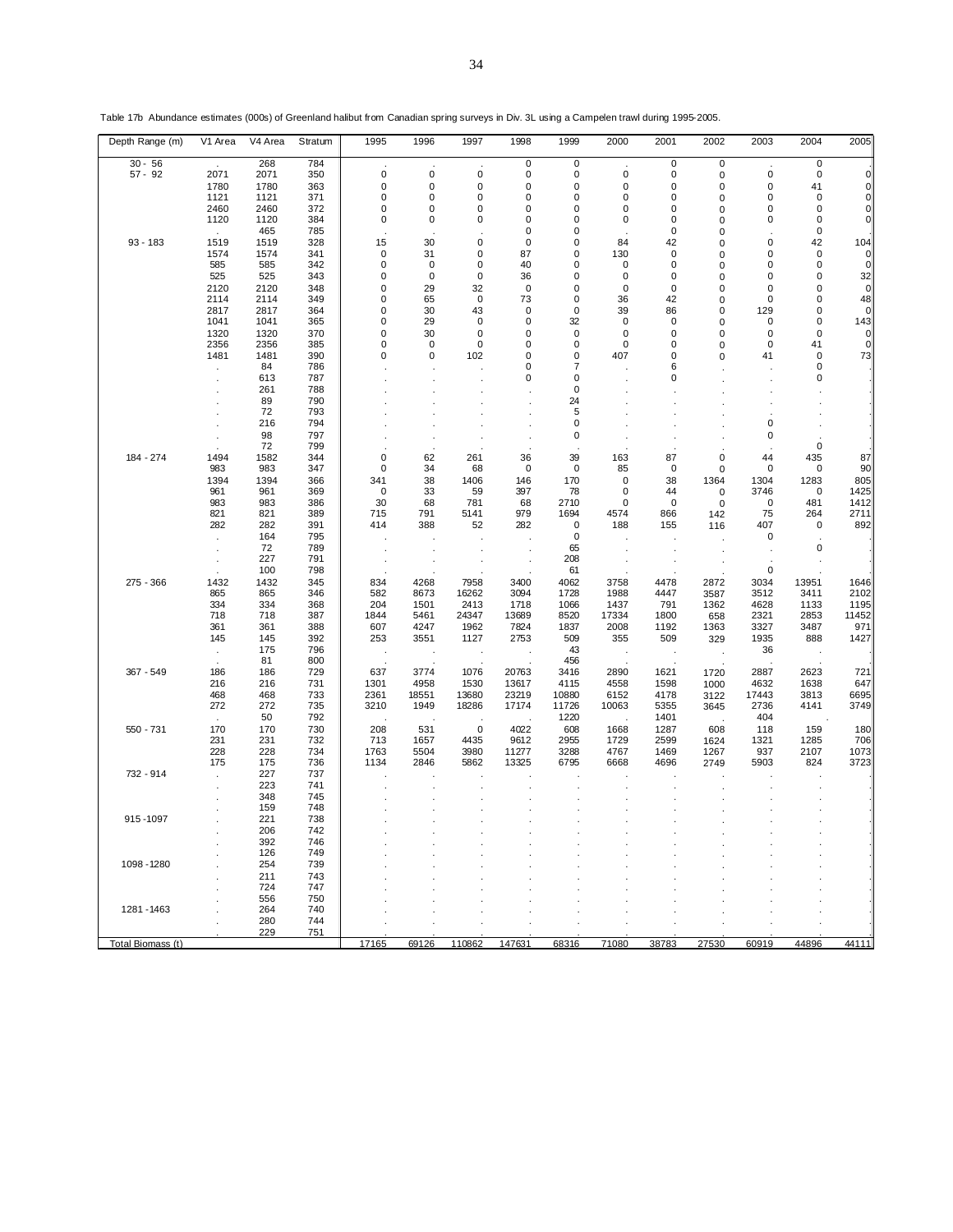| Depth Range (m)   | V1 Area | V <sub>4</sub> Area | Stratum | 1996        | 1997           | 1998         | 1999        | 2000           | 2001           | 2002        | 2003        | 2004           | 2005         |
|-------------------|---------|---------------------|---------|-------------|----------------|--------------|-------------|----------------|----------------|-------------|-------------|----------------|--------------|
| $<=56$            | 1593    | 1593                | 375     | $\mathbf 0$ | $\mathbf 0$    | $\mathbf 0$  | $\mathbf 0$ | $\mathbf 0$    | $\pmb{0}$      | $\mathbf 0$ | 1           | 0              | <sub>0</sub> |
|                   | 1499    | 1499                | 376     | 12          | 0              | $\Omega$     | $\mathbf 0$ | $\mathbf 0$    | $\mathbf{1}$   | 0           | 0           | $\mathbf 0$    | 70           |
| $57 - 92$         | 2992    | 2992                | 360     | 19          | 349            | 130          | 471         | 183            | 23             | $\mathbf 0$ | 0           | 71             | 62           |
|                   | 1853    | 1853                | 361     | 0           | 0              | $\mathbf{1}$ | 0           | 0              | 4              | $\Omega$    | 0           | 0              | <sub>0</sub> |
|                   | 2520    | 2520                | 362     | 0           | 0              | 0            | 0           | 0              | 0              | $\Omega$    | 0           | $\Omega$       | <sub>0</sub> |
|                   | 2520    | 2520                | 373     | $\mathbf 0$ | 0              | 0            | 0           | 0              | 0              | $\mathbf 0$ | 0           | $\Omega$       | 0            |
|                   | 931     | 931                 | 374     | 9           | 0              | $\Omega$     | $\mathbf 0$ | $\Omega$       | $\mathbf 0$    | 73          | 0           | $\Omega$       | 0l           |
|                   | 674     | 674                 | 383     | $\Omega$    | $\Omega$       | $\Omega$     | $\mathbf 0$ | $\Omega$       | $\mathbf 0$    | $\Omega$    | 0           | $\Omega$       | <sub>0</sub> |
| $93 - 183$        | 421     | 421                 | 359     | 145         | 133            | 31           | 165         | 96             | 19             | $\Omega$    | 2           | 4              | 133          |
|                   | 100     | 100                 | 377     | 6           | $\overline{4}$ | $\mathbf 0$  | 321         | $\mathbf 0$    | $\pmb{0}$      | $\mathbf 0$ | $\mathbf 0$ | $\mathbf 0$    | 25           |
|                   | 647     | 647                 | 382     | $\mathbf 0$ | 0              | 76           | $\mathbf 0$ | 20             | $\pmb{0}$      | $\mathbf 0$ | 0           | 1              | 356          |
| 184 - 274         | 225     | 225                 | 358     | 259         | 677            | 413          | 458         | 46             | 17             | 29          | 118         | 51             | 27           |
|                   | 139     | 139                 | 378     | 48          | 37             | 49           | 719         | $\overline{4}$ | 14             | 6           | 82          | $\overline{7}$ | 15           |
|                   | 182     | 182                 | 381     | 178         | 90             | 10           | 217         | 33             | $\overline{7}$ | $\mathbf 0$ | 41          | $\mathbf 0$    | 92           |
| 275 - 366         | 164     | 164                 | 357     | 57          | 82             | 375          | 17          | $\overline{4}$ | 43             | $\Omega$    | 13          | 134            | 26           |
|                   | 106     | 106                 | 379     | 85          | 183            | 170          | 1047        | 312            | 28             | 88          | 736         | 16             | 29           |
|                   | 116     | 116                 | 380     | 117         | 162            | 58           | 43          | 53             | 28             | 19          | 287         | 72             | 220          |
| 367 - 549         | 155     | 155                 | 723     | 333         | 134            | 300          | 68          | 173            | 71             | 24          | 60          | 27             | 25           |
|                   | 105     | 105                 | 725     | 242         | 952            | 130          | 37          | 289            | 150            | 68          | 153         | 15             | 201          |
|                   | 160     | 160                 | 727     | 389         | 1482           | 1499         | 328         | 843            | 358            | 22          | 315         | 219            | 174          |
| 550 - 731         | 124     | 124                 | 724     | 196         | 142            | 368          | 575         | 114            | 95             | 201         | 142         | 72             | 24           |
|                   | 72      | 72                  | 726     | 93          | 254            | 1463         | 63          | 257            | 139            | 52          | 125         | 91             | 45           |
|                   | 156     | 156                 | 728     | 1226        |                | 576          | 1475        | 1804           | 1088           | 222         | 686         | 642            | 79           |
| 732 - 914         |         | 134                 | 752     |             |                |              |             |                |                |             |             |                |              |
|                   |         | 106                 | 756     |             |                |              |             |                |                |             |             |                |              |
|                   |         | 154                 | 760     |             |                |              |             |                |                |             |             |                |              |
| 915 - 1097        |         | 138                 | 753     |             |                |              |             |                |                |             |             |                |              |
|                   |         | 102                 | 757     |             |                |              |             |                |                |             |             |                |              |
|                   |         | 171                 | 761     |             |                |              |             |                |                |             |             |                |              |
| 1098-1280         |         | 180                 | 754     |             |                |              |             |                |                |             |             |                |              |
|                   |         | 99                  | 758     |             |                |              |             |                |                |             |             |                |              |
|                   |         | 212                 | 762     |             |                |              |             |                |                |             |             |                |              |
| 1281-1463         |         | 385                 | 755     |             |                |              |             |                |                |             |             |                |              |
|                   |         | 127                 | 759     |             |                |              |             |                |                |             |             |                |              |
|                   |         | 261                 | 763     |             |                |              |             |                |                |             |             |                |              |
| Total Biomass (t) |         |                     |         | 3415        | 4681           | 5647         | 6003        | 4228           | 2084           | 805         | 2761        | 1422           | 1603         |

Table 18a Biomass estimates (t) of Greenland halibut from Canadian spring surveys in Div. 3N using a Campelen trawl during 1996-2005.

Table 18b Abundance estimates (000s) of Greenland halibut from Canadian spring surveys in Div. 3N using a Campelen trawl during 1996-2005.

| Depth Range (m)  | V1 Area | V <sub>4</sub> Area | Stratum | 1996        | 1997        | 1998        | 1999        | 2000        | 2001           | 2002           | 2003        | 2004           | 2005         |
|------------------|---------|---------------------|---------|-------------|-------------|-------------|-------------|-------------|----------------|----------------|-------------|----------------|--------------|
| $<=56$           | 1593    | 1593                | 375     | $\mathbf 0$ | $\mathbf 0$ | $\mathbf 0$ | $\mathbf 0$ | $\mathbf 0$ | $\mathbf 0$    | $\mathbf 0$    | 88          | 0              | <sub>0</sub> |
|                  | 1499    | 1499                | 376     | 41          | $\mathbf 0$ | $\mathbf 0$ | $\mathbf 0$ | $\mathbf 0$ | 41             | $\mathbf 0$    | $\mathbf 0$ | $\mathbf 0$    | 247          |
| $57 - 92$        | 2992    | 2992                | 360     | 225         | 2190        | 1098        | 2507        | 453         | 41             | $\mathbf 0$    | 0           | 329            | 320          |
|                  | 1853    | 1853                | 361     | $\mathbf 0$ | $\mathbf 0$ | 32          | 0           | $\mathbf 0$ | 85             | 0              | 0           | 0              | 0l           |
|                  | 2520    | 2520                | 362     | $\mathbf 0$ | 0           | $\mathbf 0$ | 0           | 0           | $\mathbf 0$    | $\Omega$       | 0           | $\Omega$       | <sub>0</sub> |
|                  | 2520    | 2520                | 373     | $\Omega$    | 0           | 0           | 0           | $\Omega$    | 0              | $\Omega$       | 0           | $\Omega$       | <sub>0</sub> |
|                  | 931     | 931                 | 374     | 85          | 0           | $\Omega$    | $\Omega$    | $\Omega$    | $\mathbf 0$    | 299            | 43          | $\Omega$       | <sub>0</sub> |
|                  | 674     | 674                 | 383     | $\Omega$    | $\Omega$    | $\Omega$    | $\Omega$    | $\Omega$    | $\mathbf 0$    | $\Omega$       | 0           | $\Omega$       | <sub>0</sub> |
| $93 - 183$       | 421     | 421                 | 359     | 852         | 1390        | 129         | 550         | 347         | 203            | $\Omega$       | 91          | 29             | 898          |
|                  | 100     | 100                 | 377     | 14          | 21          | $\mathbf 0$ | 935         | $\mathbf 0$ | $\overline{7}$ | $\overline{7}$ | 14          | $\overline{7}$ | 83           |
|                  | 647     | 647                 | 382     | $\mathbf 0$ | $\mathbf 0$ | 178         | $\mathbf 0$ | 89          | $\mathbf 0$    | $\mathbf 0$    | $\mathbf 0$ | 51             | 801          |
| 184 - 274        | 225     | 225                 | 358     | 3853        | 6782        | 1871        | 1594        | 138         | 232            | 74             | 327         | 495            | 220          |
|                  | 139     | 139                 | 378     | 660         | 229         | 220         | 1673        | 223         | 102            | 31             | 429         | 60             | 63           |
|                  | 182     | 182                 | 381     | 2189        | 490         | 200         | 613         | 2754        | 206            | 11             | 601         | $\mathbf 0$    | 318          |
| 275 - 366        | 164     | 164                 | 357     | 471         | 180         | 1636        | 66          | 20          | 144            | 11             | 80          | 514            | 271          |
|                  | 106     | 106                 | 379     | 853         | 938         | 890         | 5009        | 7945        | 97             | 2318           | 6517        | 109            | 94           |
|                  | 116     | 116                 | 380     | 1763        | 1548        | 559         | 247         | 756         | 121            | 291            | 1125        | 431            | 810          |
| 367 - 549        | 155     | 155                 | 723     | 1773        | 853         | 1386        | 192         | 341         | 126            | 47             | 152         | 64             | 85           |
|                  | 105     | 105                 | 725     | 2035        | 5545        | 712         | 100         | 650         | 571            | 356            | 718         | 70             | 884          |
|                  | 160     | 160                 | 727     | 3363        | 7545        | 7538        | 1101        | 2348        | 1487           | 204            | 1436        | 942            | 558          |
| 550 - 731        | 124     | 124                 | 724     | 1002        | 687         | 1008        | 2167        | 212         | 159            | 350            | 337         | 179            | 34           |
|                  | 72      | 72                  | 726     | 293         | 763         | 5477        | 178         | 525         | 228            | 105            | 393         | 256            | 114          |
|                  | 156     | 156                 | 728     | 6532        |             | 2154        | 4496        | 4286        | 2457           | 707            | 2384        | 2382           | 225          |
| 732 - 914        |         | 134                 | 752     |             |             |             |             |             |                |                |             |                |              |
|                  |         | 106                 | 756     |             |             |             |             |             |                |                |             |                |              |
|                  |         | 154                 | 760     |             |             |             |             |             |                |                |             |                |              |
| 915 - 1097       |         | 138                 | 753     |             |             |             |             |             |                |                |             |                |              |
|                  |         | 102                 | 757     |             |             |             |             |             |                |                |             |                |              |
|                  |         | 171                 | 761     |             |             |             |             |             |                |                |             |                |              |
| 1098 - 1280      |         | 180                 | 754     |             |             |             |             |             |                |                |             |                |              |
|                  |         | 99                  | 758     |             |             |             |             |             |                |                |             |                |              |
|                  |         | 212                 | 762     |             |             |             |             |             |                |                |             |                |              |
| 1281 - 1463      |         | 385                 | 755     |             |             |             |             |             |                |                |             |                |              |
|                  |         | 127                 | 759     |             |             |             |             |             |                |                |             |                |              |
|                  |         | 261                 | 763     |             |             |             |             |             |                |                |             |                |              |
| Abundance (000s) |         |                     |         | 26004       | 29159       | 25088       | 21429       | 21086       | 6307           | 4811           | 14735       | 5918           | 6026         |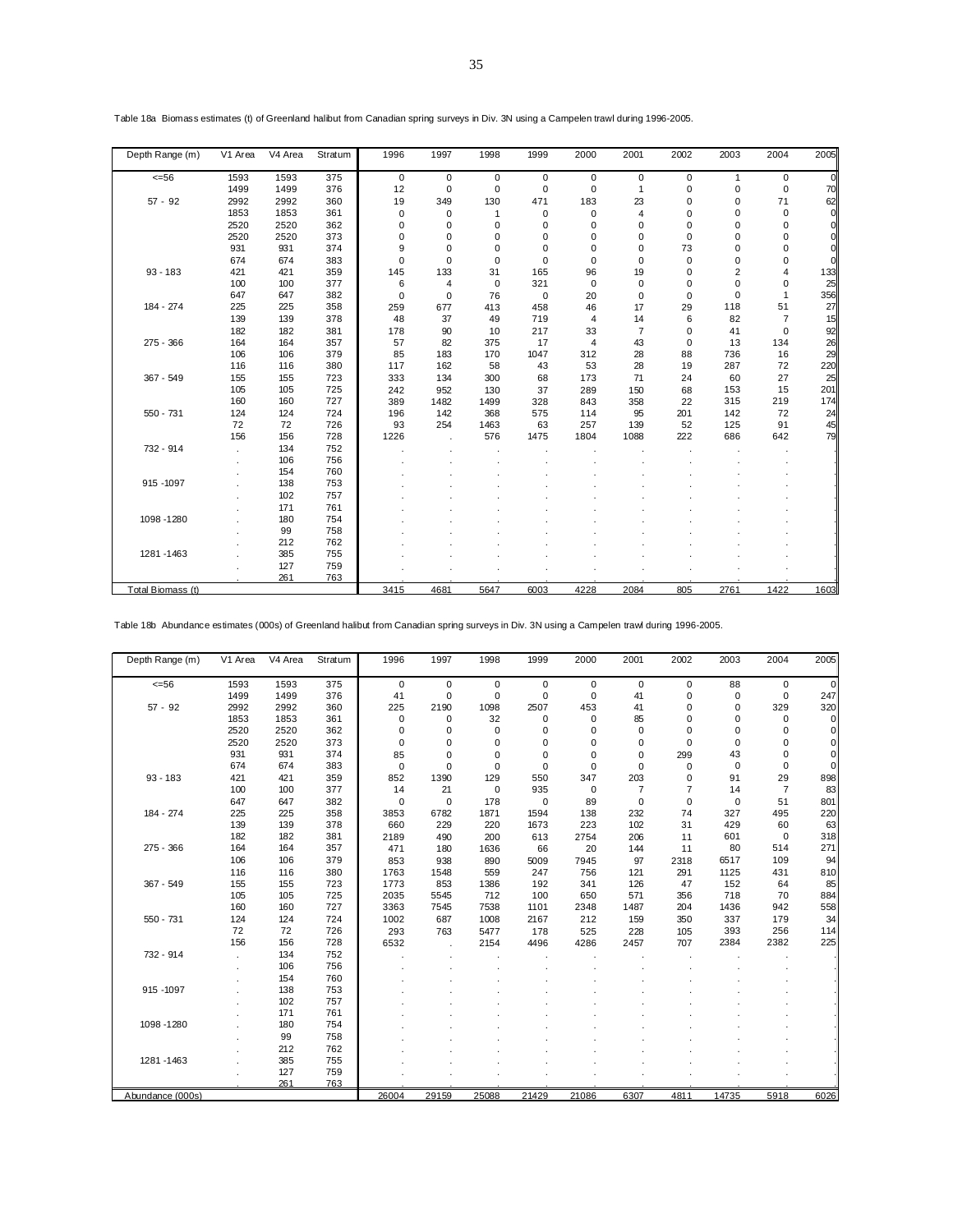| Depth Range (m)   | V1 Area | V4 Area | Stratum | 1996           | 1997        | 1998        | 1999                    | 2000           | 2001        | 2002           | 2003           | 2004           | 2005           |
|-------------------|---------|---------|---------|----------------|-------------|-------------|-------------------------|----------------|-------------|----------------|----------------|----------------|----------------|
| $57 - 92$         | 2089    | 2089    | 330     | 0              | 0           | $\mathbf 0$ | 0                       | $\mathbf 0$    | 0           | 0              | 0              | 0              | $\overline{0}$ |
|                   | 456     | 456     | 331     | $\mathbf 0$    | $\mathbf 0$ | 16          | $\mathbf 0$             | $\mathbf 0$    | $\mathsf 0$ | $\mathbf 0$    | 0              | $\mathbf 0$    | $\Omega$       |
|                   | 1898    | 1898    | 338     | 478            | 40          | 62          | $\mathbf 0$             | 0              | 0           | $\overline{c}$ | $\mathbf 0$    | 13             | $\Omega$       |
|                   | 1716    | 1716    | 340     | $\mathbf 0$    | $\mathbf 0$ | $\mathbf 0$ | 0                       | 0              | 0           | 0              | $\mathbf 0$    | $\mathbf 0$    | 0              |
|                   | 2520    | 2520    | 351     | $\mathbf 0$    | $\mathbf 0$ | 0           | 0                       | 0              | 0           | 0              | 0              | 0              | 0              |
|                   | 2580    | 2580    | 352     | 114            | 48          | $\Omega$    | $\mathbf 0$             | $\Omega$       | 0           | 3              | $\Omega$       | $\Omega$       | $\Omega$       |
|                   | 1282    | 1282    | 353     | 119            | 146         | 331         | $\overline{2}$          | 25             | 0           | 3              | 0              |                | 84             |
| $93 - 183$        | 1721    | 1721    | 329     | $\overline{1}$ | 13          | $\mathbf 0$ | 0                       | $\mathbf{1}$   | 1           | 0              | $\mathbf 0$    | $\mathbf 0$    | 14             |
|                   | 1047    | 1047    | 332     | 148            | 376         | 475         | 0                       | 4              | $\mathbf 0$ |                | 6              | 24             | 62             |
|                   | 948     | 948     | 337     | 179            | 139         | 4           | 0                       | 3              | 31          |                | 91             | 17             | 37             |
|                   | 585     | 585     | 339     | $\mathbf 0$    | 2           | 8           | 0                       | 0              | 33          | $\mathbf 0$    | 0              | $\mathbf 0$    | $\overline{0}$ |
|                   | 474     | 474     | 354     | 807            | 122         | 330         | 3                       | 0              | 11          | 22             | 8              | 25             | 43             |
| 184 - 274         | 151     | 147     | 333     | 5              | 62          | 23          | 0                       | 9              | $\pmb{0}$   | 8              | $\mathbf 0$    | $\overline{2}$ | 12             |
|                   | 121     | 121     | 336     | 100            | 168         | 11          | 0                       | $\overline{7}$ | 3           | 8              | 11             | 6              | 15             |
|                   | 103     | 103     | 355     | 249            | 168         | 20          | 0                       | 3              | 84          | 5              | 46             | 42             | 13             |
| $275 - 366$       | 92      | 96      | 334     | 20             | 39          | 6           | $\overline{\mathbf{c}}$ | 1              | 0           |                | $\mathbf 0$    | $\Omega$       | 3              |
|                   | 58      | 58      | 335     | 9              | 92          | 15          | 0                       | $\overline{2}$ | 0           | 0              | 0              |                | 1              |
|                   | 61      | 61      | 356     | 161            | 68          | 47          | 1                       | 0              | 3           |                | $\overline{7}$ |                | 3              |
| $367 - 549$       | 93      | 166     | 717     | 42             | 165         | 55          | 0                       | $\Omega$       | 1           | $\Omega$       | $\mathbf 0$    | 6              | $\Omega$       |
|                   | 76      | 76      | 719     | 9              | 24          | 29          | 1                       | 8              | 0           | 21             | 0              | 23             | 18             |
|                   | 76      | 76      | 721     | 161            | 59          | 112         | 5                       | 30             | 1           | 8              | $\overline{2}$ | $\overline{7}$ | 3              |
| $550 - 731$       | 111     | 134     | 718     | 70             | 116         | 154         | 11                      | 26             | 8           | 41             | 60             | 73             | 56             |
|                   | 105     | 105     | 720     | 29             | 61          | 111         | $\overline{4}$          | 45             | 23          | 3              | 12             | 63             | 122            |
|                   | 93      | 93      | 722     | 57             | 176         | 203         | 23                      | 120            | 23          | 43             | 3              | 86             | 51             |
| 732 - 914         |         | 105     | 764     |                |             |             |                         |                |             |                |                |                |                |
|                   |         | 99      | 768     |                |             |             |                         |                |             |                |                |                |                |
|                   |         | 135     | 772     |                |             |             |                         |                |             |                |                |                |                |
| 915-1097          |         | 124     | 765     |                |             |             |                         |                |             |                |                |                |                |
|                   |         | 138     | 769     |                |             |             |                         |                |             |                |                |                |                |
|                   |         | 128     | 773     |                |             |             |                         |                |             |                |                |                |                |
| 1098-1280         |         | 144     | 766     |                |             |             |                         |                |             |                |                |                |                |
|                   |         | 128     | 770     |                |             |             |                         |                |             |                |                |                |                |
|                   |         | 135     | 774     |                |             |             |                         |                |             |                |                |                |                |
| 1281-1463         |         | 158     | 767     |                |             |             |                         |                |             |                |                |                |                |
|                   |         | 175     | 771     |                |             |             |                         |                |             |                |                |                |                |
|                   |         | 155     | 775     |                |             |             |                         |                |             |                |                |                |                |
| Total Biomass (t) |         |         |         | 2757           | 2084        | 2010        | 1328                    | 284            | 224         | 173            | 245            | 391            | 538            |

Table 19a Biomass estimates (t) of Greenland halibut from Canadian spring surveys in Div. 3O using a Campelen trawl during 1996-2005.

Table 19b Abundance estimates (000s) of Greenland halibut from Canadian spring surveys in Div. 3O using a Campelen trawl during 1996-2005.

| Depth Range (m)  | V1 Area | V4 Area | Stratum | 1996        | 1997        | 1998        | 1999           | 2000        | 2001        | 2002           | 2003        | 2004        | 2005         |
|------------------|---------|---------|---------|-------------|-------------|-------------|----------------|-------------|-------------|----------------|-------------|-------------|--------------|
| $57 - 92$        | 2089    | 2089    | 330     | $\mathbf 0$ | $\mathbf 0$ | $\mathbf 0$ | 0              | $\mathbf 0$ | $\mathsf 0$ | $\mathbf 0$    | $\mathbf 0$ | $\mathbf 0$ | $\Omega$     |
|                  | 456     | 456     | 331     | $\mathbf 0$ | $\mathbf 0$ | 63          | 0              | $\mathbf 0$ | $\pmb{0}$   | $\mathbf 0$    | 0           | $\mathbf 0$ | $\mathsf{C}$ |
|                  | 1898    | 1898    | 338     | 5035        | 459         | 298         | 0              | $\Omega$    | 0           | 87             | 0           | 186         |              |
|                  | 1716    | 1716    | 340     | $\mathbf 0$ | 0           | 0           | 0              | 0           | 0           | $\mathbf 0$    | 0           | 0           |              |
|                  | 2520    | 2520    | 351     | $\mathbf 0$ | $\mathbf 0$ | 0           | 0              | 0           | 0           | $\mathbf 0$    | 0           | $\mathbf 0$ | $\Omega$     |
|                  | 2580    | 2580    | 352     | 907         | 592         | $\mathbf 0$ | 0              | $\mathbf 0$ | $\mathbf 0$ | 89             | 0           | $\mathbf 0$ | $\Omega$     |
|                  | 1282    | 1282    | 353     | 1340        | 1195        | 1905        | 8              | 141         | 44          | 176            | 0           | 44          | 441          |
| $93 - 183$       | 1721    | 1721    | 329     | 79          | 250         | $\mathbf 0$ | 0              | 47          | 47          | $\mathbf 0$    | 0           | $\mathbf 0$ | 47           |
|                  | 1047    | 1047    | 332     | 1914        | 5425        | 3909        | 1              | 144         | $\mathbf 0$ | 48             | 144         | 432         | 384          |
|                  | 948     | 948     | 337     | 1739        | 1415        | 98          | 0              | 33          | 391         | 43             | 2521        | 360         | 130          |
|                  | 585     | 585     | 339     | $\mathbf 0$ | 72          | 40          | 0              | $\mathbf 0$ | 161         | $\mathbf 0$    | $\mathbf 0$ | $\mathbf 0$ | $\mathbf 0$  |
|                  | 474     | 474     | 354     | 20278       | 1467        | 2289        | 8              | $\Omega$    | 186         | 685            | 98          | 359         | 442          |
| 184 - 274        | 151     | 147     | 333     | 111         | 600         | 233         | 1              | 131         | $\pmb{0}$   | 131            | $\mathbf 0$ | 22          | 131          |
|                  | 121     | 121     | 336     | 1987        | 1680        | 141         | $\mathbf 0$    | 105         | 92          | 75             | 100         | 50          | 227          |
|                  | 103     | 103     | 355     | 8005        | 1467        | 88          | 0              | 6           | 1155        | 54             | 484         | 681         | 88           |
| $275 - 366$      | 92      | 96      | 334     | 343         | 252         | 125         | 6              | 26          | $\pmb{0}$   | 33             | $\mathbf 0$ | $\mathbf 0$ | 26           |
|                  | 58      | 58      | 335     | 126         | 794         | 156         | $\overline{c}$ | 36          | 8           | $\overline{4}$ | 0           | 9           | 18           |
|                  | 61      | 61      | 356     | 2031        | 369         | 183         | 3              | $\mathbf 0$ | 30          | 26             | 34          | 38          | 37           |
| $367 - 549$      | 93      | 166     | 717     | 544         | 1060        | 396         | $\mathbf{1}$   | $\mathbf 0$ | 10          | 34             | $\mathbf 0$ | 11          | $\Omega$     |
|                  | 76      | 76      | 719     | 97          | 177         | 90          | 1              | 5           | 5           | 54             | 0           | 25          | 183          |
|                  | 76      | 76      | 721     | 1673        | 391         | 350         | 12             | 37          | 5           | 28             | 14          | 58          | 33           |
| $550 - 731$      | 111     | 134     | 718     | 325         | 664         | 828         | 30             | 28          | 18          | 37             | 147         | 74          | 121          |
|                  | 105     | 105     | 720     | 182         | 331         | 575         | 7              | 77          | 54          | 17             | 14          | 126         | 200          |
|                  | 93      | 93      | 722     | 381         | 1086        | 886         | 70             | 199         | 56          | 30             | 18          | 121         | 125          |
| 732 - 914        |         | 105     | 764     |             |             |             |                |             |             |                |             |             |              |
|                  |         | 99      | 768     |             |             |             |                |             |             |                |             |             |              |
|                  |         | 135     | 772     |             |             |             |                |             |             |                |             |             |              |
| 915-1097         |         | 124     | 765     |             |             |             |                |             |             |                |             |             |              |
|                  |         | 138     | 769     |             |             |             |                |             |             |                |             |             |              |
|                  |         | 128     | 773     |             |             |             |                |             |             |                |             |             |              |
| 1098 - 1280      |         | 144     | 766     |             |             |             |                |             |             |                |             |             |              |
|                  |         | 128     | 770     |             |             |             |                |             |             |                |             |             |              |
|                  |         | 135     | 774     |             |             |             |                |             |             |                |             |             |              |
| 1281-1463        |         | 158     | 767     |             |             |             |                |             |             |                |             |             |              |
|                  |         | 175     | 771     |             |             |             |                |             |             |                |             |             |              |
|                  |         | 155     | 775     |             |             |             |                |             |             |                |             |             |              |
| Abundance (000s) |         |         |         | 47095       | 19746       | 12652       | 4013           | 1017        | 2262        | 1651           | 3573        | 2595        | 2633         |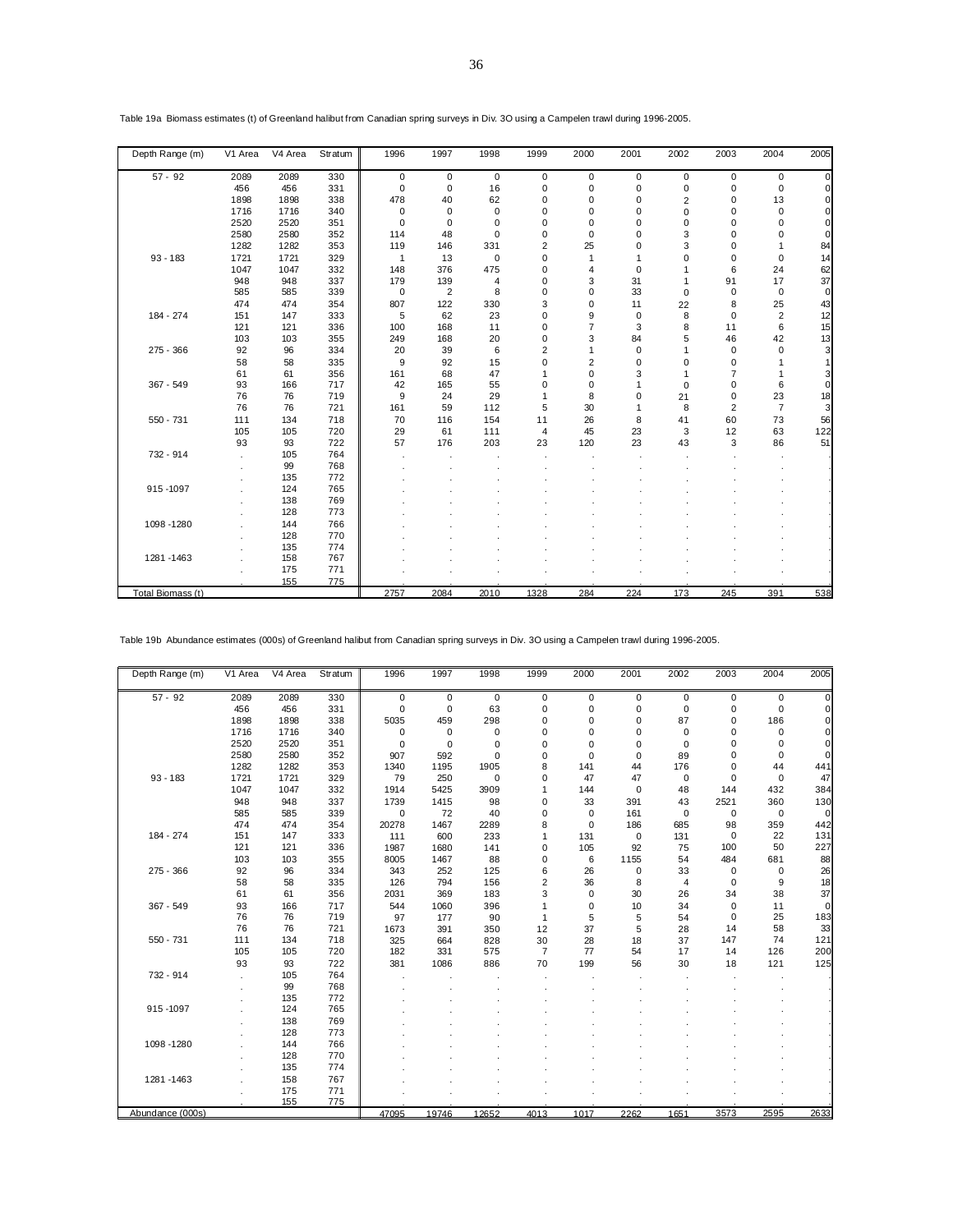Table 20a. Greenland halibut biomass estimates (000 t), by division, from Canadian fall surveys during 1995-2005. **DIVISION**

|      |                  |      |      |       | итими  |      |       |                  |                  |     |                          |              |
|------|------------------|------|------|-------|--------|------|-------|------------------|------------------|-----|--------------------------|--------------|
| Year | 2G               | 2H   | 2J   | 3K    | SA2+3K | 3L   | 2J3KL | 3M               | 3N               | 30  | 3LMNO                    | <b>TOTAL</b> |
| 1995 | <b>NO SURVEY</b> |      | 35.6 | 69.2  | -      | 11.3 | 116.1 |                  | <b>NO SURVEY</b> |     | $\overline{\phantom{a}}$ |              |
| 1996 | 22.3             | 26.1 | 64.8 | 120.3 | 233.5  | 36.6 | 221.7 | 10.2             | 5.1              | 1.0 | 52.9                     | 286.4        |
| 1997 | 15.5             | 38.6 | 82.7 | 130.5 | 266.7  | 48.6 | 261.2 | 7.0              | 6.4              | 2.1 | 64.1                     | 330.8        |
| 1998 | 4.5              | 39.0 | 62.1 | 142.2 | 247.8  | 55.9 | 260.2 | 7.8              | 14.8             | 5.4 | 83.9                     | 331.7        |
| 1999 | 10.5             | 30.7 | 87.1 | 175.6 | 303.9  | 34.0 | 296.7 | 2.4              | 2.7              | 1.9 | 41.0                     | 344.9        |
| 2000 | <b>NO SURVEY</b> |      | 54.9 | 143.3 | 198.2  | 34.1 | 232.3 | 5.5              | 9.3              | 4.2 | 53.1                     | 251.3        |
| 2001 | <b>NO SURVEY</b> | 37.7 | 65.8 | 128.7 | 232.2  | 29.9 | 224.4 | 5.3              | 7.2              | 4.5 | 46.9                     | 279.1        |
| 2002 | <b>NO SURVEY</b> |      | 53.6 | 67.0  | 120.6  | 22.4 | 143.0 | 2.5              | 5.7              | 4.1 | 34.7                     | 155.3        |
| 2003 | <b>NO SURVEY</b> |      | 59.8 | 71.5  | 131.3  | 26.1 | 157.4 | 4.3              | 1.1              | 2.6 | 34.1                     | 165.4        |
| 2004 | <b>NO SURVEY</b> | 48.2 | 59.1 | 90.5  | 197.8  | 15.9 | 213.7 | <b>NO SURVEY</b> | 2.9              | 0.4 | 19.2                     | 217.0        |
| 2005 | <b>NO SURVEY</b> |      | 61.1 | 112.6 | 173.7  | 30.1 | 203.8 | <b>NO SURVEY</b> | 3.3              | 2.3 | 35.7                     | 209.4        |

Table 20b. Abundance and biomass estimates of Greenland halibut, by Division, from Canadian fall 2005 survey. Upper and lower indicate approximate 95% confidence limits.

| Area                            | Total       | Upper       | Lower                       |                  | Mean  | Upper | Lower |
|---------------------------------|-------------|-------------|-----------------------------|------------------|-------|-------|-------|
| <b>Division 2G</b><br>Abundance |             |             |                             |                  |       |       |       |
| Biomass (kg)                    |             |             |                             | <b>NO SURVEY</b> |       |       |       |
|                                 |             |             |                             |                  |       |       |       |
| <b>Division 2H</b>              |             |             |                             |                  |       |       |       |
| Abundance                       |             |             |                             | <b>NO SURVEY</b> |       |       |       |
| Biomass (kg)                    |             |             |                             |                  |       |       |       |
|                                 |             |             |                             |                  |       |       |       |
| Division 2J<br>Abundance        | 348,995,062 |             | 426,079,961 271,910,163     | No/Tow           | 100.4 | 122.6 | 78.2  |
| Biomass (kg)                    | 61.077.609  | 74,685,490  | 47.469.727                  | Ka/Tow           | 17.6  | 21.5  | 13.7  |
|                                 |             |             |                             |                  |       |       |       |
| Division 3K<br>Abundance        | 351,982,829 |             | 404,550,745 299,414,912     | No/Tow           | 69.5  | 79.9  | 59.1  |
| Biomass (kg)                    | 112,578,969 | 131,926,081 | 93,231,857                  | Kg/Tow           | 22.2  | 26.1  | 18.4  |
|                                 |             |             |                             |                  |       |       |       |
| Division 3L                     |             |             |                             |                  |       |       |       |
| Abundance                       | 76,389,637  | 115,938,717 | 36,840,556                  | No/Tow           | 13.0  | 19.8  | 6.3   |
| Biomass (kg)                    | 30,123,022  | 39,359,024  | 20,887,021                  | Kg/Tow           | 5.1   | 6.7   | 3.6   |
| Division 3M                     |             |             |                             |                  |       |       |       |
| Abundance                       |             |             |                             | <b>NO SURVEY</b> |       |       |       |
| Biomass (kg)                    |             |             |                             |                  |       |       |       |
|                                 |             |             |                             |                  |       |       |       |
| Division 3N<br>Abundance        | 6,580,783   | 11,911,281  | 1,250,284                   | No/Tow           | 2.6   | 4.6   | 0.5   |
|                                 |             |             |                             |                  |       |       |       |
| Biomass (kg)                    | 3,252,840   | 4,408,646   | 2,097,034                   | Kg/Tow           | 1.3   | 1.7   | 0.8   |
| Division 30                     |             |             |                             |                  |       |       |       |
| Abundance                       | 3,410,394   | 4,488,562   | 2,332,226                   | No/Tow           | 1.2   | 1.6   | 0.8   |
| Biomass (kg)                    | 2,339,326   | 3,154,818   | 1,523,835                   | Kg/Tow           | 0.8   | 1.1   | 0.5   |
|                                 |             |             |                             |                  |       |       |       |
| Combined<br>SA2+Div. 3KLMNO     |             |             |                             |                  |       |       |       |
| Abundance                       | 660,790,964 |             | 748, 364, 762 573, 217, 166 | No/Tow           | 36.1  | 40.8  | 31.3  |
| Biomass (kg)                    | 170.437.317 |             | 191.339.883 149.534.752     | Ka/Tow           | 9.3   | 10.4  | 8.2   |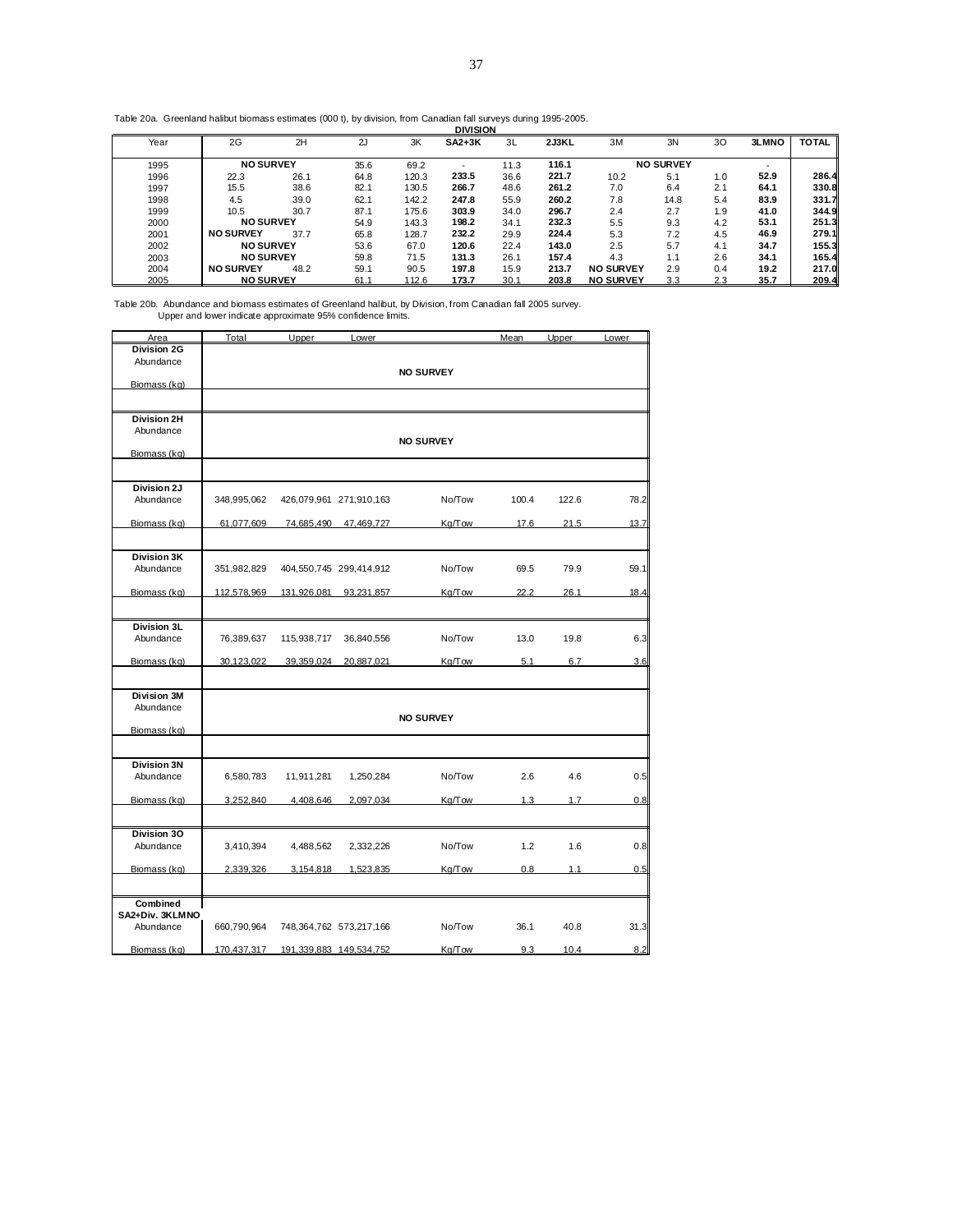|      |             |                  |             | <b>Division</b> |             |             |  |
|------|-------------|------------------|-------------|-----------------|-------------|-------------|--|
|      |             | 2G               |             |                 | 2H          |             |  |
| Year | Mean wt/tow | Upper Limit      | Lower Limit | Mean wt/tow     | Upper Limit | Lower Limit |  |
| 1978 | 34.2        | 45.9             | 22.6        | 54.2            | 77.1        | 31.4        |  |
| 1979 | 31.6        | 42.2             | 21.0        | 101.3           | 132.6       | 70.0        |  |
| 1981 | 29.0        | 63.2             | $-5.2$      | 37.6            | 47.7        | 27.4        |  |
| 1987 | 23.4        | 31.3             | 15.5        | 27.7            | 35.5        | 19.8        |  |
| 1988 | 18.9        | 33.0             | 4.8         | 29.0            | 36.4        | 21.6        |  |
| 1991 | 0.9         | 1.6              | 0.2         | 4.4             | 8.0         | 0.8         |  |
| 1996 | 11.8        | 23.4             | 0.1         | 16.5            | 19.6        | 13.3        |  |
| 1997 | 13.7        | 17.2             | 10.3        | 38.2            | 49.0        | 27.4        |  |
| 1998 | 4.4         | 8.1              | 0.6         | 25.4            | 43.0        | 7.7         |  |
| 1999 | 5.4         | 7.6              | 3.2         | 20.0            | 24.8        | 15.2        |  |
| 2001 |             | <b>NO SURVEY</b> |             | 30.7            | 44.0        | 17.3        |  |
| 2004 |             | <b>NO SURVEY</b> |             | 30.4            | 37.6        | 23.2        |  |

Table 21a. Mean weight (kg) per tow and associated CI for Greenland halibut in Div. 2G and 2H for 1978 - 2005 in years when surveys were done.

Table 21b. Mean weight (kg) per tow for Greenland halibut in Division 2J and 3K for 1978-2005.

|      |             |                         |        | Division |      |                         |             |  |
|------|-------------|-------------------------|--------|----------|------|-------------------------|-------------|--|
|      |             | 2J                      |        |          |      | 3K                      |             |  |
| Year | Mean wt/tow | Upper Limit Lower Limit |        |          |      | Mean wt/tow Upper Limit | Lower Limit |  |
|      |             |                         |        |          |      |                         |             |  |
| 1978 | 39.0        | 50.2                    | 27.8   |          | 37.9 | 49.1                    | 26.6        |  |
| 1979 | 32.2        | 38.1                    | 26.2   |          | 25.0 | 30.9                    | 19.1        |  |
| 1980 | 32.5        | 40.0                    | 25.0   |          | 28.0 | 33.3                    | 22.6        |  |
| 1981 | 33.2        | 43.6                    | 22.8   |          | 31.2 | 36.3                    | 26.2        |  |
| 1982 | 44.3        | 52.3                    | 36.2   |          | 28.3 | 33.7                    | 22.9        |  |
| 1983 | 33.8        | 40.1                    | 27.6   |          | 39.6 | 47.5                    | 31.8        |  |
| 1984 | 35.8        | 45.2                    | 26.5   |          | 38.3 | 46.7                    | 29.9        |  |
| 1985 | 26.7        | 33.2                    | 20.2   |          | 28.0 | 33.1                    | 23.0        |  |
| 1986 | 31.2        | 42.6                    | 19.8   |          | 38.9 | 48.0                    | 29.7        |  |
| 1987 | 21.3        | 29.8                    | 12.8   |          | 28.6 | 34.5                    | 22.8        |  |
| 1988 | 15.6        | 19.1                    | 12.2   |          | 29.9 | 37.1                    | 22.8        |  |
| 1989 | 19.1        | 34.5                    | 3.7    |          | 30.5 | 36.8                    | 24.2        |  |
| 1990 | 18.5        | 23.2                    | 13.8   |          | 23.2 | 31.0                    | 15.4        |  |
| 1991 | 6.4         | 7.7                     | 5.2    |          | 15.3 | 18.5                    | 12.1        |  |
| 1992 | 5.6         | 7.4                     | 3.8    |          | 10.3 | 13.1                    | 7.5         |  |
| 1993 | 8.2         | 10.0                    | 6.4    |          | 20.4 | 24.1                    | 16.7        |  |
| 1994 | 8.5         | 11.1                    | 5.8    |          | 12.5 | 14.3                    | 10.7        |  |
| 1995 | 12.8        | 15.4                    | 10.1   |          | 15.0 | 17.9                    | 12.1        |  |
| 1996 | 18.6        | 23.6                    | 13.7   |          | 23.6 | 27.7                    | 19.5        |  |
| 1997 | 23.6        | 54.2                    | $-7.0$ |          | 25.6 | 29.2                    | 22.0        |  |
| 1998 | 17.9        | 20.5                    | 15.2   |          | 27.9 | 32.1                    | 23.7        |  |
| 1999 | 25.4        | 29.1                    | 21.6   |          | 37.7 | 46.7                    | 28.7        |  |
| 2000 | 15.9        | 19.8                    | 11.9   |          | 29.6 | 41.0                    | 18.2        |  |
| 2001 | 18.9        | 24.9                    | 12.9   |          | 25.3 | 28.8                    | 21.7        |  |
| 2002 | 15.4        | 19.2                    | 11.7   |          | 13.1 | 16.6                    | 9.7         |  |
| 2003 | 17.2        | 21.4                    | 13.0   |          | 14.0 | 16.0                    | 12.0        |  |
| 2004 | 17.0        | 28.8                    | 5.3    |          | 17.8 | 21.0                    | 14.5        |  |
| 2005 | 17.6        | 21.5                    | 13.7   |          | 22.2 | 26.1                    | 18.4        |  |
|      |             |                         |        |          |      |                         |             |  |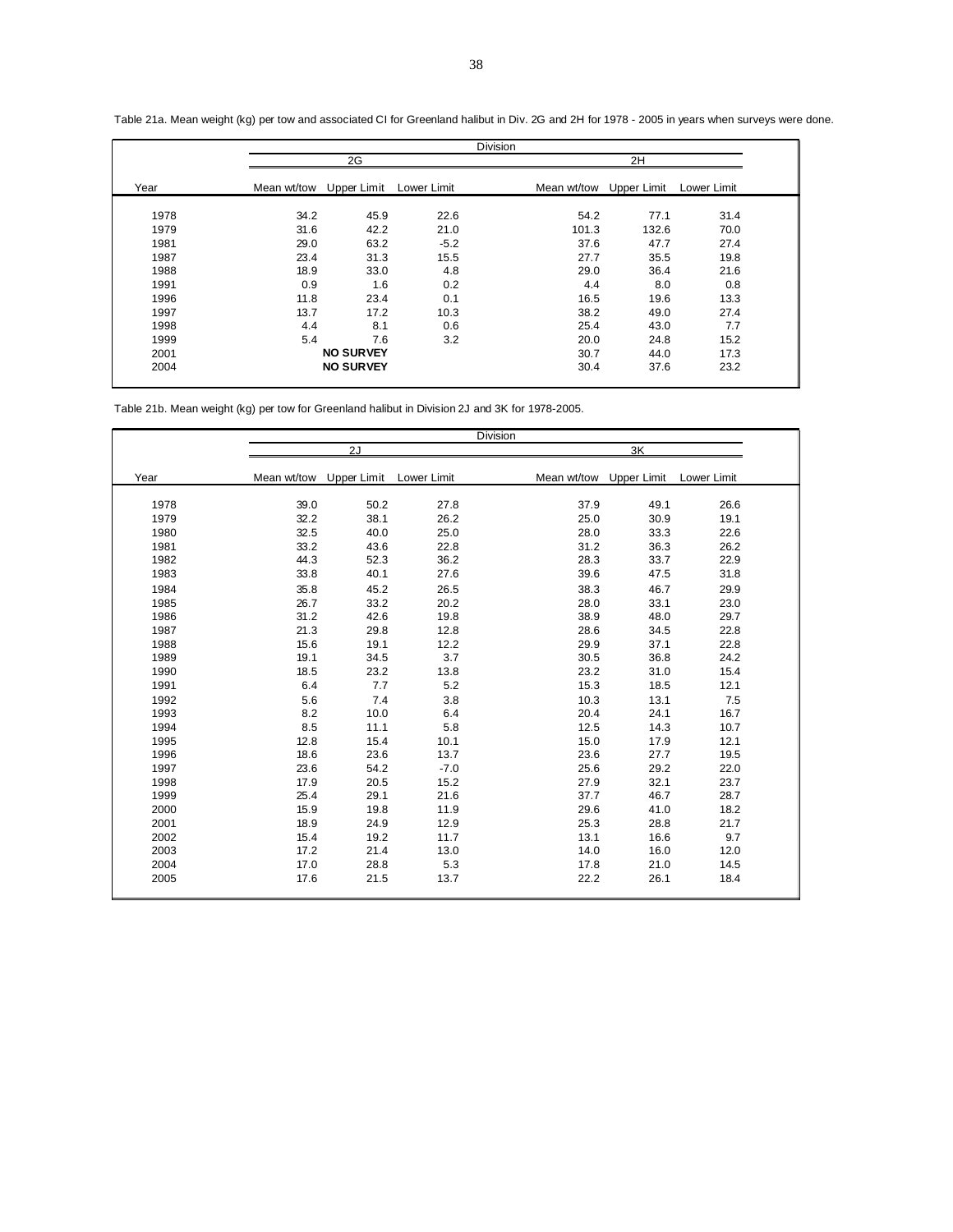|      |             |             |             | <b>Division</b> |             |             |             |  |
|------|-------------|-------------|-------------|-----------------|-------------|-------------|-------------|--|
|      |             | 3L - Fall   |             |                 |             | 3L - Spring |             |  |
| Year | Mean wt/tow | Upper Limit | Lower Limit |                 | Mean wt/tow | Upper Limit | Lower Limit |  |
| 1995 | 2.1         | 2.7         | 1.5         |                 | 0.9         | 1.8         | 0.0         |  |
| 1996 | 5.8         | 7.0         | 4.6         |                 | 1.8         | 3.0         | 0.6         |  |
| 1997 | 7.6         | 16.9        | $-1.7$      |                 | 3.5         | 4.7         | 2.2         |  |
| 1998 | 8.8         | 11.3        | 6.2         |                 | 7.3         | 11.4        | 3.1         |  |
| 1999 | 5.8         | 7.4         | 4.1         |                 | 4.0         | 9.4         | $-1.5$      |  |
| 2000 | 5.5         | 7.8         | 3.2         |                 | 5.0         | 6.1         | 3.9         |  |
| 2001 | 4.7         | 5.7         | 3.7         |                 | 2.4         | 2.4         | 2.3         |  |
| 2002 | 3.5         | 4.4         | 2.6         |                 | 1.2         | 1.7         | 0.7         |  |
| 2003 | 4.1         | 6.9         | 1.3         |                 | 2.2         | 3.3         | 1.2         |  |
| 2004 | 3.4         | 3.9         | 2.9         |                 | 1.8         | 2.3         | 1.3         |  |
| 2005 | 5.1         | 6.7         | 3.6         |                 | 2.8         | 4.5         | 1.1         |  |

Table 21c. Mean weight (kg) per tow for Greenland halibut in Division 3L Fall and Spring for 1995-2005.

Table 21d. Mean weight (kg) per tow for Greenland halibut in Division 3N Spring and Fall for 1996-2005.

|      |                         |             |             | <b>Division</b> |             |             |             |  |
|------|-------------------------|-------------|-------------|-----------------|-------------|-------------|-------------|--|
|      |                         | $3N - Fall$ |             |                 |             | 3N - Spring |             |  |
| Year | Mean wt/tow Upper Limit |             | Lower Limit |                 | Mean wt/tow | Upper Limit | Lower Limit |  |
| 1996 | 2.1                     | 3.8         | 0.4         |                 | 1.4         | 4.0         | $-1.2$      |  |
| 1997 | 2.7                     | 11.8        | $-6.4$      |                 | 2.0         | 3.8         | 0.1         |  |
| 1998 | 5.6                     | 9.4         | 1.9         |                 | 2.4         | 10.0        | $-5.3$      |  |
| 1999 | 1.2                     | 2.1         | 0.2         |                 | 2.5         | 4.5         | 0.5         |  |
| 2000 | 3.5                     | 13.7        | $-6.7$      |                 | 1.8         | 2.9         | 0.6         |  |
| 2001 | 2.7                     | 3.7         | 1.6         |                 | 0.9         | 3.6         | $-1.9$      |  |
| 2002 | 2.1                     | 2.8         | 1.4         |                 | 0.3         | 0.6         | 0.1         |  |
| 2003 | 0.4                     | 0.7         | 0.2         |                 | 1.1         | 2.7         | $-0.4$      |  |
| 2004 | 1.2                     | 6.3         | $-3.9$      |                 | 0.6         | 1.0         | 0.2         |  |
| 2005 | 1.3                     | 1.7         | 0.8         |                 | 0.7         | 1.4         | 0.0         |  |

Table 21e. Mean weight (kg) per tow for Greenland halibut in Division 3O Spring and Fall for 1996-2005.

|      |                         |           |             | <b>Division</b> |                         |             |             |  |
|------|-------------------------|-----------|-------------|-----------------|-------------------------|-------------|-------------|--|
|      |                         | 30 - Fall |             |                 |                         | 30 - Spring |             |  |
| Year | Mean wt/tow Upper Limit |           | Lower Limit |                 | Mean wt/tow Upper Limit |             | Lower Limit |  |
| 1996 | 0.4                     | 0.6       | 0.2         |                 | 1.1                     | 2.0         | 0.2         |  |
| 1997 | 0.8                     | 1.3       | 0.3         |                 | 0.8                     | 1.0         | 0.6         |  |
| 1998 | 2.0                     | 4.4       | $-0.4$      |                 | 0.8                     | 1.3         | 0.3         |  |
| 1999 | 0.8                     | 6.3       | $-4.8$      |                 | 0.5                     | 0.9         | 0.2         |  |
| 2000 | 1.5                     | 2.3       | 0.7         |                 | 0.1                     | 0.2         | 0.0         |  |
| 2001 | 1.6                     | 7.4       | $-4.1$      |                 | 0.1                     | 0.6         | $-0.4$      |  |
| 2002 | 1.5                     | 2.1       | 0.8         |                 | 0.1                     | 0.1         | 0.0         |  |
| 2003 | 1.0                     | 1.8       | 0.2         |                 | 0.1                     | 0.2         | 0.0         |  |
| 2004 | 0.2                     | 0.3       | 0.0         |                 | 0.2                     | 0.3         | 0.0         |  |
| 2005 | 0.8                     | 1.1       | 0.5         |                 | 0.2                     | 0.4         | 0.1         |  |

Table 21f. Mean weight (kg) per tow for Greenland halibut in Division 3M for 1996-2005.

|      |             | Division<br>3M - Fall |             |             | <b>Division</b><br>3M - Fall Strata 528-536 only |             |
|------|-------------|-----------------------|-------------|-------------|--------------------------------------------------|-------------|
| Year | Mean wt/tow | Upper Limit           | Lower Limit | Mean wt/tow | Upper Limit                                      | Lower Limit |
| 1996 | 5.3         | 12.8                  | $-2.2$      | 14.4        | 42.4                                             | $-13.5$     |
| 1997 | 15.0        | 23.2                  | 6.8         | 15.0        | 23.2                                             | 6.8         |
| 1998 | 16.7        | 24.3                  | 9.1         | 16.7        | 24.4                                             | 9.1         |
| 1999 | 8.5         | 13.5                  | 3.5         | 8.5         | 13.5                                             | 3.5         |
| 2000 | 11.8        | 16.9                  | 6.8         | 11.9        | 16.9                                             | 6.8         |
| 2001 | 11.3        | 15.1                  | 7.5         | 11.3        | 15.1                                             | 7.5         |
| 2002 | 5.4         | 7.3                   | 3.5         | 5.4         | 7.4                                              | 3.5         |
| 2003 | 9.3         | 13.3                  | 5.2         | 9.3         | 13.3                                             | 5.2         |
| 2004 |             | Not surveyed          |             |             | Not surveyed                                     |             |
| 2005 |             | Not surveyed          |             |             | Not surveyed                                     |             |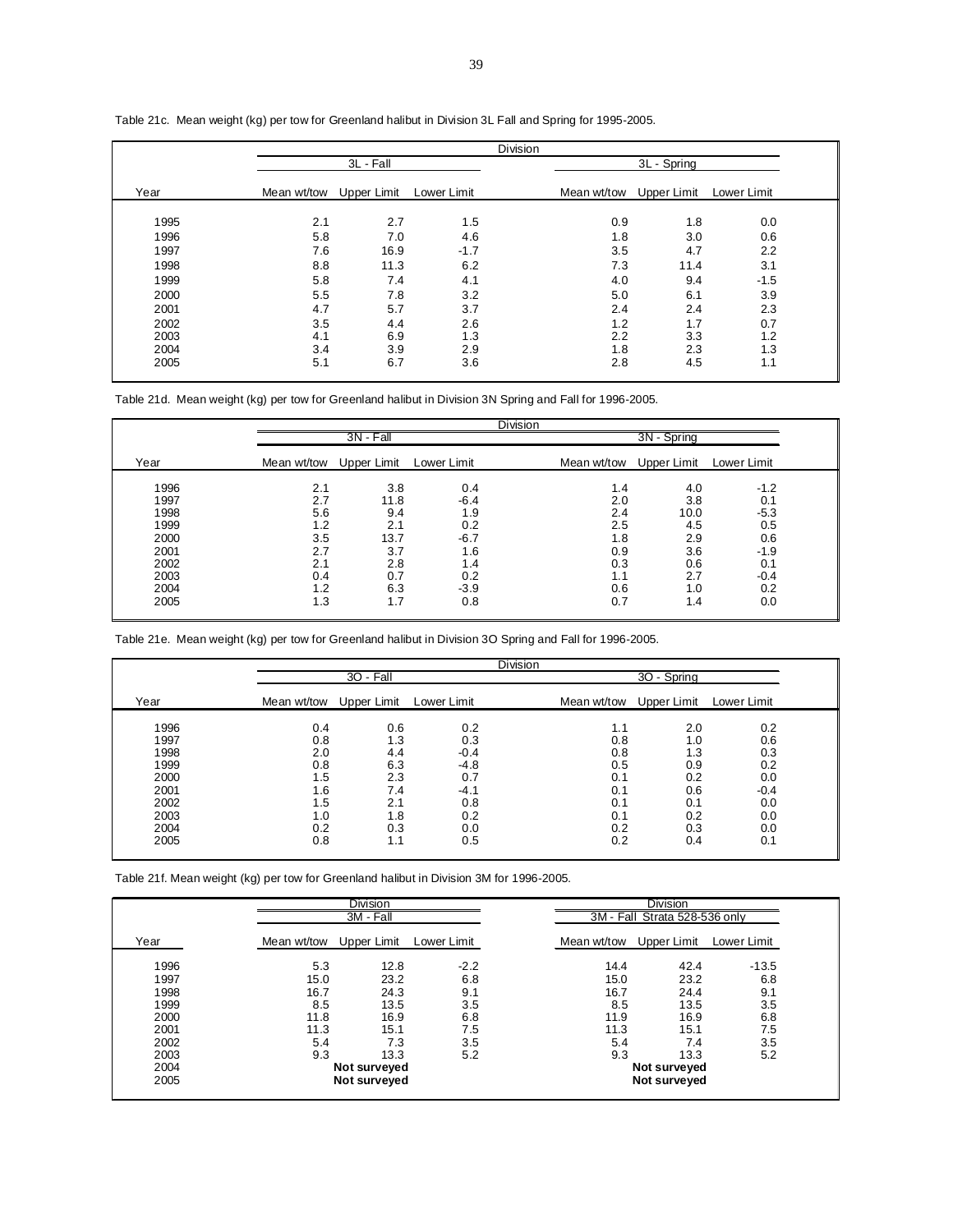|      |             |                    |             | <b>Division</b> |             |             |  |
|------|-------------|--------------------|-------------|-----------------|-------------|-------------|--|
|      |             | 2J3K               |             |                 | 2J3KL       |             |  |
| Year | Mean wt/tow | <b>Upper Limit</b> | Lower Limit | Mean wt/tow     | Upper Limit | Lower Limit |  |
| 1978 |             |                    |             |                 |             |             |  |
| 1979 | 38.4        | 45.7               | 31.1        |                 | -           |             |  |
| 1980 | 28.1        | 32.2               | 24.0        |                 |             |             |  |
|      | 30.0        | 34.2               | 25.7        |                 |             |             |  |
| 1981 | 32.1        | 37.2               | 27.1        |                 |             |             |  |
| 1982 | 35.6        | 40.1               | 31.1        |                 |             |             |  |
| 1983 | 36.9        | 41.8               | 32.1        |                 |             |             |  |
| 1984 | 37.2        | 43.0               | 31.5        |                 |             |             |  |
| 1985 | 27.5        | 31.1               | 23.8        |                 |             |             |  |
| 1986 | 35.4        | 41.8               | 29.1        |                 |             |             |  |
| 1987 | 25.5        | 30.0               | 20.9        |                 |             |             |  |
| 1988 | 23.6        | 27.8               | 19.5        |                 |             |             |  |
| 1989 | 25.4        | 30.7               | 20.2        |                 |             |             |  |
| 1990 | 21.2        | 25.8               | 16.6        |                 |             |             |  |
| 1991 | 11.5        | 13.4               | 9.6         |                 |             |             |  |
| 1992 | 8.2         | 9.9                | 6.6         |                 |             |             |  |
| 1993 | 15.3        | 17.5               | 13.1        |                 |             |             |  |
| 1994 | 10.8        | 12.1               | 9.4         |                 |             |             |  |
| 1995 | 14.1        | 16.1               | 12.2        | 9.1             | 10.2        | 8.0         |  |
| 1996 | 21.6        | 24.5               | 18.7        | 14.9            | 16.6        | 13.2        |  |
| 1997 | 24.8        | 28.3               | 21.3        | 17.5            | 19.5        | 15.5        |  |
| 1998 | 23.8        | 26.4               | 21.2        | 17.4            | 19.0        | 15.8        |  |
| 1999 | 32.5        | 37.8               | 27.2        | 21.3            | 24.4        | 18.2        |  |
| 2000 | 23.9        | 30.2               | 17.5        | 16.0            | 19.7        | 12.3        |  |
|      |             |                    |             |                 |             |             |  |
| 2001 | 22.7        | 25.5               | 19.9        | 15.0            | 16.7        | 13.4        |  |
| 2002 | 14.1        | 16.3               | 11.8        | 9.6             | 10.9        | 8.2         |  |
| 2003 | 15.3        | 17.2               | 13.4        | 10.5            | 11.7        | 9.3         |  |
| 2004 | 17.5        | 21.1               | 13.8        | 12.4            | 14.8        | 10.1        |  |
| 2005 | 20.3        | 22.9               | 17.8        | 14.1            | 15.7        | 12.5        |  |

Table 21g. Mean weight (kg) per tow and associated confidence intervals for Greenland halibut in Div. 2J3K for 1978-2005 and Div. 2J3KL for 1995-2005.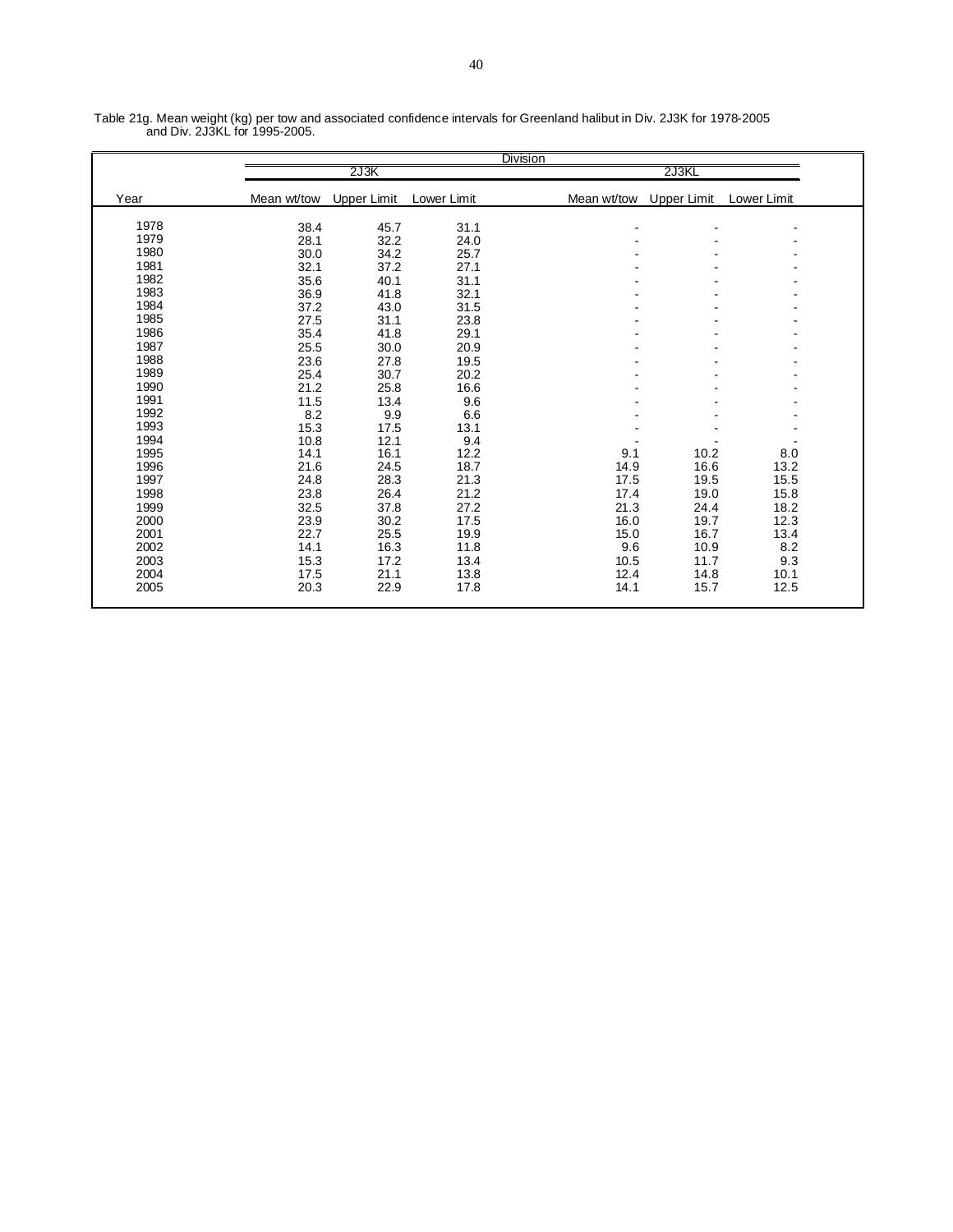|      |             |                  |             | <b>Division</b> |             |             |             |  |
|------|-------------|------------------|-------------|-----------------|-------------|-------------|-------------|--|
|      |             | 2G               |             |                 |             | 2H          |             |  |
| Year | Mean no/tow | Upper Limit      | Lower Limit |                 | Mean no/tow | Upper Limit | Lower Limit |  |
|      |             |                  |             |                 |             |             |             |  |
| 1978 | 122.4       | 171.0            | 73.7        |                 | 224.4       | 670.5       | $-221.7$    |  |
| 1979 | 65.0        | 95.0             | 35.0        |                 | 285.4       | 381.5       | 189.3       |  |
| 1981 | 51.2        | 68.3             | 34.2        |                 | 73.5        | 97.8        | 49.2        |  |
| 1987 | 106.4       | 159.4            | 53.4        |                 | 225.5       | 393.5       | 57.6        |  |
| 1988 | 37.0        | 53.6             | 20.5        |                 | 259.9       | 361.1       | 158.8       |  |
| 1991 | 9.3         | 19.3             | $-0.8$      |                 | 37.6        | 49.1        | 26.0        |  |
| 1996 | 51.5        | 72.7             | 30.4        |                 | 137.1       | 166.9       | 107.3       |  |
| 1997 | 55.3        | 66.0             | 44.6        |                 | 236.3       | 323.2       | 149.3       |  |
| 1998 | 23.8        | 134.2            | $-86.6$     |                 | 109.7       | 186.9       | 32.4        |  |
| 1999 | 25.5        | 34.3             | 16.7        |                 | 91.5        | 116.6       | 66.5        |  |
| 2001 |             | <b>NO SURVEY</b> |             |                 | 165.9       | 226.6       | 105.2       |  |
| 2004 |             | <b>NO SURVEY</b> |             |                 | 177.1       | 250.6       | 103.7       |  |

Table 22a. Mean numbers per tow and associated CI for Greenland halibut in Div. 2G and 2H for 1978 - 2005 in years when surveys were done.

Table 22b. Mean numbers per tow for Greenland halibut in Division 2J and 3K for 1978-2005.

|      |             |                    |             | Division    |       |                    |             |  |
|------|-------------|--------------------|-------------|-------------|-------|--------------------|-------------|--|
|      |             | 2J                 |             |             |       | 3K                 |             |  |
| Year | Mean no/tow | <b>Upper Limit</b> | Lower Limit | Mean no/tow |       | <b>Upper Limit</b> | Lower Limit |  |
| 1978 | 100.4       | 419.4              | $-218.7$    |             | 163.1 | 230.8              | 95.3        |  |
| 1979 | 89.6        | 109.0              | 70.2        |             | 58.6  | 73.4               | 43.8        |  |
| 1980 | 43.7        | 57.8               | 29.6        |             | 54.1  | 67.9               | 40.3        |  |
| 1981 | 96.9        | 140.3              | 53.6        |             | 88.9  | 105.6              | 72.3        |  |
| 1982 | 67.3        | 79.8               | 54.8        |             | 64.1  | 74.7               | 53.4        |  |
| 1983 | 40.6        | 51.8               | 29.4        |             | 83.3  | 100.6              | 66.1        |  |
| 1984 | 56.8        | 83.3               | 30.4        |             | 74.6  | 92.0               | 57.3        |  |
| 1985 | 69.5        | 90.7               | 48.3        |             | 97.4  | 115.9              | 78.9        |  |
| 1986 | 49.6        | 72.4               | 26.8        |             | 141.1 | 168.3              | 113.8       |  |
| 1987 | 44.7        | 67.0               | 22.3        |             | 118.0 | 141.4              | 94.7        |  |
| 1988 | 32.6        | 48.2               | 17.1        |             | 126.2 | 153.2              | 99.2        |  |
| 1989 | 54.7        | 84.9               | 24.4        |             | 143.5 | 172.2              | 114.7       |  |
| 1990 | 52.0        | 66.3               | 37.6        |             | 84.7  | 133.3              | 36.2        |  |
| 1991 | 33.0        | 43.4               | 22.5        |             | 71.4  | 89.2               | 53.7        |  |
| 1992 | 44.2        | 62.1               | 26.2        |             | 96.0  | 145.4              | 46.6        |  |
| 1993 | 64.8        | 86.1               | 43.6        |             | 201.7 | 254.3              | 149.1       |  |
| 1994 | 82.9        | 109.5              | 56.2        |             | 146.7 | 164.0              | 129.4       |  |
| 1995 | 112.0       | 140.4              | 83.6        |             | 160.6 | 201.2              | 120.0       |  |
| 1996 | 195.0       | 255.8              | 134.3       |             | 208.5 | 244.8              | 172.2       |  |
| 1997 | 148.8       | 450.9              | $-153.3$    |             | 187.7 | 225.8              | 149.7       |  |
| 1998 | 94.8        | 127.7              | 61.8        |             | 139.2 | 164.5              | 113.9       |  |
| 1999 | 137.1       | 164.2              | 110.0       |             | 150.1 | 181.9              | 118.2       |  |
| 2000 | 94.4        | 110.9              | 77.9        |             | 133.1 | 162.1              | 104.1       |  |
| 2001 | 128.5       | 184.9              | 72.1        |             | 127.4 | 146.3              | 108.5       |  |
| 2002 | 117.7       | 139.8              | 95.6        |             | 95.1  | 116.3              | 73.8        |  |
| 2003 | 142.1       | 188.8              | 95.3        |             | 93.8  | 121.9              | 65.8        |  |
| 2004 | 122.2       | 186.0              | 58.4        |             | 100.6 | 118.1              | 83.1        |  |
| 2005 | 100.4       | 122.6              | 78.2        |             | 69.5  | 79.9               | 59.1        |  |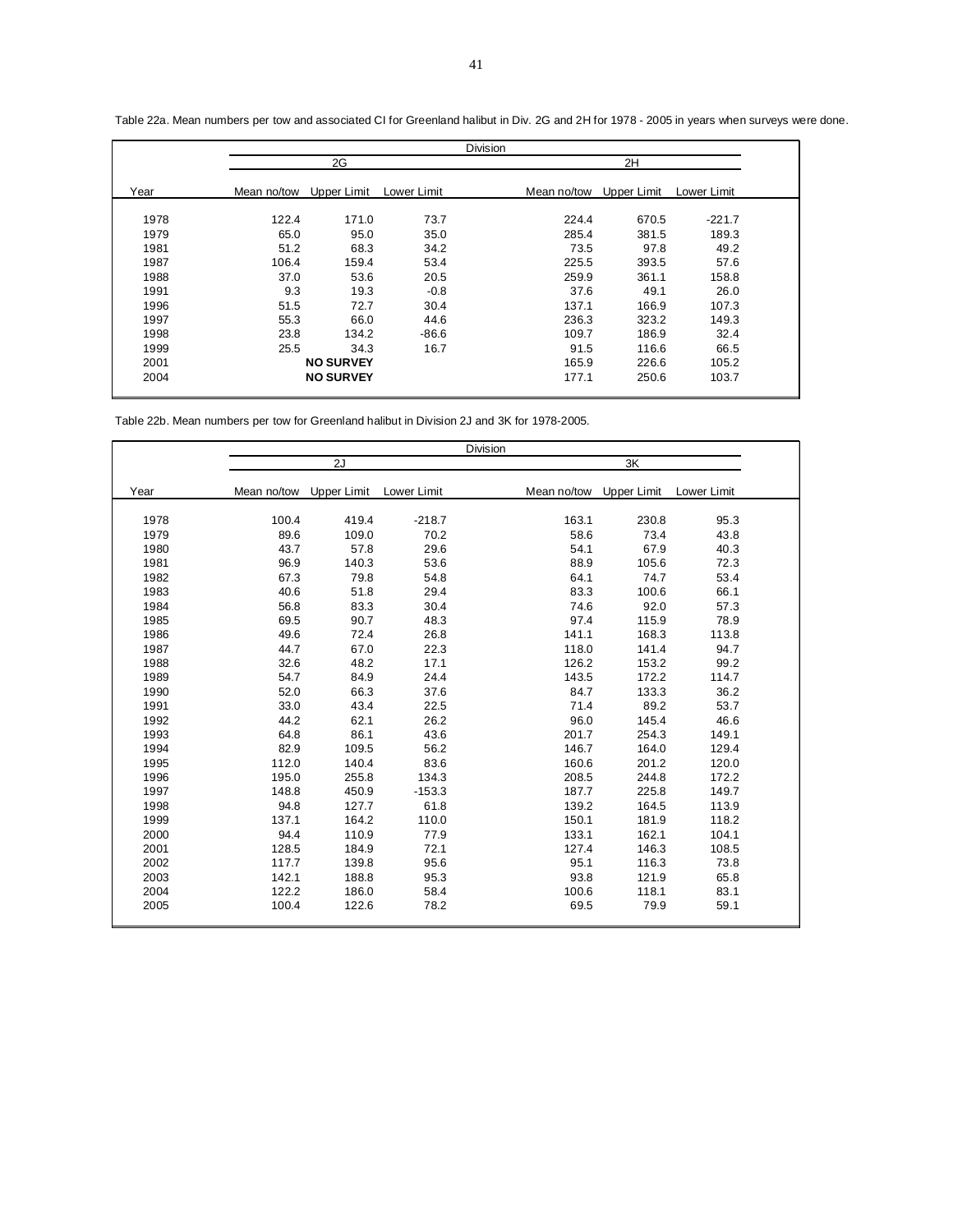|             |             |             | <b>Division</b> |             |             |  |
|-------------|-------------|-------------|-----------------|-------------|-------------|--|
|             | 3L - Fall   |             |                 | 3L - Spring |             |  |
| Mean no/tow | Upper Limit | Lower Limit |                 | Upper Limit | Lower Limit |  |
| 13.3        | 20.1        | 6.6         | 3.2             | 5.8         | 0.6         |  |
| 23.3        | 28.1        | 18.4        | 13.0            | 18.0        | 8.0         |  |
| 24.2        | 28.6        | 19.8        | 20.8            | 35.4        | 6.2         |  |
| 22.4        | 27.5        | 17.4        | 26.7            | 40.0        | 13.4        |  |
| 11.6        | 14.7        | 8.5         | 11.9            | 13.7        | 10.1        |  |
| 13.9        | 17.1        | 10.6        | 13.3            | 16.1        | 10.5        |  |
| 12.6        | 16.1        | 9.2         | 7.0             | 9.3         | 4.7         |  |
| 10.5        | 13.2        | 7.7         | 5.1             | 6.6         | 3.6         |  |
| 14.3        | 19.2        | 9.4         | 11.2            | 38.7        | $-16.3$     |  |
| 13.2        | 16.5        | 10.0        | 8.1             | 10.1        | 6.1         |  |
| 13.0        | 19.8        | 6.3         | 8.3             | 22.8        | $-6.2$      |  |
|             |             |             |                 |             | Mean no/tow |  |

Table 22c. Mean numbers per tow for Greenland halibut in Division 3L Spring and Fall for 1995-2005.

Table 22d. Mean numbers per tow for Greenland halibut in Division 3N Spring and Fall for 1996-2005.

|      |             |             |             | <b>Division</b> |             |             |  |
|------|-------------|-------------|-------------|-----------------|-------------|-------------|--|
|      |             | 3N - Fall   |             |                 | 3N - Spring |             |  |
| Year | Mean no/tow | Upper Limit | Lower Limit | Mean no/tow     | Upper Limit | Lower Limit |  |
| 1996 | 20.4        | 136.4       | $-95.7$     | 10.8            | 14.8        | 6.8         |  |
| 1997 | 14.8        | 83.4        | $-53.8$     | 12.3            | 25.7        | $-1.2$      |  |
| 1998 | 15.3        | 30.9        | $-0.3$      | 10.4            | 46.2        | $-25.3$     |  |
| 1999 | 3.2         | 13.8        | $-7.5$      | 8.9             | 19.8        | $-1.9$      |  |
| 2000 | 5.1         | 18.9        | $-8.7$      | 8.8             | 55.4        | $-37.8$     |  |
| 2001 | 4.7         | 8.9         | 0.6         | 2.6             | 4.9         | 0.4         |  |
| 2002 | 4.9         | 9.1         | 0.8         | 2.0             | 13.8        | $-9.8$      |  |
| 2003 | 2.0         | 3.0         | 0.9         | 6.1             | 41.1        | $-28.9$     |  |
| 2004 | 4.4         | 21.0        | $-12.3$     | 2.5             | 3.6         | 1.3         |  |
| 2005 | 2.6         | 4.6         | 0.5         | 2.5             | 3.8         | 1.2         |  |

|  |  | Table 22e. Mean numbers per tow for Greenland halibut in Division 3O Spring and Fall for 1996-2005. |  |  |
|--|--|-----------------------------------------------------------------------------------------------------|--|--|
|--|--|-----------------------------------------------------------------------------------------------------|--|--|

|      |             |             |             | <b>Division</b> |             |             |             |  |
|------|-------------|-------------|-------------|-----------------|-------------|-------------|-------------|--|
|      |             | $30 - Fall$ |             |                 |             | 3O - Spring |             |  |
| Year | Mean no/tow | Upper Limit | Lower Limit |                 | Mean no/tow | Upper Limit | Lower Limit |  |
| 1996 | 3.8         | 4.8         | 2.7         |                 | 18.5        | 117.2       | $-80.3$     |  |
| 1997 | 5.7         | 8.4         | 3.0         |                 | 7.7         | 11.7        | 3.7         |  |
| 1998 | 5.9         | 6.9         | 4.9         |                 | 5.0         | 8.3         | 1.6         |  |
| 1999 | 1.9         | 14.6        | $-10.8$     |                 | 1.6         | 2.8         | 0.3         |  |
| 2000 | 2.2         | 3.5         | 0.9         |                 | 0.4         | 0.6         | 0.2         |  |
| 2001 | 1.9         | 3.7         | 0.1         |                 | 0.9         | 6.6         | $-4.8$      |  |
| 2002 | 1.8         | 2.4         | 1.2         |                 | 0.6         | 0.8         | 0.5         |  |
| 2003 | 2.0         | 2.7         | 1.2         |                 | 1.4         | 4.2         | $-1.4$      |  |
| 2004 | 0.9         | 1.5         | 0.3         |                 | 1.0         | 1.5         | 0.5         |  |
| 2005 | 1.2         | 1.6         | 0.8         |                 | 1.0         | 1.7         | 0.4         |  |

Table 22f. Mean numbers per tow for Greenland halibut in Division 3M for 1996-2005.

|      |             | <b>Division</b><br>3M - Fall |             |             | <b>Division</b><br>3M - Fall Strata 528-536 only |             |  |
|------|-------------|------------------------------|-------------|-------------|--------------------------------------------------|-------------|--|
| Year | Mean no/tow | Upper Limit                  | Lower Limit | Mean no/tow | Upper Limit                                      | Lower Limit |  |
| 1996 | 8.3         | 25.7                         | $-9.2$      | 16.5        | 82.7                                             | $-49.7$     |  |
| 1997 | 16.9        | 26.4                         | 7.3         | 16.9        | 26.4                                             | 7.3         |  |
| 1998 | 19.9        | 32.4                         | 7.4         | 19.9        | 32.4                                             | 7.4         |  |
| 1999 | 9.3         | 15.0                         | 3.6         | 9.3         | 15.0                                             | 3.6         |  |
| 2000 | 12.2        | 19.1                         | 5.3         | 12.2        | 19.1                                             | 5.3         |  |
| 2001 | 10.8        | 14.3                         | 7.4         | 10.9        | 14.3                                             | 7.4         |  |
| 2002 | 5.3         | 6.6                          | 3.9         | 5.3         | 6.6                                              | 3.9         |  |
| 2003 | 9.2         | 12.9                         | 5.4         | 9.2         | 12.9                                             | 5.4         |  |
| 2004 |             | Not surveyed                 |             |             | Not surveyed                                     |             |  |
| 2005 |             | Not surveyed                 |             |             | Not surveyed                                     |             |  |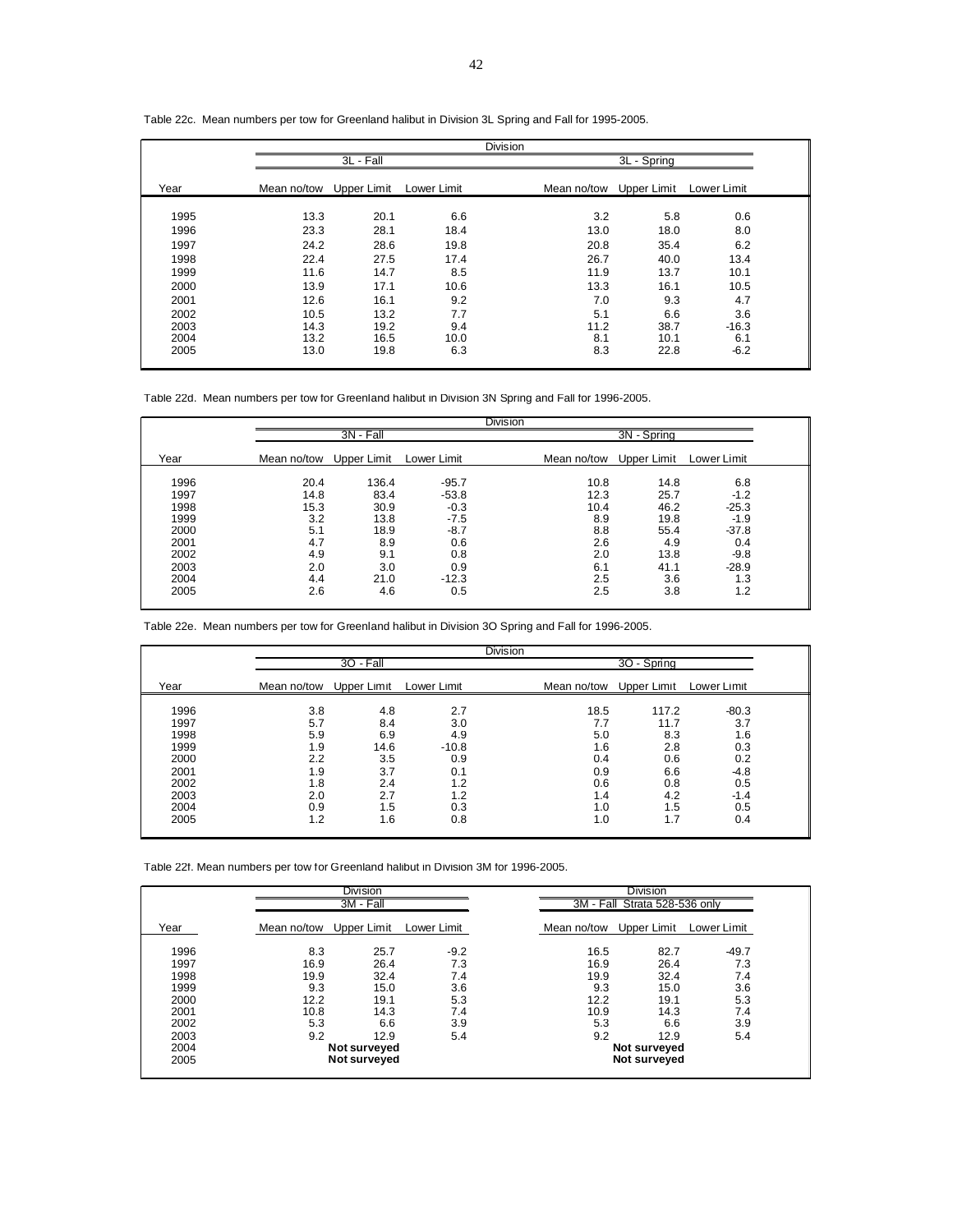|      |             |             |             | <b>Division</b> |                |                    |             |  |
|------|-------------|-------------|-------------|-----------------|----------------|--------------------|-------------|--|
|      |             | 2J3K        |             |                 |                | 2J3KL              |             |  |
| Year | Mean no/tow | Upper Limit | Lower Limit |                 | Mean no/tow    | <b>Upper Limit</b> | Lower Limit |  |
| 1978 | 135.7       | 180.9       | 90.6        |                 | $\blacksquare$ |                    |             |  |
| 1979 | 72.1        | 83.3        | 60.8        |                 |                |                    |             |  |
| 1980 | 49.5        | 58.9        | 40.1        |                 |                |                    |             |  |
| 1981 | 92.6        | 113.4       | 71.7        |                 |                |                    |             |  |
| 1982 | 65.5        | 73.4        | 57.7        |                 |                |                    |             |  |
| 1983 | 63.3        | 73.4        | 53.3        |                 |                |                    |             |  |
| 1984 | 67.0        | 79.5        | 54.5        |                 |                |                    |             |  |
| 1985 | 85.4        | 99.0        | 71.9        |                 |                |                    |             |  |
| 1986 | 100.0       | 116.2       | 83.8        |                 |                |                    |             |  |
| 1987 | 86.3        | 101.4       | 71.3        |                 |                |                    |             |  |
| 1988 | 84.8        | 100.3       | 69.2        |                 |                |                    |             |  |
| 1989 | 104.0       | 121.2       | 86.9        |                 |                |                    |             |  |
| 1990 | 70.7        | 92.5        | 48.8        |                 |                |                    |             |  |
| 1991 | 54.9        | 65.4        | 44.5        |                 |                |                    |             |  |
| 1992 | 73.8        | 99.8        | 47.8        |                 |                |                    |             |  |
| 1993 | 144.4       | 174.5       | 114.2       |                 |                |                    |             |  |
| 1994 | 119.2       | 133.4       | 104.9       |                 |                |                    |             |  |
| 1995 | 142.3       | 168.1       | 116.6       |                 | 88.0           | 102.9              | 73.1        |  |
| 1996 | 203.0       | 234.0       | 172.1       |                 | 126.6          | 144.5              | 108.7       |  |
| 1997 | 172.0       | 208.8       | 135.1       |                 | 108.9          | 130.2              | 87.7        |  |
| 1998 | 121.2       | 138.4       | 104.0       |                 | 79.1           | 89.0               | 69.1        |  |
| 1999 | 144.6       | 165.0       | 124.1       |                 | 88.7           | 100.6              | 76.8        |  |
| 2000 | 117.0       | 134.7       | 99.3        |                 | 72.9           | 83.1               | 62.7        |  |
| 2001 | 127.8       | 148.4       | 107.3       |                 | 78.7           | 90.6               | 66.8        |  |
| 2002 | 104.2       | 119.1       | 89.4        |                 | 64.2           | 72.8               | 55.7        |  |
| 2003 | 113.4       | 133.7       | 93.0        |                 | 71.1           | 82.6               | 59.6        |  |
| 2004 | 109.4       | 133.7       | 85.1        |                 | 75.1           | 90.8               | 59.4        |  |
| 2005 | 82.1        | 92.5        | 71.6        |                 | 54.0           | 60.4               | 47.5        |  |
|      |             |             |             |                 |                |                    |             |  |

Table 22g. Mean numbers per tow and associated confidence intervals for Greenland halibut in Div. 2J3K for 1978-2005 and Div. 2J3KL for 1995-2005.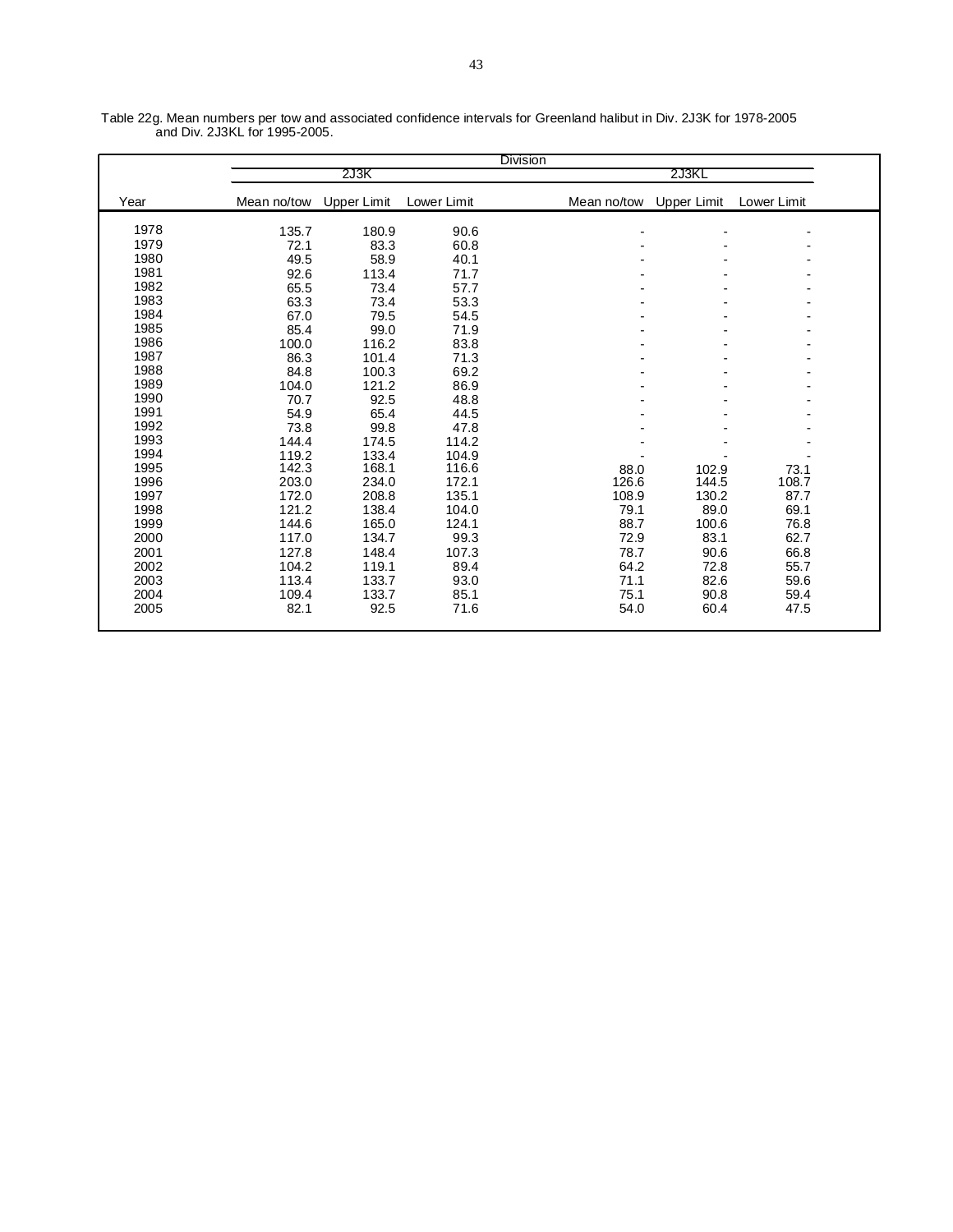Table 23a Greenland halibut stratified mean number per set at age from Canadian fall surveys conducted in Divisions 2J and 3K combined<br>during 1978-1992. Only otoliths collected in Div. 2J or 3K are used in the analysis. Nu during 1978-1992. Only otoliths collected in Div. 2J or 3K are used in the analysis. Numbers expressed in Campelen 1800 catch units. Table 23a Greenland halibut stratified mean number per set at age from Canadian fall surveys conducted in Divisions 2J and 3K combined

| 8<br>8 2 4 2<br>8 2 5 7<br>8 7 8 7<br>$\begin{array}{c} 4\ 7\ 8\ 4\ 8\ 9\ 1\ \end{array}$<br>67.4<br>57.45<br>65.89<br>65.89<br>ន <mark>្លាំ ខ្ញុំ ស្លាំ</mark><br>និង ខ្លួំ និង<br>65.12<br>33.44<br>31.68<br>63.30<br>ន<br>៩ នី ក្ដី<br>៩ ខី សី នី<br>48.87<br>25.09<br>23.78<br>32.33<br>135.55<br>102.74<br>ي<br>ڡۣ<br>≌<br>್ಲ ೪<br>∘<br>∾<br>ഇ<br>그<br>⊵<br>Ages 1-4<br>Ages 0-20<br>Ages 5+<br>Age (yrs) |           | 1978  | 1979  | 1980  | 1981 | 1982 | 1983 | 1984 | 1985 | 1986 | 1987                        | 1988                             | 1989                                                                                                                                                                                                                                                                                                | 1990                             | 1991                                                                                             |  |
|----------------------------------------------------------------------------------------------------------------------------------------------------------------------------------------------------------------------------------------------------------------------------------------------------------------------------------------------------------------------------------------------------------------|-----------|-------|-------|-------|------|------|------|------|------|------|-----------------------------|----------------------------------|-----------------------------------------------------------------------------------------------------------------------------------------------------------------------------------------------------------------------------------------------------------------------------------------------------|----------------------------------|--------------------------------------------------------------------------------------------------|--|
|                                                                                                                                                                                                                                                                                                                                                                                                                |           |       |       |       |      |      |      |      |      |      |                             |                                  |                                                                                                                                                                                                                                                                                                     |                                  |                                                                                                  |  |
|                                                                                                                                                                                                                                                                                                                                                                                                                |           |       |       |       |      |      |      |      |      |      |                             |                                  |                                                                                                                                                                                                                                                                                                     |                                  |                                                                                                  |  |
|                                                                                                                                                                                                                                                                                                                                                                                                                |           |       |       |       |      |      |      |      |      |      |                             |                                  |                                                                                                                                                                                                                                                                                                     |                                  |                                                                                                  |  |
|                                                                                                                                                                                                                                                                                                                                                                                                                |           |       |       |       |      |      |      |      |      |      |                             |                                  | $\begin{array}{l} 60.75 \pm 0.75 \\ 60.75 \pm 0.75 \\ 60.75 \pm 0.75 \\ 60.75 \pm 0.75 \\ 60.75 \pm 0.75 \\ 60.75 \pm 0.75 \\ 60.75 \pm 0.75 \\ 60.75 \pm 0.75 \\ 60.75 \pm 0.75 \\ 60.75 \pm 0.75 \\ 60.75 \pm 0.75 \\ 60.75 \pm 0.75 \\ 60.75 \pm 0.75 \\ 60.75 \pm 0.75 \\ 60.75 \pm 0.75 \\ 60$ |                                  |                                                                                                  |  |
|                                                                                                                                                                                                                                                                                                                                                                                                                |           |       |       |       |      |      |      |      |      |      |                             |                                  |                                                                                                                                                                                                                                                                                                     |                                  |                                                                                                  |  |
|                                                                                                                                                                                                                                                                                                                                                                                                                |           |       |       |       |      |      |      |      |      |      |                             |                                  |                                                                                                                                                                                                                                                                                                     |                                  |                                                                                                  |  |
|                                                                                                                                                                                                                                                                                                                                                                                                                |           |       |       |       |      |      |      |      |      |      |                             |                                  |                                                                                                                                                                                                                                                                                                     |                                  |                                                                                                  |  |
|                                                                                                                                                                                                                                                                                                                                                                                                                |           |       |       |       |      |      |      |      |      |      |                             |                                  |                                                                                                                                                                                                                                                                                                     |                                  |                                                                                                  |  |
|                                                                                                                                                                                                                                                                                                                                                                                                                |           |       |       |       |      |      |      |      |      |      |                             |                                  |                                                                                                                                                                                                                                                                                                     |                                  |                                                                                                  |  |
|                                                                                                                                                                                                                                                                                                                                                                                                                |           |       |       |       |      |      |      |      |      |      |                             |                                  |                                                                                                                                                                                                                                                                                                     |                                  |                                                                                                  |  |
|                                                                                                                                                                                                                                                                                                                                                                                                                |           |       |       |       |      |      |      |      |      |      |                             |                                  |                                                                                                                                                                                                                                                                                                     |                                  |                                                                                                  |  |
|                                                                                                                                                                                                                                                                                                                                                                                                                |           |       |       |       |      |      |      |      |      |      |                             |                                  |                                                                                                                                                                                                                                                                                                     |                                  |                                                                                                  |  |
|                                                                                                                                                                                                                                                                                                                                                                                                                |           |       |       |       |      |      |      |      |      |      |                             |                                  |                                                                                                                                                                                                                                                                                                     |                                  |                                                                                                  |  |
|                                                                                                                                                                                                                                                                                                                                                                                                                |           |       |       |       |      |      |      |      |      |      |                             |                                  |                                                                                                                                                                                                                                                                                                     |                                  |                                                                                                  |  |
|                                                                                                                                                                                                                                                                                                                                                                                                                |           |       |       |       |      |      |      |      |      |      |                             |                                  |                                                                                                                                                                                                                                                                                                     |                                  |                                                                                                  |  |
|                                                                                                                                                                                                                                                                                                                                                                                                                |           |       |       |       |      |      |      |      |      |      |                             |                                  |                                                                                                                                                                                                                                                                                                     |                                  |                                                                                                  |  |
|                                                                                                                                                                                                                                                                                                                                                                                                                |           |       |       |       |      |      |      |      |      |      |                             |                                  |                                                                                                                                                                                                                                                                                                     |                                  | 8 8 8 8 8 9 5 6 7 8 8 9 8 9 5 8 8 8 8 8 8 8 9<br>8 9 8 9 8 9 5 7 8 9 9 9 9 5 8 8 8 8 8 9 8 9 8 9 |  |
|                                                                                                                                                                                                                                                                                                                                                                                                                |           |       |       |       |      |      |      |      |      |      |                             |                                  |                                                                                                                                                                                                                                                                                                     |                                  |                                                                                                  |  |
|                                                                                                                                                                                                                                                                                                                                                                                                                |           |       |       |       |      |      |      |      |      |      |                             |                                  |                                                                                                                                                                                                                                                                                                     |                                  |                                                                                                  |  |
|                                                                                                                                                                                                                                                                                                                                                                                                                |           |       |       |       |      |      |      |      |      |      |                             |                                  |                                                                                                                                                                                                                                                                                                     |                                  |                                                                                                  |  |
|                                                                                                                                                                                                                                                                                                                                                                                                                |           |       |       |       |      |      |      |      |      |      |                             |                                  |                                                                                                                                                                                                                                                                                                     |                                  |                                                                                                  |  |
|                                                                                                                                                                                                                                                                                                                                                                                                                |           |       |       |       |      |      |      |      |      |      |                             |                                  |                                                                                                                                                                                                                                                                                                     |                                  |                                                                                                  |  |
|                                                                                                                                                                                                                                                                                                                                                                                                                |           |       |       |       |      |      |      |      |      |      |                             |                                  |                                                                                                                                                                                                                                                                                                     |                                  |                                                                                                  |  |
|                                                                                                                                                                                                                                                                                                                                                                                                                |           |       |       |       |      |      |      |      |      |      | 8<br>8 5 8 4 6<br>8 5 8 8 9 | 84.53<br>51.43<br>30.93<br>82.03 | $\begin{bmatrix} 04.03 \\ 68.70 \\ 34.68 \\ 103.24 \end{bmatrix}$                                                                                                                                                                                                                                   | 70.69<br>39.94<br>30.74<br>70.48 | $3.88887$                                                                                        |  |
|                                                                                                                                                                                                                                                                                                                                                                                                                |           |       |       |       |      |      |      |      |      |      |                             |                                  |                                                                                                                                                                                                                                                                                                     |                                  |                                                                                                  |  |
|                                                                                                                                                                                                                                                                                                                                                                                                                | Ages 1-10 | 33.20 | 70.39 | 47.29 |      |      |      |      |      |      |                             |                                  |                                                                                                                                                                                                                                                                                                     |                                  |                                                                                                  |  |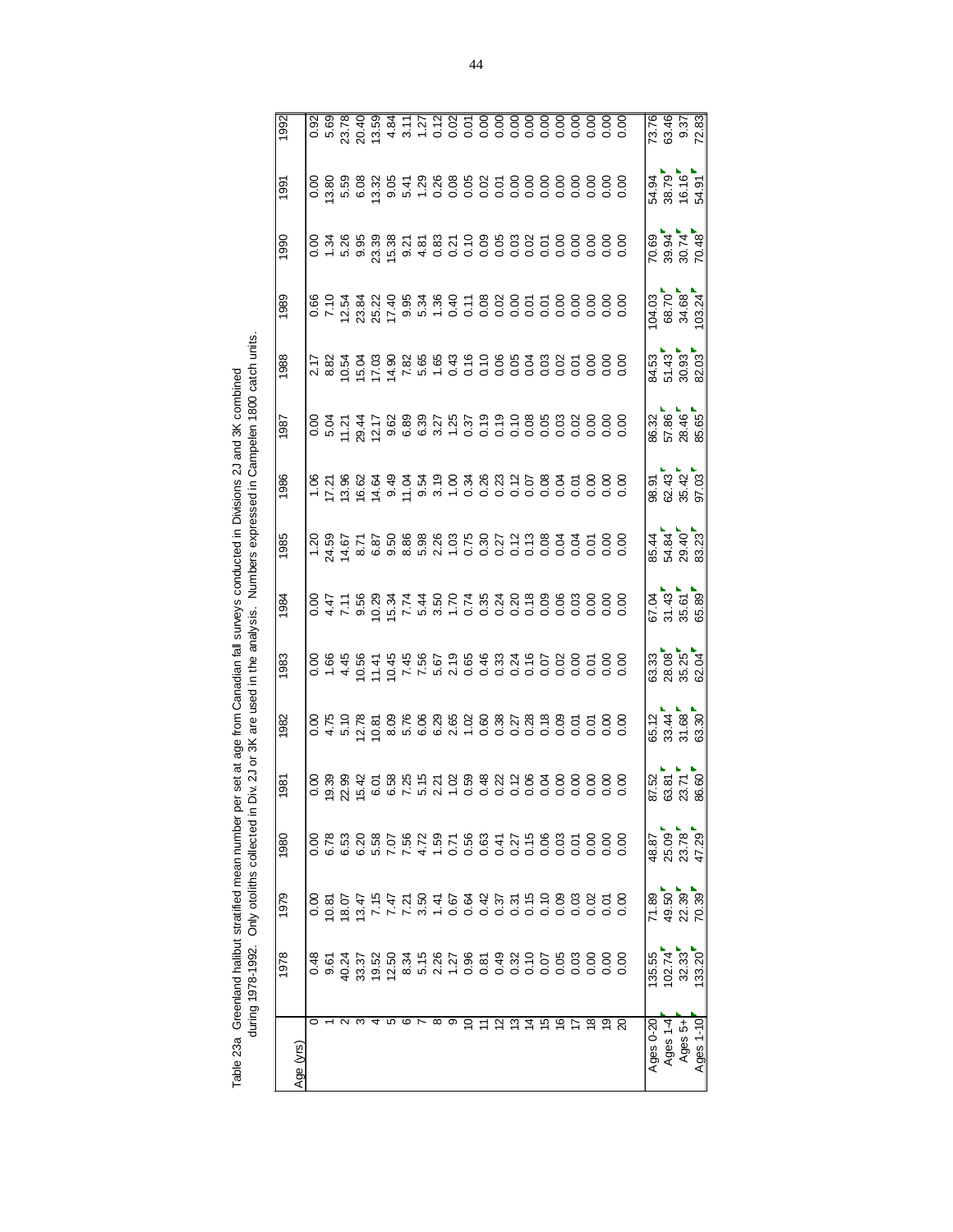|               | 1993   | 1994          | 1995                     | 1996                                  | 1997                                | 1998                                                                                                        | 1999                                                                                                                                     | 2000                                                                                                              | 2001                                | 2002                                                                                               | 2003                   | 2004                               | 2005                                                                                                                                                                                                                                                                                                                                                                                           |
|---------------|--------|---------------|--------------------------|---------------------------------------|-------------------------------------|-------------------------------------------------------------------------------------------------------------|------------------------------------------------------------------------------------------------------------------------------------------|-------------------------------------------------------------------------------------------------------------------|-------------------------------------|----------------------------------------------------------------------------------------------------|------------------------|------------------------------------|------------------------------------------------------------------------------------------------------------------------------------------------------------------------------------------------------------------------------------------------------------------------------------------------------------------------------------------------------------------------------------------------|
| Age (yrs)     |        |               |                          |                                       |                                     |                                                                                                             |                                                                                                                                          |                                                                                                                   |                                     |                                                                                                    |                        |                                    |                                                                                                                                                                                                                                                                                                                                                                                                |
|               |        |               |                          |                                       |                                     |                                                                                                             |                                                                                                                                          |                                                                                                                   |                                     |                                                                                                    |                        |                                    |                                                                                                                                                                                                                                                                                                                                                                                                |
|               |        |               |                          |                                       |                                     |                                                                                                             |                                                                                                                                          |                                                                                                                   |                                     |                                                                                                    |                        |                                    |                                                                                                                                                                                                                                                                                                                                                                                                |
|               |        |               |                          |                                       |                                     |                                                                                                             |                                                                                                                                          |                                                                                                                   |                                     |                                                                                                    |                        |                                    |                                                                                                                                                                                                                                                                                                                                                                                                |
|               |        |               |                          |                                       |                                     |                                                                                                             |                                                                                                                                          |                                                                                                                   |                                     |                                                                                                    |                        |                                    |                                                                                                                                                                                                                                                                                                                                                                                                |
|               |        |               |                          |                                       |                                     |                                                                                                             |                                                                                                                                          |                                                                                                                   |                                     |                                                                                                    |                        |                                    |                                                                                                                                                                                                                                                                                                                                                                                                |
|               |        |               |                          | 82<br>10788<br>10882<br>10882<br>1088 |                                     | r<br>1886 - 1886 - 1986 - 1987 - 1988 - 1989 - 1989<br>1988 - 1989 - 1989 - 1989 - 1989 - 1989 - 1989 - 198 | e<br>  មិន អូ ខ្លី អូ ឌូ ឌូ ឌូ ៩ ដូ ខូ ខូ ខូ ខូ ខូ ខូ ខូ ខូ ខូ ខូ ខូ<br>  មុ ឌូ អូ ខូ ឌូ ឌូ ឌូ ឌូ ៩ ដ ្ ខូ ខូ ខូ ខូ ខូ ខូ ខូ ខូ ខូ ខូ ខូ | <br> ខិដ្ឋ ទី អូន មួយ មាន ខ្លួន ខេត្ត ខេត្ត ខេត្ត ខេត្ត<br> តំនូង អូន មួយ មាន ខេត្ត ខេត្ត ខេត្ត ខេត្ត ខេត្ត ខេត្ត |                                     | ន<br>និ ៤ ឌី ៤ ឌី ៥ ៤ ២ ៤ ២ ១ ១ ១ ១ ១ ១ ១ ១ ១ ១ ១ ១<br>តំបូង ប្អូន ៥ ២ ០ ១ ០ ១ ០ ១ ០ ០ ០ ០ ០ ០ ០ ០ |                        |                                    | $\begin{array}{cccccccccc} \kappa & \bar{u} & \bar{u} & \bar{u} & \bar{u} & \bar{u} & \bar{u} & \bar{u} & \bar{u} & \bar{u} & \bar{u} & \bar{u} & \bar{u} & \bar{u} & \bar{u} & \bar{u} & \bar{u} & \bar{u} & \bar{u} & \bar{u} & \bar{u} & \bar{u} & \bar{u} & \bar{u} & \bar{u} & \bar{u} & \bar{u} & \bar{u} & \bar{u} & \bar{u} & \bar{u} & \bar{u} & \bar{u} & \bar{u} & \bar{u} & \bar{$ |
|               |        |               |                          |                                       |                                     |                                                                                                             |                                                                                                                                          |                                                                                                                   |                                     |                                                                                                    |                        |                                    |                                                                                                                                                                                                                                                                                                                                                                                                |
|               |        |               |                          |                                       |                                     |                                                                                                             |                                                                                                                                          |                                                                                                                   |                                     |                                                                                                    |                        |                                    |                                                                                                                                                                                                                                                                                                                                                                                                |
|               |        |               |                          |                                       |                                     |                                                                                                             |                                                                                                                                          |                                                                                                                   |                                     |                                                                                                    |                        |                                    |                                                                                                                                                                                                                                                                                                                                                                                                |
|               |        |               |                          |                                       |                                     |                                                                                                             |                                                                                                                                          |                                                                                                                   |                                     |                                                                                                    |                        |                                    |                                                                                                                                                                                                                                                                                                                                                                                                |
|               |        |               |                          |                                       |                                     |                                                                                                             |                                                                                                                                          |                                                                                                                   |                                     |                                                                                                    |                        |                                    |                                                                                                                                                                                                                                                                                                                                                                                                |
|               |        |               |                          |                                       |                                     |                                                                                                             |                                                                                                                                          |                                                                                                                   |                                     |                                                                                                    |                        |                                    |                                                                                                                                                                                                                                                                                                                                                                                                |
|               |        |               |                          |                                       |                                     |                                                                                                             |                                                                                                                                          |                                                                                                                   |                                     |                                                                                                    |                        |                                    |                                                                                                                                                                                                                                                                                                                                                                                                |
|               |        |               |                          |                                       |                                     |                                                                                                             |                                                                                                                                          |                                                                                                                   |                                     |                                                                                                    |                        |                                    |                                                                                                                                                                                                                                                                                                                                                                                                |
|               |        |               |                          |                                       |                                     |                                                                                                             |                                                                                                                                          |                                                                                                                   |                                     |                                                                                                    |                        |                                    |                                                                                                                                                                                                                                                                                                                                                                                                |
|               |        |               |                          |                                       |                                     |                                                                                                             |                                                                                                                                          |                                                                                                                   |                                     |                                                                                                    |                        |                                    |                                                                                                                                                                                                                                                                                                                                                                                                |
| ≌             |        |               |                          |                                       |                                     |                                                                                                             |                                                                                                                                          |                                                                                                                   |                                     |                                                                                                    |                        |                                    |                                                                                                                                                                                                                                                                                                                                                                                                |
|               |        |               |                          |                                       |                                     |                                                                                                             |                                                                                                                                          |                                                                                                                   |                                     |                                                                                                    |                        |                                    |                                                                                                                                                                                                                                                                                                                                                                                                |
| $\frac{8}{1}$ |        |               |                          |                                       |                                     |                                                                                                             |                                                                                                                                          |                                                                                                                   |                                     |                                                                                                    |                        |                                    |                                                                                                                                                                                                                                                                                                                                                                                                |
| ഇ             |        |               |                          |                                       |                                     |                                                                                                             |                                                                                                                                          |                                                                                                                   |                                     |                                                                                                    |                        |                                    |                                                                                                                                                                                                                                                                                                                                                                                                |
|               |        |               |                          |                                       |                                     |                                                                                                             |                                                                                                                                          |                                                                                                                   |                                     |                                                                                                    |                        |                                    |                                                                                                                                                                                                                                                                                                                                                                                                |
| Ages 0-20     | 144.39 | 119.19        |                          |                                       |                                     |                                                                                                             |                                                                                                                                          |                                                                                                                   |                                     |                                                                                                    |                        |                                    |                                                                                                                                                                                                                                                                                                                                                                                                |
|               |        |               |                          |                                       |                                     |                                                                                                             |                                                                                                                                          |                                                                                                                   |                                     |                                                                                                    |                        |                                    |                                                                                                                                                                                                                                                                                                                                                                                                |
| Ages 1-4      | 35.00  | 92.97<br>9.37 | 142.30<br>122.16<br>9.16 |                                       |                                     |                                                                                                             |                                                                                                                                          |                                                                                                                   |                                     |                                                                                                    | 13.36<br>93.50<br>9.90 |                                    |                                                                                                                                                                                                                                                                                                                                                                                                |
| Ages 5+       | 8.34   |               |                          | 203.02<br>188.05<br>10.05<br>198.04   | 171.93<br>151.41<br>18.34<br>169.68 | 21.20<br>16.48<br>18.20<br>19.61                                                                            | 44.57<br> 02.76<br> 35.35<br> 38.06                                                                                                      | 116.98<br>90.14<br>23.75<br>113.86                                                                                | 27.80<br> 97.62<br> 19.28<br> 19.28 | 20<br>86.97<br>88.89<br>88.89                                                                      |                        | 109.36<br>91.62<br>13.58<br>105.18 | 82.32<br>53.41<br>21.57<br>74.93                                                                                                                                                                                                                                                                                                                                                               |
| Ages 1-10     | 143.32 | 02.29         | 131.34                   |                                       |                                     |                                                                                                             |                                                                                                                                          |                                                                                                                   |                                     |                                                                                                    | 03.43                  |                                    |                                                                                                                                                                                                                                                                                                                                                                                                |

Table 23b Greenland halibut stratified mean number per set at age from Canadian fall surveys conducted in Divisions 2J and 3K combined<br>during 1993-2005. Only otoliths collected in Div. 2J or 3K are used in the analysis. Nu during 1993-2005. Only otoliths collected in Div. 2J or 3K are used in the analysis. Numbers expressed in Campelen 1800 catch units. Table 23b Greenland halibut stratified mean number per set at age from Canadian fall surveys conducted in Divisions 2J and 3K combined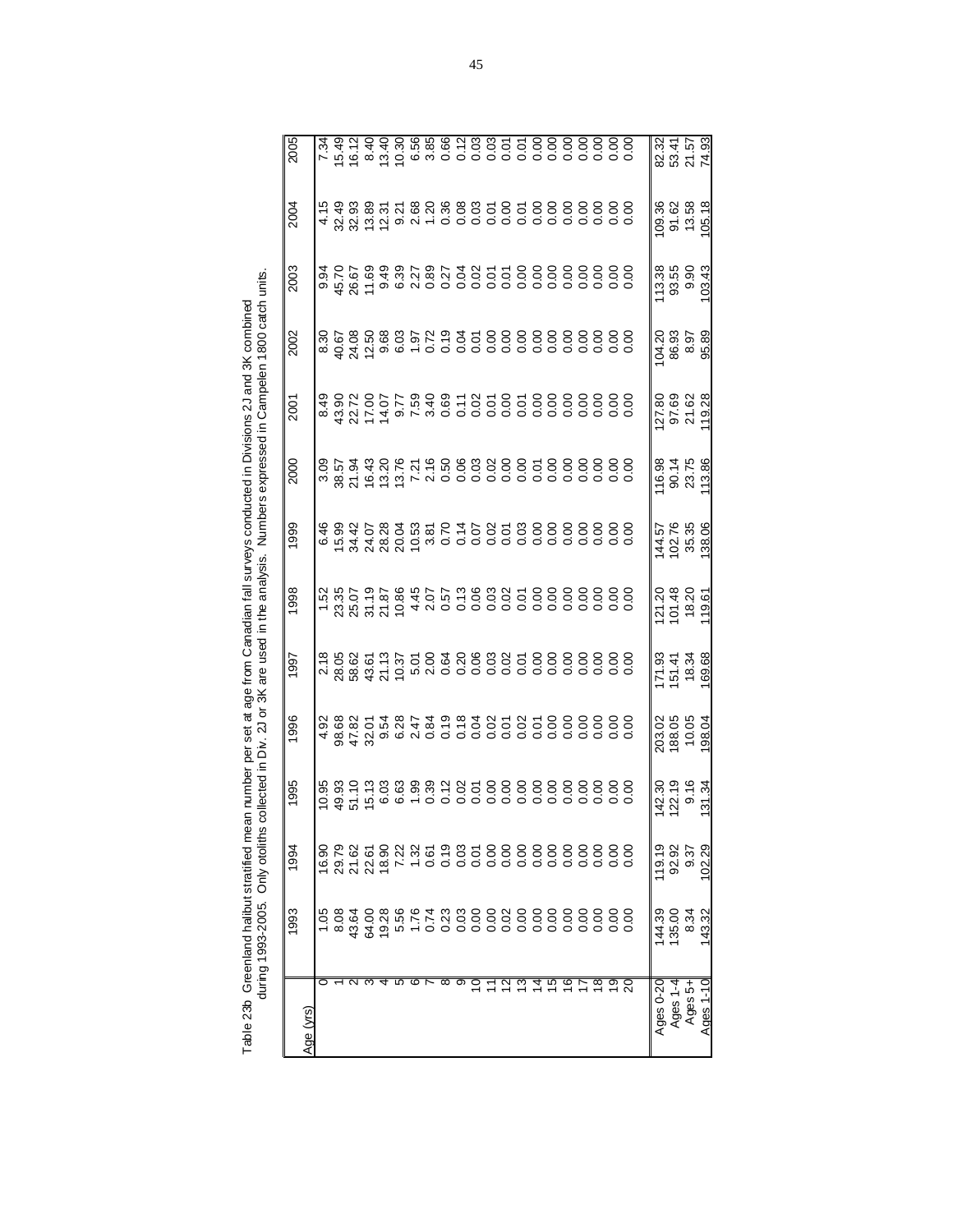Table 24 Greenland halibut stratified mean number per set at age from Canadian fall surveys conducted in Divisions 2J3KL combined during 1995-2005. Only otoliths collected in Div. 2J, 3K or 3L are used in the analysis. Numbers expressed in Campelen 1800 catch units.

|                | 1995  | 1996   | 1997   | 1998  | 1999  | 2000  | 2001  | 2002  | 2003  | 2004  | 2005  |
|----------------|-------|--------|--------|-------|-------|-------|-------|-------|-------|-------|-------|
| Age (yrs)      |       |        |        |       |       |       |       |       |       |       |       |
| 0              | 6.73  | 2.87   | 1.44   | 0.90  | 3.89  | 1.84  | 5.23  | 4.85  | 5.72  | 2.71  | 4.20  |
|                | 30.32 | 59.31  | 17.10  | 13.19 | 8.65  | 23.21 | 25.96 | 23.87 | 27.44 | 22.10 | 9.54  |
| 2              | 31.18 | 29.08  | 34.25  | 15.50 | 20.62 | 13.91 | 12.85 | 14.56 | 15.88 | 20.96 | 10.19 |
| 3              | 9.69  | 20.85  | 26.66  | 18.82 | 15.96 | 9.74  | 10.05 | 7.64  | 8.13  | 10.39 | 5.51  |
| 4              | 3.62  | 6.59   | 15.30  | 14.01 | 15.87 | 7.68  | 9.75  | 6.29  | 6.81  | 9.06  | 9.06  |
| $5\vert$       | 4.53  | 4.62   | 7.78   | 10.16 | 12.83 | 8.75  | 6.11  | 4.37  | 4.49  | 6.82  | 7.47  |
| 6              | 1.55  | 2.03   | 3.75   | 4.00  | 7.76  | 5.45  | 5.61  | 1.63  | 1.68  | 1.94  | 4.74  |
| 7              | 0.29  | 0.83   | 1.75   | 1.78  | 2.50  | 1.83  | 2.49  | 0.73  | 0.71  | 0.80  | 2.81  |
| 8 <sup>1</sup> | 0.07  | 0.18   | 0.60   | 0.47  | 0.48  | 0.35  | 0.49  | 0.23  | 0.19  | 0.24  | 0.45  |
| $\overline{9}$ | 0.01  | 0.13   | 0.17   | 0.13  | 0.09  | 0.06  | 0.09  | 0.03  | 0.03  | 0.05  | 0.07  |
| 10             | 0.01  | 0.04   | 0.05   | 0.04  | 0.04  | 0.02  | 0.02  | 0.01  | 0.01  | 0.02  | 0.02  |
| 11             | 0.00  | 0.02   | 0.03   | 0.03  | 0.02  | 0.02  | 0.01  | 0.01  | 0.01  | 0.00  | 0.02  |
| 12             | 0.00  | 0.01   | 0.02   | 0.02  | 0.01  | 0.01  | 0.01  | 0.00  | 0.00  | 0.00  | 0.01  |
| 13             | 0.00  | 0.01   | 0.01   | 0.01  | 0.02  | 0.01  | 0.01  | 0.01  | 0.00  | 0.01  | 0.00  |
| 14             | 0.00  | 0.00   | 0.01   | 0.01  | 0.00  | 0.00  | 0.00  | 0.00  | 0.00  | 0.00  | 0.00  |
| 15             | 0.00  | 0.00   | 0.00   | 0.00  | 0.00  | 0.00  | 0.00  | 0.00  | 0.00  | 0.00  | 0.00  |
| 16             | 0.00  | 0.00   | 0.00   | 0.00  | 0.00  | 0.00  | 0.00  | 0.00  | 0.00  | 0.00  | 0.00  |
| 17             | 0.00  | 0.00   | 0.00   | 0.00  | 0.00  | 0.00  | 0.00  | 0.00  | 0.00  | 0.00  | 0.00  |
| 18             | 0.00  | 0.00   | 0.00   | 0.00  | 0.00  | 0.00  | 0.00  | 0.00  | 0.00  | 0.00  | 0.00  |
| 19             | 0.00  | 0.00   | 0.00   | 0.00  | 0.00  | 0.00  | 0.00  | 0.00  | 0.00  | 0.00  | 0.00  |
| 20             | 0.00  | 0.00   | 0.00   | 0.00  | 0.00  | 0.00  | 0.00  | 0.00  | 0.00  | 0.00  | 0.00  |
|                |       |        |        |       |       |       |       |       |       |       |       |
| Ages 0-20      | 88.00 | 126.58 | 108.91 | 79.07 | 88.72 | 72.86 | 78.68 | 64.22 | 71.10 | 75.10 | 54.09 |
| Ages 1-4       | 74.82 | 115.83 | 93.31  | 61.52 | 61.10 | 54.54 | 58.61 | 52.36 | 58.25 | 62.51 | 34.29 |
| Ages $5+$      | 6.46  | 7.88   | 14.17  | 16.65 | 23.74 | 16.49 | 14.84 | 7.01  | 7.13  | 9.89  | 15.61 |
| Ages 1-10      | 81.27 | 123.66 | 107.40 | 78.11 | 84.79 | 71.00 | 73.42 | 59.36 | 65.37 | 72.39 | 49.86 |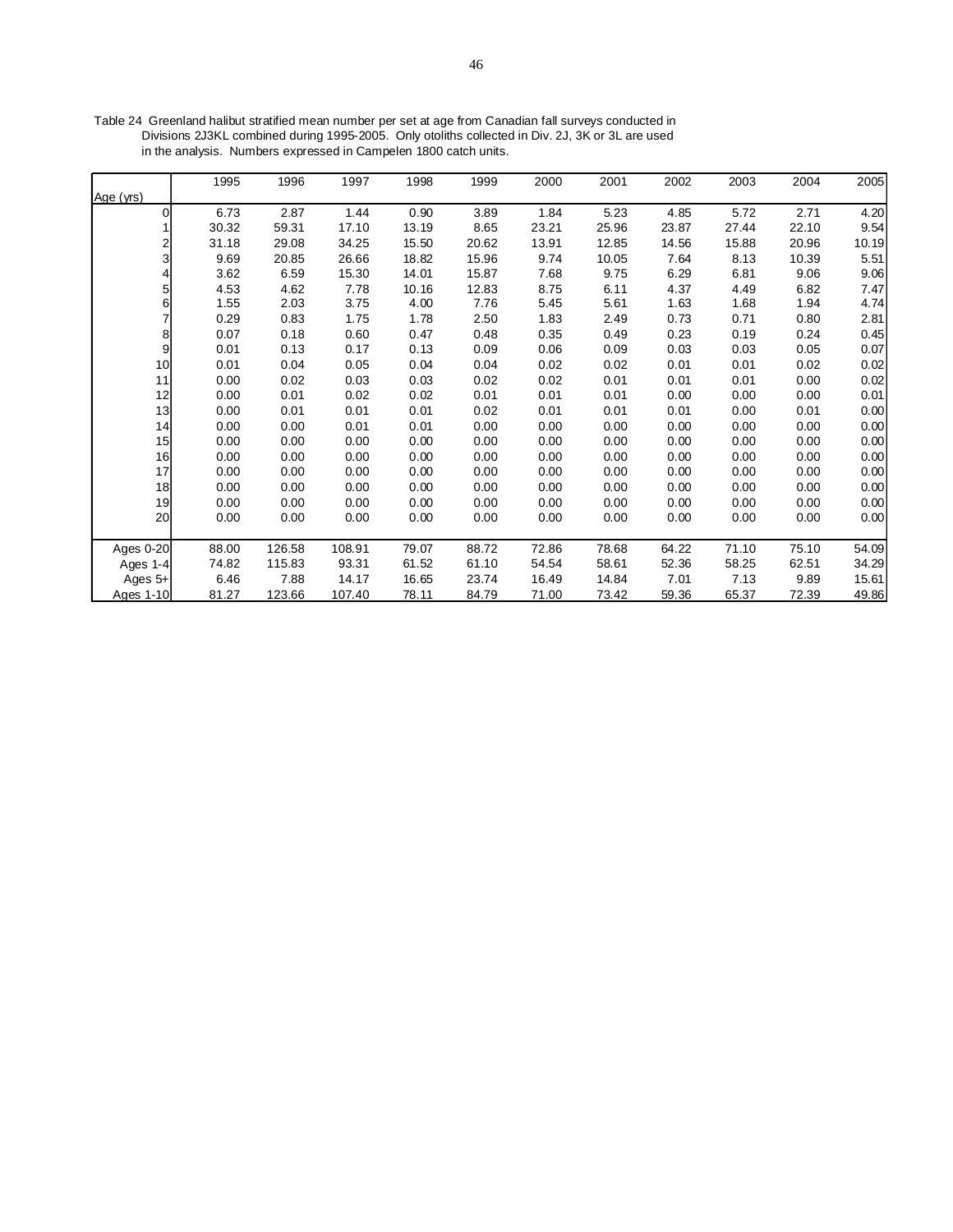**1998 1999**

Table 25a Stratified mean number per tow, at age, by division, from 1996 -1999 Canadian fall surveys. See Table B for explanation of otoliths used.

| 1996 | 1997<br>. |
|------|-----------|
|      |           |

| Age   |       | Div. 2G Div. 2H Div. 2J |        | Div. 3K |       | Div. 3L Div. 3M Div. 3N Div. 30 |       |      | Total | Age   |
|-------|-------|-------------------------|--------|---------|-------|---------------------------------|-------|------|-------|-------|
| (yrs) |       |                         |        |         |       |                                 |       |      |       | (yrs) |
| 0     | 0.79  | 0.32                    | 10.52  | 1.10    | 0.11  | 0.02                            | 0.24  | 0.70 | 1.88  |       |
|       | 19.51 | 56.79                   | 103.40 | 96.48   | 5.26  | 0.14                            | 8.63  | 0.54 | 39.42 |       |
| 2     | 9.81  | 43.74                   | 42.63  | 50.34   | 4.57  | 0.93                            | 6.42  | 1.33 | 22.81 |       |
| 3     | 6.34  | 16.75                   | 18.88  | 40.79   | 5.89  | 0.78                            | 2.46  | 0.59 | 13.94 |       |
| 4     | 5.28  | 8.62                    | 8.98   | 10.07   | 2.48  | 0.81                            | 1.33  | 0.33 | 5.56  |       |
| 5     | 4.24  | 5.41                    | 6.48   | 6.22    | 2.31  | 1.26                            | 0.89  | 0.16 | 3.68  |       |
| 6     | 2.78  | 3.04                    | 2.68   | 2.26    | 1.50  | 2.15                            | 0.36  | 0.06 | 1.85  |       |
| 7     | 1.13  | 1.23                    | 0.84   | 0.88    | 0.79  | 1.17                            | 0.03  | 0.01 | 0.75  |       |
| 8     | 0.60  | 0.55                    | 0.19   | 0.18    | 0.18  | 0.69                            | 0.01  | 0.00 | 0.24  |       |
| 9     | 0.58  | 0.37                    | 0.23   | 0.09    | 0.11  | 0.17                            | 0.00  | 0.01 | 0.16  |       |
| 10    | 0.16  | 0.08                    | 0.04   | 0.05    | 0.04  | 0.04                            | 0.00  | 0.00 | 0.04  | 10    |
| 11    | 0.08  | 0.04                    | 0.02   | 0.03    | 0.01  | 0.03                            | 0.00  | 0.00 | 0.02  | 11    |
| 12    | 0.05  | 0.05                    | 0.02   | 0.01    | 0.01  | 0.01                            | 0.00  | 0.00 | 0.02  | 12    |
| 13    | 0.00  | 0.00                    | 0.03   | 0.01    | 0.00  | 0.02                            | 0.00  | 0.00 | 0.01  | 13    |
| 14    | 0.00  | 0.00                    | 0.01   | 0.00    | 0.00  | 0.04                            | 0.00  | 0.00 | 0.00  | 14    |
| 15    | 0.00  | 0.00                    | 0.00   | 0.00    | 0.00  | 0.00                            | 0.00  | 0.00 | 0.00  | 15    |
| 16    | 0.00  | 0.00                    | 0.00   | 0.00    | 0.00  | 0.00                            | 0.00  | 0.00 | 0.00  | 16    |
| Unk   | 0.22  | 0.10                    | 0.04   | 0.00    | 0.01  | 0.02                            | 0.02  | 0.04 | 0.02  | Unl   |
| $5+$  | 9.84  | 10.87                   | 10.58  | 9.72    | 4.95  | 5.59                            | 1.32  | 0.27 | 6.80  | $5-$  |
| $9+$  | 1.08  | 0.63                    | 0.38   | 0.19    | 0.18  | 0.33                            | 0.03  | 0.04 | 0.28  | $9 -$ |
| Total | 51.55 | 137.10                  | 194.99 | 208.49  | 23.26 | 8.26                            | 20.39 | 3.76 | 90.40 | Total |

| Age      | Div. 2G Div. 2H Div. 2J |        |        | Div. 3K |       | Div. 3L Div. 3M Div. 3N Div. 3O |       |      | Total | Age             | Div. 2G Div. 2H |                | Div. 2J | Div. 3K Div. 3L Div. 3M Div. 3N Div. 3O |       |       |       |      | Total  |
|----------|-------------------------|--------|--------|---------|-------|---------------------------------|-------|------|-------|-----------------|-----------------|----------------|---------|-----------------------------------------|-------|-------|-------|------|--------|
| yrs)     |                         |        |        |         |       |                                 |       |      |       | (yrs)           |                 |                |         |                                         |       |       |       |      |        |
| $\Omega$ | 0.79                    | 0.32   | 10.52  | 1.10    | 0.11  | 0.02                            | 0.24  | 0.70 | 1.88  | $\Omega$        | 0.73            | 5.91           | 3.32    | 1.51                                    | 0.35  | 0.00  | 0.04  | 0.00 | 1.54   |
|          | 19.51                   | 56.79  | 103.40 | 96.48   | 5.26  | 0.14                            | 8.63  | 0.54 | 39.42 |                 | 7.44            | 33.09          | 16.35   | 36.69                                   | 1.86  | 0.00  | 0.23  | 0.65 | 14.81  |
|          | 9.81                    | 43.74  | 42.63  | 50.34   | 4.57  | 0.93                            | 6.42  | 1.33 | 22.81 |                 | 8.66            | 57.91          | 52.29   | 60.18                                   | 3.68  | 0.00  | 3.57  | 1.57 | 30.82  |
|          | 6.34                    | 16.75  | 18.88  | 40.79   | 5.89  | 0.78                            | 2.46  | 0.59 | 13.94 | 3               | 10.60           | 61.60          | 33.87   | 49.10                                   | 4.78  | 0.03  | 6.44  | 2.06 | 27.05  |
|          | 5.28                    | 8.62   | 8.98   | 10.07   | 2.48  | 0.81                            | 1.33  | 0.33 | 5.56  |                 | 13.63           | 45.16          | 25.07   | 21.96                                   | 4.65  | 0.18  | 2.12  | 0.90 | 14.77  |
|          | 4.24                    | 5.41   | 6.48   | 6.22    | 2.31  | 1.26                            | 0.89  | 0.16 | 3.68  | 5               | 6.57            | 16.76          | 9.27    | 11.11                                   | 4.31  | 2.50  | 1.61  | 0.39 | 7.18   |
|          | 2.78                    | 3.04   | 2.68   | 2.26    | 1.50  | 2.15                            | 0.36  | 0.06 | 1.85  | 6               | 3.93            | 9.06           | 5.70    | 4.11                                    | 2.39  | 5.28  | 0.54  | 0.10 | 3.53   |
|          | 1.13                    | 1.23   | 0.84   | 0.88    | 0.79  | 1.17                            | 0.03  | 0.01 | 0.75  | 7               | 2.37            | 4.60           | 2.14    | 2.02                                    | 1.33  | 4.88  | 0.16  | 0.02 | 1.80   |
|          | 0.60                    | 0.55   | 0.19   | 0.18    | 0.18  | 0.69                            | 0.01  | 0.00 | 0.24  | 8               | 0.84            | 1.43           | 0.45    | 0.77                                    | 0.55  | 3.06  | 0.05  | 0.03 | 0.67   |
|          | 0.58                    | 0.37   | 0.23   | 0.09    | 0.11  | 0.17                            | 0.00  | 0.01 | 0.16  | 9               | 0.23            | 0.44           | 0.17    | 0.19                                    | 0.15  | 0.41  | 0.01  | 0.00 | 0.18   |
| 10       | 0.16                    | 0.08   | 0.04   | 0.05    | 0.04  | 0.04                            | 0.00  | 0.00 | 0.04  | 10              | 0.21            | 0.12           | 0.06    | 0.05                                    | 0.04  | 0.12  | 0.00  | 0.00 | 0.07   |
| 11       | 0.08                    | 0.04   | 0.02   | 0.03    | 0.01  | 0.03                            | 0.00  | 0.00 | 0.02  | 11              | 0.11            | 0.09           | 0.07    | 0.01                                    | 0.03  | 0.15  | 0.00  | 0.00 | 0.04   |
| 12       | 0.05                    | 0.05   | 0.02   | 0.01    | 0.01  | 0.01                            | 0.00  | 0.00 | 0.02  | 12              | 0.02            | 0.03           | 0.03    | 0.01                                    | 0.02  | 0.06  | 0.00  | 0.00 | 0.02   |
| 13       | 0.00                    | 0.00   | 0.03   | 0.01    | 0.00  | 0.02                            | 0.00  | 0.00 | 0.01  | 13 <sup>l</sup> | 0.00            | 0.05           | 0.02    | 0.00                                    | 0.02  | 0.14  | 0.00  | 0.00 | 0.02   |
| 14       | 0.00                    | 0.00   | 0.01   | 0.00    | 0.00  | 0.04                            | 0.00  | 0.00 | 0.00  | 14              | 0.00            | 0.06           | 0.01    | 0.01                                    | 0.02  | 0.05  | 0.00  | 0.00 | 0.02   |
| 15       | 0.00                    | 0.00   | 0.00   | 0.00    | 0.00  | 0.00                            | 0.00  | 0.00 | 0.00  | 15              | 0.00            | 0.01           | 0.00    | 0.00                                    | 0.00  | 0.00  | 0.00  | 0.00 | 0.00   |
| 16       | 0.00                    | 0.00   | 0.00   | 0.00    | 0.00  | 0.00                            | 0.00  | 0.00 | 0.00  | 16              | 0.00            | 0.00           | 0.00    | 0.00                                    | 0.00  | 0.00  | 0.00  | 0.00 | 0.00   |
| Unk      | 0.22                    | 0.10   | 0.04   | 0.00    | 0.01  | 0.02                            | 0.02  | 0.04 | 0.02  | Unk             | 0.00            | 0.01           | 0.00    | 0.00                                    | 0.00  | 0.00  | 0.00  | 0.00 | 0.00   |
| $5+$     | 9.84                    | 10.87  | 10.58  | 9.72    | 4.95  | 5.59                            | 1.32  | 0.27 | 6.80  | $5+$            | 14.28           | 32.64          | 17.92   | 18.28                                   | 8.84  | 16.65 | 2.37  | 0.53 | 13.53  |
| $9+$     | $1.08^{\degree}$        | 0.63   | 0.38   | 0.19    | 0.18  | 0.33                            | 0.03  | 0.04 | 0.28  | $9+$            | 0.57            | $0.79^{\circ}$ | 0.36'   | 0.27                                    | 0.27  | 0.93  | 0.01  | 0.01 | 0.35   |
| Total    | 51.55                   | 137.10 | 194.99 | 208.49  | 23.26 | 8.26                            | 20.39 | 3.76 | 90.40 | Total           | 55.34           | 236.31         | 148.81  | 187.72                                  | 24.15 | 16.86 | 14.78 | 5.71 | 102.52 |

| Age   |       | Div. 2G Div. 2H Div. 2J |       | Div. 3K |       | Div. 3L Div. 3M Div. 3N Div. 3O |       |      | Total | Age            | Div. 2G Div. 2H |       | Div. 2J | Div. 3K Div. 3L Div. 3M Div. 3N Div. 3O |            |                   |                   |      | Total |
|-------|-------|-------------------------|-------|---------|-------|---------------------------------|-------|------|-------|----------------|-----------------|-------|---------|-----------------------------------------|------------|-------------------|-------------------|------|-------|
| (yrs) |       |                         |       |         |       |                                 |       |      |       | (yrs)          |                 |       |         |                                         |            |                   |                   |      |       |
| 0     | 0.08  | 0.61                    | 2.76  | 0.67    | 0.07  | 0.05                            | 0.02  | 0.03 | 0.64  | $\overline{0}$ | 1.29            | 3.60  | 11.43   | 2.77                                    | 0.36       | 0.00              | 0.02              | 0.06 | 2.77  |
|       | 13.28 | 8.86                    | 15.80 | 26.43   | 1.18  | 0.00                            | 0.49  | 0.08 | 8.94  |                | 6.56            | 12.09 | 23.79   | 8.23                                    | 0.11       | 0.00              | 0.02              | 0.02 | 5.94  |
|       | 2.82  | 20.01                   | 18.22 | 30.35   | 2.14  | 0.00                            | 1.32  | 0.37 | 12.16 | $\overline{2}$ | 5.47            | 26.09 | 31.64   | 37.30                                   | 0.90       | 0.00              | 0.20              | 0.17 | 15.11 |
|       | 1.52  | 37.54                   | 27.02 | 33.41   | 2.69  | 0.04                            | 2.72  | 0.88 | 14.82 | 3              | 1.74            | 10.55 | 19.49   | 32.61                                   | 0.66       | 0.00              | 0.49              | 0.32 | 10.82 |
|       | 1.67  | 22.64                   | 16.18 | 23.61   | 5.15  | 0.67                            | 3.50  | 1.64 | 11.46 |                | 4.21            | 16.17 | 21.88   | 29.54                                   | 1.49       | 0.11              | 0.70              | 0.34 | 11.96 |
|       | 1.52  | 10.72                   | 9.15  | 15.81   | 6.19  | 3.30                            | 3.42  | 1.64 | 8.01  | 5              | 3.42            | 12.89 | 19.19   | 20.23                                   | 3.23       | 0.82              | 1.02              | 0.46 | 9.35  |
| 6     | 1.18  | 5.26                    | 3.31  | 5.62    | 3.07  | 6.54                            | 2.25  | 0.79 | 3.56  | 6              | 1.47            | 5.44  | 6.81    | 14.00                                   | 3.36       | 2.58              | 0.51              | 0.30 | 5.44  |
|       | 0.91  | 2.68                    | 1.61  | 2.48    | 1.31  | 5.94                            | 1.06  | 0.27 | 1.61  |                | 0.74            | 2.88  | 2.16    | 4.37                                    | 1.21       | 3.48              | 0.17              | 0.13 | 1.95  |
| 8     | 0.55  | 1.05                    | 0.45  | 0.58    | 0.40  | 2.12                            | 0.30  | 0.12 | 0.50  | 8              | 0.40            | 1.02  | 0.53    | 0.77                                    | 0.22       | 1.26              | 0.03              | 0.05 | 0.42  |
| 9     | 0.04  | 0.19                    | 0.12  | 0.15    | 0.13  | 0.48                            | 0.07  | 0.03 | 0.12  |                | 0.09            | 0.51  | 0.11    | 0.14                                    | 0.04       | 0.51              | 0.02              | 0.01 | 0.11  |
| 10    | 0.04  | 0.04                    | 0.04  | 0.06    | 0.03  | 0.29                            | 0.04  | 0.01 | 0.05  | 10             | 0.04            | 0.13  | 0.04    | 0.08                                    | 0.02       | 0.46              | 0.00              | 0.01 | 0.04  |
| 11    | 0.02  | 0.04                    | 0.04  | 0.02    | 0.02  | 0.20                            | 0.02  | 0.02 | 0.03  | 11             | 0.03            | 0.07  | 0.02    | 0.02                                    | 0.01       | 0.07              | 0.00              | 0.00 | 0.02  |
| 12    | 0.00  | 0.02                    | 0.03  | 0.02    | 0.01  | 0.18                            | 0.01  | 0.00 | 0.02  | 12             | 0.01            | 0.03  | 0.00    | 0.01                                    | 0.01       | 0.00              | 0.00              | 0.00 | 0.01  |
| 13    | 0.02  | 0.02                    | 0.01  | 0.01    | 0.01  | 0.08                            | 0.00  | 0.00 | 0.01  | 13             | 0.01            | 0.05  | 0.03    | 0.02                                    | 0.02       | 0.00              | 0.00              | 0.00 | 0.02  |
| 14    | 0.00  | 0.00                    | 0.01  | 0.00    | 0.01  | 0.01                            | 0.01  | 0.00 | 0.01  | 14             | 0.00            | 0.01  | 0.00    | 0.00                                    | 0.00       | 0.00              | 0.00              | 0.00 | 0.00  |
| 15    | 0.00  | 0.00                    | 0.00  | 0.00    | 0.00  | 0.00                            | 0.00  | 0.00 | 0.00  | 15             | 0.02            | 0.01  | 0.00    | 0.00                                    | 0.00       | 0.00              | 0.00              | 0.00 | 0.00  |
| 16    | 0.00  | 0.00                    | 0.00  | 0.00    | 0.00  | 0.00                            | 0.00  | 0.00 | 0.00  | 16             | 0.00            | 0.00  | 0.00    | 0.00                                    | 0.00       | 0.00              | 0.00              | 0.00 | 0.00  |
| Unk   | 0.12  | 0.00                    | 0.00  | 0.00    | 0.00  | 0.00                            | 0.05  | 0.00 | 0.00  | Unk            | 0.00            | 0.00  | 0.00    | 0.00                                    | 0.00       | 0.00              | 0.01              | 0.05 | 0.00  |
| $5+$  | 4.40  | 20.01                   | 14.77 | 24.75   | 11.18 | 19.14                           | 7.23  | 2.88 | 1.07  | $5+$           | 6.21            | 23.05 | 28.88   | 39.64                                   | $8.10^{*}$ | 9.18 <sup>2</sup> | 1.75 <sup>r</sup> | 1.02 | 17.36 |
| $9+$  | 0.23  | 0.30                    | 0.26  | 0.26    | 0.20  | 1.25                            | 0.20  | 0.06 | 0.02  | $9+$           | 0.19'           | 0.82  | 0.20    | 0.27                                    | 0.10       | 1.04              | 0.02              | 0.09 | 0.20  |
| Total | 23.76 | 109.68                  | 94.75 | 139.23  | 22.41 | 19.91                           | 15.27 | 5.89 | 53.86 | Total          | 25.48           | 91.54 | 137.11  | 150.08                                  | 11.61      | 9.29              | 3.17              | 1.92 | 63.95 |

| e              |       | Div. 2G Div. 2H Div. 2J |       | Div. 3K |       |       | Div. 3L Div. 3M Div. 3N Div. 3O |        | Total |                 |                | Age Div. 2G Div. 2H Div. 2J |        | Div. 3K Div. 3L Div. 3M Div. 3N Div. 3O |                |                   |      |      | Total |
|----------------|-------|-------------------------|-------|---------|-------|-------|---------------------------------|--------|-------|-----------------|----------------|-----------------------------|--------|-----------------------------------------|----------------|-------------------|------|------|-------|
| s)             |       |                         |       |         |       |       |                                 |        |       | (yrs)l          |                |                             |        |                                         |                |                   |      |      |       |
| $\Omega$       | 0.08  | 0.61                    | 2.76  | 0.67    | 0.07  | 0.05  | 0.02                            | 0.03   | 0.64  | $\Omega$        | 1.29           | 3.60                        | 11.43  | 2.77                                    | 0.36           | 0.00              | 0.02 | 0.06 | 2.77  |
|                | 13.28 | 8.86                    | 15.80 | 26.43   | 1.18  | 0.00  | 0.49                            | 0.08   | 8.94  |                 | 6.56           | 12.09                       | 23.79  | 8.23                                    | 0.11           | 0.00              | 0.02 | 0.02 | 5.94  |
|                | 2.82  | 20.01                   | 18.22 | 30.35   | 2.14  | 0.00  | 1.32                            | 0.37   | 12.16 |                 | 5.47           | 26.09                       | 31.64  | 37.30                                   | 0.90           | 0.00              | 0.20 | 0.17 | 15.11 |
| 3              | 1.52  | 37.54                   | 27.02 | 33.41   | 2.69  | 0.04  | 2.72                            | 0.88   | 14.82 |                 | 1.74           | 10.55                       | 19.49  | 32.61                                   | 0.66           | 0.00              | 0.49 | 0.32 | 10.82 |
|                | 1.67  | 22.64                   | 16.18 | 23.61   | 5.15  | 0.67  | 3.50                            | 1.64   | 11.46 |                 | 4.21           | 16.17                       | 21.88  | 29.54                                   | 1.49           | 0.11              | 0.70 | 0.34 | 11.96 |
| 5 <sub>l</sub> | 1.52  | 10.72                   | 9.15  | 15.81   | 6.19  | 3.30  | 3.42                            | 1.64   | 8.01  |                 | 3.42           | 12.89                       | 19.19  | 20.23                                   | 3.23           | 0.82              | 1.02 | 0.46 | 9.35  |
| 6              | 1.18  | 5.26                    | 3.31  | 5.62    | 3.07  | 6.54  | 2.25                            | 0.79   | 3.56  | 6               | 1.47           | 5.44                        | 6.81   | 14.00                                   | 3.36           | 2.58              | 0.51 | 0.30 | 5.44  |
|                | 0.91  | 2.68                    | 1.61  | 2.48    | 1.31  | 5.94  | 1.06                            | 0.27   | 1.61  |                 | 0.74           | 2.88                        | 2.16   | 4.37                                    | 1.21           | 3.48              | 0.17 | 0.13 | 1.95  |
| 8              | 0.55  | 1.05                    | 0.45  | 0.58    | 0.40  | 2.12  | 0.30                            | 0.12   | 0.50  | 8               | 0.40           | 1.02                        | 0.53   | 0.77                                    | 0.22           | 1.26              | 0.03 | 0.05 | 0.42  |
| 9              | 0.04  | 0.19                    | 0.12  | 0.15    | 0.13  | 0.48  | 0.07                            | 0.03   | 0.12  | 9               | 0.09           | 0.51                        | 0.11   | 0.14                                    | 0.04           | 0.51              | 0.02 | 0.01 | 0.11  |
| 10             | 0.04  | 0.04                    | 0.04  | 0.06    | 0.03  | 0.29  | 0.04                            | 0.01   | 0.05  | 10              | 0.04           | 0.13                        | 0.04   | 0.08                                    | 0.02           | 0.46              | 0.00 | 0.01 | 0.04  |
| 11             | 0.02  | 0.04                    | 0.04  | 0.02    | 0.02  | 0.20  | 0.02                            | 0.02   | 0.03  | 11              | 0.03           | 0.07                        | 0.02   | 0.02                                    | 0.01           | 0.07              | 0.00 | 0.00 | 0.02  |
| 12             | 0.00  | 0.02                    | 0.03  | 0.02    | 0.01  | 0.18  | 0.01                            | 0.00   | 0.02  | 12              | 0.01           | 0.03                        | 0.00   | 0.01                                    | 0.01           | 0.00              | 0.00 | 0.00 | 0.01  |
| 13             | 0.02  | 0.02                    | 0.01  | 0.01    | 0.01  | 0.08  | 0.00                            | 0.00   | 0.01  | 13 <sub>l</sub> | 0.01           | 0.05                        | 0.03   | 0.02                                    | 0.02           | 0.00              | 0.00 | 0.00 | 0.02  |
| 14             | 0.00  | 0.00                    | 0.01  | 0.00    | 0.01  | 0.01  | 0.01                            | 0.00   | 0.01  | 14              | 0.00           | 0.01                        | 0.00   | 0.00                                    | 0.00           | 0.00              | 0.00 | 0.00 | 0.00  |
| 15             | 0.00  | 0.00                    | 0.00  | 0.00    | 0.00  | 0.00  | 0.00                            | 0.00   | 0.00  | 15 <sup>1</sup> | 0.02           | 0.01                        | 0.00   | 0.00                                    | 0.00           | 0.00              | 0.00 | 0.00 | 0.00  |
| 16             | 0.00  | 0.00                    | 0.00  | 0.00    | 0.00  | 0.00  | 0.00                            | 0.00   | 0.00  | 16              | 0.00           | 0.00                        | 0.00   | 0.00                                    | 0.00           | 0.00              | 0.00 | 0.00 | 0.00  |
| Unkl           | 0.12  | 0.00                    | 0.00  | 0.00    | 0.00  | 0.00  | 0.05                            | 0.00   | 0.00  | Unk             | 0.00           | 0.00                        | 0.00   | 0.00                                    | 0.00           | 0.00              | 0.01 | 0.05 | 0.00  |
| $5+$           | 4.40' | 20.01                   | 14.77 | 24.75   | 11.18 | 19.14 | 7.23                            | 2.88   | 1.07  | $5+$            | 6.21           | 23.05                       | 28.88  | 39.64                                   | 8.10           | 9.18 <sup>7</sup> | 1.75 | 1.02 | 17.36 |
| $9+$           | 0.23  | 0.30                    | 0.26  | 0.26    | 0.20  | 1.25  | 0.20                            | 0.06   | 0.02  | $9+$            | $0.19^{\circ}$ | 0.82                        | 0.20   | 0.27                                    | $0.10^{\circ}$ | 1.04              | 0.02 | 0.09 | 0.20  |
| ≀tal l         | 23.76 | 109.68                  | 94.75 | 139.23  | 22.41 | 19.91 | 15.27                           | 5.89 l | 53.86 | Total           | 25.48          | 91.54                       | 137.11 | 150.08                                  | 11.61          | 9.29              | 3.17 | 1.92 | 63.95 |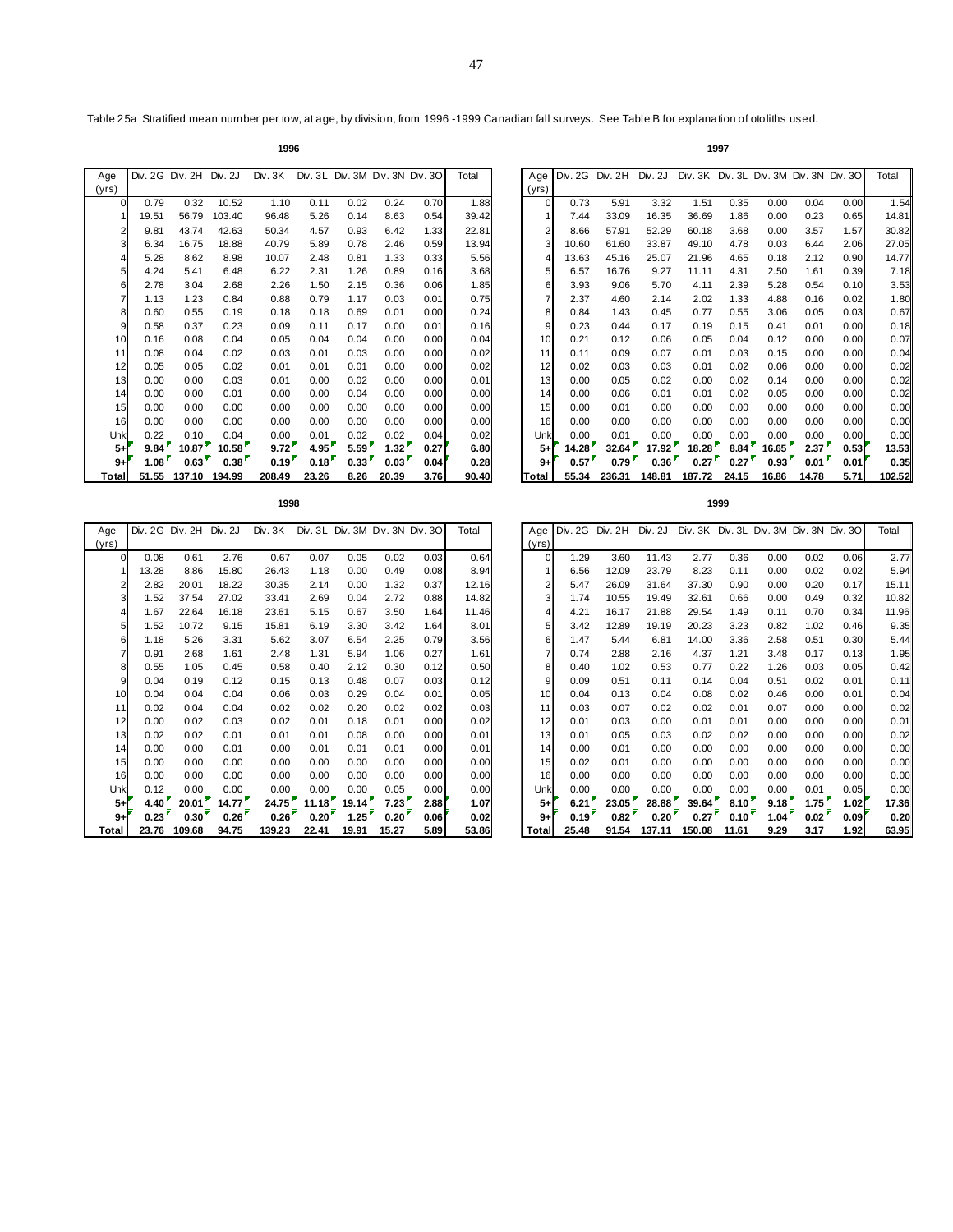Table 25b Stratified mean number per tow, at age, by division, from 2000-2005 Canadian fall surveys. See Table B for explanation of otoliths used.

**2000 2001**

| Age   | Div. 2G | Div. 2H | Div. 2J | Div. 3K | Div. 3L |       |      | Div. 3M Div. 3N Div. 3O | Total | Age      | <b>Div. 2G</b> | Div. 2H | Div. 2J |        |       |       |      | Div. 3K Div. 3L Div. 3M Div. 3N Div. 3O | Total    |
|-------|---------|---------|---------|---------|---------|-------|------|-------------------------|-------|----------|----------------|---------|---------|--------|-------|-------|------|-----------------------------------------|----------|
| (vrs) |         |         |         |         |         |       |      |                         |       | (yrs)    |                |         |         |        |       |       |      |                                         |          |
|       |         |         | 6.14    | 0.86    | 0.20    | 0.00  | 0.00 | 0.00                    | 1.31  | $\Omega$ |                | 7.84    | 12.11   | 6.03   | 0.83  | 0.00  | 0.00 | 0.00                                    | 3        |
|       |         |         | 28.36   | 45.12   | 3.23    | 0.00  | 0.01 | 0.00                    | 15.33 |          |                | 43.08   | 43.39   | 43.11  | 2.75  | 0.01  | 0.09 | 0.04                                    | 19       |
|       |         |         | 23.35   | 22.61   | 1.85    | 0.00  | 0.13 | 0.05                    | 10.39 |          |                | 42.01   | 25.43   | 19.33  | 0.80  | 0.00  | 0.22 | 0.05                                    | 11       |
|       |         |         | 12.27   | 19.48   | 0.72    | 0.00  | 0.04 | 0.02                    | 6.39  |          |                | 24.85   | 15.11   | 17.72  | 1.16  | 0.00  | 0.71 | 0.06                                    | 8        |
|       |         |         | 8.53    | 15.24   | 1.31    | 0.03  | 0.21 | 0.17                    | 6.10  |          |                | 22.33   | 14.41   | 16.46  | 1.85  | 0.01  | 0.32 | 0.03                                    | 7        |
|       |         |         | 8.71    | 17.13   | 2.23    | 0.76  | 0.82 | 0.48                    | 6.51  | 5        |                | 11.47   | 8.72    | 10.01  | 1.57  | 0.45  | 0.53 | 0.22                                    | 5        |
|       |         |         | 5.16    | 9.18    | 2.70    | 4.04  | 1.99 | 0.76                    | 4.64  | 6        |                | 9.37    | 6.37    | 9.55   | 2.05  | 2.97  | 1.35 | 0.63                                    | 4        |
|       |         | ৯       | 1.46    | 2.83    | 1.26    | 4.44  | 1.40 | 0.46                    | 1.80  |          | ⋧              | 4.02    | 2.40    | 4.18   | 1.20  | 4.21  | 0.86 | 0.56                                    | 2        |
|       |         |         | 0.29    | 0.52    | 0.26    | 1.64  | 0.36 | 0.15                    | 0.37  | 8        |                | 0.49    | 0.33    | 0.83   | 0.32  | 2.09  | 0.26 | 0.20                                    | 0        |
|       | д,      |         | 0.07    | 0.06    | 0.04    | 0.70  | 0.11 | 0.06                    | 0.08  |          |                | 0.24    | 0.09    | 0.11   | 0.07  | 0.52  | 0.05 | 0.06                                    | 0        |
|       |         | ş       | 0.03    | 0.03    | 0.02    | 0.20  | 0.02 | 0.01                    | 0.03  | 10       | ۽              | 0.13    | 0.03    | 0.01   | 0.02  | 0.16  | 0.02 | 0.03                                    | 0        |
|       |         |         | 0.02    | 0.02    | 0.01    | 0.20  | 0.01 | 0.02                    | 0.02  | 11       |                | 0.02    | 0.02    | 0.01   | 0.01  | 0.26  | 0.02 | 0.03                                    | $\Omega$ |
|       |         |         | 0.01    | 0.00    | 0.01    | 0.10  | 0.02 | 0.01                    | 0.01  | 12       |                | 0.02    | 0.01    | 0.00   | 0.01  | 0.08  | 0.02 | 0.02                                    | 0        |
|       |         |         | 0.00    | 0.00    | 0.01    | 0.01  | 0.00 | 0.01                    | 0.01  | 13       |                | 0.02    | 0.01    | 0.02   | 0.01  | 0.03  | 0.00 | 0.01                                    | 0        |
| 14    |         |         | 0.00    | 0.01    | 0.00    | 0.01  | 0.00 | 0.00                    | 0.00  | 14       |                | 0.00    | 0.00    | 0.00   | 0.00  | 0.05  | 0.01 | 0.00                                    | 0        |
| 15    |         |         | 0.00    | 0.00    | 0.00    | 0.01  | 0.00 | 0.00                    | 0.00  | 15       |                | 0.00    | 0.00    | 0.00   | 0.00  | 0.00  | 0.00 | 0.00                                    | 0        |
| 16    |         |         | 0.00    | 0.00    | 0.00    | 0.05  | 0.00 | 0.00                    | 0.00  | 16       |                | 0.00    | 0.00    | 0.00   | 0.00  | 0.00  | 0.00 | 0.00                                    | 0        |
| Unk   |         |         | 0.02    | 0.00    | 0.00    | 0.00  | 0.00 | 0.00                    | 0.00  | Unk      |                | 0.03    | 0.07    | 0.01   | 0.00  | 0.00  | 0.28 | 0.00                                    | 0        |
| $5+$  | 0.00    | 0.00    | 15.76   | 29.78   | 6.53    | 12.17 | 4.73 | 1.96                    | 13.47 | $5+$     | 0.00           | 25.81   | 18.05   | 24.72  | 5.24  | 10.82 | 3.40 | 1.75                                    | 12       |
| $9+$  | 0.00    | 0.00    | 0.15    | 0.12    | 0.09    | 1.29  | 0.17 | 0.11                    | 0.15  | $9+$     | 0.00           | 0.46    | 0.22    | 0.16   | 0.11  | 1.10  | 0.41 | 0.15                                    | 0        |
| Total | 0.00    | 0.00    | 94.40   | 133.09  | 13.85   | 12.20 | 5.12 | 2.20                    | 52.97 | Total    | 0.00           | 165.92  | 128.50  | 127.37 | 12.62 | 10.85 | 4.74 | 1.92                                    | 63       |

| qe    | Div. 2G | Div. 2H | Div. 2J | Div. 3K | Div. 3L | Div. 3M |      | Div. 3N Div. 3O | Total | Age            | <b>Div. 2G</b> | Div. 2H | Div. 2J | Div. 3K Div. 3L Div. 3M Div. 3N Div. 3O |       |       |      |      | Total |
|-------|---------|---------|---------|---------|---------|---------|------|-----------------|-------|----------------|----------------|---------|---------|-----------------------------------------|-------|-------|------|------|-------|
| rs)   |         |         |         |         |         |         |      |                 |       | (vrs)          |                |         |         |                                         |       |       |      |      |       |
|       |         |         | 6.14    | 0.86    | 0.20    | 0.00    | 0.00 | 0.00            | 1.31  |                |                | 7.84    | 12.11   | 6.03                                    | 0.83  | 0.00  | 0.00 | 0.00 | 3.98  |
|       |         |         | 28.36   | 45.12   | 3.23    | 0.00    | 0.01 | 0.00            | 15.33 |                |                | 43.08   | 43.39   | 43.11                                   | 2.75  | 0.01  | 0.09 | 0.04 | 19.46 |
|       |         |         | 23.35   | 22.61   | 1.85    | 0.00    | 0.13 | 0.05            | 10.39 |                |                | 42.01   | 25.43   | 19.33                                   | 0.80  | 0.00  | 0.22 | 0.05 | 11.03 |
|       |         |         | 12.27   | 19.48   | 0.72    | 0.00    | 0.04 | 0.02            | 6.39  |                |                | 24.85   | 15.11   | 17.72                                   | 1.16  | 0.00  | 0.71 | 0.06 | 8.68  |
|       |         |         | 8.53    | 15.24   | 1.31    | 0.03    | 0.21 | 0.17            | 6.10  |                |                | 22.33   | 14.41   | 16.46                                   | 1.85  | 0.01  | 0.32 | 0.03 | 7.89  |
|       |         |         | 8.71    | 17.13   | 2.23    | 0.76    | 0.82 | 0.48            | 6.51  |                |                | 11.47   | 8.72    | 10.01                                   | 1.57  | 0.45  | 0.53 | 0.22 | 5.00  |
|       |         |         | 5.16    | 9.18    | 2.70    | 4.04    | 1.99 | 0.76            | 4.64  |                |                | 9.37    | 6.37    | 9.55                                    | 2.05  | 2.97  | 1.35 | 0.63 | 4.66  |
|       |         | ᢛ       | 1.46    | 2.83    | 1.26    | 4.44    | 1.40 | 0.46            | 1.80  |                | ᢛ              | 4.02    | 2.40    | 4.18                                    | 1.20  | 4.21  | 0.86 | 0.56 | 2.19  |
|       |         |         | 0.29    | 0.52    | 0.26    | 1.64    | 0.36 | 0.15            | 0.37  | 8 <sup>1</sup> |                | 0.49    | 0.33    | 0.83                                    | 0.32  | 2.09  | 0.26 | 0.20 | 0.48  |
|       |         | д,      | 0.07    | 0.06    | 0.04    | 0.70    | 0.11 | 0.06            | 0.08  |                | д,             | 0.24    | 0.09    | 0.11                                    | 0.07  | 0.52  | 0.05 | 0.06 | 0.09  |
| 10    |         | ş       | 0.03    | 0.03    | 0.02    | 0.20    | 0.02 | 0.01            | 0.03  | 10             | £              | 0.13    | 0.03    | 0.01                                    | 0.02  | 0.16  | 0.02 | 0.03 | 0.03  |
| 11    |         |         | 0.02    | 0.02    | 0.01    | 0.20    | 0.01 | 0.02            | 0.02  | 11             |                | 0.02    | 0.02    | 0.01                                    | 0.01  | 0.26  | 0.02 | 0.03 | 0.02  |
| 12    |         |         | 0.01    | 0.00    | 0.01    | 0.10    | 0.02 | 0.01            | 0.01  | 12             |                | 0.02    | 0.01    | 0.00                                    | 0.01  | 0.08  | 0.02 | 0.02 | 0.01  |
| 13    |         |         | 0.00    | 0.00    | 0.01    | 0.01    | 0.00 | 0.01            | 0.01  | 13             |                | 0.02    | 0.01    | 0.02                                    | 0.01  | 0.03  | 0.00 | 0.01 | 0.01  |
| 14    |         |         | 0.00    | 0.01    | 0.00    | 0.01    | 0.00 | 0.00            | 0.00  | 14             |                | 0.00    | 0.00    | 0.00                                    | 0.00  | 0.05  | 0.01 | 0.00 | 0.00  |
| 15    |         |         | 0.00    | 0.00    | 0.00    | 0.01    | 0.00 | 0.00            | 0.00  | 15             |                | 0.00    | 0.00    | 0.00                                    | 0.00  | 0.00  | 0.00 | 0.00 | 0.00  |
| 16    |         |         | 0.00    | 0.00    | 0.00    | 0.05    | 0.00 | 0.00            | 0.00  | 16             |                | 0.00    | 0.00    | 0.00                                    | 0.00  | 0.00  | 0.00 | 0.00 | 0.00  |
| Unk   |         |         | 0.02    | 0.00    | 0.00    | 0.00    | 0.00 | 0.00            | 0.00  | Unk            |                | 0.03    | 0.07    | 0.01                                    | 0.00  | 0.00  | 0.28 | 0.00 | 0.01  |
| $5+$  | 0.00    | 0.00    | 15.76   | 29.78   | 6.53    | 12.17   | 4.73 | 1.96            | 13.47 | $5+$           | 0.00           | 25.81   | 18.05   | 24.72                                   | 5.24  | 10.82 | 3.40 | 1.75 | 12.51 |
| $9+$  | 0.00    | 0.00    | 0.15    | 0.12    | 0.09    | 1.29    | 0.17 | 0.11            | 0.15  | $9+$           | 0.00           | 0.46    | 0.22    | 0.16                                    | 0.11  | 1.10  | 0.41 | 0.15 | 0.18  |
| Total | 0.00    | 0.00    | 94.40   | 133.09  | 13.85   | 12.20   | 5.12 | 2.20            | 52.97 | Total          | 0.00           | 165.92  | 128.50  | 127.37                                  | 12.62 | 10.85 | 4.74 | 1.92 | 63.55 |

| Age   | Div. 2G | Div. 2H | Div. 2J | Div. 3K | Div. 3L | Div. 3M |      | Div. 3N Div. 3O | Total | Age             | <b>Div. 2G</b> | Div. 2H | Div. 2J |       |       |      |      | Div. 3K Div. 3L Div. 3M Div. 3N Div. 3O | Total |
|-------|---------|---------|---------|---------|---------|---------|------|-----------------|-------|-----------------|----------------|---------|---------|-------|-------|------|------|-----------------------------------------|-------|
| (yrs) |         |         |         |         |         |         |      |                 |       | (vrs)           |                |         |         |       |       |      |      |                                         |       |
|       |         |         | 14.85   | 3.80    | 0.23    | 0.00    | 0.00 | 0.00            | 3.47  |                 | $\overline{0}$ |         | 5.67    | 12.51 | 0.32  | 0.00 | 0.04 | 0.02                                    | 4.17  |
|       |         |         | 44.05   | 36.95   | 2.40    | 0.00    | 0.35 | 0.12            | 16.64 |                 |                |         | 65.67   | 31.78 | 3.13  | 0.00 | 0.22 | 0.31                                    | 19.51 |
|       |         |         | 24.64   | 24.35   | 1.24    | 0.00    | 0.27 | 0.04            | 10.66 | 2               |                |         | 37.73   | 18.60 | 1.80  | 0.00 | 0.25 | 0.21                                    | 11.81 |
|       |         |         | 12.12   | 12.53   | 1.28    | 0.00    | 1.14 | 0.09            | 5.86  |                 | 3              |         | 13.06   | 11.78 | 2.51  | 0.00 | 0.54 | 0.15                                    | 6.22  |
|       |         |         | 11.25   | 8.84    | 1.55    | 0.01    | 0.83 | 0.09            | 4.62  |                 |                |         | 10.13   | 9.61  | 2.76  | 0.26 | 0.50 | 0.29                                    | 5.32  |
|       |         |         | 6.89    | 5.82    | 1.83    | 0.36    | 0.70 | 0.21            | 3.26  |                 | 5              |         | 6.10    | 6.50  | 2.00  | 1.75 | 0.31 | 0.30                                    | 3.50  |
|       |         |         | 2.45    | 1.87    | 0.98    | 1.41    | 0.69 | 0.41            | 1.41  |                 | 6              |         | 2.33    | 2.04  | 1.03  | 2.68 | 0.08 | 0.28                                    | 1.35  |
|       |         | yey     | 1.00    | 0.69    | 0.61    | 1.57    | 0.65 | 0.47            | 0.72  |                 |                | Survey  | 1.06    | 0.74  | 0.51  | 2.08 | 0.02 | 0.18                                    | 0.59  |
|       |         |         | 0.31    | 0.18    | 0.24    | 1.18    | 0.21 | 0.23            | 0.25  | 8               |                |         | 0.23    | 0.21  | 0.15  | 1.46 | 0.01 | 0.11                                    | 0.19  |
|       |         | w<br>£  | 0.04    | 0.02    | 0.04    | 0.54    | 0.04 | 0.06            | 0.05  | 9               |                | ż       | 0.03    | 0.04  | 0.03  | 0.53 | 0.01 | 0.03                                    | 0.04  |
|       |         |         | 0.02    | 0.01    | 0.01    | 0.15    | 0.02 | 0.02            | 0.02  | 10              |                |         | 0.02    | 0.01  | 0.01  | 0.21 | 0.00 | 0.02                                    | 0.02  |
| 11    |         |         | 0.01    | 0.00    | 0.01    | 0.04    | 0.01 | 0.03            | 0.01  | 11              |                |         | 0.02    | 0.01  | 0.00  | 0.02 | 0.00 | 0.02                                    | 0.01  |
| 12    |         |         | 0.00    | 0.00    | 0.01    | 0.00    | 0.00 | 0.01            | 0.00  | 12              |                |         | 0.01    | 0.00  | 0.00  | 0.06 | 0.00 | 0.01                                    | 0.01  |
| 13    |         |         | 0.01    | 0.00    | 0.01    | 0.01    | 0.00 | 0.01            | 0.01  | 13              |                |         | 0.01    | 0.00  | 0.01  | 0.00 | 0.00 | 0.00                                    | 0.00  |
| 14    |         |         | 0.00    | 0.00    | 0.00    | 0.01    | 0.00 | 0.00            | 0.00  | 14 <sub>1</sub> |                |         | 0.00    | 0.00  | 0.00  | 0.02 | 0.00 | 0.00                                    | 0.00  |
| 15    |         |         | 0.00    | 0.00    | 0.00    | 0.00    | 0.00 | 0.01            | 0.00  | 15              |                |         | 0.00    | 0.00  | 0.00  | 0.11 | 0.00 | 0.00                                    | 0.00  |
| 16    |         |         | 0.00    | 0.00    | 0.00    | 0.00    | 0.00 | 0.00            | 0.00  | 16              |                |         | 0.00    | 0.00  | 0.00  | 0.00 | 0.00 | 0.00                                    | 0.00  |
| Unk   |         |         | 0.05    | 0.00    | 0.01    | 0.00    | 0.01 | 0.00            | 0.01  | Unk             |                |         | 0.00    | 0.01  | 0.00  | 0.00 | 0.00 | 0.03                                    | 0.00  |
| $5+$  | 0.00    | 0.00    | 10.77   | 8.59    | 3.73    | 5.26    | 2.34 | 1.44            | 5.74  | $5+$            | 0.00           | 0.00    | 9.79    | 9.55  | 3.74  | 8.91 | 0.42 | 0.98                                    | 5.71  |
| $9+$  | 0.00    | 0.00    | 0.13    | 0.03    | 0.07    | 0.74    | 0.08 | 0.13            | 0.10  | $9+$            | 0.00           | 0.00    | 0.08    | 0.07  | 0.05  | 0.95 | 0.01 | 0.11                                    | 0.08  |
| Total | 0.00    | 0.00    | 117.68  | 95.06   | 10.44   | 5.27    | 4.93 | 1.79            | 46.99 | Total           | 0.00           | 0.00    | 142.05  | 93.83 | 14.26 | 9.18 | 1.96 | 1.96                                    | 52.74 |

| е     | Div. 2G Div. 2H |      | Div. 2J | Div. 3K | Div. 3L |      |      | Div. 3M Div. 3N Div. 3O | Total | Age   |                 | <b>Div. 2G</b> | Div. 2H | Div. 2J | Div. 3K Div. 3L Div. 3M Div. 3N Div. 3O |       |      |      |      | Total |
|-------|-----------------|------|---------|---------|---------|------|------|-------------------------|-------|-------|-----------------|----------------|---------|---------|-----------------------------------------|-------|------|------|------|-------|
| s)    |                 |      |         |         |         |      |      |                         |       | (yrs) |                 |                |         |         |                                         |       |      |      |      |       |
|       |                 |      | 14.85   | 3.80    | 0.23    | 0.00 | 0.00 | 0.00                    | 3.47  |       |                 |                |         | 5.67    | 12.51                                   | 0.32  | 0.00 | 0.04 | 0.02 | 4.17  |
|       |                 |      | 44.05   | 36.95   | 2.40    | 0.00 | 0.35 | 0.12                    | 16.64 |       |                 |                |         | 65.67   | 31.78                                   | 3.13  | 0.00 | 0.22 | 0.31 | 19.51 |
|       |                 |      | 24.64   | 24.35   | 1.24    | 0.00 | 0.27 | 0.04                    | 10.66 |       | 2               |                |         | 37.73   | 18.60                                   | 1.80  | 0.00 | 0.25 | 0.21 | 11.81 |
|       |                 |      | 12.12   | 12.53   | 1.28    | 0.00 | 1.14 | 0.09                    | 5.86  |       |                 |                |         | 13.06   | 11.78                                   | 2.51  | 0.00 | 0.54 | 0.15 | 6.22  |
|       |                 |      | 11.25   | 8.84    | 1.55    | 0.01 | 0.83 | 0.09                    | 4.62  |       |                 |                |         | 10.13   | 9.61                                    | 2.76  | 0.26 | 0.50 | 0.29 | 5.32  |
|       |                 |      | 6.89    | 5.82    | 1.83    | 0.36 | 0.70 | 0.21                    | 3.26  |       | 5               |                |         | 6.10    | 6.50                                    | 2.00  | 1.75 | 0.31 | 0.30 | 3.50  |
|       |                 |      | 2.45    | 1.87    | 0.98    | 1.41 | 0.69 | 0.41                    | 1.41  |       | 6               |                |         | 2.33    | 2.04                                    | 1.03  | 2.68 | 0.08 | 0.28 | 1.35  |
|       |                 |      | 1.00    | 0.69    | 0.61    | 1.57 | 0.65 | 0.47                    | 0.72  |       |                 | urvey          |         | 1.06    | 0.74                                    | 0.51  | 2.08 | 0.02 | 0.18 | 0.59  |
|       |                 |      | 0.31    | 0.18    | 0.24    | 1.18 | 0.21 | 0.23                    | 0.25  |       |                 |                |         | 0.23    | 0.21                                    | 0.15  | 1.46 | 0.01 | 0.11 | 0.19  |
|       | s<br>£          |      | 0.04    | 0.02    | 0.04    | 0.54 | 0.04 | 0.06                    | 0.05  |       | 9               | w<br>ş         |         | 0.03    | 0.04                                    | 0.03  | 0.53 | 0.01 | 0.03 | 0.04  |
| 10    |                 |      | 0.02    | 0.01    | 0.01    | 0.15 | 0.02 | 0.02                    | 0.02  |       | 10              |                |         | 0.02    | 0.01                                    | 0.01  | 0.21 | 0.00 | 0.02 | 0.02  |
| 11    |                 |      | 0.01    | 0.00    | 0.01    | 0.04 | 0.01 | 0.03                    | 0.01  |       | 11              |                |         | 0.02    | 0.01                                    | 0.00  | 0.02 | 0.00 | 0.02 | 0.01  |
| 12    |                 |      | 0.00    | 0.00    | 0.01    | 0.00 | 0.00 | 0.01                    | 0.00  |       | 12              |                |         | 0.01    | 0.00                                    | 0.00  | 0.06 | 0.00 | 0.01 | 0.01  |
| 13    |                 |      | 0.01    | 0.00    | 0.01    | 0.01 | 0.00 | 0.01                    | 0.01  |       | 13 <sub>1</sub> |                |         | 0.01    | 0.00                                    | 0.01  | 0.00 | 0.00 | 0.00 | 0.00  |
| 14    |                 |      | 0.00    | 0.00    | 0.00    | 0.01 | 0.00 | 0.00                    | 0.00  |       | 14 <sub>1</sub> |                |         | 0.00    | 0.00                                    | 0.00  | 0.02 | 0.00 | 0.00 | 0.00  |
| 15    |                 |      | 0.00    | 0.00    | 0.00    | 0.00 | 0.00 | 0.01                    | 0.00  |       | 15              |                |         | 0.00    | 0.00                                    | 0.00  | 0.11 | 0.00 | 0.00 | 0.00  |
| 16    |                 |      | 0.00    | 0.00    | 0.00    | 0.00 | 0.00 | 0.00                    | 0.00  |       | 16              |                |         | 0.00    | 0.00                                    | 0.00  | 0.00 | 0.00 | 0.00 | 0.00  |
| Unk   |                 |      | 0.05    | 0.00    | 0.01    | 0.00 | 0.01 | 0.00                    | 0.01  | Unk   |                 |                |         | 0.00    | 0.01                                    | 0.00  | 0.00 | 0.00 | 0.03 | 0.00  |
| $5+$  | 0.00            | 0.00 | 10.77   | 8.59    | 3.73    | 5.26 | 2.34 | 1.44                    | 5.74  |       | 5+              | 0.00           | 0.00    | 9.79    | 9.55                                    | 3.74  | 8.91 | 0.42 | 0.98 | 5.71  |
| $9+$  | 0.00            | 0.00 | 0.13    | 0.03    | 0.07    | 0.74 | 0.08 | 0.13                    | 0.10  |       | $9+$            | 0.00           | 0.00    | 0.08    | 0.07                                    | 0.05  | 0.95 | 0.01 | 0.11 | 0.08  |
| otall | 0.00            | 0.00 | 117.68  | 95.06   | 10.44   | 5.27 | 4.93 | 1.79I                   | 46.99 | Total |                 | 0.00           | 0.00    | 142.05  | 93.83                                   | 14.26 | 9.18 | 1.96 | 1.96 | 52.74 |

|  | $\sim$<br>× |  |
|--|-------------|--|
|--|-------------|--|

| Age   | Div. 2G | Div. 2H | Div. 2J | Div. 3K |       | Div. 3L Div. 3M |      | Div. 3N Div. 3O | Total | Age      | <b>Div. 2G</b> | Div. 2H | Div. 2J | Div. 3K |       | Div. 3L Div. 3M Div. 3N Div. 3O |      |      | Tota           |
|-------|---------|---------|---------|---------|-------|-----------------|------|-----------------|-------|----------|----------------|---------|---------|---------|-------|---------------------------------|------|------|----------------|
| (vrs) |         |         |         |         |       |                 |      |                 |       | (yrs)    |                |         |         |         |       |                                 |      |      |                |
|       |         | 10.68   | 6.48    | 2.56    | 0.09  |                 | 0.03 | 0.02            | 2.92  | $\Omega$ |                |         | 13.67   | 2.23    | 0.29  |                                 | 0.00 | 0.00 | $\overline{2}$ |
|       |         | 44.81   | 38.71   | 29.43   | 2.04  |                 | 0.53 | 0.23            | 19.23 |          |                |         | 29.66   | 5.25    | 1.31  |                                 | 0.04 | 0.08 | 7              |
|       |         | 47.15   | 38.89   | 26.11   | 2.31  |                 | 0.62 | 0.31            | 21.30 |          |                |         | 19.73   | 13.94   | 1.32  |                                 | 0.17 | 0.07 | 6              |
|       |         | 18.88   | 15.01   | 14.84   | 2.23  |                 | 0.80 | 0.17            | 9.90  |          |                |         | 9.86    | 7.57    | 1.14  |                                 | 0.29 | 0.09 | 3              |
|       |         | 22.90   | 12.32   | 12.35   | 3.16  |                 | 0.84 | 0.08            | 9.04  |          |                |         | 11.07   | 14.92   | 2.81  |                                 | 0.36 | 0.08 | 5              |
|       |         | 19.11   | 6.51    | 11.11   | 2.42  |                 | 1.19 | 0.09            | 6.76  |          |                |         | 8.86    | 12.18   | 2.59  |                                 | 0.57 | 0.18 | 4              |
|       |         | 8.52    | 2.39    | 2.74    | 0.76  |                 | 0.25 | 0.01            | 2.29  |          |                |         | 4.07    | 8.30    | 2.07  |                                 | 0.65 | 0.25 | 3              |
|       |         | 3.38    | 1.32    | 1.01    | 0.20  |                 | 0.09 | 0.02            | 0.90  |          | Μeλ            | ᢛ       | 2.53    | 4.76    | 1.30  | ᢛ                               | 0.28 | 0.18 |                |
|       | Survey  | 1.22    | 0.41    | 0.32    | 0.02  |                 | 0.01 | 0.00            | 0.29  |          |                |         | 0.56    | 0.71    | 0.16  |                                 | 0.14 | 0.19 | 0              |
|       |         | 0.26    | 0.09    | 0.08    | 0.00  | ဖာ              | 0.00 | 0.00            | 0.07  |          | z              | 7       | 0.15    | 0.08    | 0.02  | w                               | 0.04 | 0.07 | 0              |
| 10    | å       | 0.08    | 0.04    | 0.03    | 0.00  | z               | 0.00 | 0.00            | 0.02  | 10       | ۽              | ۽       | 0.05    | 0.02    | 0.01  | z                               | 0.01 | 0.02 | 0              |
| 11    |         | 0.00    | 0.01    | 0.00    | 0.00  |                 | 0.01 | 0.00            | 0.00  | 11       |                |         | 0.01    | 0.04    | 0.00  |                                 | 0.00 | 0.01 | 0              |
| 12    |         | 0.05    | 0.01    | 0.00    | 0.00  |                 | 0.00 | 0.00            | 0.01  | 12       |                |         | 0.00    | 0.01    | 0.00  |                                 | 0.00 | 0.01 | 0              |
| 13    |         | 0.01    | 0.00    | 0.01    | 0.00  |                 | 0.00 | 0.00            | 0.00  | 13       |                |         | 0.00    | 0.01    | 0.00  |                                 | 0.00 | 0.00 | 0              |
| 14    |         | 0.02    | 0.00    | 0.00    | 0.00  |                 | 0.00 | 0.00            | 0.00  | 14       |                |         | 0.01    | 0.00    | 0.00  |                                 | 0.00 | 0.00 | $\mathbf 0$    |
| 15    |         | 0.00    | 0.00    | 0.00    | 0.00  |                 | 0.00 | 0.00            | 0.00  | 15       |                |         | 0.01    | 0.00    | 0.00  |                                 | 0.00 | 0.00 | 0              |
| 16    |         | 0.00    | 0.00    | 0.00    | 0.00  |                 | 0.00 | 0.00            | 0.00  | 16       |                |         | 0.00    | 0.00    | 0.00  |                                 | 0.00 | 0.00 | 0              |
| Unk   |         | 0.05    | 0.00    | 0.00    | 0.00  |                 | 0.00 | 0.00            | 0.00  | Unk      |                |         | 0.00    | 0.00    | 0.00  |                                 | 0.00 | 0.00 | 0              |
| 5+    | 0.00    | 13.59   | 10.77   | 15.31   | 3.40  | 0.00            | 1.55 | 0.11            | 10.34 | $5+$     | 0.00           | 0.00    | 16.25   | 26.11   | 6.15  | 0.00                            | 1.69 | 0.91 | 10             |
| $9+$  | 0.00    | 0.21    | 0.15    | 0.13    | 0.00  | 0.00            | 0.01 | 0.00            | 0.11  | $9+$     | 0.00           | 0.00    | 0.23    | 0.17    | 0.03  | 0.00                            | 0.05 | 0.10 | 0              |
| Total | 0.00    | 166.44  | 122.18  | 100.61  | 13.23 | 0.00            | 4.38 | 0.92            | 72.73 | Total    | 0.00           | 0.00    | 100.25  | 70.02   | 13.02 | 0.00                            | 2.56 | 1.23 | 36             |

|                      |                 |                | 1.46           | 2.83           | 1.26          | 4.44         | 1.40            | 0.46         | 1.80          |              |                          | 4.02            | 2.40           | 4.18          | 1.20          | 4.21                            | 0.86            | 0.56         | 2.19          |
|----------------------|-----------------|----------------|----------------|----------------|---------------|--------------|-----------------|--------------|---------------|--------------|--------------------------|-----------------|----------------|---------------|---------------|---------------------------------|-----------------|--------------|---------------|
|                      |                 |                | 0.29           |                |               |              |                 |              |               |              |                          |                 | 0.33           | 0.83          |               | 2.09                            |                 | 0.20         |               |
| 8                    | Survey          |                |                | 0.52           | 0.26          | 1.64         | 0.36            | 0.15         | 0.37          |              | Survey<br>8              | 0.49            |                |               | 0.32          |                                 | 0.26            |              | 0.48          |
| 9                    |                 |                | 0.07           | 0.06           | 0.04          | 0.70         | 0.11            | 0.06         | 0.08          |              | 9                        | 0.24            | 0.09           | 0.11          | 0.07          | 0.52                            | 0.05            | 0.06         | 0.09          |
| 10                   | £               |                | 0.03           | 0.03           | 0.02          | 0.20         | 0.02            | 0.01         | 0.03          |              | ۅ<br>10                  | 0.13            | 0.03           | 0.01          | 0.02          | 0.16                            | 0.02            | 0.03         | 0.03          |
| 11                   |                 |                | 0.02           | 0.02           | 0.01          | 0.20         | 0.01            | 0.02         | 0.02          |              | 11                       | 0.02            | 0.02           | 0.01          | 0.01          | 0.26                            | 0.02            | 0.03         | 0.02          |
| 12                   |                 |                | 0.01           | 0.00           | 0.01          | 0.10         | 0.02            | 0.01         | 0.01          |              | 12                       | 0.02            | 0.01           | 0.00          | 0.01          | 0.08                            | 0.02            | 0.02         | 0.01          |
| 13                   |                 |                | 0.00           | 0.00           | 0.01          | 0.01         | 0.00            | 0.01         | 0.01          |              | 13                       | 0.02            | 0.01           | 0.02          | 0.01          | 0.03                            | 0.00            | 0.01         | 0.01          |
|                      |                 |                |                |                |               |              |                 |              |               |              |                          |                 |                |               |               |                                 |                 |              |               |
| 14                   |                 |                | 0.00           | 0.01           | 0.00          | 0.01         | 0.00            | 0.00         | 0.00          |              | 14                       | 0.00            | 0.00           | 0.00          | 0.00          | 0.05                            | 0.01            | 0.00         | 0.00          |
| 15                   |                 |                | 0.00           | 0.00           | 0.00          | 0.01         | 0.00            | 0.00         | 0.00          |              | 15                       | 0.00            | 0.00           | 0.00          | 0.00          | 0.00                            | 0.00            | 0.00         | 0.00          |
| 16                   |                 |                | 0.00           | 0.00           | 0.00          | 0.05         | 0.00            | 0.00         | 0.00          |              | 16                       | 0.00            | 0.00           | 0.00          | 0.00          | 0.00                            | 0.00            | 0.00         | 0.00          |
| Unk                  |                 |                | 0.02           | 0.00           | 0.00          | 0.00         | 0.00            | 0.00         | 0.00          | Unk          |                          | 0.03            | 0.07           | 0.01          | 0.00          | 0.00                            | 0.28            | 0.00         | 0.01          |
|                      |                 |                |                |                |               |              |                 |              |               |              |                          |                 |                |               |               |                                 |                 |              |               |
| $5+$                 | 0.00            | 0.00           | 15.76          | 29.78          | 6.53          | 12.17        | 4.73            | 1.96         | 13.47         |              | $5+$<br>0.00             | 25.81           | 18.05          | 24.72         | 5.24          | 10.82                           | 3.40            | 1.75         | 12.51         |
| $9+$                 | 0.00            | 0.00           | 0.15           | 0.12           | 0.09          | 1.29         | 0.17            | 0.11         | 0.15          |              | $9+$<br>0.00             | 0.46            | 0.22           | 0.16          | 0.11          | 1.10                            | 0.41            | 0.15         | 0.18          |
| <u>Total</u>         | 0.00            | 0.00           | 94.40          | 133.09         | 13.85         | 12.20        | 5.12            | 2.20         | 52.97         | Total        | 0.00                     | 165.92          | 128.50         | 127.37        | 12.62         | 10.85                           | 4.74            | 1.92         | 63.55         |
| 2002                 |                 |                |                |                |               |              |                 |              |               |              |                          |                 |                |               | 2003          |                                 |                 |              |               |
| ge<br>rs)            | Div. 2G Div. 2H |                | Div. 2J        | Div. 3K        | Div. 3L       | Div. 3M      | Div. 3N Div. 3O |              | Total         | Age<br>(yrs) |                          | Div. 2G Div. 2H | Div. 2J        | Div. 3K       |               | Div. 3L Div. 3M Div. 3N Div. 3O |                 |              | Total         |
|                      |                 |                | 14.85          | 3.80           | 0.23          | 0.00         | 0.00            | 0.00         | 3.47          |              | 0                        |                 | 5.67           | 12.51         | 0.32          | 0.00                            | 0.04            | 0.02         | 4.17          |
|                      |                 |                | 44.05          | 36.95          | 2.40          | 0.00         | 0.35            | 0.12         | 16.64         |              | 1                        |                 | 65.67          | 31.78         | 3.13          | 0.00                            | 0.22            | 0.31         | 19.51         |
|                      |                 |                | 24.64          | 24.35          | 1.24          | 0.00         | 0.27            | 0.04         | 10.66         |              | $\overline{2}$           |                 | 37.73          | 18.60         | 1.80          | 0.00                            | 0.25            | 0.21         | 11.81         |
|                      |                 |                |                |                |               |              |                 |              |               |              |                          |                 |                |               |               |                                 |                 |              |               |
|                      |                 |                | 12.12          | 12.53          | 1.28          | 0.00         | 1.14            | 0.09         | 5.86          |              | 3                        |                 | 13.06          | 11.78         | 2.51          | 0.00                            | 0.54            | 0.15         | 6.22          |
|                      |                 |                | 11.25          | 8.84           | 1.55          | 0.01         | 0.83            | 0.09         | 4.62          |              | 4                        |                 | 10.13          | 9.61          | 2.76          | 0.26                            | 0.50            | 0.29         | 5.32          |
| 5                    |                 |                | 6.89           | 5.82           | 1.83          | 0.36         | 0.70            | 0.21         | 3.26          |              | 5                        |                 | 6.10           | 6.50          | 2.00          | 1.75                            | 0.31            | 0.30         | 3.50          |
| 6                    |                 |                | 2.45           | 1.87           | 0.98          | 1.41         | 0.69            | 0.41         | 1.41          |              | 6                        |                 | 2.33           | 2.04          | 1.03          | 2.68                            | 0.08            | 0.28         | 1.35          |
|                      |                 |                |                |                |               |              |                 |              |               |              |                          |                 |                |               |               |                                 |                 |              |               |
| $\overline{7}$       |                 |                | 1.00           | 0.69           | 0.61          | 1.57         | 0.65            | 0.47         | 0.72          |              | 7                        |                 | 1.06           | 0.74          | 0.51          | 2.08                            | 0.02            | 0.18         | 0.59          |
| 8                    |                 |                | 0.31           | 0.18           | 0.24          | 1.18         | 0.21            | 0.23         | 0.25          |              | 8                        |                 | 0.23           | 0.21          | 0.15          | 1.46                            | 0.01            | 0.11         | 0.19          |
| 9                    | No Survey       |                | 0.04           | 0.02           | 0.04          | 0.54         | 0.04            | 0.06         | 0.05          |              | $\mathbf{Q}$             | No Survey       | 0.03           | 0.04          | 0.03          | 0.53                            | 0.01            | 0.03         | 0.04          |
| 10                   |                 |                | 0.02           | 0.01           | 0.01          | 0.15         | 0.02            | 0.02         | 0.02          |              | 10                       |                 | 0.02           | 0.01          | 0.01          | 0.21                            | 0.00            | 0.02         | 0.02          |
| 11                   |                 |                | 0.01           |                | 0.01          | 0.04         | 0.01            |              | 0.01          |              | 11                       |                 |                | 0.01          | 0.00          |                                 |                 |              |               |
|                      |                 |                |                | 0.00           |               |              |                 | 0.03         |               |              |                          |                 | 0.02           |               |               | 0.02                            | 0.00            | 0.02         | 0.01          |
| 12                   |                 |                | 0.00           | 0.00           | 0.01          | 0.00         | 0.00            | 0.01         | 0.00          |              | 12                       |                 | 0.01           | 0.00          | 0.00          | 0.06                            | 0.00            | 0.01         | 0.01          |
| 13                   |                 |                | 0.01           | 0.00           | 0.01          | 0.01         | 0.00            | 0.01         | 0.01          |              | 13                       |                 | 0.01           | 0.00          | 0.01          | 0.00                            | 0.00            | 0.00         | 0.00          |
|                      |                 |                |                |                |               |              |                 |              |               |              |                          |                 |                | 0.00          | 0.00          |                                 |                 | 0.00         | 0.00          |
|                      |                 |                |                |                |               |              |                 |              |               |              |                          |                 |                |               |               |                                 |                 |              |               |
| 14                   |                 |                | 0.00           | 0.00           | 0.00          | 0.01         | 0.00            | 0.00         | 0.00          |              | 14                       |                 | 0.00           |               |               | 0.02                            | 0.00            |              |               |
| 15                   |                 |                | 0.00           | 0.00           | 0.00          | 0.00         | 0.00            | 0.01         | 0.00          |              | 15                       |                 | 0.00           | 0.00          | 0.00          | 0.11                            | 0.00            | 0.00         | 0.00          |
| 16                   |                 |                | 0.00           | 0.00           | 0.00          | 0.00         | 0.00            | 0.00         | 0.00          |              | 16                       |                 | 0.00           | 0.00          | 0.00          | 0.00                            | 0.00            | 0.00         | 0.00          |
| Unk                  |                 |                | 0.05           | 0.00           | 0.01          | 0.00         | 0.01            | 0.00         | 0.01          | Unk          |                          |                 | 0.00           | 0.01          | 0.00          | 0.00                            | 0.00            | 0.03         | 0.00          |
|                      |                 |                |                |                |               | 5.26         | 2.34            |              | 5.74          |              |                          |                 | 9.79           | 9.55          | 3.74          |                                 |                 |              |               |
| $5+$                 | 0.00            | 0.00           | 10.77          | 8.59           | 3.73          |              |                 | 1.44         |               |              | $5+$<br>0.00             | 0.00            |                |               |               | 8.91                            | 0.42            | 0.98         | 5.71          |
| $9+$                 | 0.00            | 0.00           | 0.13           | 0.03           | 0.07          | 0.74         | 0.08            | 0.13         | 0.10          |              | $9+$<br>0.00             | 0.00            | 0.08           | 0.07          | 0.05          | 0.95                            | 0.01            | 0.11         | 0.08          |
| Total                | 0.00            | 0.00           | 117.68         | 95.06          | 10.44         | 5.27         | 4.93            | 1.79         | 46.99         | Total        | 0.00                     | 0.00            | 142.05         | 93.83         | 14.26         | 9.18                            | 1.96            | 1.96         | 52.74         |
|                      |                 |                |                | 2004           |               |              |                 |              |               |              |                          |                 |                |               | 2005          |                                 |                 |              |               |
|                      |                 |                |                |                |               |              |                 |              |               |              |                          |                 |                |               |               |                                 |                 |              |               |
| ge<br><u>rs)</u>     | Div. 2G         | Div. 2H        | Div. 2J        | Div. 3K        | Div. 3L       | Div. 3M      | Div. 3N         | Div. 30      | Total         | Age<br>(yrs) |                          | Div. 2G Div. 2H | Div. 2J        | Div. 3K       | Div. 3L       | Div. 3M                         | Div. 3N Div. 3O |              | Total         |
|                      |                 | 10.68          | 6.48           | 2.56           | 0.09          |              | 0.03            | 0.02         | 2.92          |              |                          |                 | 13.67          | 2.23          | 0.29          |                                 | 0.00            | 0.00         | 2.97          |
|                      |                 |                |                |                |               |              |                 |              |               |              |                          |                 |                |               |               |                                 |                 |              |               |
|                      |                 | 44.81          | 38.71          | 29.43          | 2.04          |              | 0.53            | 0.23         | 19.23         |              |                          |                 | 29.66          | 5.25          | 1.31          |                                 | 0.04            | 0.08         | 7.30          |
|                      |                 | 47.15          | 38.89          | 26.11          | 2.31          |              | 0.62            | 0.31         | 21.30         |              | $\overline{2}$           |                 | 19.73          | 13.94         | 1.32          |                                 | 0.17            | 0.07         | 6.29          |
| 3                    |                 | 18.88          | 15.01          | 14.84          | 2.23          |              | 0.80            | 0.17         | 9.90          |              | 3                        |                 | 9.86           | 7.57          | 1.14          |                                 | 0.29            | 0.09         | 3.92          |
|                      |                 | 22.90          | 12.32          | 12.35          | 3.16          |              | 0.84            | 0.08         | 9.04          |              | 4                        |                 | 11.07          | 14.92         | 2.81          |                                 | 0.36            | 0.08         | 5.72          |
| 5                    |                 | 19.11          | 6.51           | 11.11          | 2.42          |              | 1.19            | 0.09         | 6.76          |              | 5                        |                 | 8.86           | 12.18         | 2.59          |                                 | 0.57            | 0.18         | 4.36          |
|                      |                 |                |                |                |               |              |                 |              |               |              |                          |                 |                |               |               |                                 |                 |              |               |
| 6                    |                 | 8.52           | 2.39           | 2.74           | 0.76          |              | 0.25            | 0.01         | 2.29          |              | 6                        |                 | 4.07           | 8.30          | 2.07          |                                 | 0.65            | 0.25         | 3.15          |
| $\overline{7}$       |                 | 3.38           | 1.32           | 1.01           | 0.20          |              | 0.09            | 0.02         | 0.90          |              | $\overline{\mathcal{I}}$ |                 | 2.53           | 4.76          | 1.30          |                                 | 0.28            | 0.18         | 1.94          |
| 8                    |                 | 1.22           | 0.41           | 0.32           | 0.02          |              | 0.01            | 0.00         | 0.29          |              | 8                        |                 | 0.56           | 0.71          | 0.16          |                                 | 0.14            | 0.19         | 0.39          |
| 9                    | Survey          | 0.26           | 0.09           | 0.08           | 0.00          | Survey       | 0.00            | 0.00         | 0.07          |              | Survey<br>9              |                 | 0.15           | 0.08          | 0.02          | Survey                          | 0.04            | 0.07         | 0.08          |
| 10                   | $\frac{1}{2}$   | 0.08           | 0.04           | 0.03           | 0.00          | ş            | 0.00            | 0.00         | 0.02          |              | å<br>10                  | No Survey       | 0.05           | 0.02          | 0.01          | ş                               | 0.01            | 0.02         | 0.02          |
|                      |                 |                | 0.01           |                | 0.00          |              | 0.01            |              |               |              | 11                       |                 |                | 0.04          | 0.00          |                                 |                 | 0.01         |               |
| 11                   |                 | 0.00           |                | 0.00           |               |              |                 | 0.00         | 0.00          |              |                          |                 | 0.01           |               |               |                                 | 0.00            |              | 0.01          |
| 12                   |                 | 0.05           | 0.01           | 0.00           | 0.00          |              | 0.00            | 0.00         | 0.01          |              | 12                       |                 | 0.00           | 0.01          | 0.00          |                                 | 0.00            | 0.01         | 0.01          |
| 13                   |                 | 0.01           | 0.00           | 0.01           | 0.00          |              | 0.00            | 0.00         | 0.00          |              | 13                       |                 | 0.00           | 0.01          | 0.00          |                                 | 0.00            | 0.00         | 0.00          |
| 14                   |                 | 0.02           | 0.00           | 0.00           | 0.00          |              | 0.00            | 0.00         | 0.00          |              | 14                       |                 | 0.01           | 0.00          | 0.00          |                                 | 0.00            | 0.00         | 0.00          |
|                      |                 | 0.00           | 0.00           | 0.00           | 0.00          |              | 0.00            |              | 0.00          |              | 15                       |                 | 0.01           | 0.00          | 0.00          |                                 | 0.00            | 0.00         |               |
| 15                   |                 |                |                |                |               |              |                 | 0.00         |               |              |                          |                 |                |               |               |                                 |                 |              | 0.00          |
| 16                   |                 | 0.00           | 0.00           | 0.00           | 0.00          |              | 0.00            | 0.00         | 0.00          |              | 16                       |                 | 0.00           | 0.00          | 0.00          |                                 | 0.00            | 0.00         | 0.00          |
| Unk                  |                 | 0.05           | 0.00           | 0.00           | 0.00          |              | 0.00            | 0.00         | 0.00          | Unk          |                          |                 | 0.00           | 0.00          | 0.00          |                                 | 0.00            | 0.00         | 0.08          |
| $5+$                 | 0.00            | 13.59          | 10.77          | 15.31          | 3.40          | 0.00         | 1.55            | 0.11         | 10.34         |              | 0.00<br>5+               | 0.00            | 16.25          | 26.11         | 6.15          | 0.00                            | 1.69            | 0.91         | 10.03         |
| $9+$<br><b>Total</b> | 0.00<br>0.00    | 0.21<br>166.44 | 0.15<br>122.18 | 0.13<br>100.61 | 0.00<br>13.23 | 0.00<br>0.00 | 0.01<br>4.38    | 0.00<br>0.92 | 0.11<br>72.73 | <b>Total</b> | $9+$<br>0.00<br>0.00     | 0.00<br>0.00    | 0.23<br>100.25 | 0.17<br>70.02 | 0.03<br>13.02 | 0.00<br>0.00                    | 0.05<br>2.56    | 0.10<br>1.23 | 0.20<br>36.23 |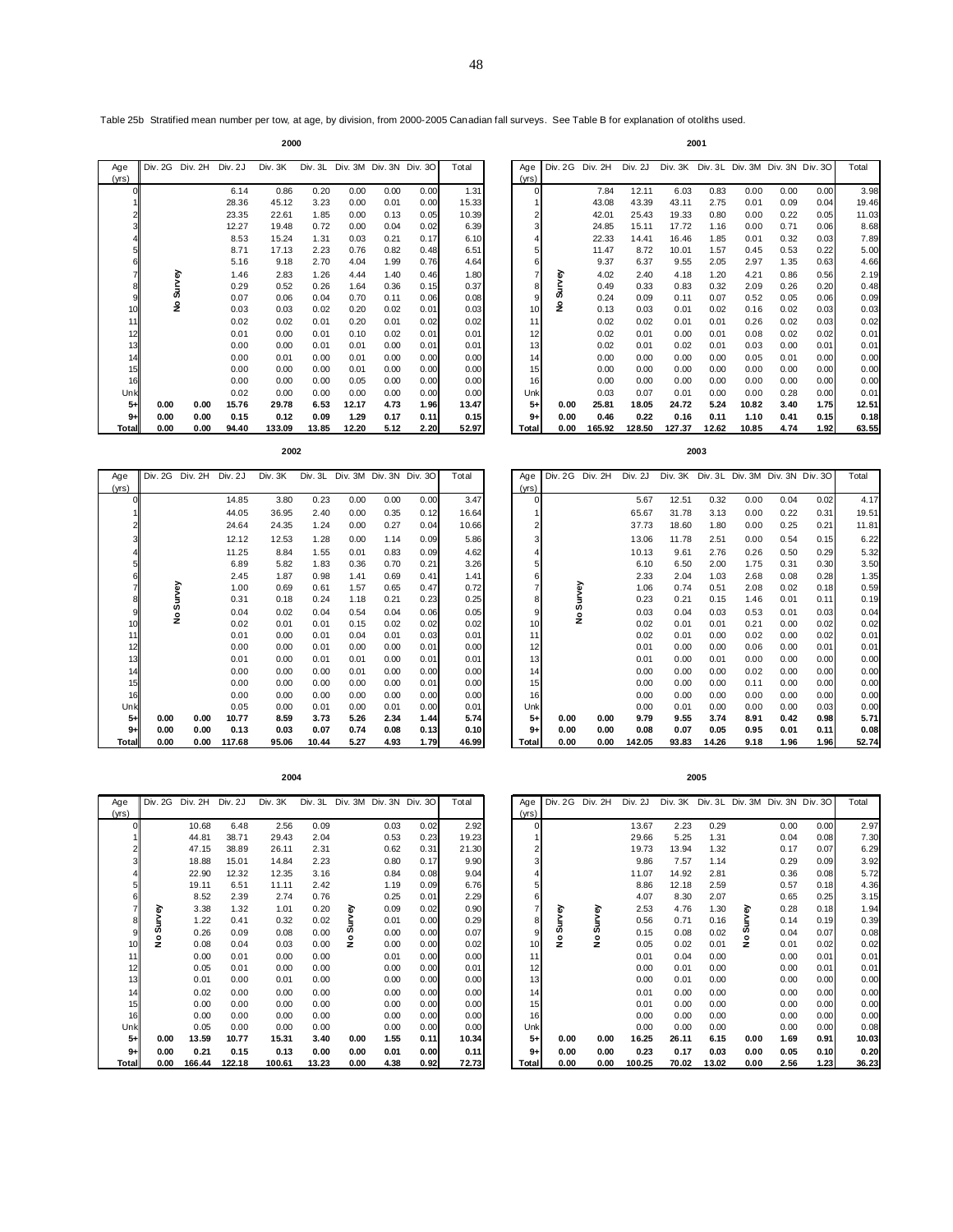Table 26 - Greenland halibut stratified mean number per set at age from Canadian spring surveys conducted in Divisions 3LNO combined during 1996-2005. Only otoliths collected in 3L, 3N, or 3O are used in the analysis. Numbers are expressed in Campelen 1800 units.

|                  | 1996  | 1997  | 1998  | 1999 | 2000 | 2001 | 2002 | 2003 | 2004 | 2005 |
|------------------|-------|-------|-------|------|------|------|------|------|------|------|
| Age (yrs)        |       |       |       |      |      |      |      |      |      |      |
| $\overline{0}$   | 0.00  | 0.00  | 0.00  | 0.00 | 0.02 | 0.00 | 0.00 | 0.00 | 0.00 | 0.00 |
|                  | 1.62  | 1.16  | 0.22  | 0.29 | 0.79 | 0.57 | 0.64 | 0.93 | 0.66 | 0.35 |
| $\overline{c}$   | 4.24  | 3.92  | 0.81  | 0.55 | 1.07 | 0.71 | 0.57 | 2.14 | 0.57 | 0.31 |
| 3                | 4.60  | 5.16  | 3.85  | 1.15 | 1.07 | 0.74 | 0.60 | 1.66 | 1.18 | 1.09 |
| 4                | 2.18  | 3.23  | 6.19  | 1.98 | 1.51 | 0.68 | 0.58 | 1.57 | 1.18 | 0.95 |
| 5 <sub>l</sub>   | 0.83  | 1.46  | 4.96  | 3.39 | 1.95 | 0.80 | 0.61 | 1.06 | 1.16 | 1.37 |
| $\,$ 6           | 0.28  | 0.51  | 1.24  | 1.09 | 2.04 | 0.72 | 0.21 | 0.21 | 0.26 | 0.82 |
| $\overline{7}$   | 0.06  | 0.10  | 0.33  | 0.24 | 0.56 | 0.28 | 0.05 | 0.05 | 0.04 | 0.21 |
| 8                | 0.00  | 0.01  | 0.07  | 0.05 | 0.03 | 0.02 | 0.01 | 0.01 | 0.02 | 0.03 |
| 9                | 0.00  | 0.00  | 0.01  | 0.01 | 0.01 | 0.00 | 0.00 | 0.00 | 0.00 | 0.00 |
| 10               | 0.00  | 0.00  | 0.00  | 0.00 | 0.00 | 0.00 | 0.00 | 0.00 | 0.00 | 0.00 |
|                  |       |       |       |      |      |      |      |      |      |      |
| Ages 1-4         | 12.64 | 13.47 | 11.07 | 3.98 | 4.44 | 2.69 | 2.40 | 6.30 | 3.60 | 2.70 |
| Ages 5+          | 1.17  | 2.08  | 6.60  | 4.78 | 4.59 | 1.81 | 0.87 | 1.32 | 1.48 | 2.43 |
| <b>Ages 1-10</b> | 13.81 | 15.56 | 17.67 | 8.75 | 9.03 | 4.51 | 3.27 | 7.62 | 5.08 | 5.13 |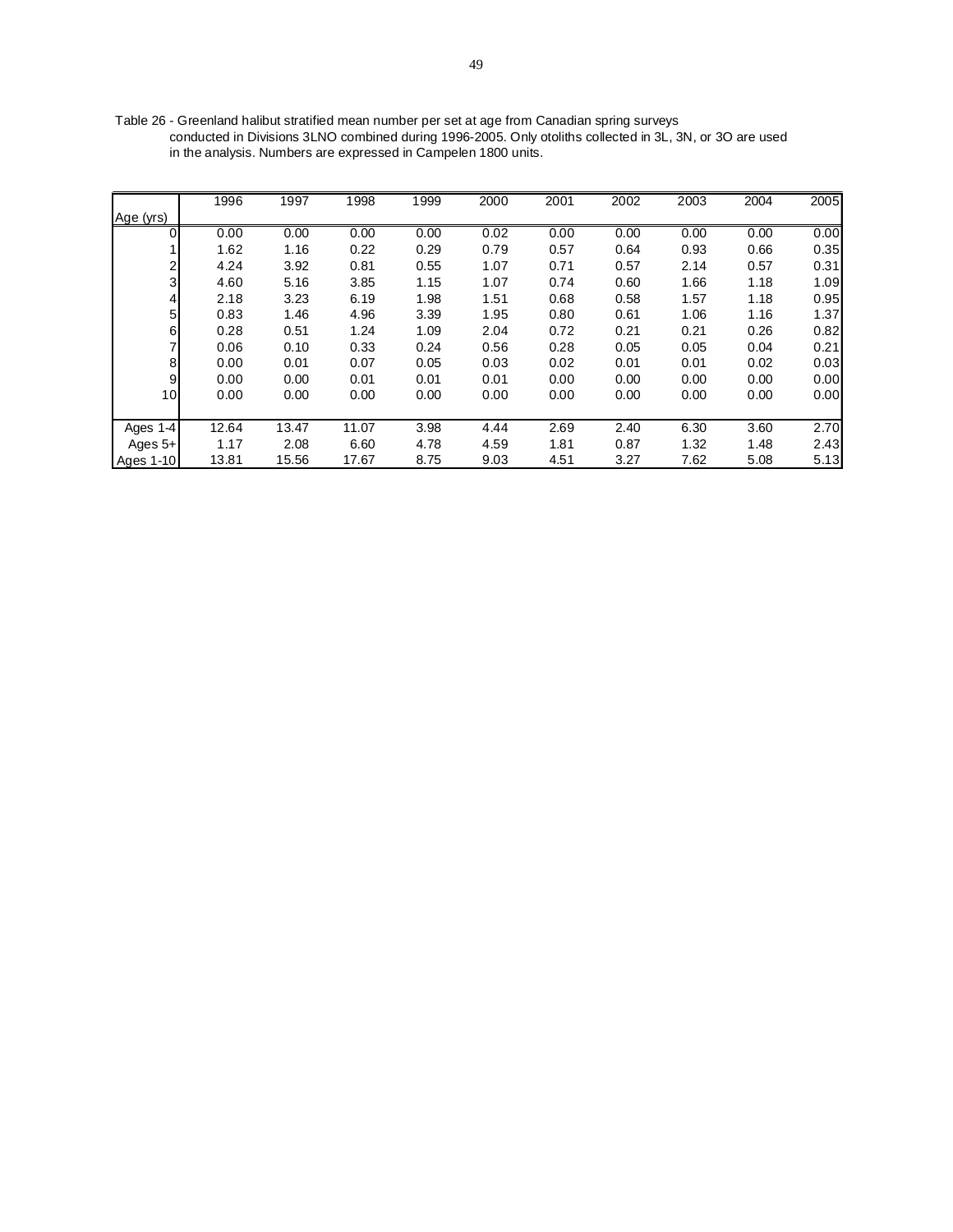

Fig. A. Map of stock area, with NAFO dividing lines, select isobaths, and names referred to in the text. TB and CB refer to Trinity and Conception Bays, respectively.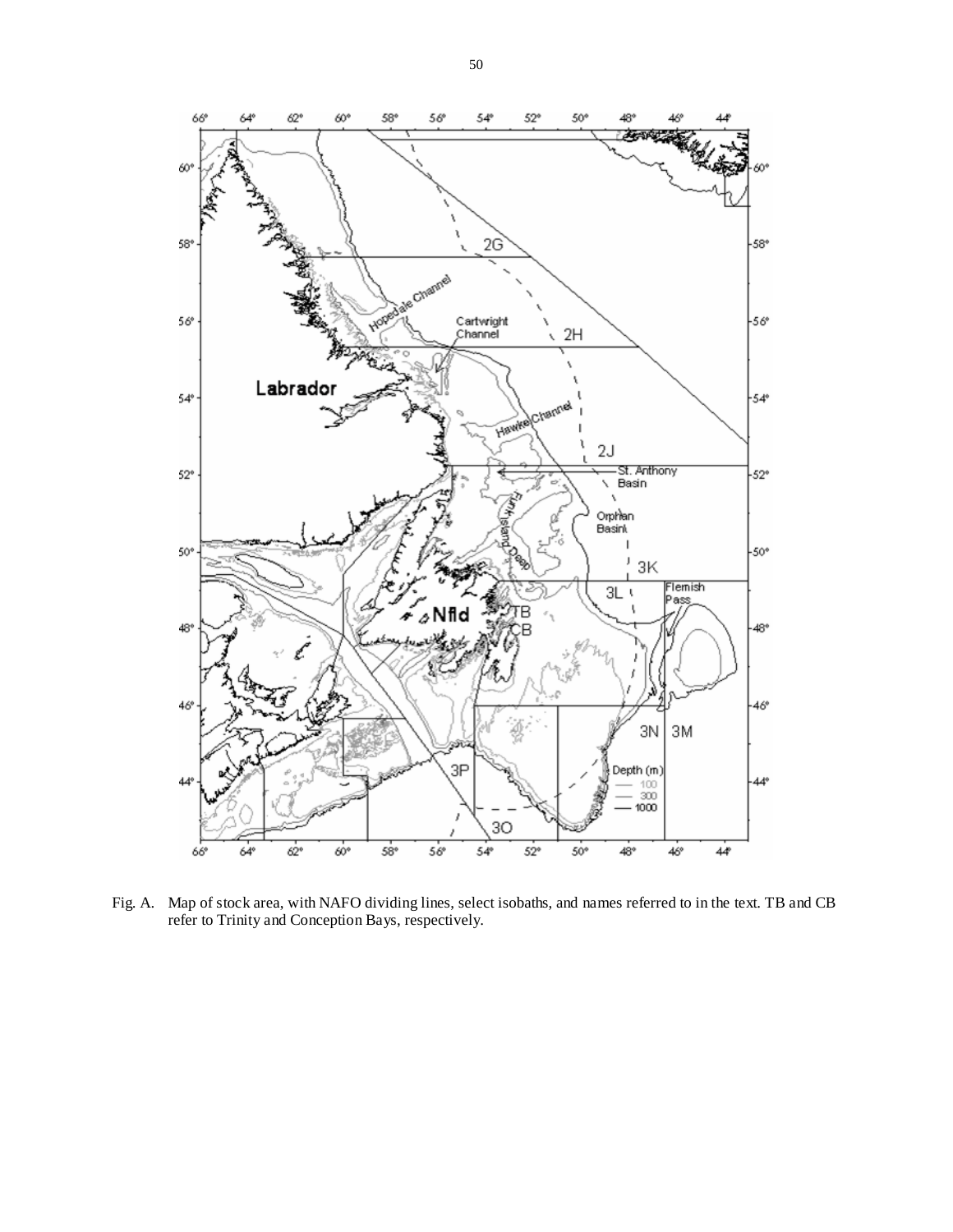

Fig. 1. Distribution (kg per set) of Greenland halibut from Canadian fall surveys during 1991 (left) and 2001 (right). Depth contours at 200 m, 500 m, and 1 000 m are plotted, along with the NAFO Divisional boundary lines, and the 200 mile limit demarcating Canadian waters.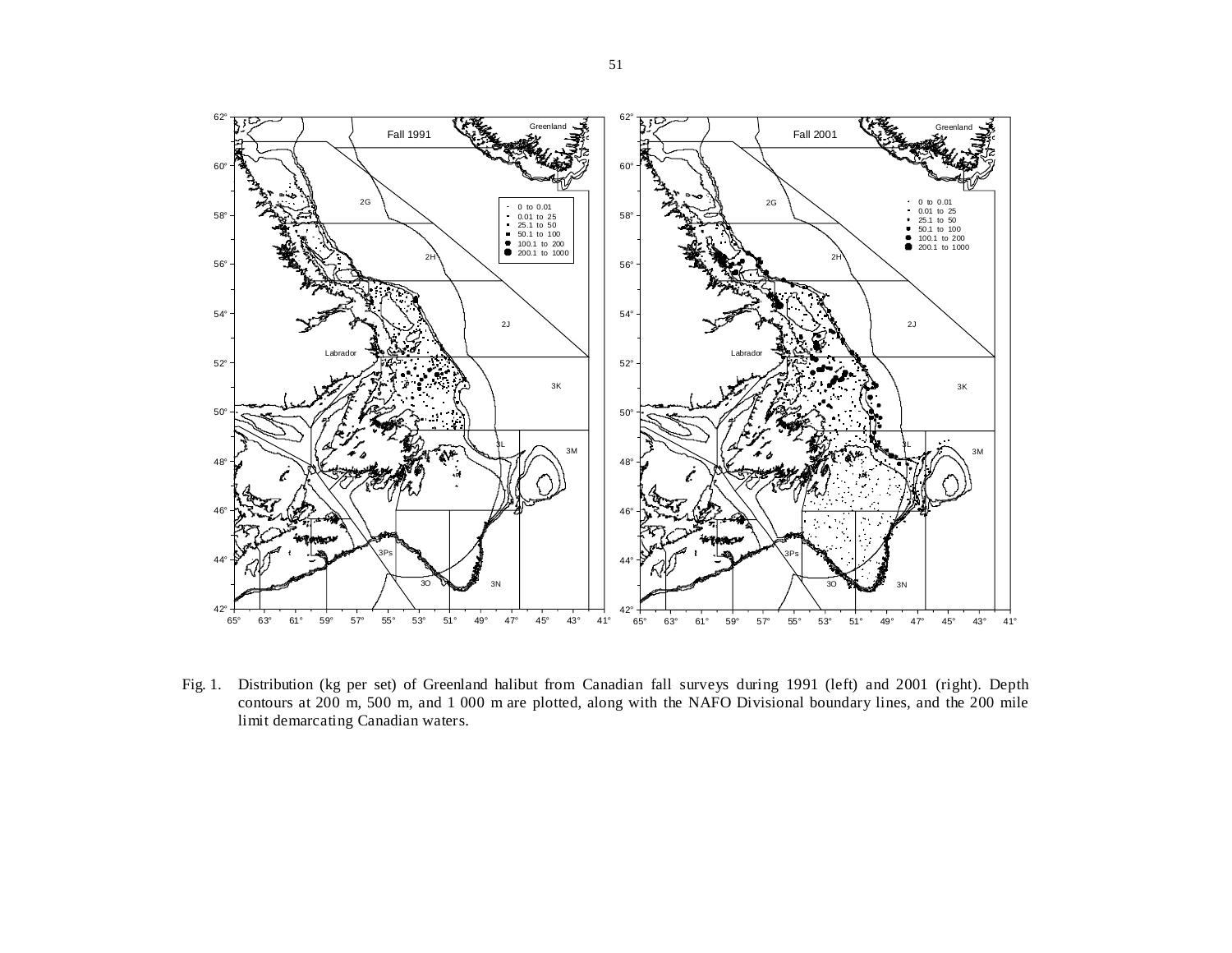

Fig. 1. (cont.) Distribution (kg per set) of Greenland halibut from Canadian fall surveys during 2004 (left) and 2005 (right). Depth contours at 200 m, 500 m, and 1 000 m are plotted, along with the NAFO Divisional boundary lines, and the 200 mile limit demarcating Canadian waters.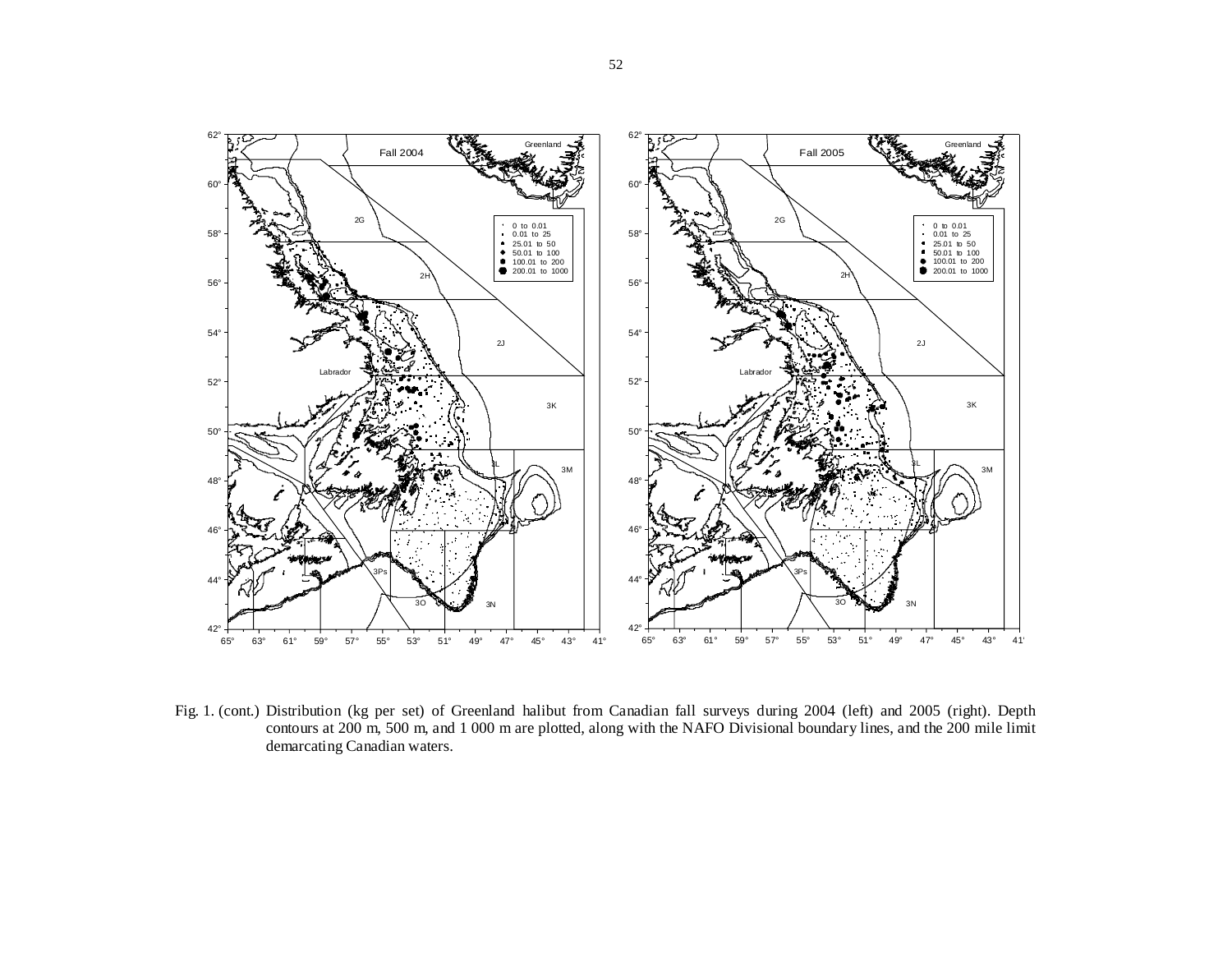

Fig. 2a. Campelen stratified mean weight per tow estimates by NAFO Division from Canadian surveys during 1978-2005. Surveys were completed in the fall, unless otherwise indicated. Open symbols indicate estimates for which the lower value of the confidence interval is negative.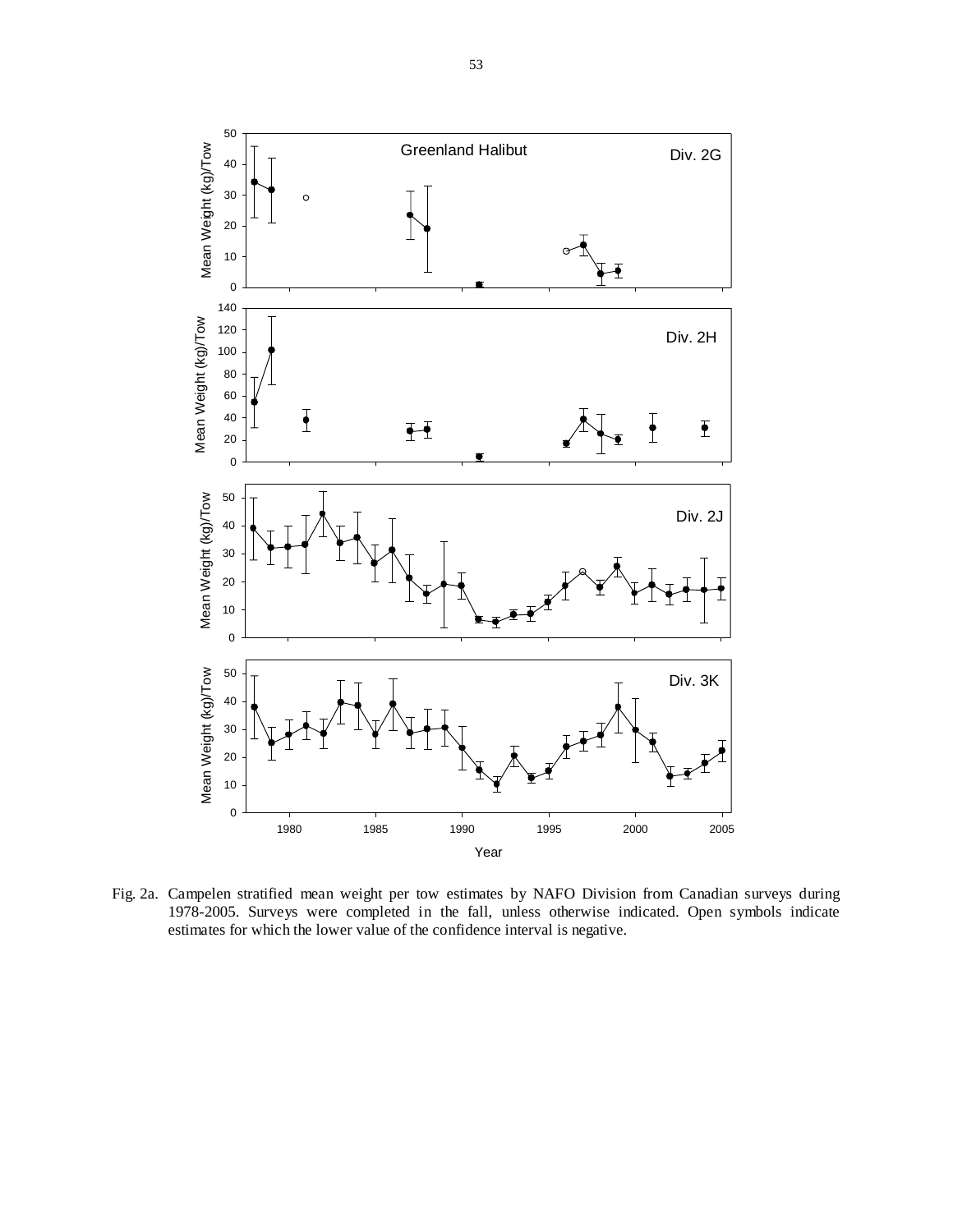



Figure 2b. Continued.

8 10 12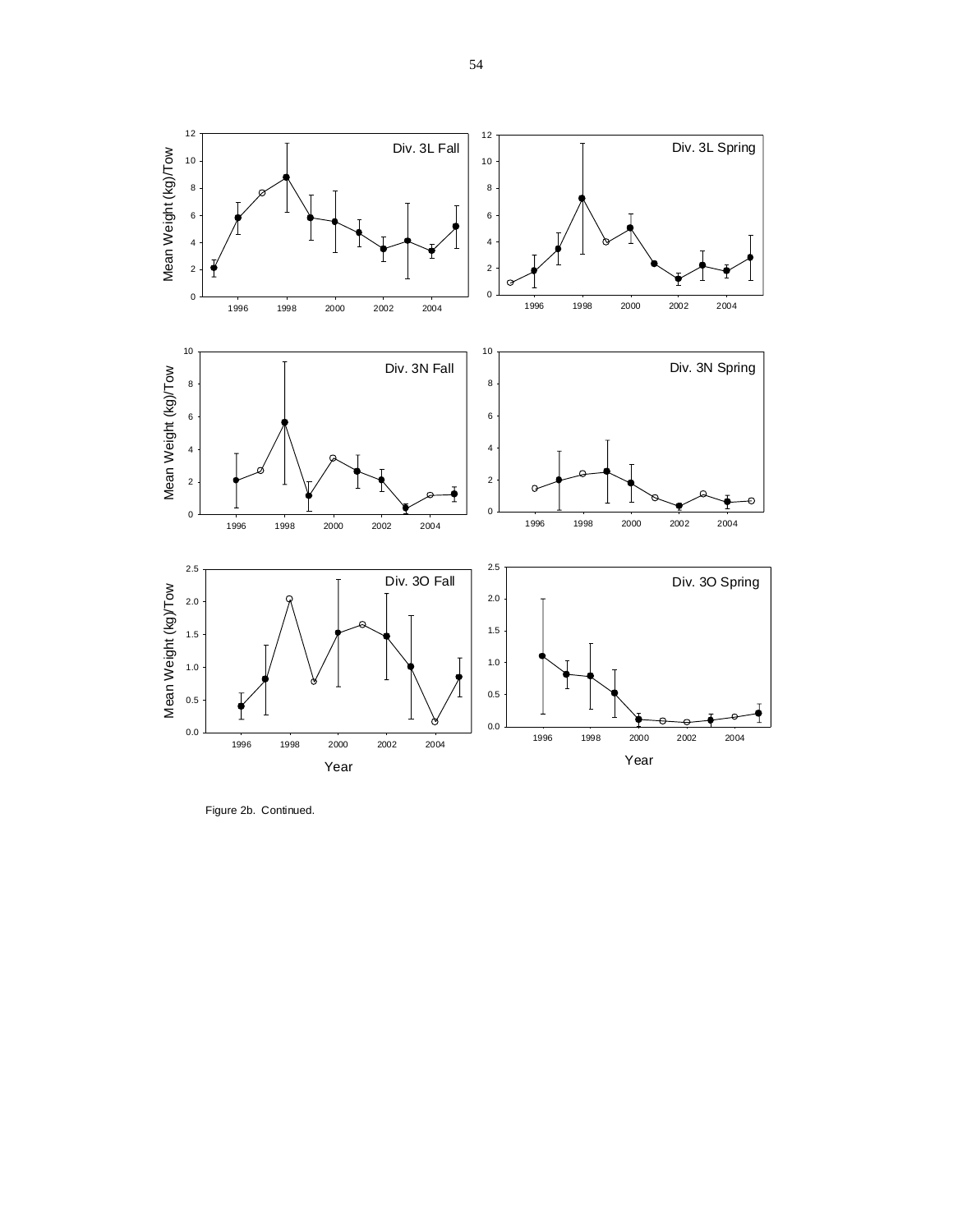

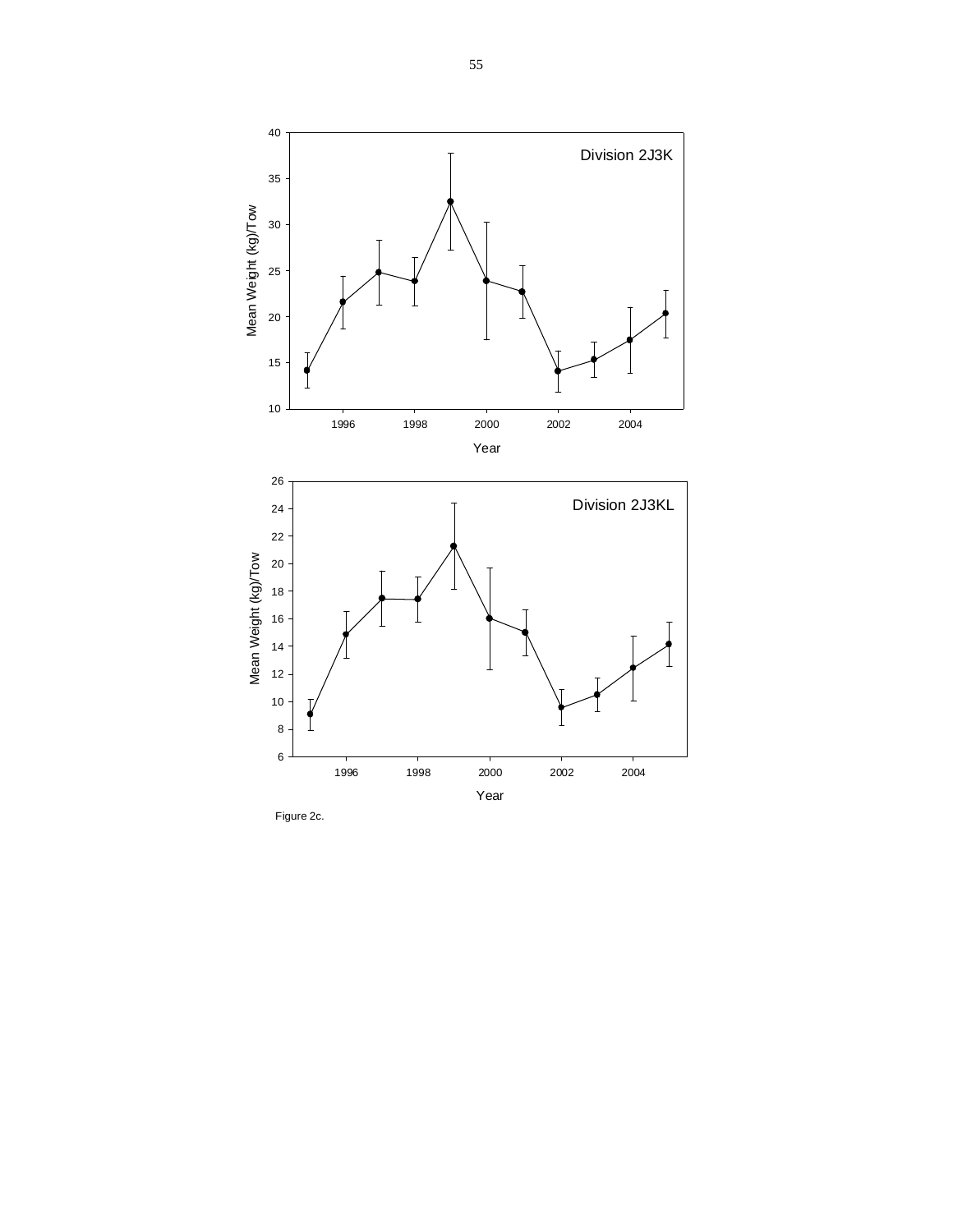

Fig. 3. Campelen (or Campelen-equivalent) stratified mean number and weight (kg) per tow of Greenland halibut from Canadian fall surveys in NAFO Div. 2J+3K combined during 1978-2005.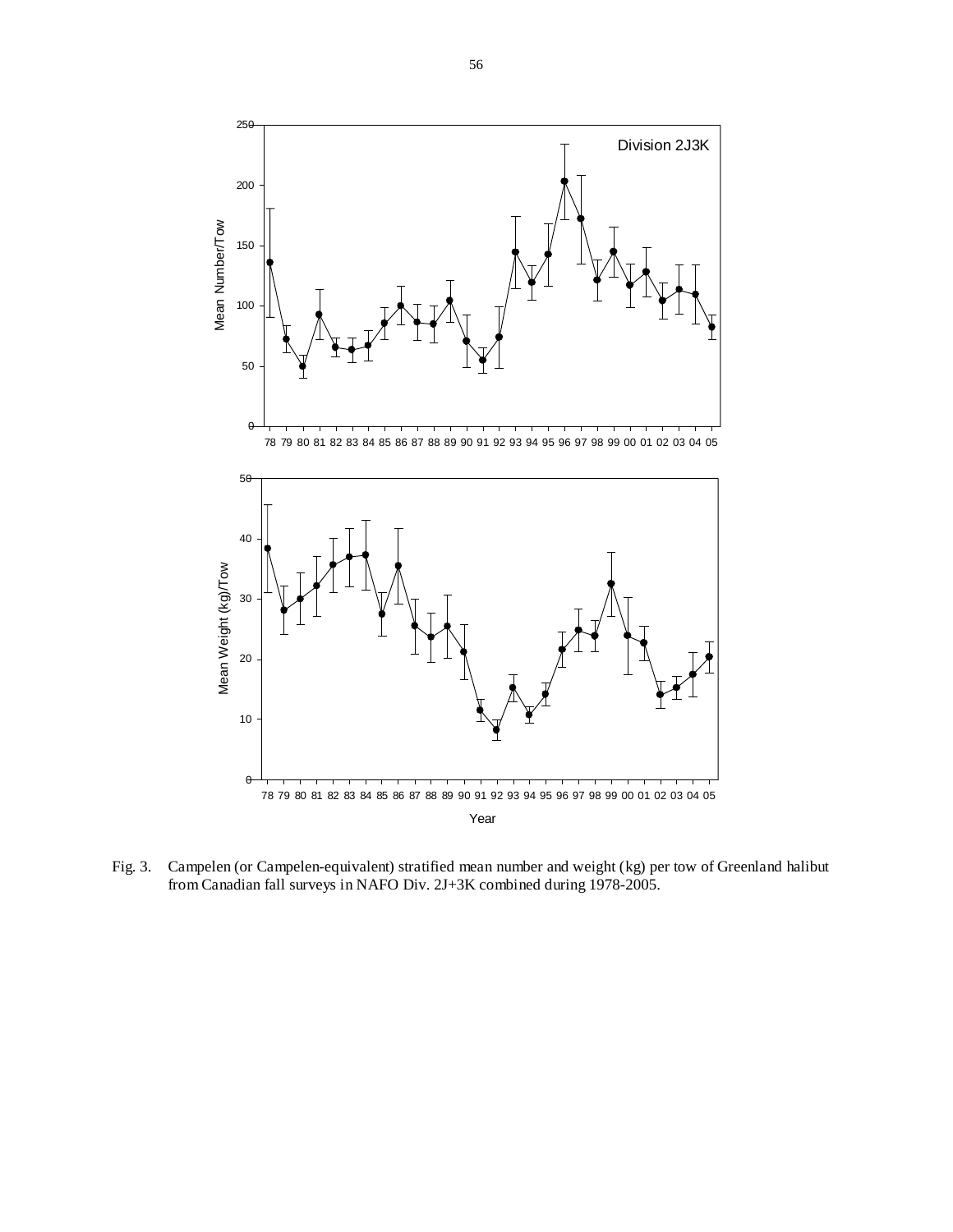

Fig. 4. Mean biomass (kg) per tow of Greenland halibut by selected length classes from Canadian fall surveys conducted in Div. 2J+3K during 1978-2005. See text for computational details.



Fig. 5. Trends in mean number per tow estimates by age category from Canadian fall surveys in Div. 2J and 3K combined during 1978-2005. Ages 1-4 represent recruitment, age 5 represents recruitment to the fishery and ages 5+ represent exploitable biomass.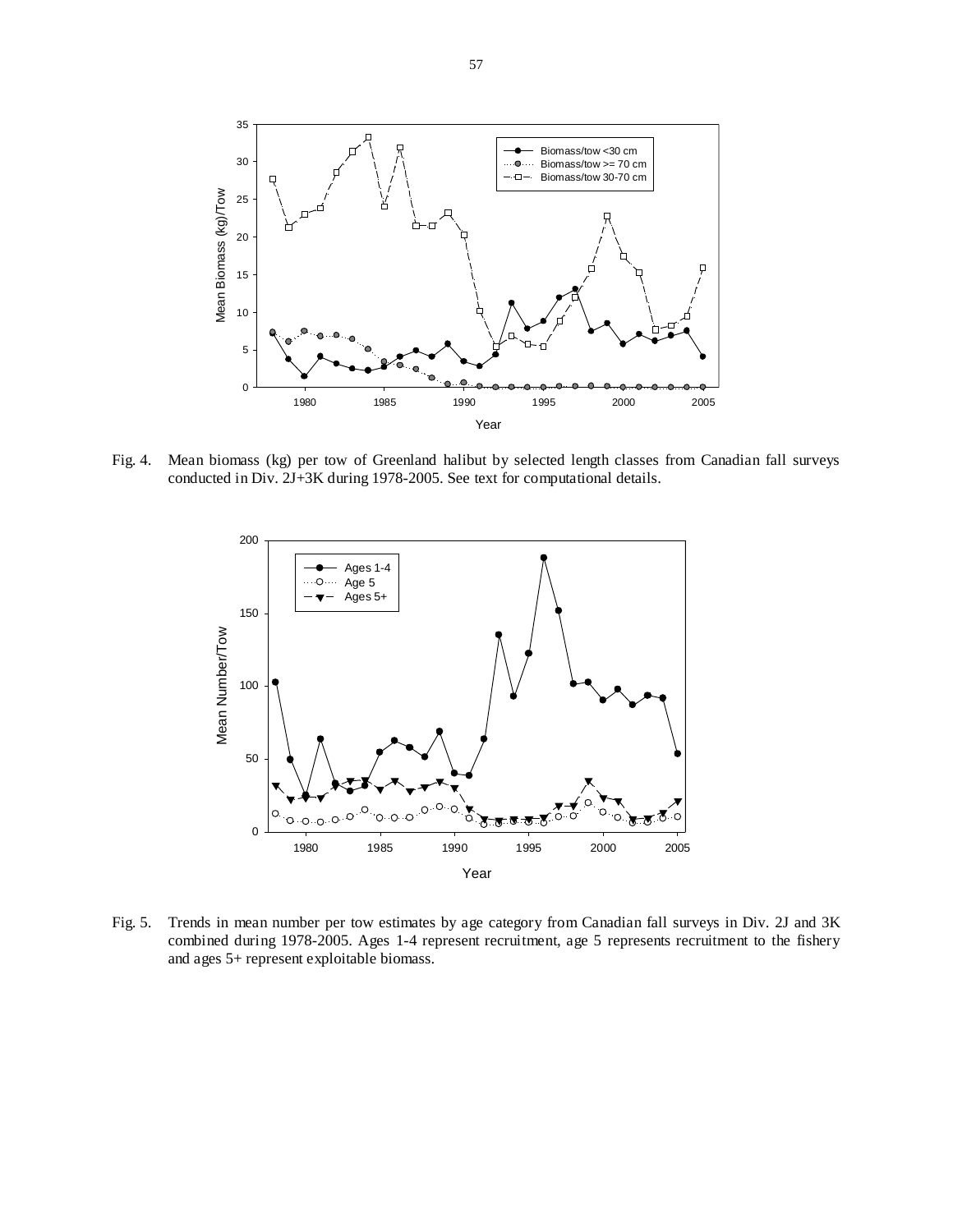

Fig. 6. Greenland halibut abundance at age (millions) by year and NAFO Division groupings from Canadian fall surveys during 1996-2005. Bar labels indicate year-class. Otoliths used to develop age length keys for 2005 were composed of the otoliths from each separate Division.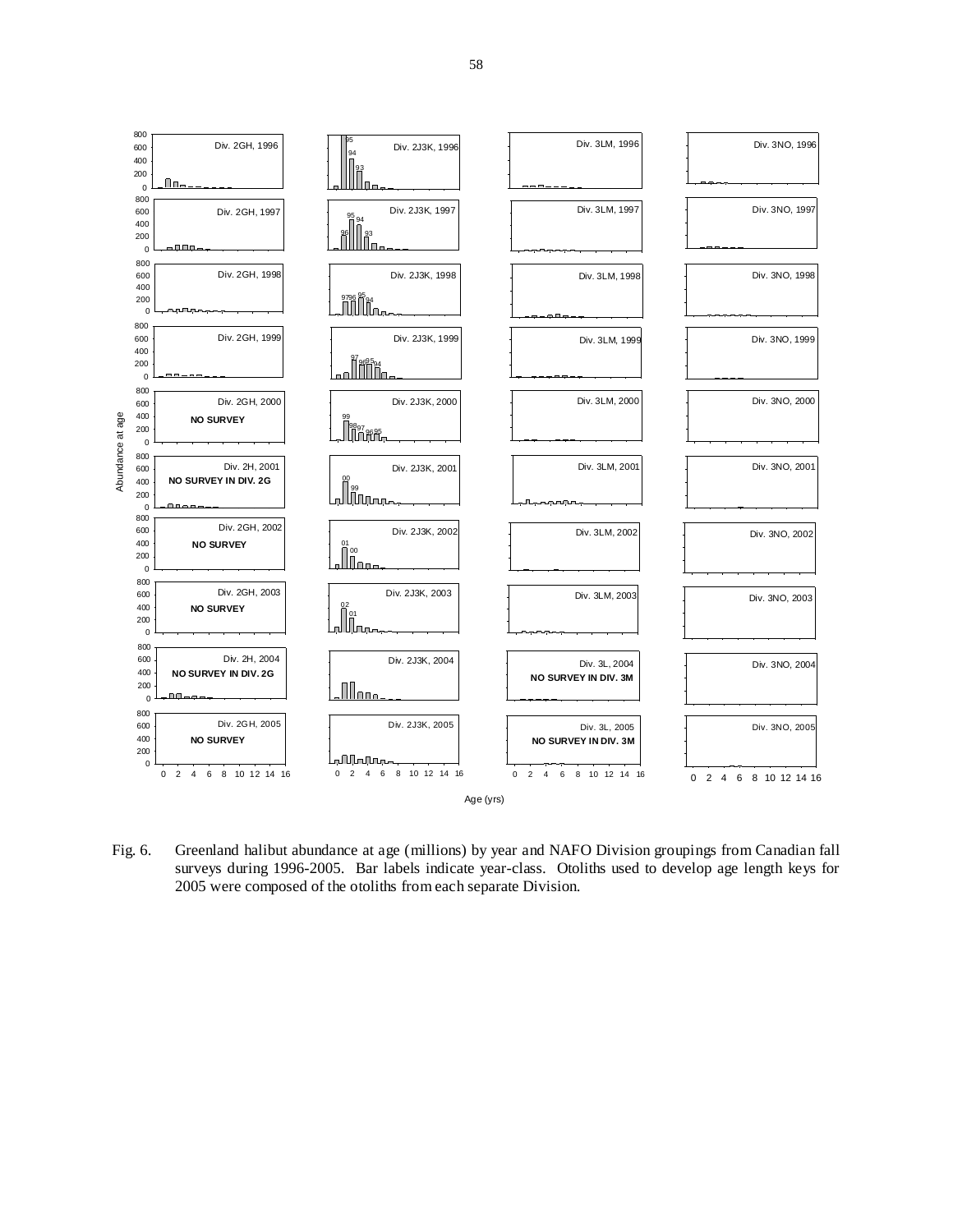

Fig. 7. Greenland halibut percent at age by year and NAFO Division groupings from Canadian fall surveys during 1996-2005. Bar labels indicate year-class. Otoliths used to develop age length keys for 2005 were composed of the otoliths from each separate Division.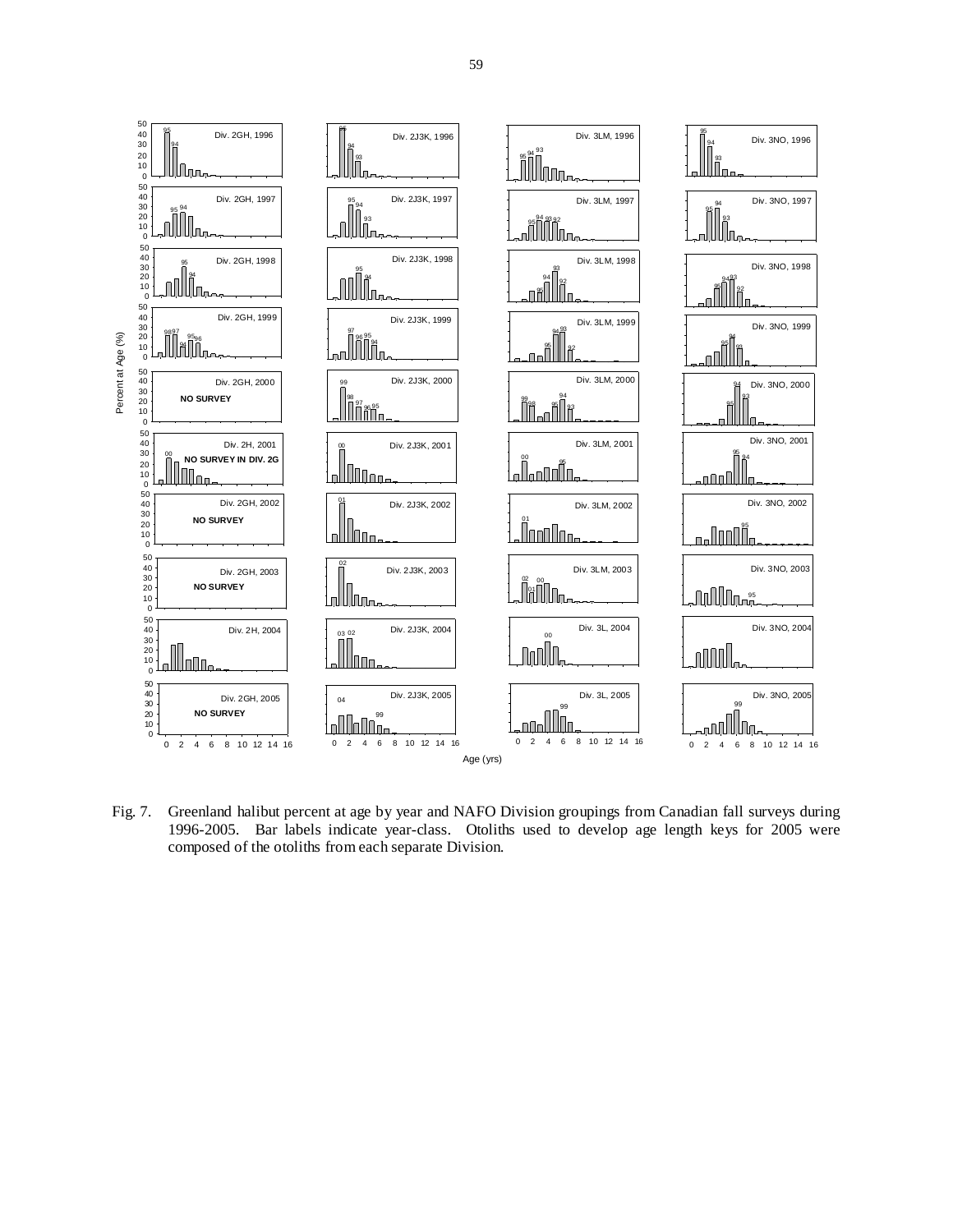

Fig. 8. Greenland halibut abundance (millions) and percent at age by year from Canadian spring surveys in Div. 3LNO during 1996-2005. Bar labels indicate year-class. Otoliths used to develop age length keys for 2005 were composed of the otoliths from each separate Division.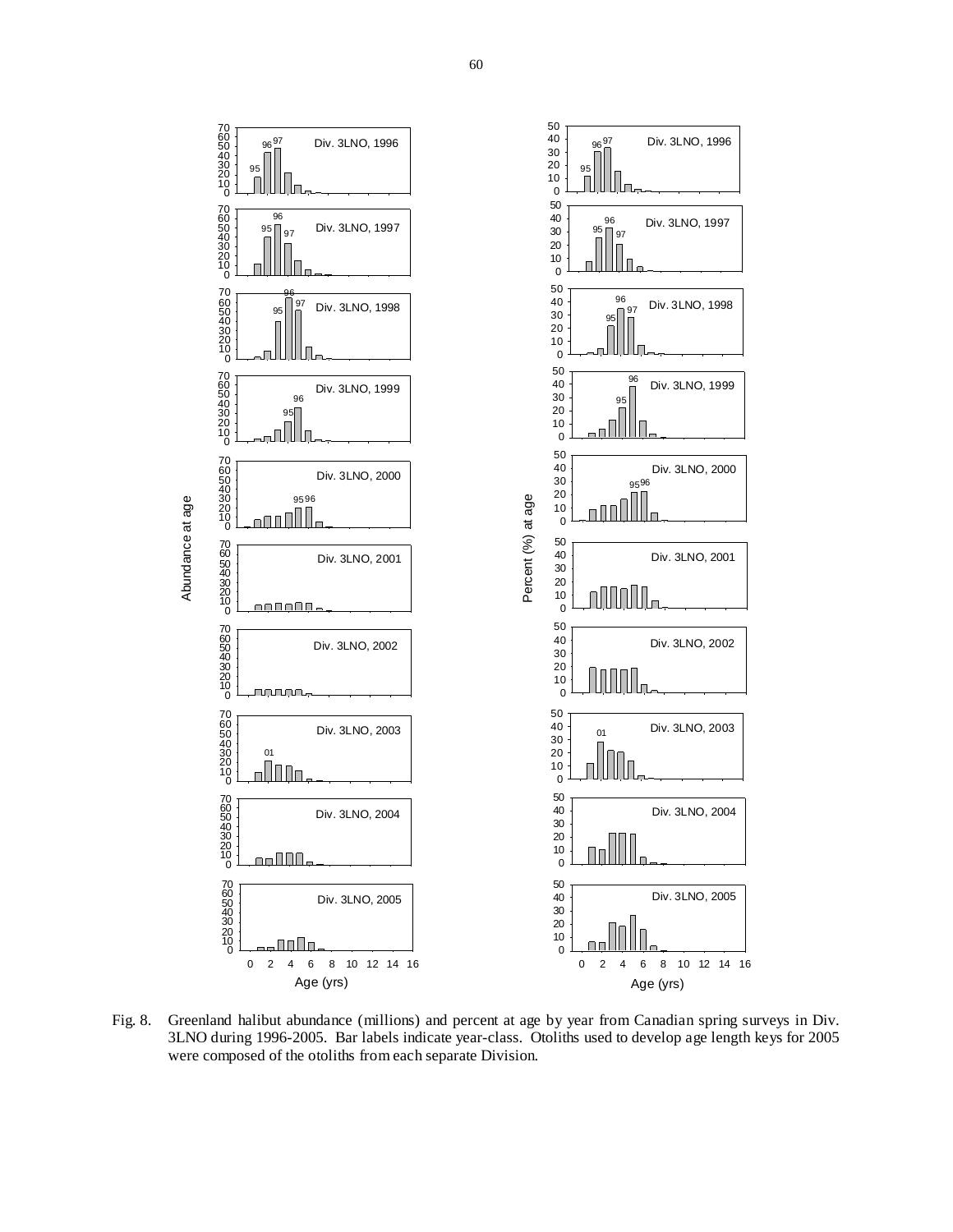

Fig. 9. A comparison of percent abundance at age of Greenland halibut from Canadian spring and fall surveys in NAFO Div. 3L, 3N and 3O during 1996-2005 using a Campelen 1800 shrimp trawl.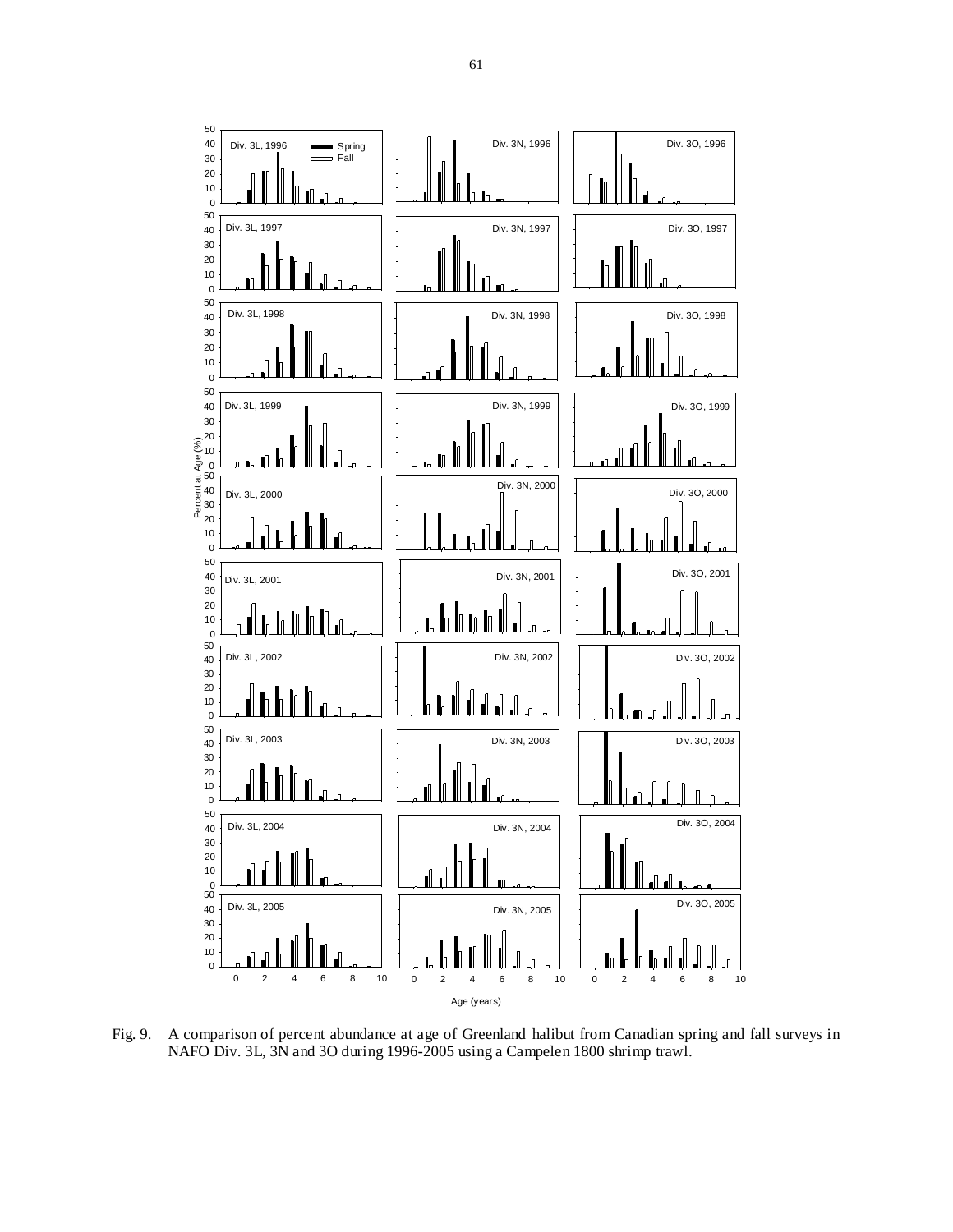

Fig. 10. Length at age (cm) and weight at age (kg) for Greenland halibut from Canadian fall surveys in Div. 2J+3K, ages 0-10, from 1978-2005.